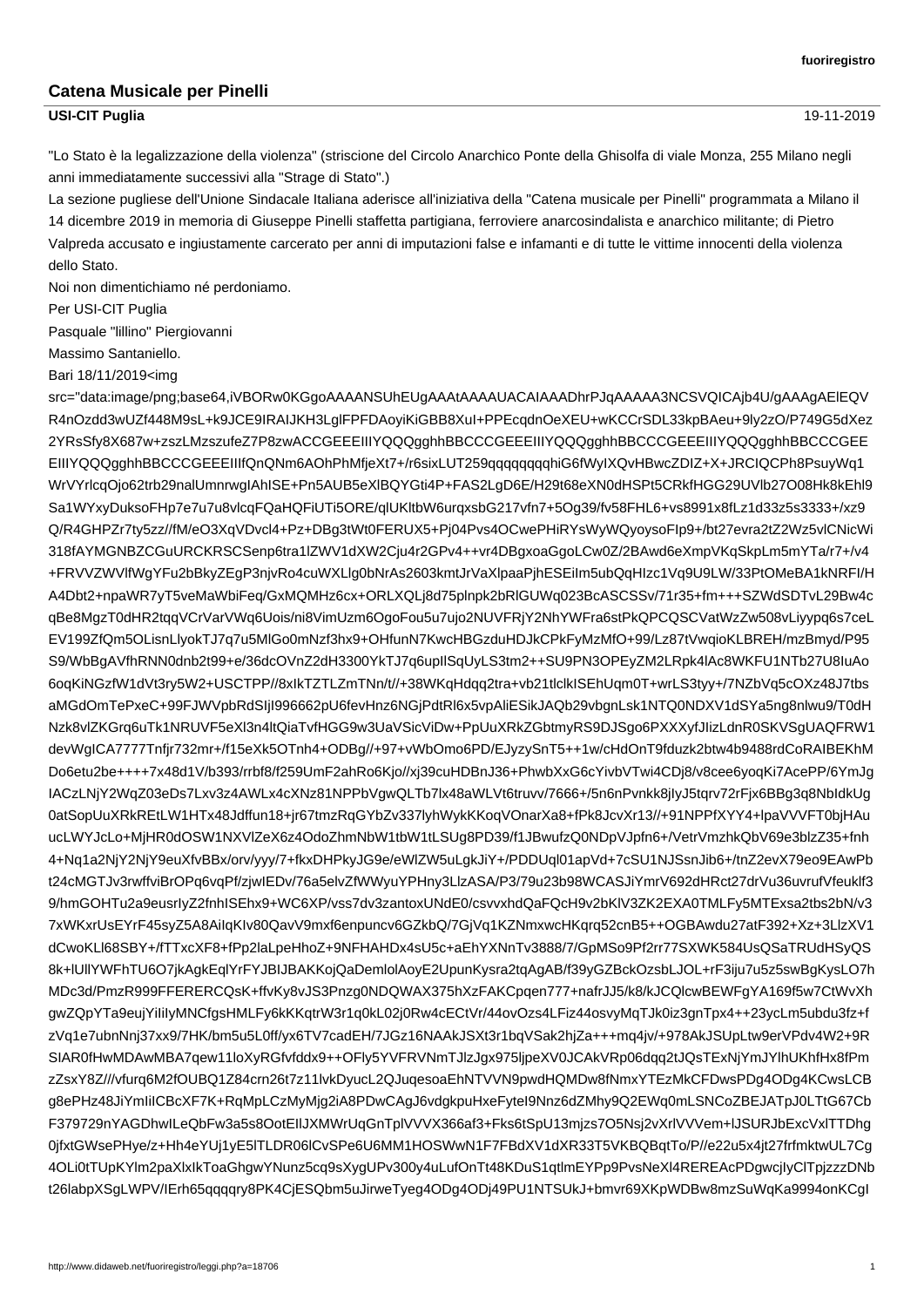ABgGMYwn/HChQuNjY2urq7ke0Q4OTmp1WrSB9hwa42NjXK5XLdU5AjrpheQW6NSqWRZViAQkEqRnTt3kmDFbIEUIZCQ8O6775p YJyoqivSjzsjIMLwd5OXI+fj46MaIV69eJbUghlloNTU1KpWKpFboLt+wYcOYMWNSU1O5ygmCHFVzGq+5YCgzM9PETrkc/y6ZVcPx/P PPJyUlbdiwQW/57t27k5KSdDsgxcbGfvnllykpKXl5eRcuXPjb3/5mtG/6I488cvbs2by8vOTk5H/9619G+5UtW7bs8OHDWVIZeXl5J0+efP TRR7mXHnrooaSkpMmTJwPAzJkzk5KS9NqiuizGM888k5SUtHLlyilTphw4cCA7Ozs7O3vv3r3Dhq3TK8awYcO++uqrtLS03NzcY8eOL Vu2zJwjZk3WTDzs3X21t7d7e3s7ODiQf5JvI+HXgMfjjR492vDUdGnatGmjR49uaWn54IMPzEw66+jo+Pe//93c3Dxq1CiSAtbrMFG0jyot Lc3Ozs7MzMzNzSXRBo/HCwoKiomJcXd3171xMgxDxtsqPVZ0mwgpinJ1dR06dGhoaCifzweA9vb2u3fv1tTU1NbWlpSUWP9zmY+EA q2trUa/TeTO5OPjwy3ZuHHj7NmzV6xYYbiyQCAgXR50u7hnZGQAwMSJE52dnQFALpdPmDABALKzswFg1apVQUFBV65cOXXqVK 9+LIvossE0ICCAXDPco4qu8qTq5OTEdQy5efPmTz/99NNPPxI2BQoPDyehqm7mmUAgmD9//oABA+bMmTNgwADd9cl5NCfgMHOn 5j8/m1XDUVVVdd999/n5+XHtcAAwZcqUJUuWlJaWch1j/vrXv3788ceOjo6NjY3Nzc1jx44dP378/PnzFy5cWF1dzb3x7bfffuGFFyiKamlp cXZ2fv755x944AG9PX733XfLli1jGKa0tFQoFE6fPn3atGlDhw597rnnAMDPz2/06NHkh9vf39/Dw0M3NXr58uX/+c9/Dltx//33c1WqQ4cO nT17tkwmGzVqFCmJh4dHRETEmDFjRo0axVVwLV68+LPPPnN2dm5qalKpVLNmzZoxY8aQIUNefvllG6aU62b0AABpHgYAsVjc62kB Ft1XUILSkiVL3n333fPnz3t4eMvePbumpub8+fPkVZIMNnTo0MmTJ48ZM8bFxaW7z2eurq7z589nWfbo0aPd6nbY2tp69OjRxYsXz58/// r16w0NDd3aryFrni9kOVqtVrfqWyQSRUREcF09AUCpVDY2NjY0NLS2turWjQkEAkdHRzc3N1dXV/KrRRo4HBwcsrKyVCqVQqEwfIK0 Q+RnVi6XCwQCw1wTclV3Ns6NntmzZ5OuOmfPnuUWHj16dN68eREREZ9++mlBQUFQUJCPj09BQcHhw4dDQkleeOCBtra2Tz75pL c+jm1xPZWMDvzD/Wi4ubmZ/gkSiURr1gyhKEgpVB46dlhbTtrswsPDS0tL9doBSDwnlUpff/31ilglZ2dnmgbLy8vPnj27b98+c7KlOttpl8z 6vdu7d29VVVV0dPSIESO4hYsXLwad9qQhQ4Zs375dLpe//vrr3t7ewcHBo0aNunv37tixY//zn/9wd4v77rtv48aNDMNs2bLFw8PD09Nz3 rx5ehWJ69atW7ZsWVVV1YwZM4KDg/39/R9//HGtVrt+/XoySOV7773n5ua2Z88eAPjyyy/d3Ny4CM5oMdLT08eOHfvxxx/r3rQoipo0ad KuXbvlcDQTJ06sqqoKCAhYs2YNWSE8PPyTTz5xcHDYsmWLq6urj4/P8uXLlUrliy++SCpXbCUhISEhIYH754oVK8iS0tLSXt9XYmKi0 X31yqPYzz//fPr0aZLIsmDBgqqqqifeeINkZQ8dOvT1119/5ZVX5syZ4+rq2oPaYDJSgkKhOHLkiFarFQgEund3iqL0Lgbub61We+TlkY6 OjoCAAN3HtR6z5vlCVhMaGspFG1qttri4ODU1NScnp66uTqVSMTrUanV9fX1ubm5qampRUREXi7i4uERFRXVr3DDblvctqUBqtlM6+ RkXCLp+iHV2dl6+fDkA5OXlcQ8YAKDRaF566aWzZ886OjqSx4wLFy5s3rxZrVavW7dOKpXu2bOn33xruPNuNDmdu+tzcYmuIUOGjB s3bvr06Y888sqXX3wRHx+v1Wo/+eQTvb51Tz/99Lp169auXasb/rq4uJCod+LEiePHj/f09BSJRHK5PCliYs2aNW+//XZnlaOZOzXNrBo OmgaTkpleeeSRpUuXpgSkklWkwvnbb78l/9y4caOzs3NSUtIrr7xCnv6Tk5NXr1598eLF+++/PzY29tatWwCwZs0aPp+/Z8+eN998k7zx8 OHDf/vb37755htud2Kx+ODBg0ePHuWGhdm5c+fjjz9OMobu3r1roqgbN250cnlyLMaFCxd0i0GcOnXqsccel6tdunTpp59+euqpp7iq+xd eeMHNze2HH37givrdd9+NHz9+7dq1pEnInENnTbq99frEvhoaGt58881ff/01LCysoaHh1q1bzc3Njo6O8+fPX716NQkCOjo6qqqqbty44e 3tPWXKFPM3TkIKImVJhfbnn39+586djz76iGTSTJgwgSRwBAQECIVC8vPH4QYEs2i3OmueL9TruPby9vb27Oxsc2rRVCpVcXFxXV1 dREQEqdZ2dHQUCAS9MILkk08+ef/99wPAgQMHuux90DOXL19esmQJACxatOjmzZu6L913332DBw8GAHPSnl588UVvb2+apj/++G O9quL6+vrXXnsNANzd3cmzB8uyc+fOjY2NzcnJ+f7773vx49iWmb8tRld77LHHYmJiuJfq6uo+/PBDw/EwlEqlYc0Zl0CmUCquXrxYUFC gUqnCw8OnTJkilUpHjBixfv16vZwP4vHHH+cSV03s1DRzk0a//fbbRx55ZPbs2S+++CIAjBo1KjIy8u7du5cuXSIrkGHdvvjiC90L6MaNG+f Pn58xY8a8efOSk5NZlo2NjQUAvV40eiNVv//++++//z73T19fX4FAQHKsuvyNNlqM69evc8XQDTjy8vJ031tWVsayLLcLcnvbu3ev7jqnTp 1au3Ytl7trV0yP5WK3+7p9+/bt27fJ376+vs8880xsbCxFUTRNX7p06ejRoxkZGa2trStXruzWZmtraysqKkJDQxMSEj7//PPi4ul5c+YolUq S385VqpF2dN06NtJVTyaT5efn63V67F3WPF+o1xUWFqYGBpLOsVzEIJPJfHx8yKCi5NKiaZo0tdTU1JCbMUnaCAkJcXFxKSsr66253 P7yl7+QPf7lL3+xUMBx586du3fvRkdHjxo16oknnvj88881Go1Ellm6dOnSpUvJrUivAdHQunXrxo0bBwD79u3jHl91kZ9uLt3e1dV11apV Go3mP//5Tv9/ni6rtbW1gamJ1EwAgleHB2kTvM3N7fK9GRkZW7ZsiYmJOXnvpO76v/766xtvvOHk5DRixozdu3cb1iTdv0455gYcZ86cv c7OHjp0aExMTGpq6kMPPQQAhw8f5lYglc/cnYNTVFQEOIGVp6cnABi9znRFRES8/PLLkydP5vqpm8nMYhilO9A1AJBmmk8++UT320 u+0lwij02cOXMGdAbu3bt3LzmqlkCG6rPOvry8vN54443g4GAAoGn6/fffP3bsWI/H5Kirq/v111+feeaZOXPm7N27d/fu3dHR0fPnz++yM cjBweG+++7j8Xi//vprr/SBsub5QlbT1NSk27FQJBIFBgZ6e3uTnwjd5XK53N3d3d/fv6SkpKqqimVZMnx175aH+520aGLQxx9//Oabb7q4 uCxZsiQhlaGxsdHDw0Mul7e1tdXX1/v4+JqOOB566KFFixYBwlULFz777DNz9rh27Vp3d/eDBw+mpaUNGjTo0UcfJe1QlZWVhw4d+u mnn3rng9kroz+Ar7zyCvnD19c3MTFxwYIFqwYNeuuttzZs2NDIPFMajeby5cuGPQHv3r27b9++1atXC4XCCRMm7N69W2+FrVu39ninn G5cmocOHaloaunSpQAwc+ZMjUbz9ddfk5eEQqFYLGZZVq8/MQCQ2J9rryLfRlKt3ZnY2Nhz584tX768oaHh008/3bZt29atW+/cudNlCc 0vhillU1ZFRUWVivLy8tTUVL2qEXTvxGLxhq0bqoKCGIZJT09/6qmnkpKS7nEEsKSkpOTkZBcXlw0bNpSVlR09elQoFD7xxBNGe04R Mplsw4YNrq6uycnJhl3PETJKJpMNGzZswIABetGGLoIEEhERERYW1qczhTMzM19++WVSUe/k5BQYGCiTyTlzMzdv3kzqb4z2uSBm zZpFmkrT09O5YWIMI53FqqurP/vss5CQkLfeemvkyJHt7e3FxcUDBqxYv359j8cxsrQuf7u4WjGjWS/cRWK6e11IZeXOnTvfeOMNrVbr7 u7+8MMP96iwv+GG1iD9ny2x026Mw/HVV18999xzs2fP/u6776Kjoy9fvsx1CKZpuqmpyc3NLTo6+urVq7rv8vX1BQCuarqlpcXT0zMilsL Edbl161YfH59vvvlm1apVXMvluHHjumzIML8Y5mhtbXV2dl6zZo3RSXRQL+LxeC+88MK4ceMoiiosLHzzzTd7ZWRxlUr13nvvbd++fcqU Kbm5ud988014eHhnk1aTBuP58+dPnTq1ubn5/fffNx0WI8Tx8/Pjkvtomm5oaGhpaVGpVBRFyeVyZ2dnrk6UTK+qO151n5Oenr5u3bqo qCjSszcnJyczM9PZ2ZnULpO6ZENjx4599tlnhUJhQUHByy+/3GXLCwAIBIInnniCx+Pt3Lmzra3t+eefd3FxuXjx4t///neNRjNhwoRXX311 0aJF+/fvv/euZL2LYZgDBw6YXofrnGI0T4C7nMwZnuvq1auFhYVhYWH3OEduTU2NQqGQyWTmdDXS3Wkvj8NBpKen37hxlyYmZsO GDRRF6Q19QXI558+fr5vk4ujoOHbsWAC4ePEiKRCpSNQb8Fsv5CfJRwcPHtT9DOYkP+sWQ3ehbjHM2QhBwiluZh1klRRFTZkyhUy uVI1d/dprr/XiPCZVVVVkJrbp06c7Ojq+8847aWlpejl6DMNUV1dv377d09Nz2rRpAJCUIGR+JSFCXB5GXV1dampqVIZWRUVFfX19XV 1dcXFxWlpaeno6WYdl2d4dMt9WMjMzDx8+fODAAVLbMXv2bKFQSCYnMlx5yJAhf/vb36RSaUVFxcsvv2zOTRQAVq1aFRIScvXq1Z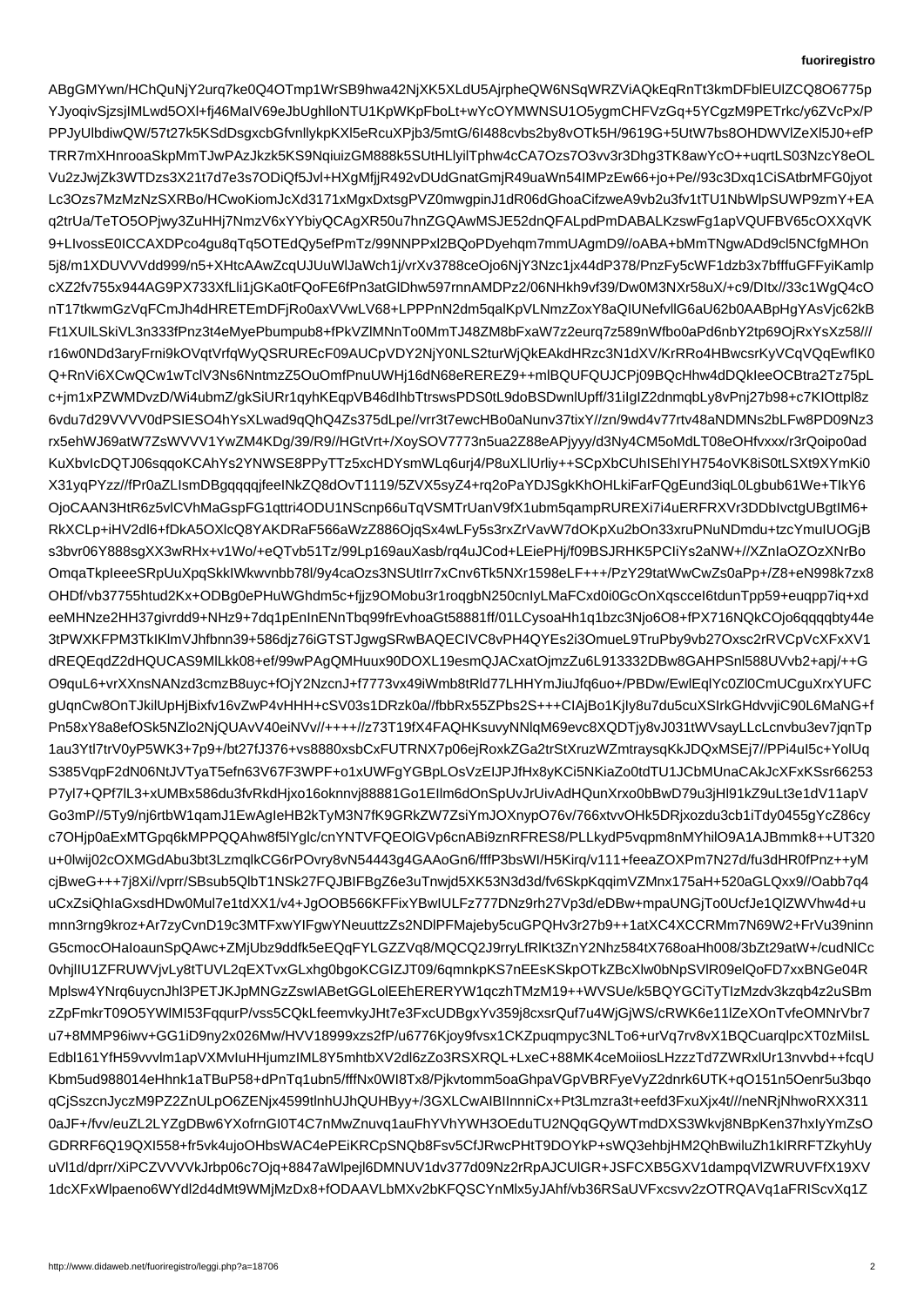MnTwIAGVJs9+7dpAfHxYsXc3JyJBKJbt9JOzFjxowPP/zQ9DrcdH16g2QQHh4eANDS0sLFpqNHj549e/akSZOMbo0MtE36u5o2ceJE MriD0VdJ7S/3rNVbO+V0b6TRX375ZcyYMY888kh7e7tuvxIA+PbbbydOnPjYY4/t3r2ba/7Ytm2bt7d3dnb2/v37yZL9+/dPmDDhkUce+eq rr3JycqBAlpFs2rRJd1Mk33vq1Kk///wzOSWPP/446YnaZdjx7bffTpo06bHHHtu1axfXn8WwGObYs2fPqFGjnnrqqUOHDnGVHCNHjtyx Y8c//vEP80ePR6Y5ODgsWLCAx+O1tbX9+9//Li4u7sWNa7XagwcPzpgxlygoaOLEifv379+2bVtYWJhu4xrDMJWVIYWFhffff39QUFBjY +OhQ4f6x10BWUdVVRWZOaWsrMxol5O6ujqNRjNgwIDW1taWlpYe7+jZZ5/lnqYOHjyoN1OarXh4eJCxlO7evWv4/Q0MDNy6dauTk1 N9ff0rr7xiZigfHBxMBt7gUuhlZ07d7ZMbHjdyYN+Snp5O07RIJDI6nX1ISAj8sX3qwQcfHDFiRFtbm9GQjvTQNmd4w0cffTQoKCqjI+Opp 57Seyk+Pp4EHNy4WYsXL46Li2ttbb1w4YJhHYb5O+V0L+D46quvXnnlFZlMdvz4cb3miZ07d86ZM+eBBx4qw0jX19fHx8dPmjSpra1t48 aNXFk/+uijpUuXxsfHX7p06fjx4zRNT5qwQW8Ggd27d8fGxq5bt2748OGlpaUREREjRowgDYRk1hkTdu7cmZCQsHDhwvPnz+sV47nn nuvWaF0ffPDBrFmz5syZc/LkySNHjpSXIwcGBt53330ymazLYiDzjRgxgnRFvnz5sl5fu15RWVn5ySefvPTSSxs2bKipqbl7967RGerHjh2 7YcMGhmF27NhhialiUT9G03RhYaHukoCAAFI5eujQIZLwr5dk2jPz5s3jqpDnzZtnDwFHSEjI5s2bSTdXve6BAODu7v7qq696e3u3tLT8/ e9/z8/PN3Oz69evl0qlO3fuLCsrl0vlLcDFxYUb15z0TO7F+Qesqbm5OTMzMyYmZsyYMd7e3rpjY06dOpVUe5CunWRhfn5+bGyso6Nj YmLikSNHdDcVGxtLhmk2p8NIZmZmUFBQeHj48OHD9XpXkG7VLMveuHGDLCkoKliLi3N0dExISLiXnXK6F3BUV1efPXs2ISHB6PP9 kiVL/vnPf65atYr0YGRZ9tg1ay+99BLp6UDQNP3AAw989tlnM2fOJMOE5+fnP/roo7gz+7z77rsymey5554bP348ACqUip07d6rV6geeeio mJqbLQj700ENdFsNMCxYs+Ne//rVixQrS+xwAsrOzX3vttV27dnV3U0jXsGHDuG6uXH2dRCIxMXK8Oae+M6dPnx45cuSMGTO2bdtm YiWtVnvv5MkeXCcl6QoMDPzvf/9L+IrPnz//iSee6K16O93WZxsmn0ZERHh4ePi5+Q0bNmzkvJFisVir1X7xxRdpaWm6q8lksm3btqUFB alUqo8++qi+vt5o84FardadcwoAoqKihg4dmpOTo/tLW1FR4eXlNWXKFDlah4eHR2hoKMuyhin8DMOQg8N1DbMm81PdDx06FBMTI5f LX3vttbfffptEYxMmTCCziLS1tenOAHXw4ME5c+Y4ODg8+eSTzs7Oe/fuJU1LkydPXrt2LRn79eeff9bdvtG5VPbv3z9t2jSxWLx58+YdO 3aQAaWcnZ0ff/xxcsNNTU3l5u89ePBgQkKCXC43vVPzn+S7Pa4Ria872wFFURKJZMyYMXK5PDMzs6CgwOiaFEVFREQMGjSourr6 2rVrLMsablYqlR5GXGoAACAASURBVMbFxTk7O1+/fl33cuTW4SJ9w110WYzO3mtYDG5TTk5OBQUFd+/eNX1wTRwfEwU2KiAggly sahTXh2Lq1KmG8452t4eFdfY1YsSId955x0Qmf5cYhnnhhRe67FZtSCaTzZ8/f/HixZ3VTjU0NOzbt+/QoUM9nhfKmucL2bMnn3zywQcf 5P65b9++3hoYg3Sx5ujeUE+fPs39wugu1x0WmRtK0cRyc+zatcvHx4fbXW1t7VdffWU4i+nixYvXrVvH/bOz372MjIz169frLYyNjVWpVNy 8GQAwZcqUrVu3arXaM2fONDQ0jBs3buDAqdeuXdu8ebPelnfs2DFo0CCbzD5BUVRWVta6devM3PtLL71EMhq1Wm1dXZ1AICCzAD IM8+GHH+pIns6ePXvjxo2kOVitVjc0NDq6OspkMoqitFrtzp07yejbhEAqSEpKlkkIDz/8sG6t7QMPPLBu3TryO9zW1tbS0uLm5kZ+IGpqaj Zt2qQ7dkC3dtqlbs8Wa/o4siyrUCj0vhVGVyPzpZnYLBkHrWcl6bIYnb3XcLmZn8jMUpm5EaK0tNSccXzNL5vN91VVVZWenh4dHd2zhz OGYTIyMgz7PJujo6Njz549etNq67nHXyhrni9kzyw3QC337A4GT9Jk9mPD5UYf50wsNwdFUSqVqqWlpbi4ODk5ubMwXS/IrrPDYnR5c nKy3pKzZ8+6u7uvXLly1qxZ8HvV9T//+U/D8r/++uv/93//Z5PhGe/cuWO0SJ158803Kysr582b5+rq6u3tTRYWFxd///33J06c0Fv52LFj1dX VK1asGDZsmEgklt2CGlbJzs7evXu3Xm6HiblUfv7555gamuXLl4eHh5NJjAFApVJduXLls88+02tQ7tZOu2TBkZsR0kNRlLe3t6+vb48D Djlaig1nzkOoS7pNKiqVqhebVNavX79w4Ulej8cwzP79+7dv3673EqDoLQ8NDfXz8wOA8vJy3RSKzpabQyQS9cpw7D0gl8vj4uJkMllub m53i23Phq8f7uXlpdVqS0pKusyKcHFxGTp0qIODq0KhyMrK6uwZTCKRBAcHFxcXd5bXOWDAqMjISIlE0tjYmJaWZjr908ydmoYBB0II 9bKAgIAFCxYAwIEDB/rNfGMIIYQQQgghhBBCCCGEEEIIIYQQQgghhBBCCCGEEEIIIYQQQgghhBBCCCGEEEIIIYQQQgghhBBCC CGEEEIIIYRQP0DhxJsIIYQQsrSezBKOEEIIIdQtGHAqhBBCyOIw4EAIIYSQxWHAqRBCCCGLw4ADIYQQQhaHAQdCCCGELA4DD oQQQqhZHAYcCCGEELI4DDqQQqqhZHEYcCCEEELI4jDqQAqhhJDFYcCBEEIIIYvDqAMhhBBCFocBB0IIIYQsDqMOhBBCCFmcw NYFQF3TaLRahmFZImFYImVZhiX/ZVnW1kVDCCFkQRQFFMXjURTFo6jf/qL4PJ5AwLd10bqNwpuWfWJZItZoNbSG1mjxHCGEENJ FUZRQwBcIBUIBn6IoWxfHLBhw2BeWZdVqmtZoNRqtrcuCEEKoDxAI+EIBXyQS2nnkgQGHHVGp1EoVjWcEIYRQd1EUJRELxWKRr QvSKQw47IJaTStVNMMwti4IQgihPozH40nEQpFIaOuCGIEBh43RtEapUmu1GGoghBDqHXw+TyIWCYX21S8EAw5bUihVKhVt61Igh BDqh8RioVQitnUp/gcDDttgWbZDoaJpja0LghBCqN8SCgUyqdhOkkkx4LABrZbpUCixGQUhhJCl8fk8mVTC59t+nE8MOKyNpjUdChUe doQQQtZBUZRMKrZ5SgcGHFalUtEKpcrWpUAIIfSnI5WIxWJb9l6xfR3LnwdNazDaQAghZBMKpY0TBzHgsBKtlulQYLSBEELIZjoUKh umD2LAYQ0sy3YolNh6hRBCylZsezPCgMMabBtUIoQQQoQNq9sx4LA4mzebIYQQQhxbJRRiwGFZNK3BsUQRQqjZFZWKtv6TMAY clgVUgW1dBIQQQkif9W9PGHBYkFpNY+oGQqqhO6TVMmq1VSvqMeCwICU2piCEELJXVr5JYcBhKSqVmmGweqMhhJCdYhhGZc WGFRuPrN5fsSxrJ9Ub9fX1ycnJqamplZWVzc3NAODs7Ozr6xsTExMbG+vu7m7rAiKEELIZpYoWiYTWmU4W51KxCJVKrVDaOF20o aFh//7958+f12q1Rlfq8/mTJk1auHChm5ublcuGEELITkglIrFYZIUd2WnA0dTUtGnTpm+++QYAVqxY8c4777i4uNi6UN3Q1q7Qalzf5q0j JSXI4493KBQdfD4/Pi4uLi4uJDTU2dkZAJqamqoLCm4lJ9+8eVOr1UqlsnXrnhwxYoQ1i9fR0UFRIFQqteZOEUIIGRII+A5ya/wa22PA0d TUNHPmzNTUVG7JihUrdu7cacMidQvLss0t7TYswPHjx7/99luWZePj45cuW+rt5W10tega6t27dt+8eZOiqOXLl8+aNcuipWpvb79y5Upu bm5dXZ1arQYAoVDo4eERFBQ0fvx4EgwhhBCyPmcnuRVaVewu4DCMNghyi+oT1LSmo0Npq72npKS89957APDQQw/NnTu3y/UPH z78ww8/AMDGjRstV8+RnJx8/Pjx9nbjcZhElpk1a9blkSMttHeEEEImyGQSkdDiOZ32FXB0Fm1Anwo4OjqUahuNZd7Q0PB///d/CoViyZl I5kQbxOHDh/fs2SOVSv/5z39alp/jwoULJ06clFeaRCIJDAx0dXXl8XjNzc3FxcVtbW0AQFFUQkLCmDFjen3vCCGETBMJBTKZxNJ7sa NeKiaijRUrVIi/PD1G2y57Y//+/QqFIj4+3vxoAwDmzp2bl5d38+bN/fv3r169uneLIJWVdfLkSRJtREdHJyYmOjg4cK+qVKpDhw6lpqayLHv 8+LHAwEBfX9/eLQBCCCHTrHPbspdxOJqammbNmmU02oiJiXnnnXesX6Se0Wi0tqo0qq+vP3/+PJ/PX7psaXffu3TZUj6ff/78+fr6+t4t1f Hjx8l4JNHR0Q899JButAEAYrF40aJFQUFBAEDTmrNnz/bu3hFCCHWJZVkrdHSwi4CD1G3cvn3b8KWYmJgTJ064urpav1Q9o7XdYF /JyclarXbkyJGdZYma4O3lHR8fr9Vqk5OTe7Flt2/frq2tBQC5XJ6YmNjZapMmTSJ/5OfnK5Wdpr/U1dVlZWXl5+eTAUXMoVQqCwsLs7 OzVSrjUyNWV1dnZWXI5OQ0Njaauc2qqqrs7Oy8vDzzi4EQQnbOCjcv2zepmGhJIdFG3+oQa8OcGBKxxfY08TMuNvbatWupqakzZ87s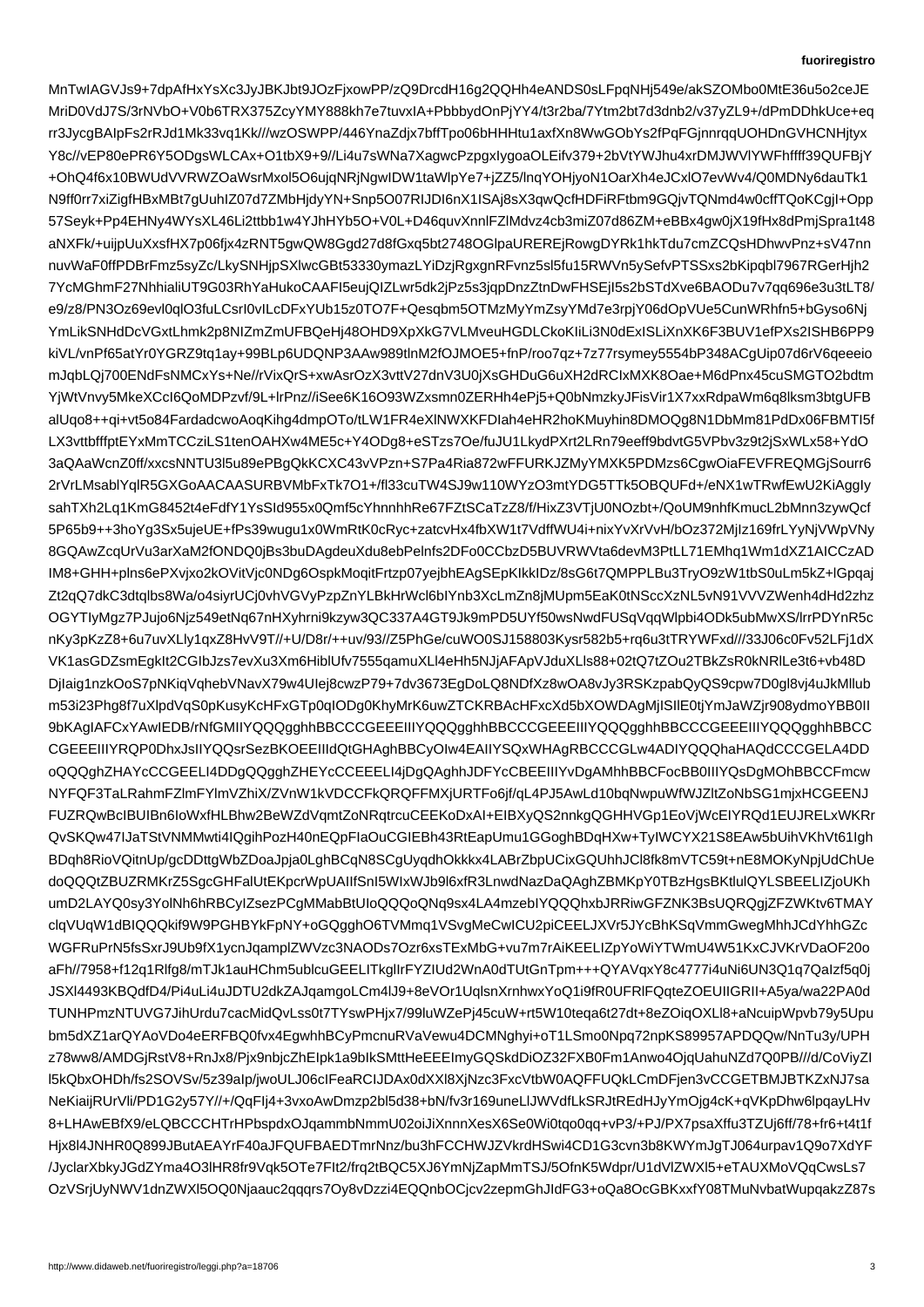rSJIZGSQPwYNGqRXt6ErPDzc0dGxtbVVpVIVFxdHRkbqrXD58uWbN2+S2AUAKIry8fEZM2ZMbGys3po7duwgocMLL7xw6tSp5ORk EsHMmDFj8uTJ3GoKheLMmTPp6ektLS3cQk9Pz7i4uPHjxxstZG1t7dmzZ/Pz83VTXz09PePj48eNG9fVkUAIIbtmhZuXjQOOfhZtAADL 2CzggKggAoDQsLCevT0kNBQAKisre7FIFRUV5I/w8HDTa8bFxdXV1RkuV6vVP/30Exe4ECzLVIZW7t+/v6ysbP78+bovKZVKhUIBAAc OHEhLSzO6r7q6uh9++IEcLl21tbVHjx7Nz89ftmyZQPCHr0ZycvKRI0cMM5dra2uTkpLKysoefPBB0x8QIYTsGWP5m5ctA47+F20AAG O7Gg5u5PKevZ0c7V5sJlCpVFz9QWBgoOmVp0+fbnT5vn37srKyAMDBwSEuLs7f35+m6by8vNTUVK1We+PGDXd3d6N1EiTacHNzc 3NzoyiKu5bUavWuXbtlZYmzs/OIESN8fX1Zli0sLExJSVGr1bm5ub/88suiRYu4TeXn5x88eJAM2BoaGjps2DBXV9fm5uacnJy7d++yLH vnzh0/P7/OqkYQQsj+9ecaDhNZoqCQmprq7d3tRARixYoVb7/9tq3SPmxYw2FvGhoayBUsEonkcnkPtnDr1i0Sbbi6uq5YscLDw4MsHz p0aFBQ0M8//wwAFy5cGDlypEikPy6vSCSaM2dOXFy83mA2p06dltGGj4/PypUruYaeIUOGDB48+LvvvqVpTVpa2qhRowYOHEheOnv 2Llk2xo8ff99993GbGj58uIuLy4ULFwAgJSUFAw6EUN9lhZuXzZJGX3jhBaNZohy2p77++utNmzZZ7YPosWENB6nb6HEVRVNTE9xD BYkhrgFCKBT2bAtXLl8mfyQkJHDRBjFixIjQ0FAAaG9vNxq2TpgwlT5eP9qA32s+eDzeggUL9NJKQkJC4uNHAgCptOCWMwzj6enp5e U1depUva1NmTKFx+MBQG1tbWdz1iCEkP2zws3LZgEHmSelL27cNBsmjfr4+ABAfl5ez95ekJ8PAL04DAZ3KHo2Ym55eXl1TQ0AeHt 5DRo0yHAFLi+kpKTE8NXo6GjDhenp6WScMT8/P39/f8MVoqKipFKpVColaxGPP/74008/vWHDBrFYrLe+SCRydHQEAIZhWltbzfxoC CFkb/pzkwrqdcOHD09NTU1OSRnXo7r9W8nJABATE9Pb5eqhqoIC8ofvqAFGVxjw+/KGhqYzt8mlxJLqzFBwcPBLL71kYqtarbaioqK1t VWtVpPvJ1exwdiuRzRCCNk/mwUcK1assFw9hA1HJqUom40WHxsb+9133924caO6prq7Q3GUIJTcuHGDz+cbdjTtMYnkt4FyNZqeD PTOVRicvn3bdOub+cPecz1anZvculue1NTUW7dulZWV0TTd3fcihJCds8LkbTZrUnnnnXcs9DBNprO3xJbNwbP8OeuMu7v7pEmTtFrt 7l27u/ved999l2GYIUOGuLu791Z5uHQQtVrdg5ijo6PDzDVpmjYzxOOG/+pWWolGo9m9e/ePP/5YWFhI0zRFUQ4ODm5ubu7u7u7u7n w+3/xNIYSQfbLCzctmNRyurq4nTpzof91iKR4FtssdXLhw4dWrV2/evHn48GHzp1M5ePAgGdF88eLFvVgYqVQql8vb29sZhikrKwsODja xcmFhlal+8Pb29vT0BADuRh4ZGenn52fivTKZzMwvChdndCsA+vXXX8IAIM7OzmPHjh02bBjJ2yDeffddkm+LEEJ9F8XrvwEHALi4uH QWc5DxLvtizGGFWikT3Nzc1q1b995775EZ582JOQ4ePLhv3z4AkMlkpmOCHvD29iapGPn5+aY3fuDAARL0LFq0iAQc0t9bZFxcXAy7 h/SMVColf+iOFmpae3v77dspACAWi1euXEnKhhBC/YwVajhsPJcKiTmMtg2QmKPPPTvyLB8kmjZixljly5cDwJ49ez744lPqmurO1iwpK Xn66af37t1Lkk4UCkVKSkrvFibs92FP9YYK1VNTU0MSP3k8HpnIDQB8fu8vU15e3lvl4frgVFcbPywKheLSpUuXLl1KT08nSwoLC2laA wD+/v4YbSCE+isr1HDYfvK2fhZz2LaGq5q1a9bGiRulUunNmzdf3PTi9u3bL1+6VF1drVQqlUpldXX15UuXPvroo5dffpnc5mUyGcl1/fDD D7Mys3gxJCNHijSVCrW1tRcvXuxstStXrpCqZ+DAqVzmR2RkJOmGWIZWlpOTY/SNIZWVJiZ7MxQeHk62WVJSws3MoisrK+vo0aNHi x7Nzs4mS7i0D6OpqTU1NebnmiCEkN2yws2L/+qrr1p6H12SSCSLFy8+efKk4fQW1dXVJ06cWLx4Mdflwd6xoKZ70imjd/n6+o4fP57Mh VZaWnrj5s0TJ04cOnTo0KFDx48fv3HjRnl5OY/Hi46OXr9+/fLly4ODg2/evEnT9JWrV3x9fY2OUdEDZEaS/Px8ACgpKXZxcTXsj5qcnHz u3DmWZSmKSkhI4GoRhEJhY2MjmY2lpKQkNDRUb5yukpKS3bt3p6WIBQQEcEkVV69eJXOpjB492nB4U6FQWFdXV1VVxTBMTU3 N0KFDvbBdRHNz8y+//ELePmPGDDLUmFqtJhU/HR0dAwcO1B3BtqamZu/evdzw7XFxcSYmqEMIIXsmEYt0fw8twS4CDgCQSqWLF y8+fvy4YV13VVVVdXW13hxddovH46nUdtFtUiaTxcbGTpo0iQwSz7KsRqMRCATu7u7h4eGzZ89etWrVzJkzXV1dKYry9fUdFDnoytUr NE3fuHFDLpeH9XQSOD2BqYEVFRX19fUMw2RkZJSXl6tUqo6Ojrq6uuzs7NOnT1++fJlUb4wcOXLChAm67x04cGBmZqZCoVAqlXfv 3lUoFAKBgKbpsrKyS5cuHT9+vKOjQ6FQBAUFcQPhmw44AMDPz+/u3bsqlaqpqSknJ4eiKD6f39DQcPv27QMHDpDqtKioKC5rxMXFJ T09naS+ZmVltba2tre3l5aWXr169dixY7rjuq4ePNjNza1XDhpCCFkTRVEyqf7Ahr2/FxuOjGnlxHRu5o+1YHMdHUp7qOToqWvXrm3fvp 1cEomJiUuWLOmVSiatVvvijz/evXu3sxUoioqPizcaU1ZVVf3www9GJ5IFAKFQMH36DN1JTN5//33STvT00093InJRVFS0d+/ezqYGDQ kJWbZsme6qoqUFBbt27eLaVnSRXsQk3TUhIWHs2LGdfUaEELJblqFAJrN4M4K91HAQEonkwQcfNFrPsXXrVpsUqQdYALpvBhz+/v 5yuZzMNpKbm1tTUxMbG3vvlWyk7cbDw6OlpaWtrU03xhUKBUFBQQkJCZ3NfObg4BATE6PVahsbG3WDToFAEBwcvGDB/cOGDd Ndv8saDgBwcXEZPHhwR0dHU1OT7gQo7u7uEydOXLBggd7c9K6uriEhlfX19brpRCKRKCYmZtGiRaSNBgCEQuHQoUPNPywllWQn xBIRn2/xnE77quEgDOs5VqxYsXPnThsWqVtYlm1uMbfXpR3avXv3kSNHyN/R0dHPPvtsLybQNDc3l5eXt7e38/l8BweHoKAgw4leO1N cXNzQ0KDVah0dHQcMGKA7GEbPaDSagoKC1tZWHo/n6enZZeZKQ0NDSUmJWq12cHAIDQ01nFoFIYT6ImcnuRWSRu0x4ACAxs bGTZs2kbHPycihtppuvmfa2hUaTV+dO5Rl2R07dlz+fabWuLi45557zrZFQgghZCECAd9BLrXCjuw04OjrVCq1Qtlnkk4MaTSad955h4xF IZVKP/vsM1uXCCGEkEVIJSKx2Nya5nth+3E4+iWRSGqPA3L0mEAqeO655+Li4qRS6aJFi2xdHIQQQhZBUZRI1I25pe5pX1jDYSF9v ZIDIYRQv2e16g3AGg7LEVt+EBWEEEKox3g8ntWiDcCAw6lkYivVUyGEEELdZeWbFAYcFiQSCa3QsxkhhBDqLj6fZ7XsDQJvh5YlsW JtFUIIIWQm69+eMOCwLKFQIMaGFYQQQvZELBYKhYKu1+tVGHBYnFQitv55RQqhhIwSCqVSiQ0GSsaAwxpkUjEmcyCEELI5Pp9n hYlhicK7oDVQFCWTSvr0UGAIIYT6OtveiDDgsBlbBpUIIYQQ2Lg6HQMO67FVsxlCCCFk84RCHNrc2mha06FQ4WFHCCFkHRRFyaS 2776AAYcNaLVMh0Kp1TK2LqhCCKF+is/nyaQSe+i4qAGHbbAs26FQ0bTG1qVBCCHUbwmFAplUbCddFiDqsCWFUqVS0bYuBUllo X5ILBbaVeIgBhw2RtMapUqNzSsIIYR6C5/Pk4hFNk/a0IMBh11Qq2mlimYYDDsQQgj1HI/Hk4iFVp6VzUwYcNgRIUqtVNF4RhBCCHU XRVESsVBsxzOGYsBhX1iWVatpWqPVaLS2LgtCCKE+QCDgCwV8kUhoJ8mhncGAw06xLEtrtBpaQ2u0eI4QQgjpoihKKOALhAKhgG /ncQYHA44+QKPRahmGZVmGYVmWZRmWlf/BU4cQQv0aRVEURfF++x/F41EURfF5PIGAb+uidRsGHAghhBCyONsPPYYQQgihfg 8DDoQQQghZHAYcCCGEELI4DDgQQgghZHEYcCCEEELI4jDgQAghhJDFYcCBEEIIIYvDgAMhhBBCFocBB0IIIYQsDgMOhBBCCF kcBhwIIYQQsjgMOBBCCCFkcRhwIIQQQsjiBDk5ObYuA0IIIYT6OazhQAghhJDFUSzL2roMCCGEEOrnsIYDIYQQQhaHAQdCCCGEL A4DDoQQQghZHAYcCCGEELI4DDgQQgghZHEYcCCEEELI4jDgQAghhJDFYcCBEEIIIYvDgAMhhBBCFocBB0IIIYQsDgMOhBBCC FkcBhwllYQQsjgMOBBCCCFkcRhwllQQQsjiMOBACCGEkMVhwlEQQgghi8OAAyGEEEIWhwEHQgghhCwOAw6EEEIIWRwGHAgh hBCyOAw4EEIIIWRxGHAghBBCyOIw4EAIIYSQxWHAgRBCCCGLw4ADIYQQQhaHAQdCCCGELA4DDoQQQghZHAYcCCGEELI4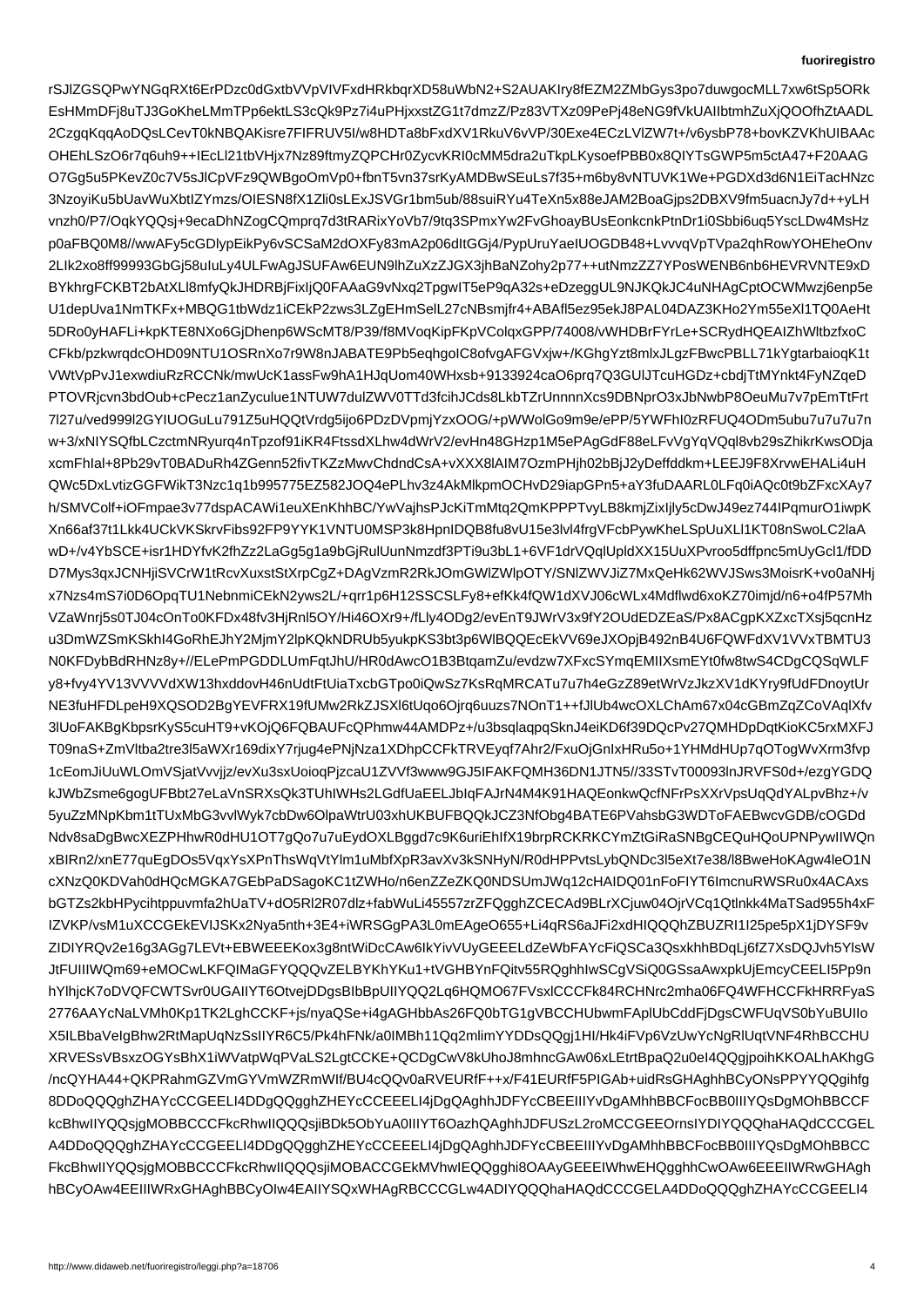DDgQQgghZHEYcCCEEELI4jDgQAghhJDFYcCBEEIIIYvDgAMhhBBCFocBB0IIIYQsDgMOhBBCCFkcBhwIIYQQsjiBrQuA7EtdfWNd QxOfx3NzdXZ3c7F1cRBCCPUTGHCq31RW1Z67dKOmtoH808vTfclf5ti2SNanVKnr6xt9vD34fH5/3SNC3dVfr9Lufq5d+47U1Te6uTr/9 aF5li5bv9TLAcdfv1TcLNHKRHBrswPVyToN7ey4f7UDwNQIwY6lkt4twJ/NuUs3s3IKAOD+xOneXu493k5zS+uRY+c6FEoAoChKJBJK xKJeK2XfsffnpKbm1oH+vvfPnd5f99hdB389XVldZ3od/wE+ibMnWac8fYI5B83RQb5scaJ1ynOP7PkqvXL9dlp6DqDEDR8cPyLaxJonz1 7JLywFgllj4wYPCgX7/lx2yOhVTQEIhQKpVOLt6RE9OMzTw83EFno54GhVss0KltZSwAJ0EnEwLDQrWABoU7G9u/c/lQ2tUanUAMA wzL1sJyU1k0QbEWGBkyeMkkrEvVO+PkWhUDY3twJAfUNTf91jD6jUNLnGTKBpumcbb2puyc4tAoCB/r6+Pp4924gdMuegiUX2FdN3 di7s/CoNDRI4MyWdZdn8wlITAQfDMIVFZSqVWiwWhYUOBLv/XHaos6taqVK3tnXU1DZkZOcNHxY1fvSlzraATSoIAKCqpq4ApFLJ9C ljhYl/6VUhlUriY6MrKmsiwoP66x57TMDnT500urNX5XJpzzbb2NRy7WYa2X5/Cjgl0wdNKLSvL1pn58LOr1lvDzcvT7fgmvqa2oaGxmY3 V2ejq+XkFSmUKgAY6O8rEgrB7j+X3TK8qpUqVVV1XWFxmUajvZWSTgE1bvRw4++1SgmRvVMq1QDg5Cj/00YbxNhRxr8n/WmPPU PxqKjIEFuXoo+heNSgiBCqs9blvsPOr9LQ4IDqmnqWZbNyCju71ZHGFAAYFBHMLbTzz2WfOvspKK+sOXLsnFKpun0nMzI8yGifA/vtF tumYrvb5lLXxtLaTl9SaczdTlNHp9vpuxRKFa3p9BCwLAMAPF7X14OaptXdqT9Xq2m1utP1FQplZ41BCoVSqzX3NHR0Z+V71N0jAF0 d/H6sB8fKCpuyJktHG0qVulvNqf3yUhw8KEwqEABAUUm50RXUNF1WXqUAzk4OwYH+5m9Zq9WSehHzdeuM9NGr2iq/X68Rw6IAQ KPR5uQVGV3H7h5nrxdpd15SXy3U1rezLIC7nBoZyN8wRTQi4A9ZxHm1zMqvFQDw7DSRtxPv43PqWyXaNhUr4EGQO+/hUcK1E0U AcC5Xs+M8TV6iKAh04y2lEfxtlvEEhZRS7Y7z6iuF2vp2lgIIcOXNGCTYOF3kJu9jTyjNLW0Hfj0NAPHDh/j6eF69kVpaXqVUqigARyeHQ eHBY0bGkDXLK2tOnbsKACSBo66+8Zs9BwFALpP+Zf5M3W1WVNWk3skur6hWKFXAslKpxNfHM35EtF6mKrfrmOhloUBw63Z6U1M LUNTKZQu0WubQ0bMAMDI22kEmvXU7o6q6Tk3TPB7I7OQ4JCo8NiYKAErKKpNTM6qq6tQ0TQE4OTIGhAV29iCSkpaZm1dc19Ck 0WgoAAcH2UD/AaNHDnOQy7h1jp26VF1bb+JwhQb5jx8TS/7+8ZfjHUqIr7fHzKnj9Fbr7hHo8uB3uce+y5xjte+XYwqligsTb9/JSs/OB4D EWZN0n43MPOx9V0pa5p2MXACYOWWsYaMSuXrFluFDD/yhy1h1TX1yakZ5RbVCoQSKcnKUBwX6jYobppt9Zf6l2OW5sPOrVCaV +Pt5FxWX19c31tQ2eHnq5y3m5Bap1DQABAf9ldow8bluptzNzC5oam5lWVYqEfv7+YyOH2aiDOacEU5/varDQwdeuX4bAJqaW/Velh/ ZvgKOzy6p30hS6VZF1LWxSemaU9maVxMlj4wVcstVGiioYwDgpxTN5QINVyGhYSCvlvn7EVV9G+vtRG37VaX+/SWWhaJ65t+n1cX 1rGHvmO9v0FsPqhT0b3UqLEBxA/P5ZfW5XM23q6RB7vZbFWRIq9U2NbUAQHll9cUrt5S/p/mwAC0tbddv3WnvUEyfPAYANLSGrEn Qv/9T+8dnoNt3si5fTdHoVCF0KJT5haVFJRUTx8YOi4403HV+QUI5ZQ3LsqAALMuyLPdSdm5hWXk19xDAMGxjU8vFK7cUSqWDTH rxarJWy3AFbm5pvZF8t7ml7b4ZE3SLpFCqDh89W1IVS/5JAbAArW0d6VI5JeWVCxKmcU25be0dup/RUHuHqvu7ubW1vV3hqBOv9Pq IdHnwTe+x7zLzWDU3t5IwI2jvUECHAgA0Gm13N9WnBfj5XLySzLJsTn6RXsChVKkLikppWhMaPFB3eXpm3rlLNzXcl5Rlm1vaWZVhh gAAIABJREFUUu9kl5RWzk+Y6uzkSBabfyl2eS7s/yqNCA0sKi5nAbJyCwwDDtKeQlHU4MhQ3eWdfa4jx85xTTAAoFCqcvOLyyuqO6s DNvOMEP34qhaLf4uuuN9wgvvldhRwHLqjefWwimHBx4laN1k0c5BAw0BSuuaTC+qGdvaVQ0pvRyohWr/A53l1lR681eNEwwN4jR3s qSzN9zdotQY+vaQGFsQC6omJwolhAgC4Uaz99KK6WcEeSKOXjRRODPtflcmpbM3f9is1DIR48J6eKpocLqhqYb6/Tu+6QefVMi/uV+ 59zH6/aSZkZhclhYIRw6KCBg6geLyy8qrbd7LUajozOz8mOtLD3dXb22Ph3OkAcOz05Y4OhZeH2/gxIwBAoJPJkZtffOHyLZZlHeSy2O GDgwP9GlbNLyxNSc1QKFXnL9+Uy6V6P4gAUFZRLeDzBwb4uro6swwrEolo+rdvY0lppYuLU0x0pLeXu1KpKigpSM/M02g1t9OyAFg +nz9iWFSAvy8AVFbVpqRlqlTq3LyiIVFhAX4+3PZPnb1Coo2lsKCYoZEe7q71DU230zJz8opbW9svXL61IHEaWXP40EHhlfrFY1j22s0 0lUrN5/PCQ4NMH8aeHYEuD745Z7DPMf9YzZk1idFq6xubz1+6CQDDhw0KHuqHAK6uTt3dVJ/m4e5Kch5LSiv1XsrNKyLfmoiwQG5h UUn5mQvXGIZ1cXEaOSI6wN+nvV2RnpWXnpnX2NRy+ty1hfNm6G2ny0uxy3Nh/yLCqi5eTenoUBSXVMAfaysUSIV5ZQ0AeHu6m/O 9u3L9Nok2nJwcRqyL8vHyUKpUBYVIGdl5evdRoltnpH9f1VW/d5qVSf9Xr6P7kS0ScGqY9j/nO+0SpjHW1E5r4fUkFcOChwO1e7VskPd vgeSGKaJxofxInytalOy2JJVhwOHvwvvpCZmP42+tHtMiBSIB9d8LarUGBDx4f7EkIVpAXpsYxvdypDb9rGRZOJGp0Q04Xj2s0jDg6UDt fVzm50wBgI8TP8afr2Fgz036Qp72XK5mcrgdBWdmEggEibMmDwzwJf/0H+DN5/OvXL/NMGxhcbmHu6tELCK3dj6PAgC+gE/+yWEY 5tLVFJZIZVLJgsRpXF13/Igh/n7eBw6fUqnpi1dSDL8hQqEgYeakwIEDuCXt7R3kD0dH+QPzZnCtHkED/fh8Xkpqplar5fGomVPHclsL8P ORSSWnz19jAQqLyriAo7mlrbC4HABCgwO4mg8fL4/7Zkxsa1NUVNWUVVQpFEqpVELWMTwyR09eJP27YmMGBwf6mTiGukdgfsJ U7geryyMgEPzhCBgefBM77aO6dbX4+XoBAPecJ5dKda+9Hl94doVh2Fsp6UZfcnV1Dvm9ep/kPDY2tVRW1epWchSWIAOAXC4ND/1 fwHHh8i2GYWVSycK5MxwdZADqIJd5e7kzDJORIV9aXIVSWsI95YkuL0XT56JP4PF4QQMHZGTINza1IFfWkE9EZOUUkLqHMIMHD0 NKITrtbjYAOMhlC+fOcHZyIMsDAwb4eHucPHvlt1pbHdwZuT9xupOjHDo/l/3jqjYhJS2D/OH/+281wzCXdT6yRW6iag28kdS9RJvDd+jS BqYAHh0r4qINIi6Av2K0cPs5dVE983MK/cAloe6rc4YIuGqDACiA+cMEn15QswBD/fiJfwxQHhqu2PwLaBqoa/pfoHo0XZNXywDAY+NF JNrgNvV/s8Q/JtMaBq7f0UwKF/SxVA6AyLAqvZ+ekCB/0sbW0tpmzhZy80vImsOil/Wyjn28PKKHRNxKSW9uac3OLYwMD9Z9NTw0U Dfa0BUaFODwxzrM8NDAINRMAPD0cNP7skVGBJ+9eJ1h2Na2dm4hRcHEcXEA4Out3+Y9wNeroqpGq2XqGpp0a0R0pd7Nzs0rAoA Af98u09R1j4BelGD6CESGBekdge4efLtC05odn+8x+tLEsXHRg8PhHq4WQ724KRvSarWXrqUYfSk8NJALOKIiQ6/fuqPRaHPyi7mAg9 ZoKitrACAw4H9XUX5haWNTCwAMHzaIRBucMSNjsnIKGIbNKyjW+9b3s0uxM1GRoRIZ+QCQk1ukG3AUFpUBqFAoMKebVXZuIcn2 GDokgos2ft9+SHJqht6gHbpnhEQbHMMz0j+uakOtbR2VVTUpaZnVNfUA4OnhGhEWRF7KzS9p1vnlFgk4eBSYTnog6Re6TudoWQC KgofihYbrPzxK+J/zapaFK4VavYDDMAI86IDfqi6CPfTLIBNRTIKqoZ3t0Kl/OZGIIdsxrD7xcaL8XXIF9Ux29T0Nq2UrlpH+wXR3c6EoimV ZjXmZ6sWIFQBAAUT9se2TiI4KS05JZwHKK6r1viEmBjWiDM6Z1++D07k461fhCqUCsUikl1rv5OgwfOggoxsX//6RO/uAVTV1V67dZgE cHWQzpoztrJCcHh+Bez/49oZrFNPDpeP0+FgZ6sVN2RBFUc7OjkZf0h25RC6T+vl6F5dWlJRWcAvz8ovJnW9QxP9uk0XF5QBAARg+ BDvIZY4ODs0trfWNzXov9b9L0Sg/Xy93N5f6hqZincPY2tZRWV0LAAF+vqTK0zRyywQA7papy/C3q1tnpH9c1XrPHiz7hx9bZyeHWdP Gc//U+8qWCTqkQuri8/LO+oPVtbFDX9cPq6tbGADwdqQGOBt5W5A7z11O1bWxpY1dd5QV8n/LITSzQqKimQUAPqVrdykMX61rYwG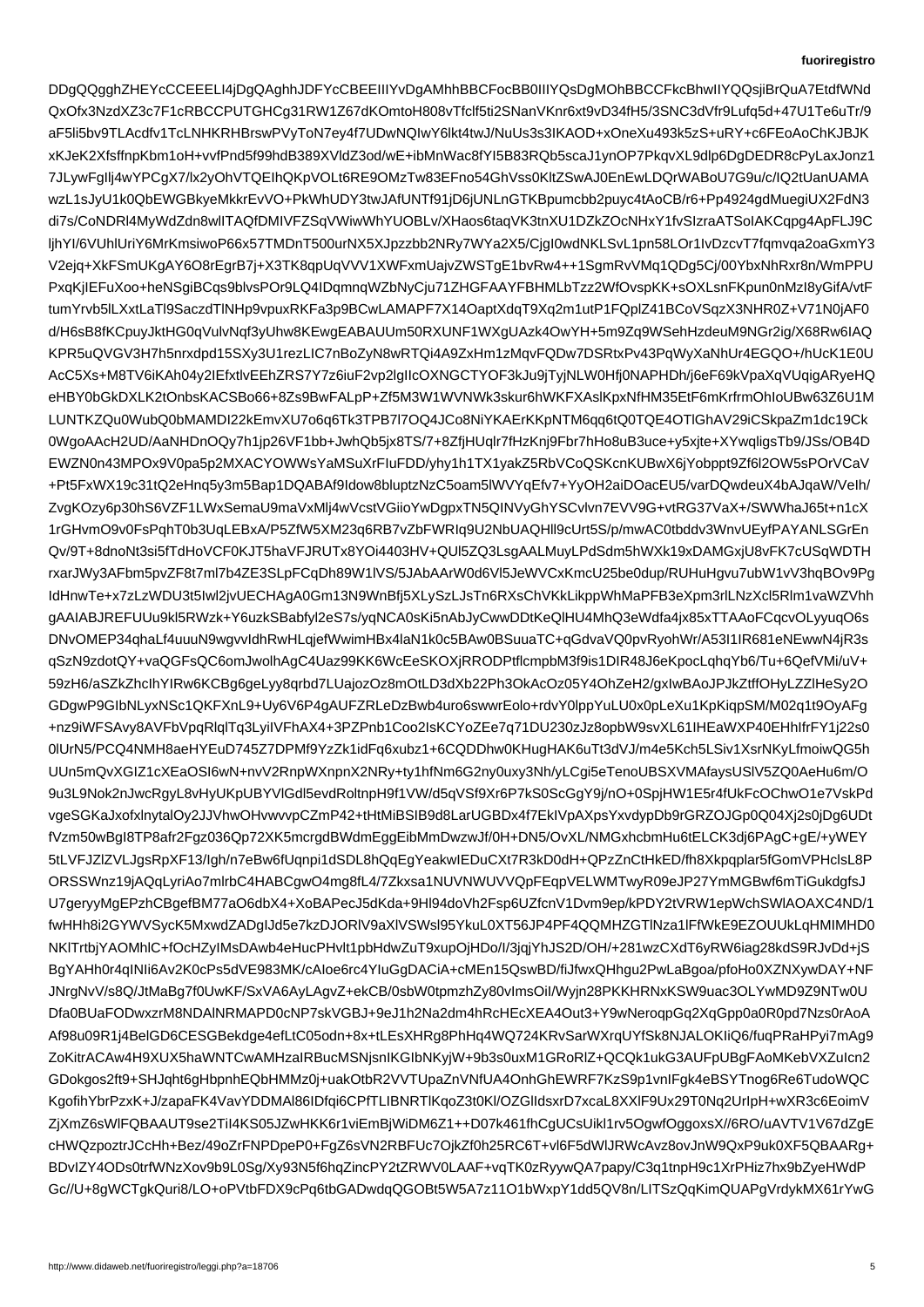gSdHfBkU1qBc0jrSDyORSvccpwtnJUSqVdCiULa3thq+aj0vFMtWH0KDAtEaTdie7uKyiubmVdEVjWWPr6VCr6ZNnrqhpms/nTZ002ui H0mOJI2DmwbcrAgF/9vTxRI/ycP8tXuzFY2WdC8/SBAL+iiXzzVkzLHRgcWIFY1NLVU2dj5cHAJBGQ1cXJ/8B3txqbe0dAEDxqKQTFw w3olAoAaDLEU519cVL0YSQIP/6hqaW1rbikqpSqZOVU0ASL8wc3YukkEvEIr3qjc5064z0j6sajD17kK5PIUH+I2OH6nbM0fvI9pKX0KQ AAJCJOr3hSIUUANtuqdHQmzpYANAwkF7ZaTWGsp/0lO428lURCo1UOxEkvbSzZ1/LqaqpO3byYnNLGwBQABKJWCAWUxRF07SJ fvOnz19taGwGgLjhQ4IGmkrd4NjtEbAyiqK6bFruxWP1Zzvsg8KDL11NUSpVOXIFPI4eDMOUV1QDgN6qEUqVCgAYhq2rb+xsUxqjW XJ/DoMHhSWnZmi1TE5+MQk4CovLAMBBLovQyYMxgTysmz8lbLfOSP+4qq2ePSiRSOji7GQ0itL7yPYScEqEAAAmhttS0iwAyMW9n 0ch4AEAuMupp6Z02grgKOkHowX2BF/ABwDGWG420d3vZ69Qq+mjJy+2tLSJRMLYmMFRkSGODr+1nt5KSe+s1Tz1TlZOXjEABAY M0BsMwwT7PAL2qReP1Z/tsPP5/MAA3+zcltJXJb+wVKFUUZT+kl48igcAUqkkdviQzn6RxAYNKH8ezk4OA3y8SsurSsoqAKCpuaWmt h4AgkwmhusS8PkAwDDmPtlyZyRu+JDO1uHOSP+4qs159uDofWR7+WCejhQA1LQyKg2IDQpV28bWt7MA4N7pHLQ95yKjAEBJw6 NjRYa7/pOTSaUA0NGh0Gq1hjM4dyiUpDrBnMbRXpSVU9DS0gYAE8bGRUeFmfOWyqray9dvA4Cjg3z6lDFdrs+xzyNgn3rxWP0JD3t kWHB2blFjY3N1TX1BURkAeHu666UWiiUiANBoNMOjl/rZTPG9JSx0YGl5VXu7lq+gpLaugWFYCsD8UfnJFaVQqtQ0Leq8KoLDnZEY M87In/Cq1vvl9jKeVWwAHwBUGvj5tpHWi59TaBJxjqvu/e/YUD8eALSr2YNpf9aGk875eLsDqEarJdNl6snOLSSdxPx0mpmtqEvC0k3qJ 4w+mKiV9MmzV2haw+fzp00e7dCd8Yvs8wiYp148Vn/Cwx4U6Ofs5MACZOcVIIVUAUCIQY9ukl5N05gc/GlbFLEvGBQRIhGLACCvoIS MdO7h4WrYna0znh6uAMAwTF5+iTnrd+uM/Amvar2PbC8Bx4NxQicxBQA7zqv1plBpaGe/vEIDgluMWhDT+1UQi0YIJUIKAP59Rk3yO XQdTNO8cah7XXz7k6ilUJLinpvaoTfmv0Kplh3WJWKR7sBEVsAlmVZUVv+hSAplVk4B+Vs3G+7Uuauk61r8iCGGMYpp9nkE7FMPip Xg9+c87R+nn/hzHnZS85+VU9jerhAI+IbP5YMiggUCPgDcTL6rNEgOzc0vJiN39Uxn56JvEQoEJHujqKS8rq4RjPUfMSEi7LcjnHo3S29 6prKK6sYm/R5A3Tojf8KrWu8j20vA4elArZ4gBIDcGmbZF4q08t/OdHKpdtmXiuIGBgCe/f/snXlcTfn/+N+3unXTok2J1BRRKCIZQ0RZss xYGkSyjEmyzRgMhrFvYywxDBpNlpgZwlAZtCiEGCkUofSdhkohbbdudX9/vD+f8zufe+4599xzz+mG1/PRH6fz3l7v9/v1ft/Xea8D9Y0FW MPhZKUzqZcYIfT0ZePnv1RfffqfpEsr5Zsu1C44IY24Vrc9UY2F3+8TLQwleAPqq9flf8Yllbx8hd8XlZT+GZeE12z26unGZuyRR4gDNq7d yMh98qyxsbGuTnY/58mJMxde/Xfwo7b2P2bi3ayHi58WIITatrFx6ehY/raC8sd0FEHzLIHmCYeysvjvIEHhv0V45zPeZPt+FLtcLv/3eTHd 3/OiEgX/rp3aixCSSmsRQm1tbYxaGCp4MGtp2sWIA0Lo9Zu3p89dKvz3PwZ3TY007ebdS8lpd+89TP/7Hjdp6erincPF2QkhVFcnkyOkp 6urdA8qHSbGLTp1cEQlvSx9fTY+uaT0FUKosbHxXnbu+Yup1JNG1aqR90Or1Ulhy81ozcKSwQYFr+SnMmS3Chr8f6q2NdWRI3nRW zmeTAnyEs/ypl3UqSGrRhi8+6bxQnb9/eeN4yOqbUxEYl3Ry8pGaT1CCPV21A31fn80QF0+7tWt/G3lo8f5L4pe/h4Tb2zcQi5HVVX/GQ vq6toB3xDYIDh9ZOf0Ubu8Z/9UVIX/IXBVR0dHLpfj0UhzM1M8mFFZ+Z+DTe9l5+KHf58XHzr2JzU2PV3dsC8DGZJrhiXQbFG3rlxaGN pYWxaXlBU+L4749QQSiUYM+c+ZmO9BsdfXN8ScvUTnSlU8ayuLVq0s8O8Q3bGY3p/0rKisyntW+LL09alzl4xaGOro6tRUS/E5oW1sr T26cSwWhrp4t3Cwb2PW0gTfH9a2jQ2b3e9k+vbpUVL66mXpq3/+Lfr9ZLy+gX59fX1DQ6Ouro6JcYuK/3YsBGrVyHug1epCznJzGeHA 7JkgWTPSwN5Cp1GO/i1vfF4ub5SjTjY6m0dLto4VcB2Nvi6KCjb8zt+gnbmOHKGiCvk/bxql9ci2pWiej/6JmS0Y9ut+CAz17ev9SU9TU2 N8QVpIVbUcIUsLs4HeXoMGqLEAk0f8B/dz79IRL+dubGzENzp69XQb6vufk85f/PdUf142UjfDEmi2qFtWfXv3wKdg1Tc0KJxD9QEWu9 NH7RAeV6c5N0JHR2fkMJ++vT1MTYwRQIXVNRUVVfUNDcZGLTw9uowd5SfW4/4ZyVAX7xbErbDO7HbDkpEY6H86fKBzewddXR0 5QrW1dQ0NjRbmLYf69rNupeQ2V3Vr5APUaiLLIurJ8M2BjH8a8kobxbqijjY6CiedN0HS+aWNCKF2Fjq9HGAd+P9QXFL2uvytro6OhXI LhfXzWqGuTvbPv0W1tXVGLQzb2bWmu8uRR5pbCTRn2JdVnUz2T+GL2lpZS1NjpSvmoNiVUlxS9qb8LULI1MSYerU9N1TWxYdDR WV1UfHLhoYGc7OWLC+OV6tGPkCtbqYGBwAAAAAA7xPNa0oFAAAAAID3EjA4AAAAAAAAQHDA4AAAAAAAQHDA4AAAAAAAAQH DA4AAAAAAAQHDA4AAAAAAQHDA4AAAAAAQHDA4AAAAAAQHDA4AAAAAAAQHDA4AAAAAAQHDA4AAAAAAAQHDA4 AAAAAAAQHDA4AAAAAAAQHDA4AAAAAAQHDA4AAAAAAQHDA4AAAAAAAQHDA4AAAAAAAQHDA4AAAAAAAAQHDA4AAA AQHDA4AAAAAAAQHDA4AAAAAAAQHDA4AAAAAAAQHDA4AAAAAAAQHDA4AAAAAAAAQHFHrb99qW4YPjuebTEQibQsBAAAA AE0IjHAAAAAAACA4YHAAAAAAACA4YHAAAAAAACA4ort372pbBlpkMlldXV1tbW1DQ0NJcbFaYa1tbHR1dQ0MDPT19cVisUASAg AAAADABj1DQ0Nty0ALIVtDQ4ONjU1DQ0NjY6NcLscP+BkhJBKJdHR0dHR0dHV18bOurq6enp6urq5WxQcAAAAA4D/otWjRQtsyAA AAAADwngMnkUi0LQMAAAAAAO85evr6+tqWAQAAAACA9xw9WFAJAAAAAIDQ6Onp6WlbBqAAAAAA3nNEDQ0N2pYBAAAAID 3HBHeWQoAAAAAAACAccNloAAAAAAACCAwYHAAAAAACCAwYHAAAAAACCAwYHAAAAAACCAwYHAAAAAACCAwYHAAAAAAA CCAwYHAAAAAACCAwYHAAAAAACCAwYHAAAAAACCAwYHAAAAAACCAwYHAAAAAACCAwYHAAAAAACCAwYHAAAAAACC AwYHAAAAAACCAwYHAAAAAACCAwYHAAAAAACCAwYHAAAAAACCAwYHAAAAAACCAwYHAAAAAACCAwYHAAAAAACCAw YHAAAAAACCAwYHAAAAAACCAwYHAAAAAACCAwYHAAAAAACCAwYHAAAAAACCAwYHAAAAAACCAwYHAAAAAACCAwYH AAAAAACCAwYHAAAAAACCw7PB8dFHH+nr62/fvh0hNHz4cH19/SITpvCbBO+8ePFCJpNpWwphkclkQ4cONTlyMjly8vPz4xxPYGC gvr4+UcVCQCSxY8cOgZLgnUmTJtHJXFFR8b5q13ucNQVSU1Nx/Xp6esrlck2iolPvJmhZAKB1mnSElzly0tPT09PTc/bs2U2ZLpWEhl TAwMCOHTu2aNHCwcGhZcuW7dq1GzlvZEREhHYFEwixWHz48OH27dvLZLLU1NQff/xR2xJ9EGzatKl169atW7c+efKktmXhmfc4aw AACATPBgc2/w0NDYIniURCuBYXF2dIZWVIZeXI5fGbLnsqKiqCgoJGjBgRExPz7Nmz+vp6hFB9fX1xcfHFixfnzJnTu3fv69eva0s84bCx sfntt9/atGmDENq8eXN2dra2JXr/iYmJkclkFRUVf/zxh7Zl4ZmTJ0++r1kDAEAgBBnhsLa2Jp4tLCyESIIzY8eO/eOPP7Ax5OLiEhAQsGD BgrCwsCFDhrRo0QlhlJGRMW7cuDt37igE7NatGx7zvH37Ni+SuLu78xuhSjp37nzo0CFTU9O3b99+9dVXGg4OAyrp0aMHQkgkEn388 cfaloVn3uOsAQAqEHr8Rod/w2xtbYk3VlZW/CahCRs3bkxJSUEImZiY/PDDD1988QXZ9cmTJ9OnT79582Zpaem0adP+/vtvsVisJUmF YsCAAfv27Tt06JBIJLpx40afPn20LdH7zIEDB8aMGWNqatq3b19ty8lzERERY8eOfS+zBqCAQPBscGAcHByI51atWqmRBDel4d+FCx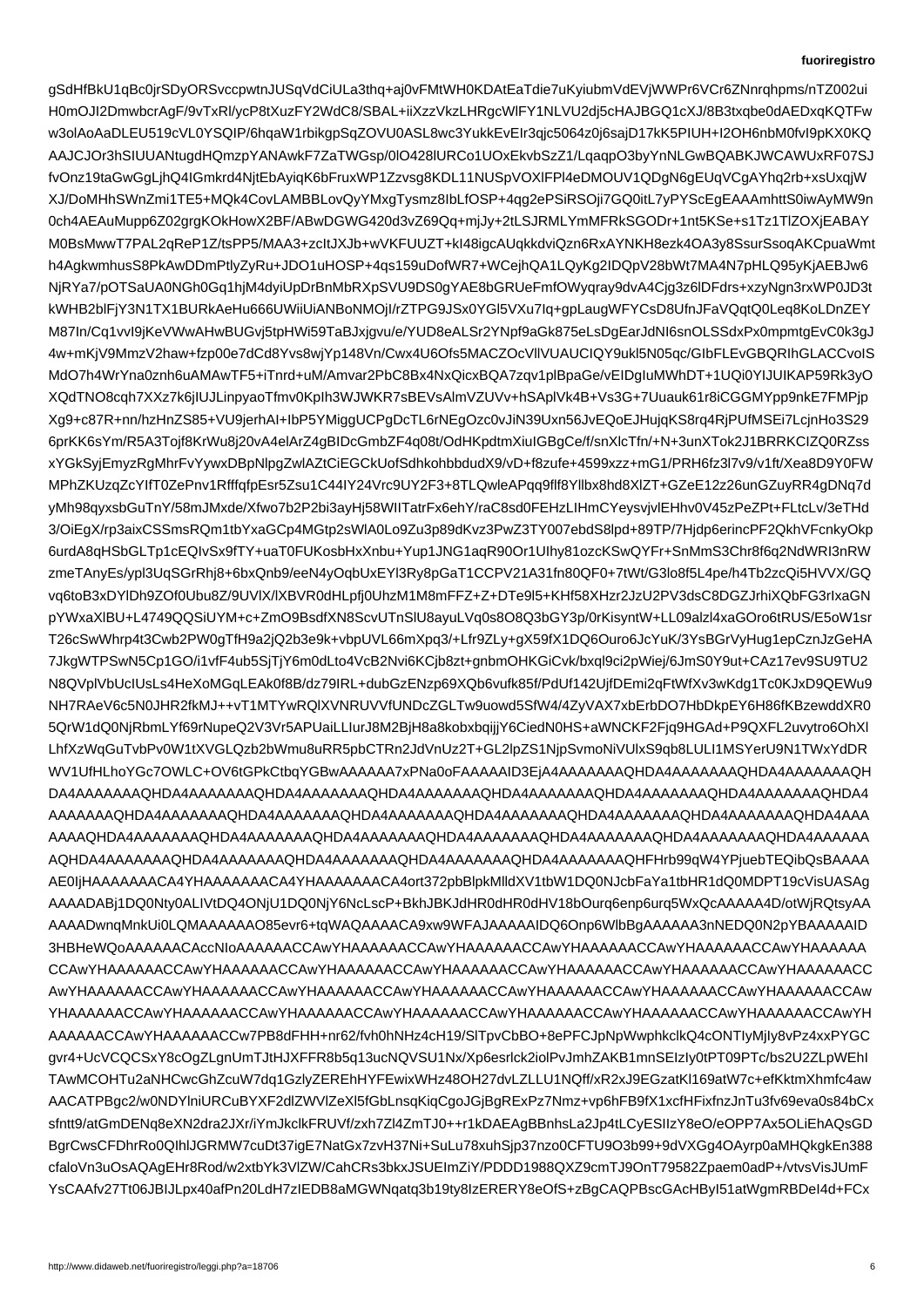cqWBsloQ4dOpw+fdrT0/P58+cPHz6Mior68ssvm1xGwQkICAgICNC2FB8K/v7+2hZBKN7jrAEAIAT8GxwGBgZ4oQAe7bCxseEx8oKC Arz4wNHR0cXFRd3qT58+xQ+TJk1S6sHKymr06NF79+5FCF28eHHmzJkikUjdVLKysgoLC8VisYuLS7t27dQNTkXDXCvw+PHj3Nxci UTSqVMnOzs7zcWjwnsJUFE3F6WlpQ8ePKiqqnJyclKrDJsqL0KjxSxwVt0XL15kZ2fX1tY6Ozs7OzuzCcKXYpeWlt6/f7+6ulpdVXk/Wh YAClicV0aOHDl8+PDGxka5XD5//vw+ffo8fPiQcN24caNYLBaLxUOGDFE35q1bt7q5uenr64v/S/v27RcuXFhWVsYyhpqaGolEqsP+888 /dN5+/fXXDh06dOjQISAgoLGx0c3Nzdra2tra2tDQEle1srLCb6Kjo8kBc3JygoKC2rRpQ0ior6/v5uYWHh5O9sYQ4dGjR3nPNZnw8HA3 NzciKolE4unpGRUVxT6GiRMn4rDbtm2jurlsAZZJbN++nZdc3L9//7PPPjM1NSWCuLi47Ny5Uy6Xu7i4WFtb9+3bF2ss57wEBgYqlfnLL 7/ENbt3717i5aJFi6xZQARR1z+HLHBIYubMmXTpYtRSXS8vL2trawcHB7lcnpCQ4OPjQ7QOLPPx48eVpoLRXLGJEhs9ejRZVVxdXXf v3p2SkoL/7dmzJ1VV1BKATr2boGUBgNbh2eBghpvBUVZWNmrUKDENzs7Od+7cYRmVk5MTDrV69WqWQezt7emSjoyMJLxFRUW Zm5vT+Zw8eTLRTzFEePDgQSFyLZfLKysrP//8c7rYwsLClHajVBi6RZUlwFJUBoOjsrJy/PjxDLmgxpaQkGBtba3U/7Rp04yMjMRisZub m0L21c0LncGh9H1YWBhdzGSIIOr655AFDkkwVBMH1e3UqZNYLJZIJHv27GnRogU1IKGhodLfb5WKTQ1CR0pKSuvWrZXGM2zYM PxANThU6qSCfw4GB18tCwC0jiBrOPhl0qRJSUIJCCETE5PJkyf3799fLBbfuXPnyJEjhYWFz549GzNmzNWrV9mMYQ4fPnz//v0loR9// NHU1PTrr79WGWTFihWVIZUIofDw8OfPnyOEli5dam5ujhDy8vLCfhISEubOnVtbWysSiXx9fcePH+/o6FhYWBqfH3/q1KmGhoY//vijZ8 +eODmGCHv37k2kO3ny5MTERF5yjRAKDq4+d+4cQsjGxmb69OleXl41NTUXL1787bffamtrlyli8Ncnm6iUwqYEPD09v/rqK85JsMlFhw 4dyHX64sWLGTNmvH79GiFkZmY2fvz47t27S6XS9PT0c+fORUdH0+Vl3rx5UqlUoLz069ePzun27dsZGRkIIWNjY2lxprr+kfrVwSEJBjir bkNDw6JFixBCw4cP9/b2NiU1ffToUXR0dFIZWX19/da1a6dOnaoQRF2VoKOkpGTa1KIIZWUIIQsLi/Hix3fr1a2mpubWrVtnz57F2VFKE 7QsQbURAJqUprRuOlxw7NixAwexs7NLT08nOxUVFXl6emLXcePGsYmtqKjl1dWV+Djo3r37li1b/v33XzZh3d3dcahbt24pOPn6+mKnp UuXKjgtW7YMO3I4eCg4EWOw1Ah37NiBx6J5yXVkZCT27+zs/OjRI7LT4cOHcUJt2rSprKxUGRXddxi3EmBOQuETkJyL3NxchVwYG BhQczFr1iwcxMHBISsrixzk8uXLtra22FVhhIOcF4XP0+XLIyvNi1ojHHSkpaVZWFhg/z/99BMb/8SHr4J/vqqDIQm6aiKr7s2bN8lORUVFv Xr1Uqq6eIRDLBabmZkdO3aM7JSVIUXMccTGxpKdWKpERUWFypzOmTMHR+Xk5JSdnU12SkIJadu2LXZVGOFgFkBpy1J3hIPHlgU AWge5GxxET3To0CGga1ZWlpmZmVgsNiQ0zMzMZBNhTk5O7969xSSMjly8vb1Xr1799OlThoAMBseAAQPc3Ny6detWXl6u4FRZW YmHiA0NDevq6shODAYHv7n28PAQi8X6+voK/TWGGC7ev3+/yqjoukVuJcCchEKP3L17d4Zc+Pv7K+SipqaGMCmoi2PkcnlERAT+SV AwOli8vH37ImVeNDc4ysrKunTpgj0HBQUxe1bpn0MW1E2Crpg4gS4Rav369dRQY8eOxa5r164lvycU+9y5c9RQhErs27ePlZvy/1WVm JqYqoeliAjsqmBwMOuk0palrsHBS1UCQDOhWV/elpSUhM8kdXJyCq4Opnpwc3PDe/Pq6+tZHrHs4uJy48aNDRs2EHt36+rq8Bt3d/fRo 0enpaWpK+fly5ezsrLu3r1ramqq4GRkZIT36dTX1+MJFJXwm+vbt2/jbQKdO3ceMWIE1cOQIUPww40bN9ilpxR+S4CKylwMHjwYPxC5 SE5OLi0tRQjZ2dlNnjyZGqRLly7MeTExMREiL0qZM2dObm4uQsjV1fWnn37S0D8vWVBXJMSH6o4bN4768qOPPslPr169ll6yV4mbN2 +qFBurSvv27ceOHUv10LFjR+rLJm5ZTamNACAQzXoNx9WrV/FDr1696PwMHDqQ91zUs0EZWLx48eLFi48ePXrmzJmrV6/ijqyuri4+P j4xMXHJkiUrV67kJrNMJvv777+Li4srKysbGxvxG+zU0NDAJgZ+c52cnCyXyxFC3bt3V+rBw8MDP/B13rzmJUCFQy7wygOGIGwQIi9U wsPDY2JiEEImJia//PJLy5YtefTPLQvkJCIiIISKhBGoweIjgBFCdXV1xEseFZuQpFu3bixF4IcAljSNNgKAcDRrg6OogAg/ODo60vkhNsq/f PIS3fiDgoKCgoJkMtmpU6dOnDhx6dKImpga2tradevWVVVVbd68Wa3Yjh07FhUVIZ6eXI1dra4kZPjNdVFREe4Wo6Oj6ZZJYioqKtQTI AJfJUCluLgYP7DPBfE1zO1EBOHyosC1a9fWrFmDEBKJROvXr2f4qab637BhA4N/zlm4du3a6tWriSSIxdEqEbrBKqTFl2Lj4Q2EkFon W3DQSc40mTZAeP9cAAAqAEIEQVQCqKA0a4MD7y9ACFGHEwmlby+89YMDYrF4woQJEyZMePTo0cKFCy9duoQQCq8P//TTTz/5 5BM2MUil0uDg4DNnzuB/dXR0WrVqZWRkpKurixAqKCggf5mphN9cE52pSqRSKUufSsPyWAJUOOSipqYGPxgbG6uVllQqnTp16unT p/G/vOeFzKtXr0JCQnAlBqYGhoaG8uJfk+rASVRVVbEUiUzTNFqMj4pN/lqrpSpN1rKaTBsBQGiatcFhZGSEHxqa1Zs3b/CDur8rVDp16 hQXF9e/f/8bN240NDRERkb26dOHzUmi33zzDe7c7ezs5s+fP2HCBPJtMs7OzgUFBezF4DfX+vr6+GHEiBE9e/Zk8GlpacleSAX4LQEg HHKhdByeDd988w3u3wXKC5nQ0NDHjx8jhLp06bJ7926Vyqbgn86bJtXBMgmlNGWD5VGx8e3WSE1VabKW1WTaCABC06wNDuv/3 jpbWFhI5+fRo0f4QeWILUuWLMGTqTNnzhw2bBidtzFjxuBFXk+ePGEjZElJydGjRxFCpqamcXFxrq6ubElxwG+u8QkfCCF7e/sVK1ZoK JtSeC8BKhxyQZQMMc7PBnJe4uPjNT9InoHt27djs8DU1PTgwYMMowJq+dckC+qKpAC/qssMWSW+++47DlcQEBAXTKqlKk3csoTW RgBoApq1wUEchMVwgTuxqaRr167Msd27dw8f4OPi4sJgcJiZmeEHPKqskitXruDR+169evHSI/Cb627duolEIrlczhCbhvBeAlTc3d3xA/t c4PvTEUJZWVnsE2qCvBAJrV27FiEkEok2bdpESKu5f85ZICexefNmlSJR4Vd1meFRsbmpCqedVJcm00YAaBqa9bZYPz8/vO8rKyvr/ PnzVA+FhYX4vUgkmjhxInNsxFXsp0+fZphVJZask4cuGSgvL8cPSueks7Oz8fGF7OE31/7+/nir6u3bt//66y+lfu7evUvkggO8lwAVDrkYM GAA/oZ+9OiR0iB44kCBJsqLQqi0tDQkJAQvHZqvZcrMmTN59M8tC6WlpbNmzWIvkIL4VV1meFRsHx8fPOuRIZWFDzVWQOk2k/eiZ QFAU9KsDQ4il6OqoCCEkFwu//rrr/Pz88muMpls9uzZeDOCn5+fyt2P+CYthNDix48DAwOVrvmKj48nFpwPGzaMPE5rYWGBHxSGi4 mrLDMzMxV6q+zs7KCqlKKzUOq16CLkN9cWFhaff/45jm3evHn3799X8JCWlvbZZ58NGDCA2EeqLpxLqD0KuXjw4lGCB2ouxGLxyJE jcZDFixe/ePGC7D8jl+P777/H2xzY52XKlCma5wUhNHv2bHxxsbu7e3h4OJulG+z9c6uO0NBQPlelk1A7Swghiuoq/E7LZLKwsDD2qss MWSXmz5/PoBIq998aGRmNGjWKEFthYiUjIwPv2WEQgKVOqksTtCwAaEq0M6VSUFDAfL+Aj4/Pp59+ihBatWpVQkJCZmZmXl6ej4/ P7Nmz/fz8WrRocfPmzX379uGWbG5uvn37dpWJ2tra7t27d+rUqVVVVXFxcT179hw1alTv3r1tbW3r6+vz8/OTk5Pj4uLw1vZevXqFhYW RgxNb5jZt2lRXVycWix0cHHr06OHt7d25c+fs7GypVBoYGBgUFNS9e/eampobN26cO3fu7du3RAzEPjpqhDKZTE9PD0elc52YmHj37l2 c69DQ0MGDB3PLNUJo7dq1KSkpjx8/LigoGDJkyPTp04cPH25IZZWXl3fu3Lnjx49XVVWVlpbm5uYSJweoBecSUlt169alpqbiXAwePJh NLlauXBkbG/vy5ctHjx7169dvxowZPXr0qK6uTktLi46OJp8ipTQvEydOFCIv27ZtO3v2LEJIJBJ5e3vv2rVLqTdLS8uQkBAO/jlkQd0kGCC r7sCBAzVpsCohKzazSqicHlq9evX58+eLi4tzcnKwqnh4eDCrCuKkk2rRBNoIAE1KUx5rShxtrpJFixYRofLy8nr06EHn097ePjExkb0MZ8 6ccXZ2Zk69b9++1AtWkpOTidvtMT/88AN2SkxMtLS0VBpV586dO3fujJ937drFHOGWLVsEynVWVlbXrl3pYjM1NWVz2Yec/gBmbiXAn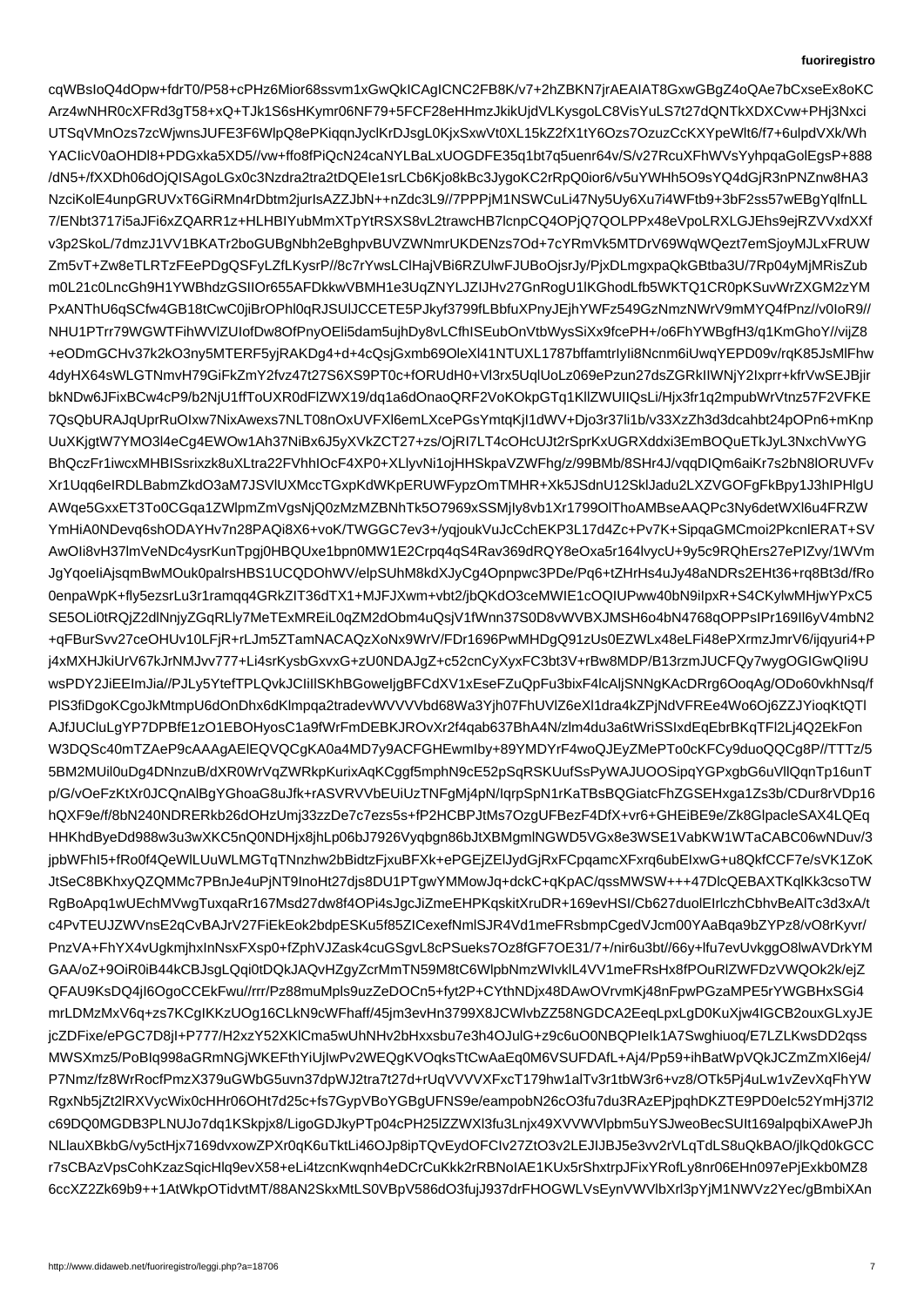ARVpKysLPII4NRc7NixQyFlbGws3U2bxJU0CkebJyYmWllZqZUXtY42HzIyJF0WFNLCUqnrn0N1sE+CTTVxUF3iaPOcnByqSqxYsQK 7Um9/VanYVJWgIz4+nk5VRowYgR+ot8Wq1Em6I8xZHm3OQRsBoNnSrKdUMI6OjpcvX164cKHCogpjY+OAgIDExMRBgwaxj+2zzz7 LyMhYtmxZt27ddHT+J/s6OjrdunXbsmXL1atX27RpoxDQx8dn8eLFBqYG1DqHDRoUHx/v7e1NHus2NjaeOnVqQkICcW7SlStXWEal+ M61m5tbSkrKggULWrduTX4vkUh8fX1jY2PZ3KjJALcSUBc3N7fLly8z5IJ6Z+aIESNiY2M//vhjhdmxhQsX7ty5E79UmKEYNGhQXFyc0r xcunSJr7wlStNUBx38qi4zKhWb/TWq/v7+cXFxn3zyCblbsLKyWrx48enTp4mts1QBmHVS85ZFp40KVSmnzA8CQHND9G6paWpqan5 +vlQqtbOz69evH8sTl+koKCjIzs7G1xBYWVl9/PHHeMkbA/n5+ampqbW1tfb29t7e3sTBA5i8vLzr169XVla2bt160KBBbHYVMkeI4TfX16 5de/r0aV1dXZs2bTw8PFiujWUJhxLghrq5ePDgQUZGBi5DfANnfHz8mDFj5HK5l5fXlStXqAsjmiwvwqH1LPCruszwpdiEqrRr127QoEFis biJBVCK1qsSADTnHTM4AIAv1qxZs2HDBoRQQEBAdHS0Jqc5AAAAACp5B6ZUAIAzqYGBW7Zsob4njlRCCPn5+YG1AQAAIDRgcA DvLevXr4+Jifn+++8nT56MbxLH3Lhx49NPP8VnQru4uMyYMUN7MgIAAHwowJQK8N6SnZ09cuRIfMyJrq6uo6Njy5YtX79+nZ+fj9Xe3 Nz8zJkzxIIwAAAAqHCAwQG8zxQUFCxbtuzPP//Ex6uQ8fT0DA8PV3kdPAAAAMALYHAA7z/5+fm///57Tk5OWVmZRCJxcHDw8/Pz9/f XtlwAAAAfEGBwAAAAAAAAgOLBoFAAAAAAAwQGDAwAAAAAAwQGDAwAAAAAAwQGDAwAAAAAAwQGDAwAAAAAAwQGDAw AAAAAAwQGDAwAAAAAAwQGD40OktLR0zZo12pYCAAAA+ICAq78+OB48eDBx4sTc3Nzr16/36NFD2+IAAAAAHwTaH+GoqKiq3n PBicDAQH19fX19/e3bt/MSYXPDwcFBX19/x44dCCF/f399ff0pU6aoFUNeXt7YsWMfPXrUqlUrvoqdGzzW+zuXelOSmppqYGCqr6/v6e mpYVRE+8layJnS0tJXr16x8dnMq4mvAgHocHV1xSWck5OjVsBmrjkfLFo2ODZt2mRra2tra3vy5EntSvlhlJPJpk2blp+fb25uHhMT07t3b 21JsnnzZi3WO2hd01NSUrJq1ao+ffpYWlq2bdvW1tbW3Nzcv8tr8eLF//zzi9lqUE10lJSU9OnTp1evXoMHD4YhaiqqOc0WLRscJ0+erKu re/v27R9//AEtRyW4iAwNDYIniUTCPvi6detu3LghEom2b9+uRWsD/W+9f2ipf4BERUV5eHhs2rTp77//rqiokMvlcrm8qqrq7t274eHhPXr0i lilolaCaqljMjLyzp07mZmZKSkpv//+u7bFaXaA5jRbtGxw4DUEIpHo448/FolE2hXmXcHa2pp4trCwYBnqyZMne/fuRQqNHz588uTJmov h7u6ORztv376tblii3rVi92g39Q+NrVu3zp49++XLlwghMzOzkSNHzpkzZ8GCBWPGjLGxsUEIIZeXz5s3b8+ePQoByZ1D04vdnDl9+iTxe fbbb79pV5hmCGhOs0VPu8lHRESMHTvW1NS0b9++2pXknQD3Mra2tsQbKysrlmG/++67t2/f6unprVy5UhDh1OHAgQNjxozRVr2D1jU ZsbGxq1evbmhoQAiNGzdux44drVu3JlwrKirmzp17/PjxxsbG5cuXf/LJJx4eHoQrVJNSbty4cffuXeLf5OTk58+ft2nTRosiNTdAc5otWjY4E EL+/v7aFuEdw8HBgXhu1aoVmyBPnjyJjY1FCPn5+TWTnSnarXfQuqZh+fLleO3euHHjjh8/ruBqYmJy6NCh58+fp6Sk1NTUbNy48cSJE 2QPUE1Ufv31V/zhMXLkyNjY2JqamsjIyBUrVmhbruYFaE7zRPsGBxsKCqqys7MRQo6Oji4uLhrG9vjx49zcXIIE0qlTJzs7O5ahXrx4kZ2 dXVtb6+zs7OzsrKEMSsnKyiosLBSLxS4uLu3atVPqx8DAAH/N4E4HD0qrJDIykuj3mX0WFxffu3evurq6VatWnp6eYrFYvTwoo7y8PCMi o6ampl+/fiYmJixDcZPkwYMHz54909XV7dSpk6OjowZSc9c6DqrCTSeplJaW3r9/v7q62snJSS2Z+RKAzLFjxx4+flgQatWqFcM+jkWLF qWkpCCEkpKSysvLW7ZsqVYqKrWLg0rw2+HwGJtMJouPj0cltW7dOjw8PCEhQSqVnjp1Si2Dg4N+sumaFBCiXrgJT4fWFeNDRM4T+ /bts7Gxsba2DgwMbGxspHo4f/68tbW1tbW1r68v8XLmzJn45d69e5VGu3XrVjc3N319ffF/ad++/cKFC8vKyqieJ06ciP1s27ZNaWzh4eFu bm5EVBKJxNPTMyoqiurTy8vL2trawcFBLpcnJCT4+PqYGhriUPr6+m5ubsePH1clsmjRImsWUHOak5MTFBTUpk0bQjCcRHh4uILPE SNGDB8+HD/PmzevT58+Dx8+VJpTBTp37iwWi62srKqrq+n8REdH9+nTh8imWCw2NzcfN27crVu3yN7c3NxwRgifVlZW+E10dDS59K ytrSsrKxctWmRlZYV9bty4EXv48ssvsYc9e/ZwloRMWVnZN99889FHHymU4Y4dO6ieCa1TmrqcXutKS0upnjmoChn2OslMTk4OnqUio nJ1dd29e3dKSgrOSM+ePTUUgGhf27dvZyNSQEAA9j9r1ixmn/b29thnXFwc8ZKuc+jduzd+X1FRoVS7MGqpBAG3DoeuQNSKjQ2//vo rjmfmzJlyuXz48OH435SUFLoamugn+65JzgLVY9SqFxcXF+wnOzubvfDMPytNoBgAHbwZHMXFxWZmZmKx2NLSkliITiYkJATX08qV K4mXDC22rKxs1KhRYhgcnZ3v3LmjEITB4KisrPz888/pYgsLC1Pw36ITJ7FYLJFI9uzZ06JFC2oQQ0PDQ4cOkYOEhYXRxU9GladRU VHm5uZ0nidPnsyi7FWQmZmJY/P19VVqC8rl8qULFpDbEhkzMzPCkpCTfhuoREZGkktPLBYHBQWRPRBdT2BqlH5Dran58+czSHL0 6FGq8Lm5uT179qSTatSoUTU1NWT/DHrCQes4qApGpU7SVRaVIJSU1q1bK41n2LBh+IFqcKibKNQ1OJvcnLD/mJqYZp+rVq2aOHHi xlkT4+PjVSZH/AjRaZdcfZWQa9bh8NJ9sYGozYSEBLlcfvDqQdxYZsyYQactnPVT3a5JZauXy+W5ubk9evRgXy9EXa9Zs4a98Az1oq4 Acrm8rKzs008/pQvCuSo/THibUrG2tvbx8YmLi3v79u2JEyemT5+u4CEpKQkhpKenFxwczCbCSZMm4SAmJiaTJ0/u37+/WCy+c+fOkS NHCgsLnz17NmbMmKtXr7lc/p06derZs2cRQjY2NtOnT/fy8qqpqbl48eJvv/1WW1sbERHRoUOHr7/+WiFUQ0PDokWLEELDhw/39vY2 NTV99OhRdHR0WVIZfX39mjVryHnp168fXeq3b9/OyMhACBkbG5PXMSUkJMybN08qlYpEll9f3/Hjxzs6OhYWFsbHx586daqhoeGPP/ 7w9PT86quv2OSRjtTUVPxAXpFH5sCBAz///LNcLjcwMAgICPDx8TEzM8vJyYmKisrLy6uqqpo7d27Xrl3d3d0RQitWrKisrEQlhYeHP3/+ HCG0dOISc3NzhJCXI5dCzHjPXvv27du3b6+jo0NefcIgCUKITpJ58+a5u7u7ubkRQaqqqsaNG4eH7u3s7lKDgz08PBobGy9fvnzkyJHKy sq//vorNDQ0KiqKTVlx1jq1VAUTHBx87tw5RK+T+BNKpcwlJSXBwcFlZWUIIQsLi/Hjx3fr1q2mpubWrVtnz55NTEykC6hSAKWNqiUVFR UvXrxACIIEIpVr91avXs0hCTrt4qYSkydPxmXFS4fDb/eFyc/Pv3LICkKoU6dOqwYNwqmsWLGitLT0/PnzVVVVxsbGdGHV1c+EhIS5c+f W1tZy6JoY6iUqIAAf4aVuU92wYYOuri6d8FOmTGGzyZGbYqhRIR8uPBovhw8fxub2uHHjFMzty5cvY3vQx8eH/J7OFN2xYwd+b2dnl5 6eTnYqKirCM/o4laWxKXy5RkZGYsGcnZ1zc3OVytymTZvKykriPWGtm5mZHTt2jBwkKyurZcuW2DU2NIZlsaSlpREfCj/99BPZydfXF79 funSpQqjly5djJ9wkVKbCwBdfflGjioiIUOrBy8tLaS1UVlb27dsXO1FHxYlxeOpMB7n0fvnlF2qKdCMcvXv3Vvq+srLyk08+USrJokWL8Pu ePXsWFxeTnRITE/EUg0QiuXbtGvGeTk+4aR2zqhBzHAqqEhkZSXwhPXr0iOxEp5N0zJkzB0fl5OSUk5NDdkpJSWnbti1RPnQCsGwU ao1wZGRk4EjMzc25KbDKEQ467eKgEjt27MDS2tnZ3bx5kxxEoerJeWHTfVFj69Wrl1JFUsl3331HdBeEGMHBwfjlvn37llbipp9+fn5EWg oRLlu2DDspdE0qWz25XoqKishOdPVCrmsG4c+dO0d2oqsXborBoU8A6ODT4Kirq7OzsxOLxa1atVKYVZk3bx6uGIV5MjrNIHRX6Vxy ZmYmnr4xNDTMzMykxqbwQ9K9e3exWKyvr6+glxhilHL//v1UAdatW0cNMnbsWOy6du1aphKRy8vKyrp27Yo9BwUFKbgOGDDAzc2t W7du5eXICk6VIZV4CNHQ0LC2tpY5FWYGDBiABaCb6LW2tsbl8+bNGwWnY8eO4bB9+/ZVcGJjcCqtPTm9wWFjY4Mlef36tUKQ6Oh opZJqlTM0NLxx4wY1oW+++QaH+uqrr4iXdHqiUuuw4aiqddxUhYNOKqWmpsbW1hZ7PnnyJNXDqQMHlK7h4CCAWqbH1atXCatFIIO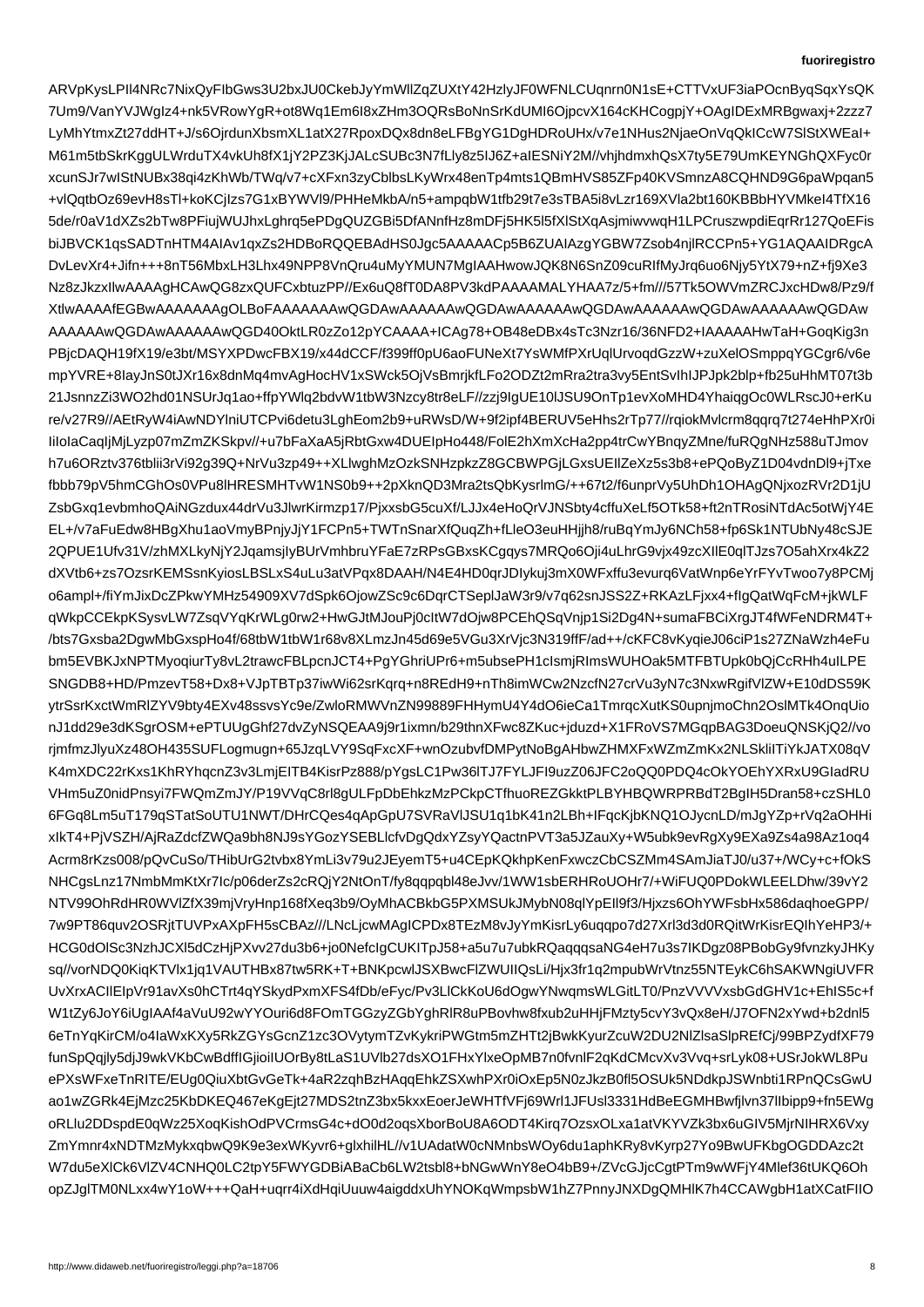DTrs4qAS56qnSkjucu3fvqpSQObasrCyl3ZdKunTpgkORzcr4+HicFnltnFJh1NJPHx8fuq6poqJCadekstVzqBfmuqYTnq5eNFQMahC6X yKADj4P/hKLxYMHD0YlvXnzJiYmhuyExyqNjY2DgoJUxpOUIJSXI4cQcnJymjp1KtWDu7s73vVUX1+v8vDa27dv43XFnTt3HjFiBNXDk CFD8MONGzeorgEBAdSXxJLmV69eyRkPSJ0zZ86jR48QQq6urj/99JOC6+XLl7Oysu7evWtgagrgZGRkhHeg1NfX45kLzpSXI+MHukE /PBIrl8sTEhIUnMaMGfPw4cOHDx9yO19laekxwCDJ2LFjqZKcPn26uLqYIeTp6an0FK9Ro0aZm5ubm5sXFRUxJ03WOqWzfiq1TmlmP /rol/xAvj2ErJMjR46khmLWSQWxS0tLEULt27cfO3Ys1UOnTp2oL9USgFnD6cBnbyCEdHSEOI1Q6ZYrNiphYWFBVgmFDoc6OE+ueo WejYrK2Nzc3Nh3XwQXLlzIzc1FCPXq1Yu8P8Lf3x93R2lpabiroYO9fiKEkpOT6bomY2Nj5q5JaUlaNlWldU0nvFLIAIAnf5UKoO4vEbeW 8kHB87bYwMBAvMDw3LlzwcHBuLGlp6c/fvwYITRgwAA2B1VdvXoVP/Tq1YvOz8CBA3FbvXPnDnNsycnJWA+6d++u1AOxsgHrFhtat GiBH+rg6hi8hYeH4+7JxMQkliKCeb+fTCb7+++/i4uLKvsrGxsb8RvsRPTd3KiogEAliUQiuv1svr6+eNovNDT05s2bQUFBeLkGQkgikTg 5OWmSulr4+vr++uuvCKHZs2enp6erlCQzMxM/EN4UGDBgAO5IVMJG63x8fPBBESq1jkCpqvCok4Qk3bp1YykSvwLQoa2Dg4lDsRhU QuEnjd8Oh9/YCA4fPowfPvvsMwWnkSNH7t69u76+/uDBgz/88APLCDFsujJeuiY29cKyqRKw7lc5CyBQVX7l8GxwDB48uEOHDo8fP7 5y5YpUKsW3fhCH+ag8BAJDdAcMe6MJGx8fmcwAoUPR0dHR0dEMPvEPM19cu3ZtzZo1CCGRSLRhwwalNjXm2LFjUVFR6enp1dX VPApAUFVVhRDS09MT0xxlsXHixpycnJs3b5aXl+/cuTM8PNze3t7T09PHx2fSpEnsT87QnA0bNix48CA9PZ2IJCUIJfiBfH4IN/jVOmZ41 Ek8vIEQYnk6AobIrHCNwszMDD/U1tZyi4EbHFSC36oXQpHKy8svXryIEDIyMqIOEk+ZMmXPnj2NjY1//vmnuqYHMzx2TUS9kA9Kbkrl ArC0hpuyT/hA4P/grxEjRuzcufP169cnT57El6fj+ZRWrVpNmDCBTQyvX7/GDww/dcRoAd4xwQDRI6tEKpWy9KmSV69ehYSEYNkCA wNDQ0PpUpw6derp06fxvzo6Oq1atTlvMtLV1UUIFRQUsLHcVYLtiPr6eioPVlZWSUIJmzdvPnLkvLNnz+RveUFBQUFBQUxMzPfffx8Y GLhu3bqmMTusrKySk5MZJFm7di15jPft27f4gfjW4QxZ6+j6l/ZaxwyPOkn8EhgbG7MfVGiCRtG2bVv8UFVVRXx7NAEcVILfDoff2DCH Dh3CE6M2Nja7d++merCysiopKcnPz//zzz+pQyAckEqlwcHBZ86cwf9q3jXx2FS5oYliMGz/4atP+EDg3+CYMmXK7t27Gxoazp07FxQU dP/+/QcPHiCEBg8eTPeFrYCRkRF+YNDpN2/e4AcGVcDo6+vjhxEjRjCf6s3+XhKVzJ49G88idenSZdeuXXTeFi1ahJu0nZ3dvHnzJkyY QDb/O3bsWFBQoLkwuDzlcvmLFy/oPi/EYvHKlStXrFhx4cKF5OTk9PT0zMzMysrK169f7927Ny0t7dy5cyxPNdUQlZLExsYS19cRfYfmx iK/WscMizpJ/JDX1dXJ5XKWNodaAnCbHLGwsLC2ti4uLpbJZDdv3vTx8WHwnJKSqj8Q3dzclC46YQ8HleC36oVQJGKpR15e3pYtWx h8Hj16lBeDg/euicemyg2tKwaAhDA43NzcevbsmZ6enpKSIpVKT5w4gWeLJ06cyDIG4ueksLCQzg+xPErlZSL4iAiEkL29/YoVK5pgann 79u140MLU1PTqwYPUVVeYkpKSI0eOyOVyU1PT+Ph44Q7KJb60Xr16xTyeKRKJhq0bNmzYMIRQeXn5/v37t27dWl5efvfu3dWrV+M TMpoGBkIWrVpFSEJclotPodAEstbR/XKz1zpmyDqp4V16hEWiclWsQAIw0KVLFzx5IJSUxGxwhIWFYQP90KFDGhocHFSC3w6H39q QQIIZWbdu3VLpDZOYmFhSUkK+UJoDJSUIR48eRQiZmprGxcW5urpqEhuGqBf2o2v8QhaApWIOFOO///5L54evPuEDQZC7VEaNGn Xr1q3Xr1+fOnUKTz06OTnhHw82EGuYGe49T0tLww9du3Zljo1YIsThFnUOXLlyZe3atQqhkUi0adMmhs/HK1eu1NTUIMqyc96xtLTED0 +ePOnSpYuCa0ZGBv5YcXFxIYvRsmXLJUuW2NjYfPnllwih5ORk4STkLAmxUvL+/ftK43z16tWhQ4cQQg4ODko3cRCw0brr16/jB5Vax wyPOkkoWFZWFvtQRLkJ2ih8fX3xiUl//vknbhRKyc7OxktTxWKxt7e3hokSy2DZqwS/HQ6/sSGEIiMj8drMSZMmff/993Te5syZk5iYWFlZ GRUVtWTJEpXRMiBE18ShXvhF64oBIIQE2bEWHByMR3qjo6NxPzh8+HD2wf38/PDofVZW1vnz56keCgsL8XuRSKRy4MTf3x+PMdy +ffuvv/5S6ufu3bvE3lFNKC0tDQkJwdPqU6ZMmTlzJoNnlkWlk3/Z2dmaf7VjCCMDH7GnQExMzPjx48ePH79+/Xqqq7+/P/4UIGZAhYM sCXWDmVJJBg8ejCv3+vXrSvcExsXFffvtt99++y2+8ooBfrWOGR510sfHBxuUWVlZ+NddAaXbTJqmUYSEhOChlJycnG3bttF5++mnn/ APap8+fTQ/rpGNSixdupSsEmpVvcqFaLwrEj4NFiEUHBzsRA+xGfXUqVMq42RGiK6Jx6bKDQ4CqFuV2tqZ9Q4hiMFha2uLv1QSEhL g6+tFlhGb4zcliJXYcrn866+/zs/PJ7vKZLLZs2fijdd+fn50+/olLCwsPv/8cxzb/Pnz8YISMmlpaZ999tmAAQPw6eOaMHv27KdPnyKE3N3d w8PDmfWPuOowMzNT4aciOzt7ypQpRGvXcDkS8RH8+PFj6q+5t7c3lvPChQvUkVt8CwZCCF9RS4YYomQYOlYLb29vfGYDe0msrKz wiLVUKp07d67C7GxhYeHmzZsRQiKRSOU3E1nrFi5caFTrcD/LRuuYlevkvHnzaJ9c7HXSvMho1KhRhNaK+/ovMiJWr15NrXQFAQRg FC1btsTHaSOE1q5de+zYMaqfqKioI0eOIIR0dHQWLFjAOS0CNjzknBQAACAASURBVCqBR9QJIVDocBRMNHU7HJWxhYWFsY/t99 9/x+2rY8eO+DhzOiZPnoxNz4yMDJXHtzDD3DUFBQVx6JoU6gWPoBCo1VS5QRYAXyihUgB+f4kAJNz19GPHjr148SLu6bp168a8MI 3K999/n5CQkJmZmZeXN3DgwNDQUD8/vxYtWty8eXP//v14x7O5uTnDZxOZtWvXXrlyJTc3t6CqYMiQldOnT/f397eyssrLy4uNjT1+/Hhl ZWVpaWlubi7dbSNs2LZtG76uRSQSeXt7060VtbS0DAkJQQh5e3t37tw5OztbKpUGBgYGBQXhKzBu3rx57tw58selutvTFfDx8dHT06u vr//777+prkOHDh04cCC+GXz06NEzZszo37+/vb39s2fP4uLiiN3/1MN8iH2YmzZtkslkenp6Dq4O6la0qiQ+Pj5YkjFjxtBJqn8pCdauXZuY mPj8+fOUIJT+/fuHhIT06dOnvLw8JSVI//79+GCiUaNGsRIj41frmFm7dm1qaurjx48LCgqGDh2qiU6uWrUqPj6+pKQkJyenX79+06dP9/D wqK6uvn79Or5vQqUAwjWKxYsXp6WlxcXF1dTUzJqx4/fffx8+fPhHH33U0NCQm5t76dKlxMREfLTDF198ofQlMq7QqURqauq+ffuUqs T333+fmJh49+7dvLy8QYMGMVQ9m69Ysilxx6YyKnwbKkJl6aGFZCQSyZAhQ7D/qKiojz/+WGXkdOCu6cGDB1KpdNKkSXx1TWvXrk 1KSvr3339TUIIGDBigSVPIBoe+oin7hA8CqU4wrampIS41Zjj/m+Gw5Ly8PIZr/ezt7RMTE+lio94CmpWVRRwxTsXU1FThzHXiRFuFyyk wK1euxK7kKz1HjhxJFz+Zzp07E0ESExOJS5yp3vCd8mKxWOll0GoxaNAgsVgskUjy8/OprkVFRcQlJkoJCAigntCcnJwskUjl3n744Qc2 pSenP9q8qKiluNiFThJqbKmpqQ4ODnRBhq4d+vbtW7J/Bj3hoHXMmV2xYqV2pV6+qllnWV7KKpfL4+Pj6S72HDFiBH6g3harbqNQ97 ZYTF1dXWBglN0NwGKx2MDAgFo4DMmRryynS1RdlZBr1uHw0n1R+ffff4kLPu7fv6/S//nz53H8dnZ2eNeSnKt+JiYmWlpaKhWermtS2 erlcnlqairDddPUemGuazrhGepFXQHkcnleXh7DzcMsqxLACHXqsEQiwcec6+vrs7weVgFHR8fLly8vXLhQYWOFsbFxQEBAYmli8wCj Am5ubikpKQsWLFA4Dkgikfj6+sbGxmp4lys3Bq0aFBcXR0xqYlyNjadOnXrp0iXirDDiwDvO4PGJhoYGvPhcARsbmytXrixbtox6vk3Hjh1 /+OGHEydOUD/sfHx8Fi9ebGBgoKFsCpJcvXqVWRJqKG9v7+Tk5EmTJilsCHJ2dt64ceNff/3F/hARZq1LSEhQS+uYUamT7G9q9ff3j4u L69u3L/kccSsrq8WLF58+fZru4IGmaRRisfjYsWOHDx/28vLS0/uflVVDQ8NBgwadPHlyz549midEhoNK8Nvh8BLbr7/+iqceevbsSV3uT WXYsGH4NN7i4mLm89xUMmjQoPj4eKVdU0JCAueuydvb+/Lly7w0VW5wEMDR0TE5OZkvxfjAEcnfhePfU1NT8/PzpVKpnZ1dv379m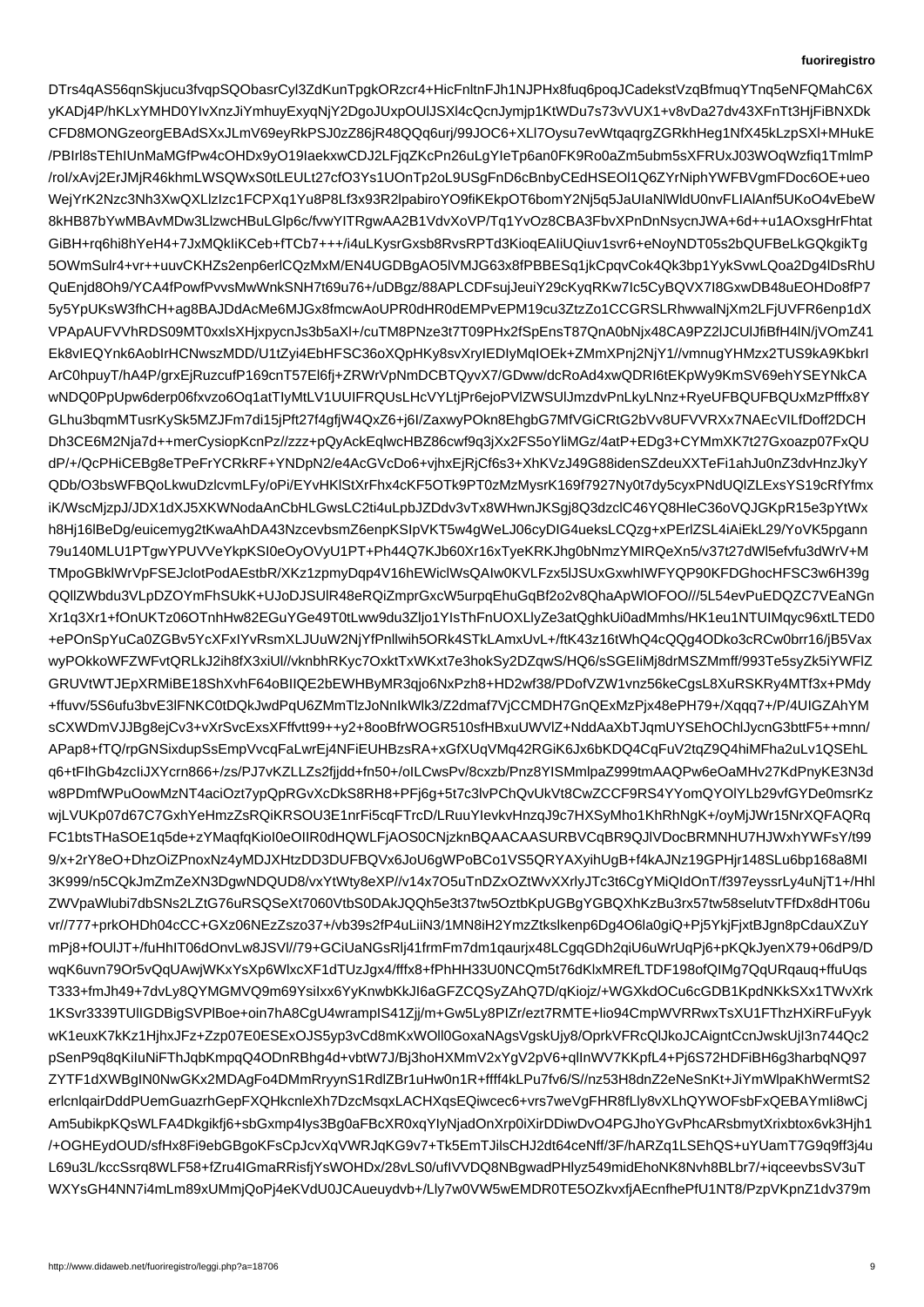M8IV8m1a9eePn1aV1fXpk0bDw8PbZ18RyYvL+/69euVIZWtW7ceNGgQ762uqqrK2dm5tLS0U6dO9+7dY/B5586d3NzcN2/emJiYeHh 4dO7cmTnm/Pz81NTU2tpae3t7b29vYue65qgrCUJIKpUmJye/ePFCT0/PxcWF4XRXNvCrdczwpZMPHjzlyMiQSqXt2rXDw1pNLAAz//z zz507d4qLi/X19Vu3bs2vwiiFm0rwW/VNqUi8I1DXxG9TbTIB3umqbA68GwYHoDnr16/HWxOjo6MVlkEAAAAAqNCAwfGhIJPJPDw8cn Nzu3Tpkp6ezv7bFwAAAAA0R6g1HEBzQywWr1u3Tk9P78GDBytWrNC2OAAAAMCHhe7g1au1LQPQRLi6ur558+bmzZu3b99u166d WheaAwAAAIAmwJTKB0dgYGBMTIyBgcHp06f9/Py0LQ4AAADwQQBTKh8cx48fDwkJ0dHR6dixo7ZIAQAAAD4UYITjQ0Qul9++fbtXr 17aFgQAAAD4UACDAwAAAAAAWYEpFQAAAAAABAcMDgAAAAAABAcMDgAAAAAABAcMDgAAAAAABAcMDgAAAAAABAcMDg AAAAAABAcMDgAAAAAABEdP2wIAwHvO9evXs7Oza2tr7e3tBw4caGRkpG2JAAAAtACMcGiT1NRUiURiYGCg+aGfkyZNMjAwMDA w2LFjB5v3TUBFRUVpaSkbn66urljInJwcdZOQyWScpOMBIWUbExPTtWtXHx+fsLCwr7/+ety4cdnZ2U0pYWpqKpaQqmBCFx1f8WtRg QFeKCkpKS8v17YUWkNpQ/hgtZrnEY7lyMi9e/cqdTlwMGjZsqWzs7Ovr++nn37Kb7rvLvL/wks87N8LxD///LNr167U1NQnT55UVlbK5X KJROLo6PjJJ5/Mnj3b3d1daShuQm7atGn9+vUSiWT//v0BAQEay642hNhKhT9x4sS0adMU+hpbW9smEu6/KJVQ6KLjMX7mQuYFcq/l 6en5888/i0QiNgEDAwMfP36Mn5cvXz527FiBJHznKCkp2bVr14ULF3Jzc2tqahBCpqamXbt2nTBhwuzZs+IChYaG3r59mznmixcvWlhY aB6Kiola7Nu3j9k/AYMa0DWEJu6Wmw88GxzFxcX37t1jKMqEhISff/65a9euP/7446BBq/hNHdAu27dv37x585s3b8qvpVJpTk5OTk7O0 aNH58+fv2HDBr6SO3nypEwmk8lkf/zxx7hx41j+SDQZK1euxNaGs7NzWFhYhw4dysrK7OzstC0XQv9bdElYHELHzy/FxcVZWVn4OTc 3d+nSpR999JHKUOnp6adOnSL6urKyMuEkfLc4f/58aGjoixcvyC/fvn2blpaWlpZ24sSJ48eP29jYUAPeunXr3r17zJHX19fzEoqKghosW7 bMwcFBZShmNXi3GkITINQaDgsLCvcnJ/lbmUz2/Pnzlv9floTu378/evTovMhILdaBu7v7w4cPEUJpaWmenp7aEuO9YcWKFVu3bsUNz 9zcvF+/fu3atROLxYWFhdevX3/+/Hltbe3WrVtfv35NNwamLj169Lh3755IJPr444+bm7Vx6dKlvLw8hJC5uflff/3Vrl07bUv0P5CL7l2MXzik UmlERAQbs/iXX375MD9Smbl27dqUKVPevn2LELKzsxs2bJijo2NdXd2NGzcSEhlaGhquXr06ZcqUCxcuUNssnoHV0dExNjami19HR3 EZALdQzEil0gMHDrBRg4ilCAY1eHcbgkAlZXD06NEjLi6OqlKnT59euXJlbm6uVCoNCwvr2bOno6OjQDIATcapU6d+/PFH3PACAwO3 bdtmZWVFuMpksuXLI+/atUsulx88eLBfv36TJk3SPNGlilixY8eampr27dtX89j45f79+/ihT58+zc3aQMIXXXOuGpWcPHIS5S9NRUVFbG xs08izbrFkyRJsbfi7+x89etTExIRwioqKmjNnjkwmu3z58vHjx6mdwOvXrxFCrq6uGRkZ7FPkFkolvKjBO90QhKCpF42OGTPmwoULeM TyzZs3P/74YxMLAAjBihUrGhsbEUKff/55VFQU2dpACInF4h9++CE4OBghJJfLd+zYwdenob+/f/NsyRUVFfjB2tpau5LQIXTRNduqYUB PTw8hlJ+fHxMTw+wzKioKD57r6+s3hWTvCJcvX8bLKWxtbQ8dOkS2NhBC06ZN++yzz/Az9Xc6Pz9fKpUihJTOttDBLRQz/KrBu9qQhE ML22Lbtm07d+7cRYsWIYQuX75M562qoAAv6Xd0dHRxcWEf/4sXL/AuRGdnZ2dnZ43lRY8fP87NzZVIJJ06ddJkDr60tPT+/fvV1dVOTk 5q5YgvARjIysoqLCwUi8UuLi7qfpH//vvvT548QQhZWlpu3bpV6eyGSCRas2bNiRMnqqurMzMzb9265eXlxRAnX5WIFxVVV1e3atXK09 NTLBazCcVZ9wiw+YUQYjPXo0nhk+GsYNqCr4wjntrlJ598kpqaihA6fPjwuHHjGHz+9ttv2Gju169fUlKSypibT29GhcdaSEpKwsXi5+dnZ mZG9eDv73/y5EmEUGFhoYLT06dP8YNapgO3UMyopQb4gaUaqAu3quGgM5r3eGyR88rGjRv19fXFYrG/v39jYyOdt9zcXLFYLBaLzc 3Nqa5bt251c3PD8WDat2+/cOHCsrlyqmcvLy9ra2sHBwe5XJ6QkODj42NoalhD6evru7m5HTt2jOzfzc3N2tra2tqa8GZlZYXfREdHK0Qe Hh7u5uZGiCGRSDw9PaOiotQtlpycnDFjxpiamhJRubq67t69OyUlBWezZ8+eSqOyF2DixInYz/bt29m8JwQLCqpq06YNkQQutPDwcPa 5I5KYOnUqQ6XL5fKRI0daWlpaWlru3r2b/L5Tp044huzsbDaViJk5cyauuL1791Jdo6Oj+/TpQ8SDIW3cuHG3bt1ikFAt3SMyvm3bNvzm2 bNnWKSWLVtiJxMTE+v/kpGRQQ7OS+ETUY0ePVqpguF/FRSMuejI7Nu3z8bGxtraOjAwUKmH8+fP46h8fX1Zxq9WxqmFrIDmjXTjxo 047HfffYelMjY2zsvLo/N//fp1rCFubm6zZs3CYQ8cOKDUM7+92fHjxxWCLF682JoFe/bsUQjlo/oRzJkzx8TExMTEZNOmTUo9xMbG4rT 69u2r4BQZGYmdlixZwj5FbqGUIoQa0DUEHrtlDjpDRi391BztGBxlZWU4by1atFB4P2rUKDENzs7Od+7cUYqK/1ZJJJJ9e/a0aNGCGsr Q0PDQoUOEf3t7e7r4IvMjCW+VIZWff/45nc+wsDD2ZZKSktK6dWul8QwbNqw/UA0OdQXqYHBERUWZm5vTJTF58mSWGSS6+8OH D7MvFiKEwbFmzRo2lagyawsWLCA3ITJmZmZUv1LOSfeov4VPnz6li0EsFpNtHb4KX85JwZi7OzLFxcVmZmZisdiS0hLvc1YgJCQER7 Vy5Uo28aubcQaDg69GSvzSLFmyJDQ0FD8vW7aMrgf74osvsJ9169ZNnz4dP1MNDg17MyMjI2ooakOYM2cOXRJkFEovKirKwsKCzv PkyZOZvxw4s2vXLpxEcHCwgtP69euxk1oWD7dQSqFTAzr/bNSqCbpldX8BCTjop+Zo56RRYnWPwrDbpEmT8MCUiYnJ5MmT+/fvLx aL79y5c+TlkcLCwmfPno0ZM+bq1avUldOGhgY8RzN8+HBvb29TU9NHjx5FR0eXIZXV19evWbNmypQpeHB7xYoVIZWVCKHw8PDnz 58jhJYuXWpubo4Qlg/yBwcHnzt3DiFkY2Mzffp0Ly+vmpqaixcv/vbbb7W1tRERER06dPj6669V5rSkpCQ4OBjP81lYWlwfP75bt241NTW 3bt06e/ZsYmliXcCpU6eePXtWcwHoSEhlmDdvnlQqFYlEvr6+48ePd3R0LCwsjI+PP3XqVENDwx9//OHp6fnVV1+pjKqqoAA/MM+SsG HDhg26urp0lYhXgajkwIEDP//8s1wuNzAwCAgI8PHxMTMzy8nJiYqKysvLq6qqmjt3rpubm5ubGzkUG927cuUK88CmpaXlli1bEELXrl3D 1TdgwIDhw4djVyJsQkLC3Llza2trNS98zgrGEmtrax8fn7i4uLdv3+KTRRQ84ELT09NjUzs8ZhwJ0EZga2tDQkIOHTpUX18fExOjdM1gR UVFXFwcQsjY2PjLL79cuHAhXWzC9WbkosZDBUoFuH37Nu5pjY2NycsI2NRCz549Nele6liPj8cPl0aMUHAqLi7GD8bGxkuWLLl9+3Z RUVFjY6Otra23t/ecOXOUTpowh5o7dy6HRVRYDaKiohoaGmJiYjZu3Ej1w14N1IJzA1FLZzCc9VMj+LVfWI5wEPbqkCFDiJc7d+7EL+3 s7G7evEkEb2xsfPHiBZ6AF4vFAQEB5KiIj2P85UoOIZmZSQwyx8bGKshAfJdTx9iJYTpnZ+dHjx6R4zx06BDOYJs2bZR+8ClAfH84OTII Z2eTo7p8+XLbtm2xq8lHaGRkJE6FvQDqmtK+vr74/dKlS8k11djYuGzZMuzk4eGh8kPnzZs32LNEIIFZGnRwq0S6rHl5eeH327Ztl8tfUV HxySefYKdZs2aRg7DUvXHjxikVgPrxvWrVKuwUEhJCza+fnx8vhS/ngmDsRzjkcvnhw4eVZl8ul1++fBk7+fj4sImfQ8bpCpIDG6GD+LQN DQ2Vy+WDBq3C/544cYLqmfhGnzBhglwuDwqIwP8qfNru2LGDjUbx0ps1KiMtLY34UN69eze5SFm2fZXlpi7x8fF4tN/d3Z2q2xMmTMBJ k6dBCdq1a0ftwzmHUoqCGqwcOJBBDcLDw7HrxlkT5fRqlFC3TA7CTWe46afmaOFo8x9++OH48eP4efz48cR74mS3DRs2eHl5EavtR CJR69atlyMj8SUUcXFxxPEsZBYtWjRp0iRyKHd3dz8/P/zvnTt32Eu4a9cuHMP27ds7duxljjM4OBifV/by5cvo6GjmeKRS6alTp4hcu7q6k qMaMGDA6tWrlS4qxDtlRSLRjh07NBGAgfr6ehcXl86dOy9fvpwsg0gk+u6778RiMULo4cOHKk+nLioqwg+GhoachSH45ptvNK/EZ8+e4 bBffPEFOWvGxsZz587Fz8S2VQxL3YuPj1eqe+rCV+GTFWzr1q1KFUxzaSdOnIq/E1NTU6uqqshOROoszw5mzjhe6s8m40iYNlJbW4s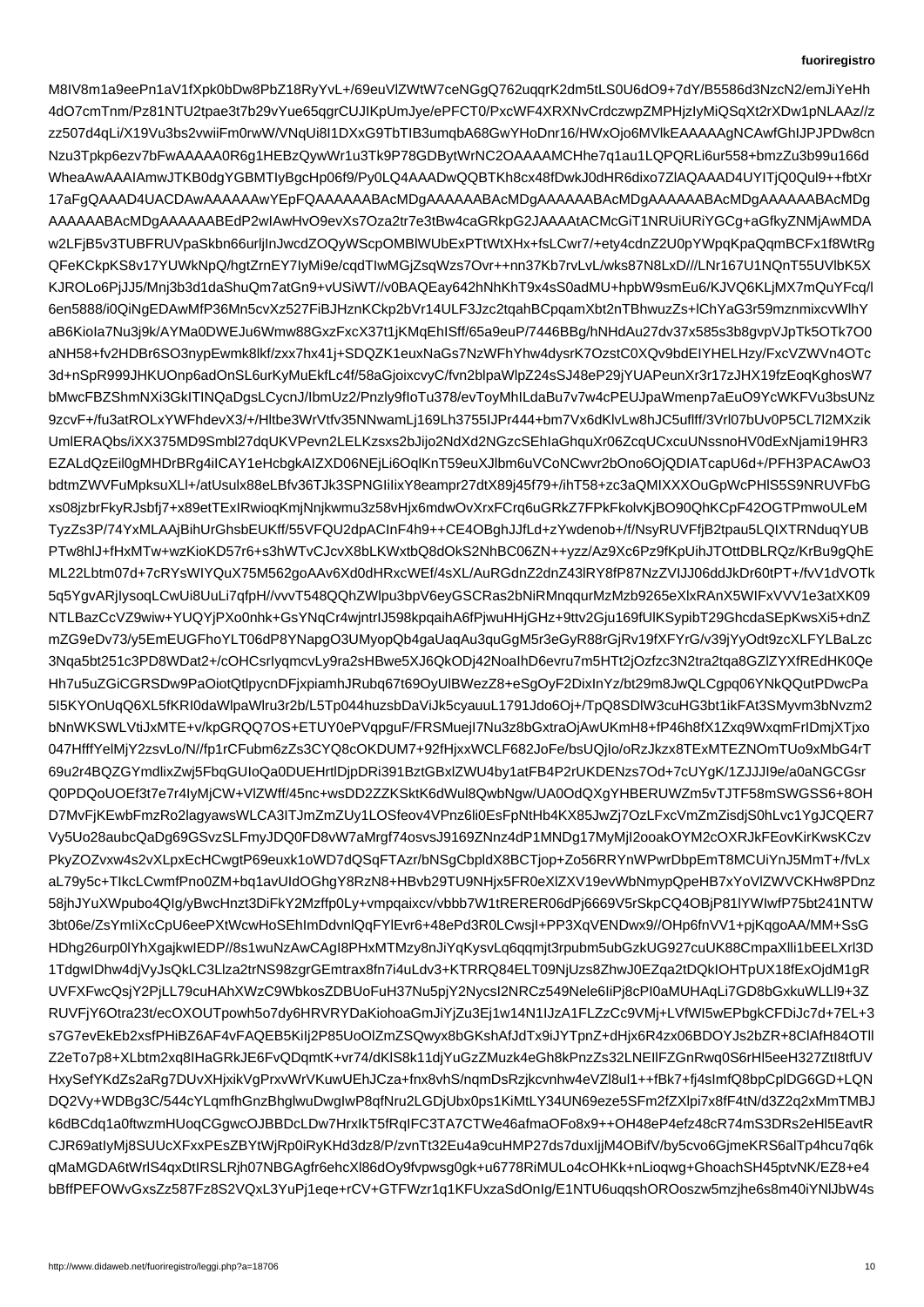QIrZrHj58mOqHWCf4xRdfIIToRCU0av369UL3ZiIKr1+//vLLL/FQ7oQJE+bOnUsubb7UTy1evHixYMGC+vp6kUj0/fff0x3CgcXT19d3cH Do0qULHntGCBUVFQUFBV25coWXUMxqNZq8eTL+F88UK/hhqQbqokkDUUtnNPy15YxQBsfz5883b968icSaNWtmzZrl7u6+YsWKh oYGhJCvry+uLYRQUIISPijJyclJ6dism5ubv78/Qqi+vh6vc1ZA6XJi4sTAV69esZT89u3beL1u586dqeN+CKEhQ4bq6rlx4wZzVElJSbq9t G/fXumxxx07duQmAH5QKQADly9fzsrKunv3rsLWNYSQkZERHr2sr6/Hs04M4MaJaI7W+fXXX3coAy8Cp6KyEqktnwo+/0culyckJCq4i Rkz5uHDhw8fPiT6C8SH7qlLcnlyL4XPTcHURSwWDx48GCH05s0bhY2CeMrG2Ng4KCiITVR8ZVytRspGZzBYmYODg/EJ9MnJyfn5+ WQP169f//vvvxFCbm5uuCuvq6ujxtMEvRlzpubMmZObm4sQcnV1/emnnxRc+Wr77JHJZNOmTcNfAhMnTlSaO3t7e1NTUz09vZCQkJ ycnMePH2dkZBQXF+/cudPU1BQhVFVVhWcNNA/FDF9qwAFNqob9L2DT93gEQq3hyM7OXrVqFYOHUaNGRUREEP9evXoVNyGG a8wGDhyIM89+uKJFixb4gb1CJCcnY0m6d++u1IOHhwd+wHXGACFnt27dWKbOrwAskclkf//9d3FxcWVIJd7PSViQ2DRkgDCNIfaAW7 ZsUSrkggUL+vfvz1l8dSvR19c3KioKIRQaGnrz5s2goCDiDheJRKJwAC4STPdYoknhc1MwDkyaNAkPFZw9e5boodLT0/EVEgMGDFA 4eYUNmmRcoDaCf2nEYvHo0aN//vnn2traAwcObNq0ifDwyy+/YFEnTJiANV+pTl69ehU/aKU3Cw8Px3ahiYnJL7/80rJlSwbPmtQCe0J CQpKTkxFCXbt2xePHVCljl2Uy2ePHjzt37kx+HxYWZm9vP2HCBJlMlpGRcf78efxbyCbU+PHj6+vrqaGYoapBRESEghpg9ZswYQJ+w 5fBQYaXqlGqMwLpJxuadNGoSCRq27Ztjx49pkyZQpwAqyFG5hkOHiX2B+Pz0QWCWIUUHR3NPB5LHO5EB3Guvlq724mi0FwAlRw 7diwqKio9Pb26uppbDMSyX3xFU3Nq48aNOTk5N2/eLC8v37lzZ3h4uL29vaenp4+Pz6RJk6ifDtrSPc0LnxhPFvow08GDB3fo0OHJkydX rlyRSqUSiQQhhOe2EULqXmSjecYFaiNEhz5r1qyliAi8dJT4pSHWCZqams6cORO/VPpLo8Xe7Nq1a3geTSQSbdiwgeEXRfNaYMm33 36L68jW1jY6OprBABKLxQp2A2bkyJFDhgzBhZ+YmKhgOjCHwstUqaEY4EsNOCN01WhRP4UyOLy9vbdv305+Y2xs3KZNG9xVUbsn fDwtQoj6e0BAaCqemxQlljeql4TwCXcMEOpibGzMvkfmUQDmsFOnTj1z5gz+zdDR0WnVqpWRkZGuri5CqKCqgGUTat26tb6+fl1dXX 19/ePHjxXOmTl58iTZENmyZQveViAoVlZWiYmJW7ZsOXLkyLNnz+RyeUFBQUFBwalTp1atWhUYGLh27VqymjW97vFV+GQF01wqZ kaMGBEeHv769euTJ0/iCRQ8n9KqVSviO08lfGVcoDZCXPHVuXPn/v37JyUlPXv27MSJE59//jlCKDlyEo9Ljxgxgrh6VOm3Jlmj6Bq+EL 3Zq1evZs2ahdfZBAYGhoaGKvXGVy2wYdu2bTt37kQlmZubR0dHu7q6cosHb5VCCOEzBlkycOBAbHCoFYovNeBA01SNFn9thTl4DA wM3N3d2f/K4iUqiNFUJK4hFbR7JQ6pHTFiRM+ePRI8WlpaMkdFrKOsq6vDC9yaWAAGvvnmm9OnTyOE7Ozs5s+fP2HCBPLN6c7Oz sRmV2bEYrG9vT1uz1evXlUwOLp27Ur+l5eFpWzQ19dfuXLlypUrL1y4kJSUlJ6enpmZWVlZ+erVqz179ly9ejUuLo7YL9f0urdo0SJeCp+ sYJpLxUxwcDDe7HD27NmqoKB79+49ePAAITR48GAxu/NbkaqMd+zYEU/zq0StNsK+FyJPCwYFBeGJmyNHjuBfmt9//x0hJBKJiO9a RDOTgK3eLDQ0FC/d6NKly+7du+m88dX2VXL48GF8OouxsXFUVFS/fv04R0WM4eGLWgQNpaAGeO8oBzXgAHPVsG8qzGix11Y75 3BQIXp/6pG3BI8ePcIPrVq1Ek4SYoWzvb39d999p8k1pIRBQAxhqSvAihUrOKfOQEIJydGjRxFCpqam8fHxGp5l2717d2xwXLx4cdq0ac 3q4tahQ4cOHToUIVReXr5///6tW7eWl5dnZmauWrXq559/xn6aWPd4LHxi5YRaCsYNNze3nj173rp1KyUlRSqVEvMpEydOZBkDjxlvgjY SFBS0evXq//u//8Mr7lqKivA6QQ8PD29vb+awZl2i+9LqvTfbvn37mTNnEEKmpqYHDx6k+3jlt+0zEB8fP3/+fLx5ZO/evexnNJRCLE43M DAQOhSZoKCgVatW/fPPPxzUQF2arGq0+GurhW2xSunduzdulvjuH6WkpaXhB4XvZn4hFhgySMKSHj164Ae1dhYRCwA1F4COK1eu 4JmOXr16aa7WxP6lixcvqjV0KQQZGRlnzpw5c+bMw4cPye9btmy5ZMkS4rJAvlQN08S6x2Phc1MwzuC9r69fvz516tTFixcRQk5OTsO GDWMZnMeMN0EbQf9V7Lq6uqMHDhDrBNkYWL1791YpHr+92ZUrV9atW4cQEolEmzdvJhRDqU8e2z4d169fnzFjRnV1ta6u7rZt21Q W2qxZsyQSiUQiiYyMVOqB6FjIv39EqIMHDyoNhRc1I81+NZWqQWBgIOcI6WiaqkHa0E+C5mJw+Pn54T0/WVIZ58+fp3ooLCzE70UiE fuPKg74+/vj/VS3b9/+66+/lPg5e/dueXm5ygh8fHzwlEdWVpbSg32ULgHnUQA6iLBK5+eys7OJ5a5sCAgI6NKIC0KoogKCrxP3OBMTEz N+/Pjx48evX7+e6urv749tC/IQaxPrHo+Fz03BOBMcHIwncY4ePYpNHOIQVTbwmPEmaCMIoZCQEDx3ExMTgxcQWFhYzJgxQ2XAJt ao0tLSkJAQvHRjvpQp5KF+Kvv2faU8fPhw0qRJr169EolEq1evnjVrlsoqXbt2xeeVYUOWCvHe09OTGurSpUvsQ6nLrFmz8ACJumqqLk 1QNRat/to2F4PDvMaIH7Qil8sXLlvosO9ZJpOFhYXhpTp+fn50e+HUalivozCsZGFhaefa5HL5/Pnz8UQ1mbS0tNGiR/v4+BAHtNNhZG Q0atQo9N9MEftfMBkZGatXr6ZO/vEoAB3ESovMzEyFH6rs7OwpU6YQGs9yxdDatWvxnc4XLlyYPHmy0o4+IyMjPT2dm8Ds8fb2xibFh QsXbt26peB66tQpXOBt2rQhXrLXPV9fX811j8fCV1AwhYkVrGAaSksGHxeNEEpISMAnOBGHI7FBZcaJHSUqM67QRhSOcUN8tBGE UIcOHQYOHIgQKigowOvsRo0axbDOjsDlyAivq22a3mz27Nn40lR3d3e8QpMBDuonk8mWL1++fPlyYoCQgefPn48fP/7ff/9FCH399dfffv stmyxMmDABW5Bnz57Fixjl7Ny5E3cdZmZm5N8/bqHUpUOHDj4+Pkh9NVAXHhslMwr6qfBZlsSvLUFzWcOBEFq1alVCQkJmZubTp0 99fHxmz57t5+fXokWLmzdv7tu3D3cc5ubmCptfOEOsJ9q0aZNMJtPT03NwcMBDkevWrUtNTX38+HFBQcHqwYOnT58+fPhwiCAoiQA AIABJREFUKyurvLy8c+fOHT9+vKqq6uXLl7m5ucR2fzpWr14dHx9fUlKSk5PTt2/fGTNmeHh4VFdXp6WlRUdH0x1Htm7duitXruTm5j57 9kxDAZTi7e3duXPn7OxsqVQ6ceLEoKCq7t2719TU3Lhx49y5c+SvfwUjiY5Ro0Z99913a9eulcvlJ06cuHHixpqxY3r16mVlZVVRUfH06d Pr169funQJDxja2toKN0Y1dOjQqQMHJiUllZeXf/bZZzNmzBqwYIC9vf2zZ89iY2OJsyPxzxWBqu6FhoYOHjxYIN3Dhf/qwQNeCp9QsOz s7H79+rFUMM6MGzeO+Grs1q0bw9A9FX4zTm4jQ4YM4b2NYKZOnXrhwqX8LBKJvvzyS5ZLIAiNysvLE7Q327Zt259//onF8/b2plsraml pGRISgji1falUik0NJycn5kO0qqqqJkyYgGczO3Xq1LJIS/LxFXQiIYSsra3nzJmzadOm+vr6adOmXbp0afjw4c7Ozv/3f//322+/4ftOEUJhY WHku1FUhsLeFEJxgKoGmsRGB+/dMgPkHm/gwIFC/9r+f/g9KZ3IXSp05OXI9ejR4/+x9+4BNWX94//KOMdJSiXdntSUUuLodpSkgakw FROViliGYdwv5WFomHEb5hmJGTP0+ZgYYRBGF4bubkmUQ0WoPNODUkgn3Tu/P9b32Z/9O5fdPvvs03F5v/5aZ6/be73Xe639Pmv vvZb0lvgYc3PzzMxMiSzETvJlZWXSBa5fvx7HSh8dmZ2dzePxyOXv2LGDiBUKhcOHD5cniY6OTlxcHM1Gpaenyzv9LzAwEAekT4tVV ABFN+3PzMw0MDCQWbi9vb29vT0OK3QGY1xcHMU5hxgHB4erV69KZCQfTy9dLLkTZZ6yIdG0Z8+eubm5Ucgq84AABrbH+CyVzMz MAQMGsKV8Bgam0FkqZJqbm01MTHBe7F/KhMLqFG04hZLZGqTEIRr+/v7SsYRxenp6Sse6u7vjWOnTYIU6mxEDgeLATwn1EuXQ7 AW8ebxYLH79+jW+YmtrS63JGzduyDulmVokDHHGlkykD5hVJpc0qjADBtOyQl0jVulOyMA+ledteaSCsbS0zMnJWblyJflblIRQv379Qk NDMzMz8REJrODt7R0TEyPv7WU+n5+bm7ts2TJjY2PydR6P5+vrm5KSQvNAS4SQv79/Wlqah4cHefNvAwODmJiY06dPEzvBKSRAa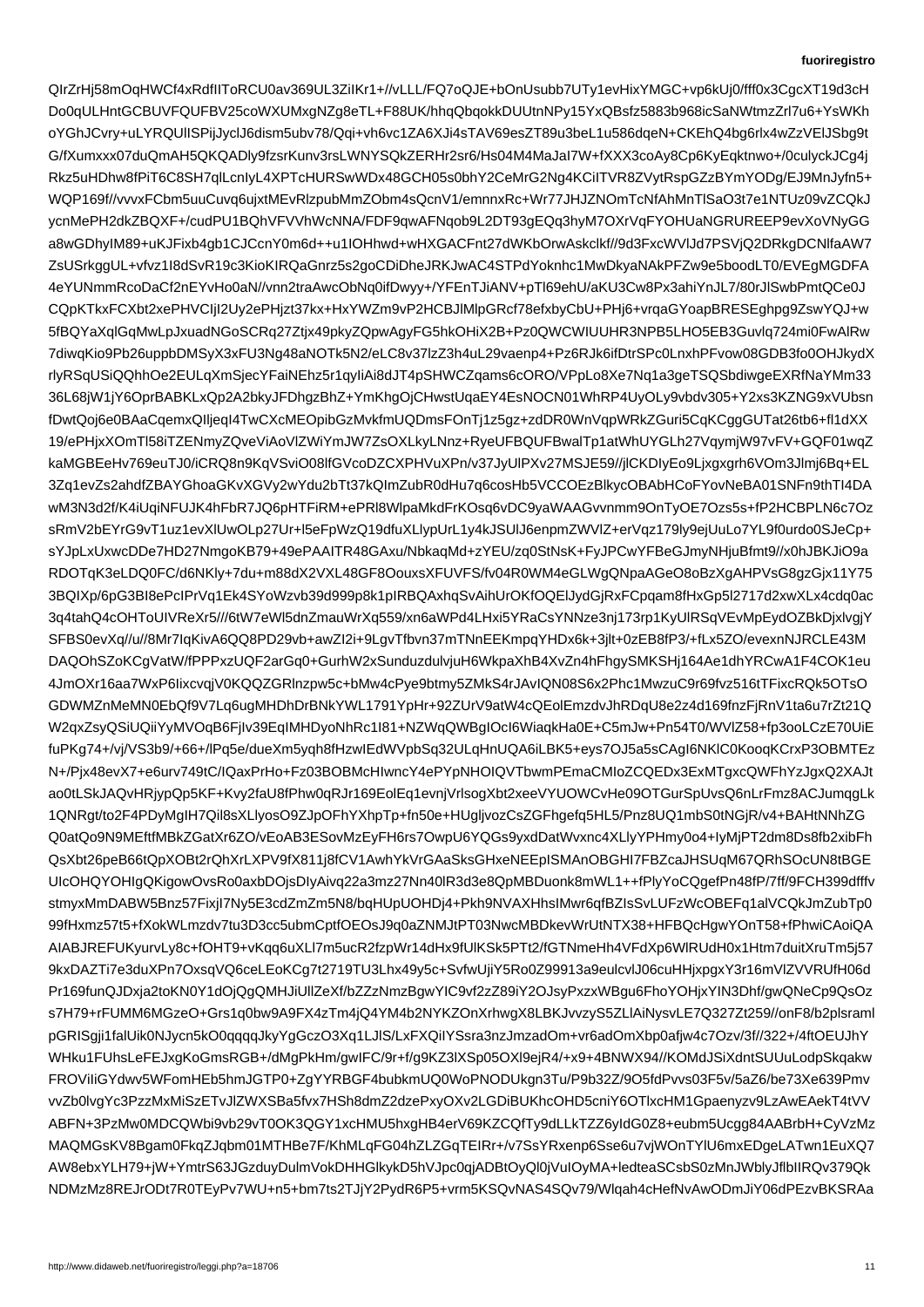moqfQFk4uPjk5aWRjyAwPTr1y8yMjIjl4M495XYk44Oy5cvv3z5cnh4uPS+k5qamu7u7tu3by8uLnZ3d1dG8m4xMjK6dOnS2rVrpbe1GT JkyI4dO06cOCGdqydtz8fHJz09nS3IYwMbPXq0TANj91NkHo+Htznncrk0D+8lQ91w4l02mq1ncZBSQCyGEWes0KQnLUohaJofcQQJ 8YWkxOHerHPqwlGffvrJ3t5e4hqRW1vb+Pj4qwcPsphLURibqULQHCCKnq4jE7XYp4aYpQ+IWScvL6+ysrKlpcXMzGzMmDHUG/Qvp rKyMi8vr7W11dzc3NPTk/hAmcyVK1cePXrU1tZmamrq5OQk0T30KSkpKSoqamlpGTRoED6RkmZGtqSQSUVFxbVr10QikbGxsY+PD 1vPJq9cufLgwYOWlhY9PT1jY2NnZ2dVPPXsllu3bpWXl7969UpbW9vJyUnmjoTS9lztlbaVz9jAeh7WrU6lY0R5esyiFIJmL5w+fRrv7RY SEkl8p1Ap9+7du3Xr1uvXr3V0dBwcHPA76SrK9XaiomlZHj1mn2+vwwEAAAConblz5+KXn44ePSrzhDAAoAk4HAAAAIBsHj58OGrUq NevX7u4uFy7dk3d4gDvNm/XOxwAAADA2wPeWFZHR2f79u3qlgV454EVDgAAAEAuGRkZ7e3tSu5NDgAIHA4AAAAAAHoAeKQCA AAAAIDKAYcDAAAAAACVAw4HAAAAAAAAgBxwOAAAAAABUDjgcAAAAAACoHHA4AAAAAABQOeBwAAAAAACgcsDhAAAAAAB A5YDDAQAAAACAygGHAwAAAAAAIQMOBwAAAAAAKufDcjimT5/O5XK5XG5cXJxEVGNjY3t7u1qkUgWKNuc9a76S5OXIYTsRCA QSUaAoAKADWyNF1SMuPDxc5k1B3nVAGT4sh0Me27ZtMzY2NjY2PnnypLplYQFFm/OeNV91gKIAgA5sjRSinBMnTrAlG6BGwOFA CKGTJ0+2t7c3NjYeP378PTg+l9wcVaT/YEIOTgZFAUC3sDWIECMOHI73A3A4EELI2dkZlaShoTFq1CgNDQ11i6Ms5Oaolv0HC7uKG iFiBF6zvXHihvKlvesQ2iqsLFS3LlCysDVSiHLc3NzYkQxQK73VLcBbwf79+ydPnqyjozNmzBh1y8lCijZn//79wcHB2tra70fzVce+ffsmTZr 03tgJAKgltmZUYsR5eHiwJRugRsDhQAghDQ2NgIAAdUvBGoo2R0NDw9/fX3XyvDe8Z3YCACgCrZECI+49Q+UOx9OnT0tLS1tbW21 sbGxsbOhkefDgQXl5OY/Hs7W1NTMz6zZ9XV1dSUIJU1OTIZWVnZ2d0iIrjFAorK6u5nA4dnZ2gwYNopmLgWYY52KLioqKBw8e9OrV S2ZL6+ravsrKGhoaTE1N8VgoWspkYD9379598+YNW/bDzB5YL1DtisWwbrHMxJCmpgbmzp07b968GThwoEAg4HA4vssmi5KSkggg qo8++sjW1tbS0lJFWRTVDAMN9KTSllf1kaiWKt4rxKzi5uZmaGhoYWHR1dWVkZHh7e2tqanJ4XA4HA6Xy+Xz+UePHqXlHh8fz+fzOf+ Fx+MJBILExER56e/evRsUFKSjo0NksbOz27Vrl1gstrW1NTQ09PDw6OrgItKHh4fjZDt37iSXM3fuXENDQ0NDw71799JvbFlZWUREhK mpKVE7bmN8fDyFZsRiMX3NuLq6MsilaHPkpXdxcTE0NLSyshKLxfv373d0dORyuUTt7u7u58+fxylzcnLGjx+vpaVFqMLMzGzt2rXSda miTAJF7aesrAwv2BJZhg4dumfPntzcXPzTxcWFnH7evHkUiqVpD3w+HxdCdKWBgQG+cvjwYQYFsqVY8khhrFhFLZZCG0IJSYzFoC YpKcnd3Z2okcPh6OnphYSE3LhxQzqxvb09lkckEknHrlu3Dsd+88030qqsr69ftWrVxx9/LNGDcXFx8mRjkEWsuGYU0qCDLNJTyq+//oq vhleHyyz/3LlzOIGvry9xkRhxP//8M0XzJVBo4EybNg2nkbgpyLvOoAqAgGWHw87ODpv7Tz/9RJ7RCDQ1NQ8ePCidUSQShYWFSafH LFv4UDpLRkaGoaGhzPSzZ8/GtfP5fDoOB7VtvSQxMVFPT0+ewDNmzJCnmZ9//lmeZqQnCFtbWyJX3759aepT0ebIS29tbc3hcLS0tL 744quZzdTR0UINTf3ll1+0tbVIJpqyZYpEXXTKTEtLU6hMsVqsEommTJkiMz1Hjv3k5uaamJjITP/ZZ5/hqITDIc9+xIrYq7m5ubxk//u//0su UF9fn06BqlasQqOTbLF0ZqAKbRw4clCxGBQsXbqUcMUk0NXVlfZyzMzMcOzr16+IS1uxYgWOjY6OlnA4ysvLnZ2d5ck8ceLE5uZmidL Ky8tdXFwUysLA8hXVAIMs0lNKTU1N//79ORzOgAEDZLpuX375Jc4SGxtLXCRG3l8//iidRSaKzswMHI5uq6Dw3T9wVPJIpbOzc/Xq1W Kx2N/f39PTU0dHp7y8PCkpqb6+vqOj49tvv501a5ZElsjIyJSUFISQkZHRnDlzRo4c2dzcfPHixWPHjrW2tiYkJFhbW69YsYJI//Tp0y+++O Lly5cllV1d3bCwMAcHh5aWlhs3bqSkpCQlJamiXQSZmZlLlixpaWnR0NDw8fEJCwuztLSsrq4+d+7cqVOnOjs7jx8/LhAlli9fLq2ZmJqYs VgcEBAwZswYCc189913kZGR0tVR55KpTxZpa2s7dOiQkZFRcHCwvb19S0vL3bt3jx8/3tzc3NzcvHjx4vr6+paWFoFA4O/vP2jQoJqam nPnzl29ehUhdObMmeTk5JCQEHIITp48ediwYdJl1tXVKVRmZGTk2bNnEW37qa2tjYyMrKurQwjp6+tPmTLFwcGhubm5sLDw7NmzmZ mZCqmlbA++vr5TpkyhsId169aJRCKE0O7du588eYIQ+uc//6mnp4cQcnV1xQVmZGTQL1ChzmKgWIUGJoa+xUprY82aNbq6umRtSIg xe/ZsV1dXOmJIs3///l9++QUh1KdPn9DQUC8vL11d3bKysoMHD1ZUVDQ1NS1ZsmT48OEjRoyq1fHyaWpqCq0NLSsrQwiZmZnNmjX L0dGxq6srNzf3999/F4lE58+f/+grr3777Td5WWbOnOnk5ESdBSlu+QkJCd1gqM/n8/l8dpVmaGjo7e2dnp7++vXrEydOzJ49WyJBVIYW Qqh3797KzGYKjURmMB6bAEJsP1LB/+Nlur1CoZBYu05NTSVHHThwAF+3sbEpLy8nRx06dAh71qampmS/eP78+TiLhYWFUCqkZ8n JvSFWulS0wuHn54fTr1mzRsKZXbt2LY7Ck4WSmsH/F3GuI0eO0MzF7goHh8MZPnz4o0ePvFHnzp0iL67Onz9fokxikSAsLExemRUV FRJIkldxpMscP368zDIPHDiAjYS+/SxatAgXZWVIVVZWRs6Sm5tL/KmlucJBtgcJmcn2IBFFrIEXFBRIRPn6+ipalLViqTuLQrH4On3Fki1 W2s7xf1xpiyVrQ3qJnoEY8nB1dZXZgyKRyMPDQ6Z+mK1wREdHEyZUU1NDzpKZmYlHLo/Hu3LlijJZyJZ///59Oppxc3PDtUisGYhEot GjRxMalLeFgdJkTimESCEhIRLTZk5ODk7v7e1Nvq7oCgfNkUiuXdEVDoqx+fXXX8scmwCBqhyOTZs2SccGBwfj2O+++4583dHRkcPh cLIc6WIITLp17du3D19pbm4mFsMIHntjEhIScKyKHA5vb28+n+/g4CA9B4IEInzX1NTUbG1tJa4Tmtm8ebN0gfI0Q0zfCuVi3eGQ2S/jxo3 DsYMHD25ra5OIPXXqFI4dMWIE/TKJO5+8MvGEJVGmMvaTnJwsnYWwH5oOB017kGqRhcPh5eVFUSB+VCFRoCo6S1HFiruz2JC QEJkWK6Z0OBillQ/8EJbL5b569Uoi6siRI7gcDw8P8nVmDgfOpampmZ+fL51r1apVONfy5culs1y/fp1mFgaaMTlywllevnxJoQFyWxgoT eaU0tbWhts4cODAxsZGcvolS5bq9BKvqijqcBAjsaGhQSJK3sysqMNBPTblDXYAo6qNv6RX0RFCH3/8MQ68ePGCuFhYWFhaWooQ sre3DwwMlM41btw4HMjPz8eB7OxsvBhuZmY2Y8YM6SzDhq1TRvhuyc7OFqqFxcXF2traElFaWlpGRkYloY6ODrxELAF9zSifiy2GDh0 gfZF4c37UgFEcgZfVHRwccODVg1cgLVMh+xGLxQihrKwsbD+DBw8ODg6WzjJkyBCZMstDGXuQSU5ODuMCe1KxeJc8QrFk2LJYhc TotrR+/fohhMRicUZGhkTU5MmT7927d+/evWPHjtGUTR6nT5+uqalBCAkEAvKDIYKJEyfq6enp6ek9e/aMcRYGlo9oa4C8/yFbSuNwO GPHjkUlvXr1Kjk5mRyFH2L269cvliKi23loIEaijo6ORBSzkSiNMmMT6NF9OPr27YsDbW1txMXs7Gw8GBwdHWXmcnJywoGKigocKCo qwgF5WXqS9vb2mzdv1tTUiESirq4ufAVHdXZ20ixEpmZUllstiPGmr68vHTtw4EAcwDpRXZkM7OfWrVs4QNxoWYQVe2C9wJ5RbLcw sFh2xfD19U1MTEQILViw4Pr16xEREcSbBzwez8rKiqZU1BQXF+OAvNcavLy8sHuhTBZmmvH19cVvgXz11VcFBQV0NMCi0sLDww8f PowQSkIJId5XKygoePDgAW6jgYEB/dKoYX0kqqWK9wz1b/xFOOxJSUlHjhyhSNnY2lgDxN8jZb7CV54jR44cPHiwoKDgzZs35OvS//Y A1cHAfvDyBmLbfli3h6NHjyYmJqrLwOgoFktCKPbtF2PLli2lpaUFBQUNDQ27du3avXu3ubm5QCDw8vKaPn269H9WZtTW1uKAiYkJz aMSiCzGxsY0a2Fg+QihzZs3l5SUKKQBFpU2duxYa2vrhw8fXrp0qaWlhcfjIYSlc1JkrooxoAdmZpj8maH+s1Sl2R/Jf4MVx7a0tOBAc3M zDuC1vp6npaUILCxs9uzZ2dnZTU1NGhoahoaGlpaW1tbW1tbWXC5XLVJ9mDCwH2KOYOsGw7o94AljIyPVaGAMFPv2izFw4MDs7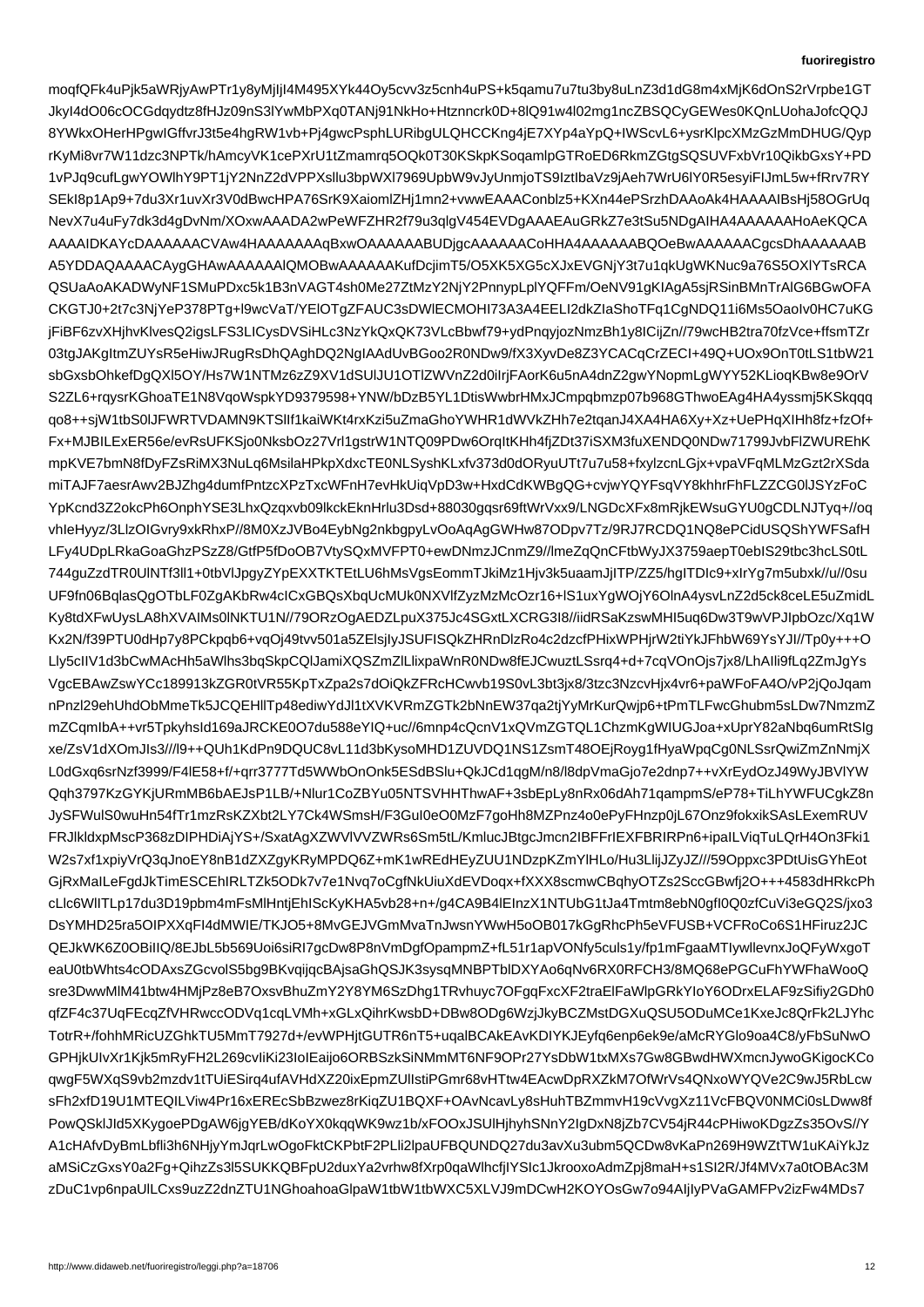OzY2Fj8cKerq6uqqurkyZNLliyxtrZevnw5K87T69evcYBY0VFFFmaaYaABdpWGn/68fPmSOEqWP08ZOHDq1KlT6Zcjkx6YmWHyVwb 1r3AQPRQYGOji4kKRcsCAATig3kcJCKHo6OgzZ84ghMzMzJYuXTp16lQTExMi1sbG5vHjx2oR7ANEIfvBfzc1NTXxFbbsh3V7WLVgF UWBQ4YMqaqqYkVyChqoVu1i0CmQw+HExsbGxsb+9ddfWVIZBQUFt2/fFolEL1++3Lt375UrV1JTU/GTeMYQExR9V4xBFsYd1K0G0 tLSDA0NySWwqLRZs2bt2bOnq6vr7NmzERERd+7cKSkpQQiNHTtW+u0iRemBmZl6bMLkT436HQ68AwFCyNzcfP369XSyEI+ciUXFn gS2thY/htTR0UIPT1fLZuoAAQP7IZ4Ts2I/rNvDW2JgDBT7bokxfvz48ePHI4QaGhr27dv3ww8/NDQ03L59e+PGjXjbCcYQL8rU1dWJx WI63hiRpb6+nmYtymtGngY2bNiwd+9emWIrrzQ+n+/i4nLjxo3c3NyWIpYTJ07glZhp06YxaAIZ8sBJS0uT+fY0i1XA5M8A9Tscxlt79l+IJo 5+EAqFKpGJkkuXLuFnOiNHjgSDUztqtx/W7eEtMTAGin3LxSqqKsL/Pu3s7MiK7d+//+rVq42MjObNm4cQys7OJufq3fv/TZLPnj2j+QyO elvz7t27MhO8ePHi4MGDCCELCwv8nRSDLAw0w0ADzJRGzeeff15YWPjy5ctTp05duHABIWRIZfXZZ5/RL0EmPTBw3pKx+e6i/nc4/P 398SdMhYWF58+fl5mmuLi4oaGB+Onl5YUXOe7fvy8zC37nWUUQkuAdEiUoLS2l/x8FUB4G9uPt7Y2X34VCld7fUlLKykr6ArBuD2+Jg TFQ7FsuxqlTp6ZOnTp16tTNmzfLrAj/pydep8DgbU8RQnjlXwKZXz+OHTsWy3zt2rX79+9LJ0hLS1uzZs2aNWvS09MZZ2GgmeTkZEID 0q83ytQAM6VRM2vWLPxY8/Dhw9jpZ+VI2B4YOG/J2Hx3Ub/DgTeWRgiJxelIS5ZIj+qrV68GBQV5eXkRX8NyOJwJEybgLDExMU+fPi WnLyoq2rBhq+oEJk68vH37tsTtqrS0NCliqrBFmUYJsAsD+9HS0po4cSLOsmLFComvDYuKijZu3EhfAMb2QKyiV1dXK1Qq8Y6eSq2Mj mInTZpEVqyS1eGAhDZYFGPMmDG4nL/++uvGiRsSsXqLOISQqakp+bqtrS0O4AUGMomJiXhbcQkMDAyCqoIQQi0tLXqbbHJsdXX1 999/j+sitoEhZ1m8eDGdLBKakV4akbZ8T09PDQ0NhTTATGnUmJiYeHp6loQyMjI6Ojo0NDSU3H4D0wMzM3UVM2fOhMmfGvU/UkEI bdq0KS8v78GDB48fPx47duycOXMCAgIMDAwqKipSUlKOHj3a1NRUV1dXXl5OfFkeGxubmpr6/Pnz+/fvjxkzJioqytnZ+c2bN1evXk1KSI LpRlienp729vYIJSUtLS3Tpk2LilhwdHRsbm7Oz89PSUkhe/oSdzJARWzatOnSpUvl5eX07Wfjxo3p6em1tbVlZWUeHh5RUVFOTk7M7I exPRCHWX///fcdHR29e/e2sLBwdnbGBZaWlqrdwOgMzOfPn5MVyxhCG9u2bWtra+NwOFgbLloxfvz4Tz/9NCsrq6GhlSgoKCoqysvLy9 zcvKqqKjU19dChQzhZaGgoOVdoaOipU6cQQmlpaaGhoUFBQQYGBv/+97/Pnz9//vx5edstbNq0KTMz88mTJ7m5uZ6envPnz3d3d29o aMjNzf3111/xf6SJEyeS/9kzy0JY/rhx47q1fKyBzMzMhoaGSZMmydPAlClTiBc4mCmtW4KDg//66y8cdnBwlJ5yKgN5JlaHh6ti4Lw9Y/Nd Rd73VMwqNvAuLS2Vjl2/fj2OIT7DUCqUko9XlkBHR0f6dObU1FR5R/YJBAIcUNHW5pmZmQMGDJBZtb29vb29PQ6TjyomNCNxcqe1 ZoiNohXKxfrW5hlHqWClox+WLFkiHfv69Wsca2ZmRr/MmJgY6jLx1uYSZYrFYqFQOHz4clXsJz09Xd5xrlGBgThAc2tzmvawe/ducq7s7 Gwei0dOvH37dsYFqqKzxloPTGqLjY2NxbHSM0B2djb5wBcOh7Njxw7GYsjj2bNnxMkqMqkNDZU+6jMoKEhmYi6XSxzuKn1abF5eHs VZuOPHi5feGzsvL8/CwkKhLIpaPh0NKK+0bqcq8vEC0vvcEyi6tTmDmVnRrc2ZDXYAo/5HKhq+n5+Tk7Ns2TKJfW94PJ6vr29qaqr04X uBqYGpqamjRo0iv02tr6+/cuXKXbt24Z8q+lrPx8cnPT0dr08SF/v16xcZGZmRkUHsTHz58mVV1A5Iw+fzc3NzFblff3//1NTU0aNH9+r1f6 PAwMAgJibm1KITxKezdKBpD5cuXSLn8vb2jomJ6dOnj6lFurm5ySxQFVAPzJSUFLZOxaTQBotiGBkZXb58ee3atcRe7wRDhgzZsWP HiRMnpCeNpKSkqKgoiR0yrK2tf/rpp+nTp8ubZDw9PXNycqZPny6xzbaNjc3WrVvPnz8v/Qqqp6dndna2QlkUtXw6GpC4zkxp1PB4PLz NOZfLZfGw6x6YmSmquHjxorzBDmA0xKzujEaUJtP+yHVRJLhy5cqjR4/a2tpMTU2dnJyod+sTi8UIJSVFRUUtLS1mZmb4KL9z585Nmj QJIeTq6nrp0iUiuzzxqMWmqLqiouLatWsikcjY2NjHx0dbWxs/lpVuJjPNqCIXRTkKqYVmbyokG7MyJWKvXLISUVHR2tqqqP0MGjTlx8e Hw+GQO1Eh4enbA5GlsrlS77pobm7u6elJ3suuBwyMftMQvYGpjBhYG3l5ea2trebm5p988omWlhYzMajB5dy6dau8vPzVq1fa2tpOTk7 29vbUdvLixYvc3Nza2tq+ffsOGzbM2dkZp++2yS0tLdnZ2U+fPu3du7ednZ2rqyu1wDhLTk7OkydP6GdBimiGmQboZ6EzBbGVRmYu5Q cO64MdQKw7HG8J3333HX6nOjQ0NCkpCToeAAAAANTL2/JlhQHh4eHbt2+Xvk7szYlQ8vPzA28DAAAAANTOu+pwbN68OTk5+Ztvv pkxYwY+oxmTn5//+eef442f7ezsoqKi1CYiAAAAAAD/5V19pFJaWjphwqT8yf5HH31kaWnZv3//ly9fVlZW4hbp6emdPn169OjR6pYUAA AAAIB31uFACFVVVX399dd//vlne3u7RJRAIIiPjx85cqRaBAMAAAAAQIJ32OHAVFZW/vHHH2VIZfX19Twez8LCws/Pz9/fX91yAQAAA ADwf7zzDgcAAAAAAG8/7+pLowAAAAAAvEOAwwEAAAAAgMoBhwMAAAAAAJUDDgcAAAAAACoHHA4AAAAAAFQOOBwAAAAA AKgccDgAAAAAAFA54HAAANgwYUNjY6O6pQAAAHifAYcD+NA5c+bM999/7+vrW1lZqW5ZAAAA3ltYdjg+/vhjLpe7c+dOhFBAQACX y505cyZ1lqdPn0ofhgJQkJeXx+VyuVyuQCCQiGpsbFRSme9Bd1hYWHC53Li4OISQv79/t0ZobGw8cODA4uLi4ODgmpqanhITAADgw 0l9KxwZGRnh4eFDhgzp27evhYVF//79Bw0aNGHChISEBLXI836wbds2Y2NjY2PjkydPKpTxA++OUaNGHTlyREdHp6Sk5IsvvIC3OAA AAO8nLDsc+GQWTU1NIszj8cgJGhsblyliAgMDk5OTq6qqOjo6EEIdHR01NTUXLlxYtGiRm5vbtWvX2JXqA+HkyZPt7e2NjY3Hjx+nme W97I5ujVCaTz75ZNWqVQihCxcu4PU5AAAAqF1UssJhaGhIhPX19clRISEhx48fx7cBOzu70NDQZcuWLVy4cNy4cX379kUIFRUVhYa G3rp1S6JMBweHPn369OnTp7CwUBUyvwc4OzsjhDQ0NEaNGkUzC+PucHR0xN1x48YNVoRnvX8pjFAma9eudXFxQQjt3Lnz2bNnr MgAAAAAEPRmtzh86zlxMSGuGBqYEOGtW7fm5OQqhLS1tXfs2CGxfP3w4cM5c+Zcv379+fPns2fPvnnzJofDIZcMB9tSk5CQEBwcrK Oj4+HhQSc9uTu2b98+d+5ccqxEdxQWFnK5XCKW9e5qsUBql6Rq6dKlkZGRtbW1Gzdu/PXXX1kRBqAAAMCoZIXDwsKCCA8cOJAl/ /HHHziwcuVK6Yfl1tbWp0+fxveJe/fuJSYmqkK29xt/f3+a3qZCiHjysnLlSqlvA/23O0xNTdG72R3yjJCC8PBwe3t7hNDx48dra2tVJRkAAM AHCfsOR58+ffBdCv/RNDIyIqIePXqEA9OnT5eZ18DAYNKkSTh84cIFZqI0NDTk5OScO3dO5s4KQqEwPT394sUN4rj+AAAgAEIEQVS Lf//9N53S6urgcnNz09PT7927p5AYDx48SEtLy8zMrK6uViijtAA5OTkMBOgWhbrj4sWLzGpRVOHd8vjx43Pnzp07d45CIRRGSE1QUB BCSCQSHTx4kA1hAQAAgP8iZpUJEyYEBAR0dXWJxeKIS5e6u7vfu3cPRzU3N/fp04fD4XA4nL///tteCb/99pu1tbW1tXVoaKhYLObz+Y aGhoaGhpqamjivqYEBvpKUllSzuLq64isikSq6OtrAwACn3LJlC1FsWVlZRESEqakp579wuVw+nx8fHy9Pkrt3706aNElHR4flYmdnt2vX LrFYbGdnZ2ho6OHhlTNjfHw8n88ncvF4PIFAkJiYqKgyy8rKJAQYOnTonj17cnNz8U8XFxdy+rlz52l97N27t9vCm5ubeTyeKrqDEJ6Owk eMGEGzQLFY/MMPP/D5fC6XS5Q5ePDglStX1tfXk5MFBgYGBATg8JllS8hG2C23b9/G5bu7u9PMAgAAANCBZYejq6sLexsSYYylpS W+T2zcuLHbQnBec3NzjhwOHDiA09va2uIrM2fOJN+NCIcjMTFRX19fZiFcLjciIkJahoyMDCMjI5np58yZo6WIxeFw+Hy+RC6RSBQWF kaWqZxx0aJF9DWZm5trYmlis5zPPvsMhyUcjmnTpuHrO3fupFOFIZWVKrpDTEPhhGFYWFjQKbC+vv7zzz+XqVqOhzNkyJCbN29KC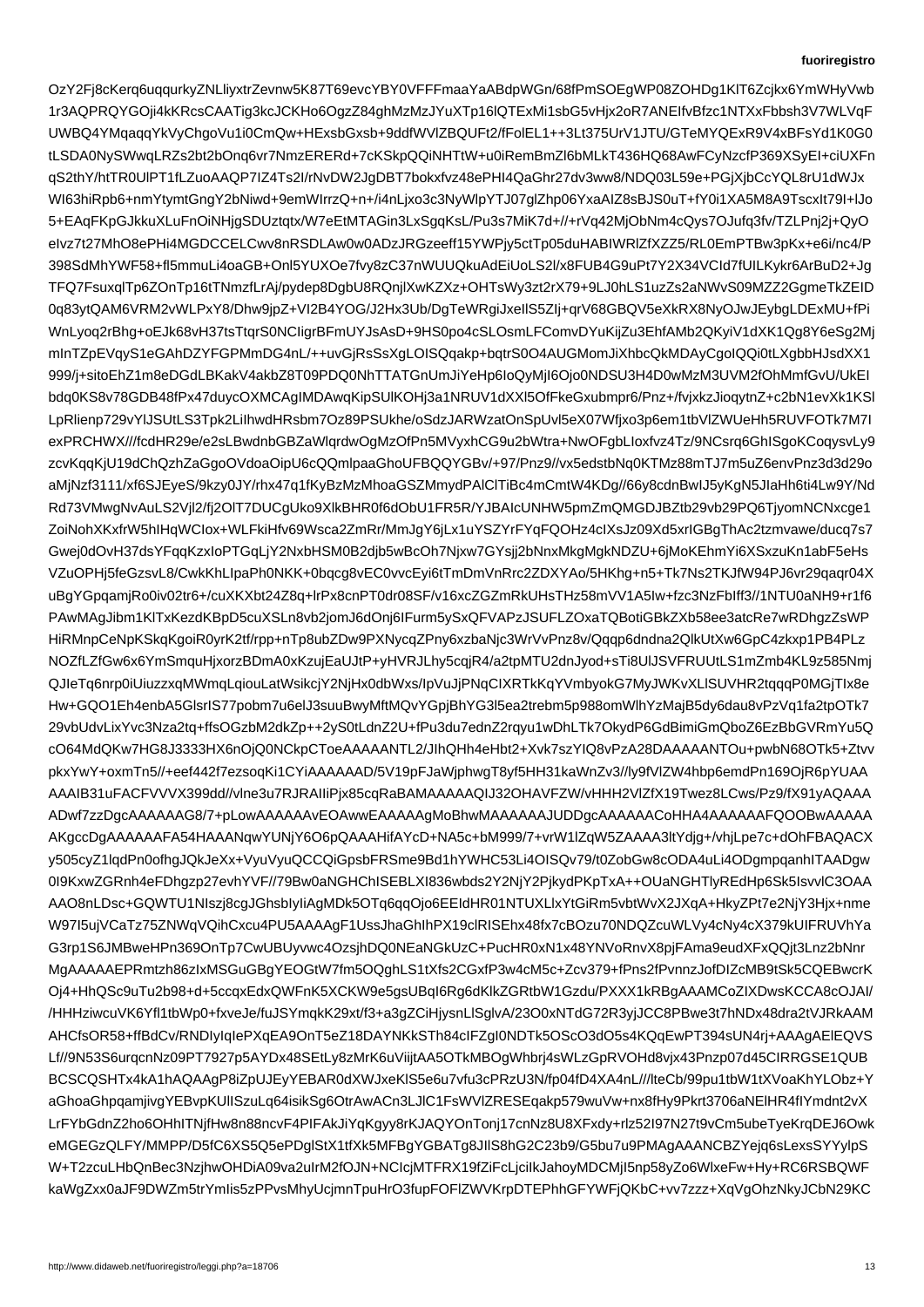Cwdpsnw4cM5HA6Px3v27JICGQEAAAAKWH5pVENDQ2YYExAQsH//foTQv/71Lx0dnRUrVnRbyPr160UiEUIoPj7+yZMnCKE1a9bo6 ekhhFxdXSUyHit2DCE0ePDgwYMH9+rV6+OPP0YIZWRkLF68uLW1VUNDw9fXNywszNLSsrq6Oj09/dSpU52dnX/88YeLi8vy5cuJcp4 +fRoVFfXixQuEkK6ublhYmKOjY0tLS0FBQUpKyuHDh+U1Pzly8uzZswqhlyOjOXPmuLq6Njc3X7hw4dixY62trfv37x88eLC8VpOpra2Nj lysg6tDCOnr64eFhTk4ODQ3N9+4cePs2bOZmZndlkCHqlCAffv2lYT+9a9/aWtrr1y5UmYyRbuDjsKdnZ2xHtatW0enf2fMmlFbra2tPWP GjE8++YTD4dy6dev333+vrq6urKwMDq6+fPmymZkZ6s4lu8XOzu7+/fudnZ3Z2dnTpk1TNDsAAAAqm570bp49ezZ06FDij6mjo+P27dv/ 85//0MILPKS4ceOGRBSxwqGrq5uQkCAR6+fnh2PXrFkj8Wd37dq1OMrJyYl8ff78+fi6hYWFUCgkR+Xk5BALDxIrHAcOHMB/wW1sbM rLy8lRhw4dwo+TTE1NRSJRt41dtGqRrsLKyqqsrlwclZub+49//APHKrnCoUx3jBqxAucqKCiQiPL19SUULhEIT+Fiyv6Ni4vDijUzM7t+/bp EEwQCAc4YEhJCR/JuWb9+PS5w1apViq6OAAAAAPLoUYdDLBaXIZW5ubmR18O1tLQ8PT03btz46NEjiox0HI7NmzdLZ/T29ubz+Q4 ODq9fv5aIEoIEffv25XA4mpqabW1t+GJzczPhUvz+++/SBSYkJOD7n4TD4ejoyOFwuFxuamqqdC5/f39c5r59+yiaKSFAcnKyTAFYcTjE SnQHhcPh5eWlkMlxdPr34MGD0plIhUJdXV1c5u3bt2k2nILDhw/j/p04cSI4HAAAAGzR01ub29nZ5efnb9myhfhqsa2tDV8ZMWLEpEmT INnXMiQkRPpidna2UCgsLi7W1taWiNLS0sLfL3R0dOD1fJweP8swMzObMWOGdIHDhg2TvlhYWFhaWooQsre3DwwMlE4wduxYHMj PzxdTbjiRIZWFBRg8eHBwcLB0giFDhlBkV4huu+Pg1auKlpmTk6OQwgnJysqqqKhACFIZWc2aNUs6AZ/P9/f3x2Uquqe7TAYMGIADD Q0NypcGAAAAYFh+h4MmMTEx0dHRhw8f/vPPPy9fvozflmhra0tPT8/KyoqJiYmNjVVFve3t7Tdv3qypqRGJRF1dXfqKjurs7MSB4uJiH HB0dKRfcnZ2NnYj5OVycnLCAXz7pIDY1tPBwYG+AMqquu6qo3BqLl++jAMjR46Ul+bTTz/FS0HSO6IyqNiW9PXr18qXBqAAAGDU43 AghDQ0NGbOnDlz5sz29vZTp06dOHHi4sWLzc3NLS0tmzZtampg+v7771ms7siRI4mJiQUFBW/evKFOiW+3CCH8BiJNiM2wk5KSkpK SKFLK3B2EDF7eQAgNGjSlvgBK0m13bNu2TaEXMOkrnBpCsZaWlvLS2NnZ4cDz58+VqQtDbEuK32YFAAAAWEE9p8WS4XA4U6d OPXnyZEFBAfHcIT4+nsFivkxaWlrCwsJmz56dk5Pz5s2bXr16GRkZWVIZ2djY2NjYkLfrxjQ3N+NAv3796NdCeAl05KFOQNyhFRKALZ TvDkUVTs3Lly9xQPoBDUH//v1xgBUXgfCrevVS/+gAAAB4b1DbCoc0tra2aWlpnp6e169f7+zsPHDgwOjRo5UvNjo6+svZMwqhMzOzp UuXTp06IXzKho2NzePHj8np8aFICKG2tjb6tRD30cDAQHwGmDwGDBhAvVSAjzIVVADWwd3xySef5Ofnd3Z2/vbbbzQ3TV+1apVCCq dGS0sLByi08erVKxxqxUWi4+IAAAAAitJzDsfq1avx6wtz58797LPP5CULDq6+fv06Qujhw4fKV1pbW4u3zdDR0UlPTyfW3ikqVtQVOjIU bx2BEDI3N1+/fr3ikiorgKLQ7I7Jkyfn5+cj2t3BQOHUEIe+UuwQf//+fRygeWYKNeBwAAAAqIKeczju3LmD926ys7OjuMPp6uriQFNTk/KV Xrp0CT8iEQqENG9++JB3hJBQKKRfEfGCp/KnqzMTQFHu3LmTlZUlFovZ7Q4GCqfGzc0NByqUe/XqVfzG7vDhw5WvsaqqCqdonjEL AAAA0KHnnlK7u7vjwOnTpyneY7h58yYOkNfhGUN82SizfllaWlpfXy9x0cvLC/9Rvn///vnz56VzPXjwQPqiv7+/jo4OQqiwsFBmLoRQcXE xnS8tvb298ZeZQqEwKytLOkG337nQAZ8VgrrrDuK7D5rdwUDh1Pj5+eEvaYVC4blz56QTVFdX4+saGhqsbAxaVVWFNcPn8xlsVAoA AADIpOccjnnz5uEb+YMHD8LDw2W+ZZmenk584iHxt5v4WFGhw1dtbGxw4Pbt2xl379LS0oilCOl1QyLA4XAmTJiAEBKLxatXr3769Ck 5V1FR0TfffCO9kYa+vv6UKVNwriVLlpSUlEgkuHr1alBQkJeXV1FREbXMWlpaEydOxEWtWLGipqZGQoCNGzdSl0CHefPm4acVuDtkft 9B7o7x48eTo+R1BwOFUxeopaUVERGB/qsNCWervb39q6++wh8W+fn50fyS+eLFizJ9FwzRd8TiCgAAAKA8PfdlxcTE5JdffomMjGxqa kpLS3NxcZk4caKbm5uJiUlHR0dlZWV2dnZaWhrep2HkyJELFy4kZye+Ed22bVt7e3vv3r0tLCylpw/y8PT0tLe3LykpaWlpmTZtWkREhK OjY3Nzc35+fkpKCnmjBfJ9PTY2NjU19fnz5/fv3x8zZkxUVJSzs/ObN2+uXr2alJREfDcrwaZNmy5dulReXv748eOxY8fOmTMnICDAwMC goqliJSXl6NGjTU1NdXV15eXlxJ4c8ti4ceO5c+dqamrKyso8PDyioqKcnJy6FUAhTExM9u7dS3SHQCBg1h3ff/99R0cH0R1Y4aWlpQop HFH274YNGzIzM4uLiysqKj799NOvvvrKz8+vb9++169f//XXX7EDp6ent3PnTjoNX7169a5duxBCs2fP3rdvn/Qaxp07dxBC/fr18/LyUkCh AAAAADU9vLPpmTNnbGxsOJR4eHhln+iRnZ1NHKeO2bFjB44itr6WOHYEk5mZOWDAAJkV2dvb29vb4/Du3bvJuVJTU/X09GTmlg7v kD4tVigU4rNGZaKjoxMXF0dTUenp6fIECAwMxAHItzZXRXcwUzhFqWKxuKKiwtnZWZ6E5ubmGRkZNJvs4eFBCCO9c/mNGzfwvuaT J0+mWSAAAABAh57eaSAoKKiogGjt2rUODg4S+xz06tXLwcFh+/btly9fNjU1lcjo7e0dExPTp08fRWv08fFJT0/39PQk/5ft169fZGRkRkY GcSTppUuXyLkCAwNTU1Pd3d3JufT19VeuXLlr1y58UfrPMZ/Pz83NXbZsmbGxMfk6j8fz9fVNTU0ln0lLjb+/f1pa2ujRo8laMjAwiImJOX3 6NPHprJKoojuYKZy6fy0tLXNyclauXCnxKkm/fv1CQ0MzMzN9fX1pNnncuHFYMJmvyp44cUIsFiOEpk6dSrNAAAAAqA4aYspzPVTK48 ePS0tL8ZkaBgYGo0aNwq8HUIBZWZmXl9fa2mpubu7p6UIs0kCHioqKa9euiUQiY2NjHx8fmh89lpSUFBUVtbS0mJmZ4XNQ09PT8d9f V1dXYuNtaa5cufLo0aO2tjZTU1MnJyfG78ASAgwaNMjHx4fD4TArp1tY7w4GCqfTv3l5eZWVlbhHxowZQ+z6RZ/S0tKOjo4Rl0ZIRw0Z MgSggmrQoEGPHi1StFgAAACAAnU6HO8o33777ZYtWxBCoaGhR44cUbc4AGscOHBgwYIFCKG4uLhFixapWxwAAID3Cti8WTbh4e Hbt2+Xvk5sbIUQ8vPz61mhABXS0tLyww8/IIQEAoHEG7IAAACA8oDDIYPNmzcnJyd/8803M2bMwIfOY/Lz8z///HO8M7ednV1UVJT6Z ARYZu3atY8ePeJyuZs3b4btNwAAAFqHHqnloLS0dMKECXhDil8++sjS0rJ///4vX76srKzE6tLT0ztz5qyxlRnwrrNv375ly5Z1dXXFxsbGx saqWxwAAID3EHA4ZPP48eO1a9f++eefeCMKMqKBID4+fuTIkWoRDGCd5OTkWbNmtbe3z5kzZ9++feoWBwAA4P0EHA4qKisr//ijj7K vsvr6eh6PZ2Fh4efn5+/vr265ADYpLi729PRcuHChzLd2AAAAAFYAhwMAUGFhoUAqULcUAAAA7zPqcAAAAAAAdHLqKxUAAAAAA FQOOBwAAAAAAKgccDgAAAAAAFA54HAAAAAAAKBywOEAAAAAAEDIgMMBAAAAAIDKAYcDAAAAAACVAw4HAAAAAAqBxw OAAAAAABUDjgcAAAAAACoHHA4AAAAAABQOeBwAAAAAACgcsDhAAAAAABA5YDDAQAAAACAygGHAwAAAAAAIQMOBwAA AAAAKgccDgAAAAAAVA44HAAAAAAAAgBxwOAAAAAAAUDngcAAAAAAAoHLA4QAAAAAAQOWAwwEAAAAAgMoBhwMAAAAAA JUDDgcAAAAAACoHHA4AAAAAAFQOOBwAAAAAAKgccDgAAAAAAFA54HAAAAAAAKBywOEAAAAAAEDIgMMBAAAAAIDKAYc DAAAAAACVAw4HAAAAAAAAgBxwOAAAAAABUDjgcAAAAAACoHHA4AAAAAABQOeBwAAAAAAACgcsDhAAAAAABA5YDDAQAAA ACAygGHAwAAAAAAIQMOBwAAAAAAKgccDgAAAAAAVA44HAAAAAAAAgBxwOAAAAAAAUDngcAAAAAAAAAHLA4QAAAAAAQO WAwwEAAAAAgMoBhwMAAAAAAJUDDgcAAAAAACoHHA4AAAAAAFQOOBw9QWNjY3t7u7ql+FAIDw/ncrlcLjcuLk4i6kPoiLy8PNx8 gUCgZFHyNElc37lzJ3Fx06ZNXC5XR0dHLBYrWa/yvPcd/fTpUzoN7DE9sGh1PQPFLAGoDpYdjgMHDggEAoFA8NVXX70N887bwLZt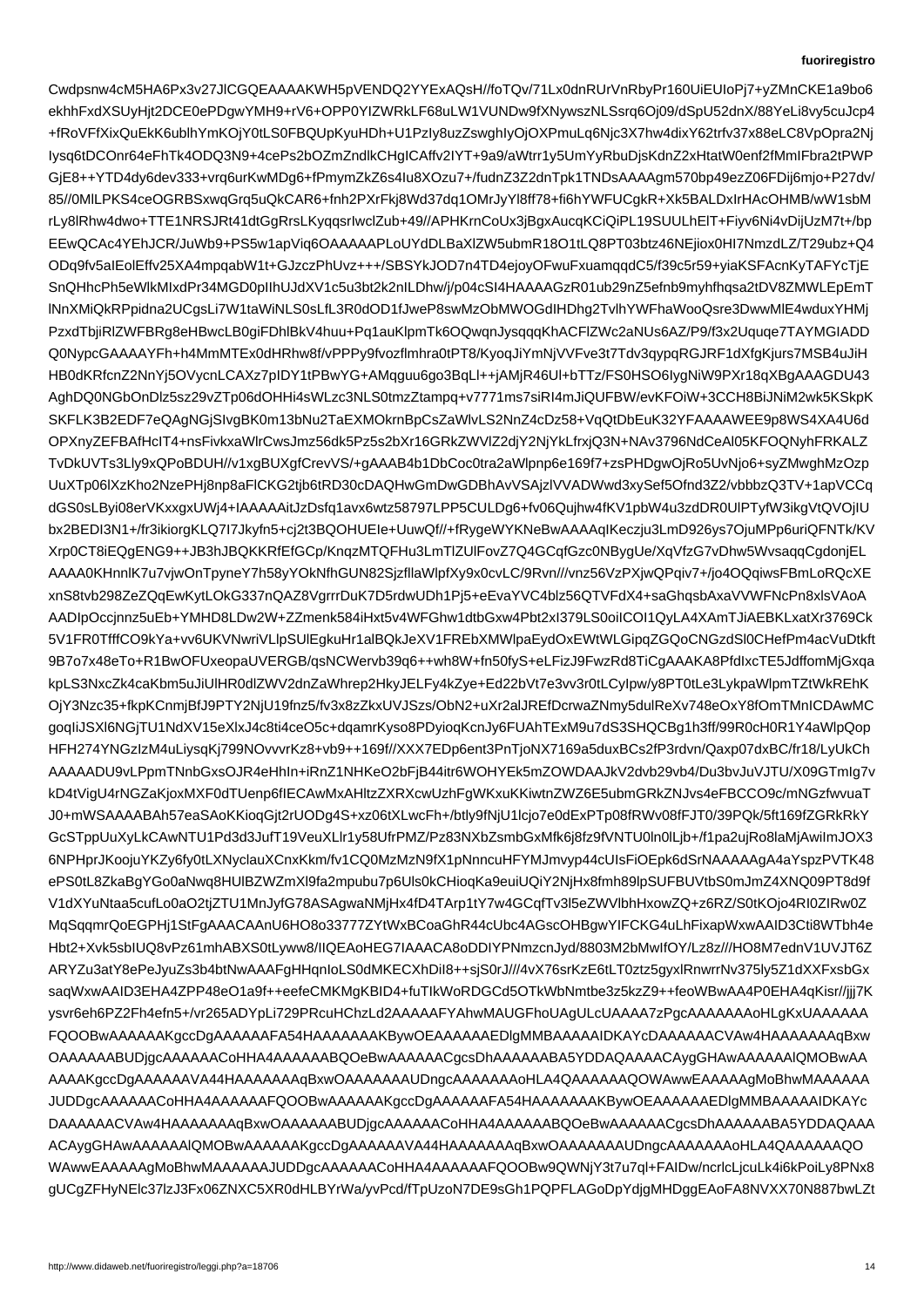24yNjY2NjU+ePKluWT5ooCN6AA0NDfLPSZMm4QmhoKCAIhd53lBehve1ozMyMsLDw4cMGdK3b18LC4v+/fsPGjRowoQJCQkJMtO/ r3oA3l1Ydjhqamru3LkjFAorKirYLfnd5eTJk+3t7Y2NjcePH1e3LB800BEqBf/B4PF45lv37t0TCoVCobCxsZEib01NDU7Gyrzx/nV0Y2NjR EREYGBgcnJyVVVVR0cHQgijo6OmpubChQuLFi1yc3O7evWgRC6yHuDvH/A2AI9UVI6zszNCSENDY9SoUegW5YMGOglH6Nu3r7p FeA87Ojg4mHAa7OzsQkNDly1btnDhwnHjxmGFFxUVhYaG3rp1i5yLrAeJlScAUAu91S3A+09CQkJwcLCOjo6Hh4e6ZfmgqY5QKfh2+ DY4HO9ZR2/dujU3NxchpK2tvWPHji+++IIc+/DhwzIz5ly/fr2urm727Nk3b97kcDg46j3TA/AeAA5HT+Dv769uEQCEoCNUT79+/dQtAkLv V0cTD4ZWrlwp4W0ghKytrU+fPu3i4vL06dN79+4IJibOmzePiH2f9AC8B7x1DodQKKyuruZwOHZ2doMGDWJcDn6b5M2bNwMHDhQI BITXT82DBw/Ky8t5PJ6tra2ZmRnj2hnw+PHj0tJShJClpaWdnR39jE+fPi0tLW1tbbWxsbGxsaGThd1m3r9/v6Kiok+fPsOGDTMyMlKyNH nU1dWVIJQ0NTVZWVkppB9FUVQ56rW0urq6u3fvvnnzRIG1sG7qeIVDS0tL+aloYGDt8nhXRtyjR49wYPr06TITGBgYTJo06ZdffkEIXb hwgexw0ETRFjG2OgbTe0IJSVVV1UcffWRra2tpaamiWuShxjvC+4mYVbZu3crlcjkczrhx47q6uuhnLCsri4iIMDU15fwXLpfL5/Pj4+MVIS EpKcnd3V1TU5MoSk9PLyQk5MaNGxS54uPj+Xw+kYXH4wkEgsTERIIk0dHRhjTYu3cvkWXu3LnSF8n88MMPfD4f6w0zePDglStX1tf XSyd2dXU1NDS0sLAQi8UZGRne3t5ES7HGjh49qnwzKcAC8Pl8sVgcFxc3dOhQojQtLa3x48cXFBRI5xo2bBhWgkgkko5dt24djv3mm2 +kY+/evTtp0iQdHR2ilis7u127donFYjs7O0NDQw8PD7KxTZs2DSfbuXMnuZxuO0JR5ajU0rglrKxMQi1Dhw7ds2dPbm4u/uni4gKkAPI0 SVz/8ccfiYupqakLFy7cs2cPOaWtrS1OmZGRQdGWrVu34mTjxo0jX3dzc2Nq7T084o4cOULRNCW7u7m5mcfj4bx///23vGS//fabtbW1t bV1aGhot3pQZg5hZnUMpvf6+vpVq1Z9/PHHElni4uloZKNfizzbJmBrnAJk3gqHlzExUU9PjyOHGTNm0Bdg2bJl5HmEjK6u7uHDh6Wzi ESiKVOmyKt94cKF5MQLFy6UI5IM2YgpLLu+vv7zzz+XV4iNjc2tW7cksuAZnMfj/fzzz3379pXOpampefDgQSWbSQEWQE9Pb8aMGT KL0tPTS0IJkcg1aNAgHPv69WvpMlesWIFjo6OjJalyMjIMDQ1IVjR79mwtLS0Oh8Pn8+k4HBQdwUA5S5cupbC0pKQk6Szd1kJ/yOTm5 hobG8ss57PPPsMB6alf0WYq5HDIREmHw87OjvNfa8d9LYFMa6cecRMnTpSngbdzxFlZWeEsGzdupJmFWg90WiTzzsrM6hhM7+Xl5 c7OzvKyTJw4sbm5Wcla2J0NAJqo/5FKRkbG4sWLW1tbNTQ0fH19w8LCLC0tq6ur09PTT5061dnZefz4cYFAsHz58m6L2r9//y+//CIWi/ v06RMaGurt7a2rq1tWVpaYmFhRUdHU1LRkyZIRI0bw+XxyrImzZqWkpCCEjlyM5syZ4+rq2tzcfOHChWPHjrW2tiYkJFhbW69YsQInHj NmjLzaCwsLi4qKEEL9+vWj+ZbW9OnTs7KyEELa2tozZsz45JNPOBzOrVu3fv/99+rq6qqqqsmTJ1++fFl6Ka+zszM6OhohFBAQ4Onpq aOjc//+/aSkpPr6+o6Ojm+//XbWrFkSWRRqZreIRKLjx4/r6upOmjTJycnpo48+KiwsPHnypEgkEolEX375ZX5+vrm5Oc3S5PH06dOoqKi XL18ihHR1dcPCwhwdHVtaWqoKCIJSUpKSkpQsnyAyMvLs2bOltnKwpSGE5Fna4sWL+Xy+opaG/2d3K21tbe2sWbPq6+sRQvr6+mF hYQ4ODs3NzTdu3Dh79mxmZqa8jOzaQl/RrbXPnDmT5lcYdEbcpUuXpNfh1TjiAglC9u3bhxD617/+paOjw1YHUbfou+++i4yMJKdnZnU MpvempqaQkJB79+4hhMzMzGbNmuXk5NTV1ZWTk/P777+LRKLz588vWLAgMTFRmVooeEeHybsBu/4LgxUOX19f7DmuWbNGImrt 2rU4ysnJiU5Rrq6uOL3EHy+RSOTh4YGj5s+fT446cOAAvm5jY1NeXk6OOnToUJ8+fTgcjqmpqcwHAWSuXr1K+Nc//fQTOUqeKx0XF4 evm5mZSTyGePbs2ciRI3FsSEgIWZPEX0ZdXV2JtVyhUEgsdaamptJvJu4yOs0kC2BtbX379m1y1LVr14j1zLlz55KjmK1wzJ8/H1+3sL AQCoXkqJycHBMTExyr5ArHgQMHsAboK4ewNImiRCLR6NGjCUsjS0Xugvv379OpRR6LFy/GRVIZWZWVIZGjcnNz//GPf+BYif+aDGz gLVnh4MhaNBIKhf3798exEitqyo84mU1Q14h79uwZ+cGlo6Pj9u3b//Of/3SbkXqFQ9EWUVudmZmZTKtjML1HR0cTRT179owclZmZic Xj8XhXrlwhrvv5+SlaC8VsQNFx9O8IqEzU73B4eXnx+XwHB4eGhqaJKJFIhFf8NDU129raui0Kr71zudyXL19KRB05cqSbkYeHB/m6o6 MjzilxujD+/v441759+yjqra+vHzZsGE4ZEREhEdvtsJe5HisUCnV1dXHbi4uLpXNt3rxZOldwcDCO/e6772Q2U/phh1gsJpZDqZsplYDMo vbt24djTUxMyF3GwOFobm4mXIrff/9dOldCQqI2NiUdDmobkKkcwtJevXolkZ5saWSpGNQik+bmZsKrS05Olk6QkJAqc+pnIMDb43DltP aQkBCZ1i5PbKl0mc8LyCOO7EmrfcSJxeKysjl3NzcOCS0tLU9Pz40bNz569Eherm5nHvotYmx1xPQuPfDlTe/Yd9HU1Lx+/bp0RatWrcl VLV++nLjo7e2t6E2E2WxA844AyEP9G3/I5OQIhcLi4mIdHR2JKC0tLfzVQ0dHx5MnT7otCn+SJxaLMzIyJKImT5587969e/fuHTt2jLhYW FilX1O3t7cPDAvULnDs2LE4kJ+fL5a/Vd+iRYvKv8sRQkOHDv3pp5+6lRMhlJWVhTdVtLKvkl6MRQix+Xz8SVtHR0dvcrJ0apCQEOmL H3/8MQ68ePGCuNhtM8eNG4dXpPPz8+klj7G2tpa++OWXX5qamiKE6urqLl26RL80abKzs+vq6hBCZmZmM2bMkE4wbNgwZcrH0FE ODpBtgKalEev8CtVCLXBWVhZWy+DBg4ODg6UTDBkyhFkzGdhAj0Hf2uWh0liTuRd4tzlQ5sFid2Ps7Ozy8/O3bNliYWGBr7S1teErl0a MmDRp0rVr1+iUIwF9rTKzOkSa3rW1tSWiZE7vp0+frqmpQQgJBAJXV1fpAidOnKinp6enp/fs2TPiYnZ2Nis3EYXuCNRFATJR/zscZNrb 22/evFITUyMSibq6uvAVHNXZ2dltdl9fX/xq76uvviooKliliBqxYqSO4vF4VlZWEumzs7PxHOHo6CizQCcnJxyq2HE5Pj4eOwTa2toJCQn 9+/fvVk6E0OXLI3Fq5MiR8tJ8+umneOKT2ECQAmLbpba2NuIiK82kj5OTEx7YxcXFPj4+jMvBL8Qq+WKzAjPlEJa2YMGC69ev94ylYfB bjQghBwcH6pQqEuDtQaa1y+Py5ctYA+/uiluJiYmJiTl8+PCZM2cuX76MHYK2trb09PTMzMzVq1fHxsbSL00eMlvEzOokoDO9FxcX4w AxoCTw8vLCHokytcjjvRwmbxVvi8Nx5MiRxMTEqoKCN2/eMC5k69atZWVI169fb2ho2LVrV3x8vLm5uUAq8Pb2nj59urSLTfjISUIJ1G8q yjsJ4sqVK99++y1CSENDY8uWLTJdcpkQVVN8WU584P78+XOaxcqEGJ+Mm6kQxCuu+GVPxhB/sFT6+TszG9i6dWtpaWlBQUGPW RoB/qOJEFJoqwEWBXhH6ckRp1JtR0REREREtLe3nzp16sSJExcvXmxubm5tbd20aVNTU9P333/PUGhKmFkdAf3pvba2FqdMTExU V4s8YJioGvU/UmlpaQkLC5s9e3ZOTs6bN2969eplZGRkZWWFt6Dhcrn0izIwMMjKyoqNjcWrgmKx+PHjx8nJyUuWLLG2tl6+fPnr16/J6 YIRREdI6YsvXrz48ssvRSIRQig8PHzBggX0RSVuxhQ7MxKLJbgKxijZTEXR1NTEASXFbm5uxgGVbI7JTDkGBgbZ2dkUliYxH7HYBcR kqpBaetgG3kKIEaetrS3vk5Z3aMRxOJypU6eePHmyoKCAWOePj4+XPsKNFZhZHVJ8eiemalX2yGfrJgLDRNWof4Vj1apVZ86cQQiZ mZktXbp06tSpZN/Wxsbm8ePH9EvjcDixsbGxsbF//fVXVIZWQUHB7du3RSLRy5cv9+7de+XKlbS0NENDQ5yYMMTAwEAXFxeKYgcM GCA9SS1YsODBgwcloWHDhu3Zs4e+kli0ISPFavCrV69wQMk7rkLNVKYiDDE3EZ4HMxRaMGcMYxtQnaVRC0xoVSG19LANSEPxC hQ5VnVnjL2vl87W1jYtLc3T0/P69eudnZ0HDhwYPXq0kmVKw8zqkOLTOzHqFbqjR0dHs3lTUfswee9Rs8NRW0lNIWQAACAASURBV Ft7+PBhhJCOjk5aWtrQoUPZKnn8+PHjx49HCDU0NOzbt++HH35oaGi4ffv2hg0b8A4KCCE9PT0cMDc3X79+vULl79y5E5u4jo7O//7v/ 0qvolND3lr+85//yEtz//59HBg4cKBChUtAbua6detUfW7k06dPJeplBtFq8tthrKOMDWAoLG3v3r1Y28rXQmBgYIADCqmFRQEUghgXD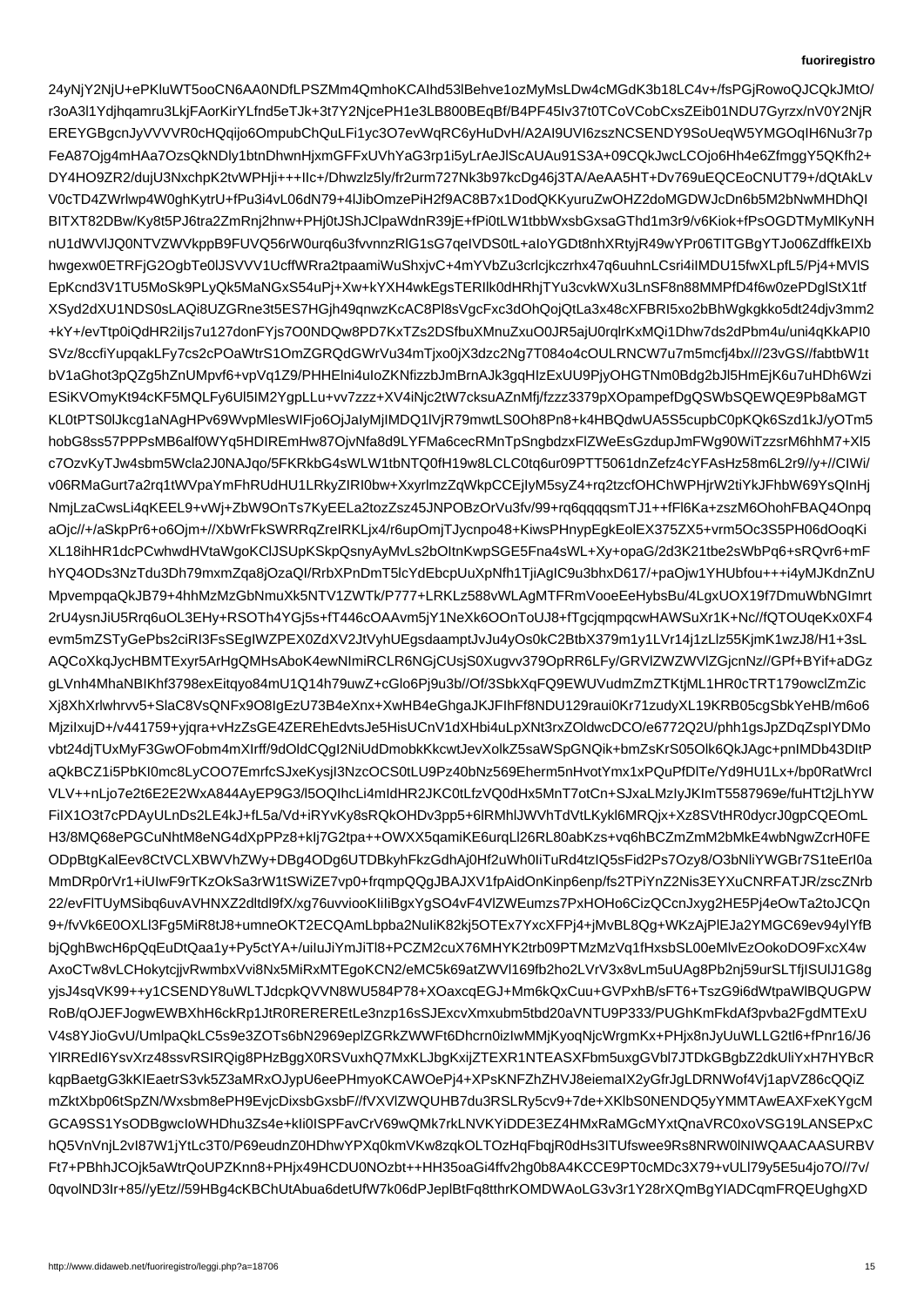Q0NFMmIBSHVrWYRI666ulosFsscBW/hiFu9ejV+XWDu3LmfffaZvGTBwcH4Q9+HDx8yrosCZIZHnt7T09PpblKur6+PA/QXG1i8iahrm Hw4qNnhuHTpEl45HzIypJIHZBQVFWE31s7OjlxU//79V69ebWRkhl8YyM7OJqKIF6AKCwsVFfu7775DCGloaGzbtg0fA60Qbm5u3VZ NrI4OHz5c0fLJEK9fKdpMZty5c0eiXoRQ797/z9KePXtG0zkitCoUClkV8P8HAxvoSUuTxtnZWUNDQywWK6QWFqVQCFNT09u3byOE iouLZX4TqSkrK8MB4hMJ1nFzc8N664ERx6K279y5q/fUsrOzo3A4dHV1caCpqUnJGmXCzOoYTO/E25p3796VmeDFixcHDx5ECFIYW ODvZVi8iahrmHw4qPkdDuJ/j8yHpqWlpXhjOzokJyeHhYWFhYXhj8slYv39/fH/DPJrHP7+/vgzqsLCwvPnz8sstri4WOLPWV1d3fz58/GD g5kzZ86dO5emhGT8/Pzwx1pCofDcuXPSCaqrq/F1DQ2NqVOnMqiCgFkzu4VYfybz559/VIVVIYT09PS8vLyI68SEWFJSIp1L5udqXl5e +I/m/fv3ZYqNn2cpCQPlkC1NZoFsWZpMvL298XKuUCjEm2ZKIPP9eRXZQLcQW+4mJyfLWyR/8OBBTk4ODuO1IIWg0libNm2aMnW xqG13d3ccOH36NMVThps3b+JJj8G7lnRgZnUMpvexY8di1V27do1YcCKTlpb2z3/+85///Gd6ejrjWuShrmHy4aBmh4M4mfD27dsSdlxa WhoREUHYULevcXl6euKJ/q+//rpx44ZELN6sBiGEd4nA6OvrT5kyBSEkFouXLFkifS+8evVqUFCQl5cX8YkmQmjBggV43XLEiBHx8fH M1ku1tLQiliJw1StWrKisrCTHtre3L1y4EH+m4efnp+R3oeRmLl26VGYzJ02aJNHMbomOjpbY/+DJkyfr1q3D4YCAAB6PR0TZ2triAP53 QiYxMRFvKy4Bh8OZMGECFnv16tXEkxpMUVERPumNvsAyYWADylua9L83mZYmEy0trYkTJ6L/Wo7EJ4JFRUUbN25k1kwGNtAtUV FR+FnGw4cP58yZQ7wlTFBdXT1r1izsvo8aNYp4/5F1yCNu5cqVah9xNLt73rx5WlEPHjwlDw+X+aAhPT2d+KSCYhVEGbq1OvyxnqQ MpncDA4OgoCCEUEtLy+LFiyUMprg6Gn+Go6GhQWwHwuJNhNkdAaCPgh6pPH78eNWgVRQJvL29P//8c09PT3t7+9LS0paWlvDw8 lilCEdHx+bm5vz8/JSUFPJ/ROpvrxFC48eP//TTT7OyshoaGiZNmhQVFeXl5WVubl5VVZWamnro0CGcDNsTwaZNm/Ly8h48ePD48eO xY8fOmTMnICDAwMCqoqIiJSXI6NGiTU1NdXV15eXI+AvsH3/8Ed8dNTQ0PD09d+/eLVOYAQMGfPnII9QCb9iwISMi4/bt2xUVFd7e3l9 99ZWfn1/fvn2vX7/+66+/YoPW09PbuXOn8m9d0Gnm8+fPiWbSoaCg4JNPPpk/fz7eNj4nJ2f37t34WYOurq7EE9CQkBC8W0laWlpoaG hQUJCBgcG///3v8+fPnz9/Xt738bGxsampqc+fP79///6YMWOioqKcnZ3fvHlz9erVpKQkOts90WHTpk2XLl0qLy+naQNkSwsKCqKwNHL Hkbtg3Lhx3dZCwYYNG9LS0mpra8vKyjw8PKKiopycnLpViypsoFsMDAw2bty4dOlSvH+dUCgMDQ11cnLS1tZ+/vx5fn5+cnlvHtp6eno// vgjW/XK5Jtvvrl48WK3I44VMRSdWORhYmKyd+/eyMjIpqamtLQ0FxeXiRMnurm5mZiYdHR0VFZWZmdnp6Wl4a0mRo4cuXDhQuWFI wkDqyNP79OmTaM5vW/atCkzM/PJkye5ubl4hnF3d29oaMjNzf3111/xH4+JEycGBASQaykpKVH+JoLY6zhANuxuXEpsbd4txCbWmZ mZAwYMkJnG3t7e3t4eh3fv3t1t7c+ePZPYAFgC8tnNBEKhcPjw4fKy6OjokA9EnjBhAp3W2dvbE1kojiWsqKhwcXGRV4i5uXlmZqZEFm JbYonjDDDr16/HsdJHGirUTAoIARwcHGQWpaWlJfN466CqIJnpuVwuoQTp02JTU1PIHQIpEAhwQPnTYhVVzrNnz4jjVGTCzNLknZQt TXp6ujy1BAYG4oD0uZ2KNIP5rc0xu3btls49kYmFhYW0qYtJm5HLtPbY2FqcK2Ht1COO4hhSJUecxGEObI04sVh85swZGxsbCqVyO BwPDw+JA1a63dpc0TmEgdUxm97z8vLMzc3ltXT8+PESG6UzqlXF2QCgj/r34fDx8UIPTyeWqTH9+vWLjIzMyMggttKis0+2kZHRpUuX 1q5dK723z5AhQ3bs2HHixAnpXHw+Pzc3d9myZcbGxuTrPB7P19c3NTWV5hmDDLC0tMzOzl65cqXEk9d+/fqFhoZmZmYqs1OnBNT NTEIJUbSZhw4dWrhwlfITFA0NDQcHh5MnT8p8BJ6UIBQVFSXxeb21tfVPP/00ffp0ebUEBgampqa6u7uTzUNfX3/lypW7du3CF5VfAV LUBoyMjC5fvsy6pdE/gtLf3z8tLW306NG9ev3fEDYwMliJiTl9+rS8D5JZtwGaLFu27OLFiyEhIdL78FpYWCxdurSgoIBFU6fA0tlyJyfnbRh xCk0sQUFBRUVFa9eudXBwlPc4QqhXr14ODg7bt2+/fPky+SmeKqCwulOnTsm0OmbTu6enZ05OzvTp0yW2Krexsdm6dev58+clXjxn8 SaC1HpHeO/RECv9FJwtKiogrl27JhKJjl2NfXx8FP3QVIJbt26VI5e/evVKW1vbycnJ3t6eTq4rV648evSora3N1NTUyclJRW9qySQvL6+y srKlpcXMzGzMmDE0t0hnhjLNtLOzwy+ICYVCOzu79vb2zMzM6upqLpc7fPjwbj/YefHiRW5ubm1tbd++fYcNG0b/A5+SkpKioiKsH3wEZ Xp6+uTJk8Visaur66VLI9j63FdR5ajX0qi1DBo0yMfHh8Ph0MyoLIPPzc3997//LRKJdHV1hw8fzufze6Zead6VESfB48ePS0tL8XvWBqYG o0aNwi/D9iQMrl7Z9N7S0pKdnf306dPevXvb2dl1u5UzuzcRpNY7wnvJW+RwAO8EEq6HGiX59ttvt2zZqhAKDQ1NSkpS9f4iAAAAqDK o/5EKAFAQHh6+fft26evEbj8llT8/P/A2AAAA3nLA4QDeXjZv3pycnPzNN9/MmDEDHxuNyc/P//zzz4ndt6KiotQnIwAAAEALeKQCKEZP PIIpLS2dMGFCdXU1Quiiiz6vtLTs37//v5cvKvsrsd3a6emdOXOG2BwJAAAAeGuBFQ7a7cXe3i47Ozs0NJTD4XR2di58+PDmzZsVFRX Y2xAIBPgDFnWLCQAAAHSP+k+LBd4tpkyZUltbi0hneasUCwuLI0eOVFZW/vHHH2VIZfX19Twez8LCws/Pz9/fvwcEAAAAAFgBHqkA AAAAAKBy4JEKAAAAAAAAgBxwOAAAAAABUDjgcAAAAAACoHHA4AAAAABQOeBwAAAAAACgcsDhAAAAABA5YDDAQAAAA CAygGHAwAAAAAAIQMOBwAAAAAAKucddjjCw8O5XC6Xy42Li5OlamxsbG9vV4tUbzl5eXlYaQKBoAc2mf1gO0Keccq8vmnTJi6Xq6 Ojl9Ej7GqPrdJ6rE/fLePJy8vr06cPHIIKFqWQ8bCLhYUFUb6/vz+Xy505c2a3uerq6l68eKEikYD3CZYdjlu3bo0cOVIgEPj7+6tr0/Rt27YZ GxsbGxufOHFCLQIAGKIiTp48qW5Z3qE0NDTIP9nVHlul9VifqvG85dTW1n7zzTejRo3S19c3NTU1NjbW1dUdOXJkdHT033//rW7pqLc Ulh0OkUgkFAqFQmFpaSm7JdPn5MmT7e3tjY2N4HCoF6ljjh8/Dkf2dAuPxyP/JGtP+cLZKo1dqd6GigAyeJxqamoSYQmzxCQmJjo5O X3//fe3bt0SiUT44ps3b27fvr17925nZ+eEhIQelBp4Z+jRRyojRozAS4KFhYWqq8XZ2RkhpKGh4ebmprpaqG4hOmLUqFESf98Bafr27Uv +Sdae8oWzVRq7UIFMCOxWBCiEoaEhEdbX15el/eGHHxYsWPD8+XOEkK6u7oQJExYtWrRs2bLJkycbGRkhhBoaGpYsWfLzzz+zlkz P3DWAnuE9PJ4+ISEhODhYR0fHw8ND3bJ80EBH0AT/IZRwONjVHlul9VifqvGoBWyKJiYmxJUBAwaQE6Smpm7cuLGrqwshFBISEh cXZ2xsTMQ2NjYuWbLkyJEjXV1dX3/9tYeHh6OjY0/JDrwDvlcOB0Ll399f3SIACEFHKEK/fv0krrCrPbZK67E+BeNRFxYWFkR44MCB5 Kivv/4av8kbEhJy9OhRiYza2tqJiYnV1dV5eXnNzc1btmyB59oAmbfU4RAKhdXV1RwOx87ObtCgQW9PFU+fPi0tLW1tbbWxsbGxsVFd RawUVVdXd/fu3Tdv3lhZWdnZ2dGv6MGDB+Xl5Twez9bW1szMjE6WhoaGoqKi5ubmMWPGaGtr06yopqbmzp07b968GThwoEAg4H A4dHKVIJRUVVV99NFHtra2lpaWdLIwaJE8WDdO/LdSS0uLWXYGNqlqemD8MoMtwXpyZCmKkm3s06ePqakp+q9Z4qckmKSkpHv3 7iGEBg4cuGvXLnklxMTE5OXIIYSysrlaGhr69++vCjmlYaZb9U7pHxxiVsnNzeVyuRwOx9zcvKurC1/k8/mGhoaGhoaampocDofD4RgY GOArSUIJ5OxIZWURERGmpqac/8Llcvl8fnx8vHRd06ZNw2l27txJvj537lxc+M8//yydS6Eq3NzcDA0NLSwsxGJxRkaGt7c30QSc6+jRo/J UoVBF1DAoggysbNKkSTo6OkSWoUOH7tmzJzc3F/90cXEhOohMfHw8n88ncvF4PIFAkJiYKJ3S1dUV61kkEkVHRxsYGOAsW7duxQ mljti7d6909qSkJHd3d0KfHA5HT08vJCTkxo0b8hpVX1+/atWqiz/+WEIPcXFxFNqj3yJqWDFOmddTU1MXLly4Z88eckp52sNqV9QmZZ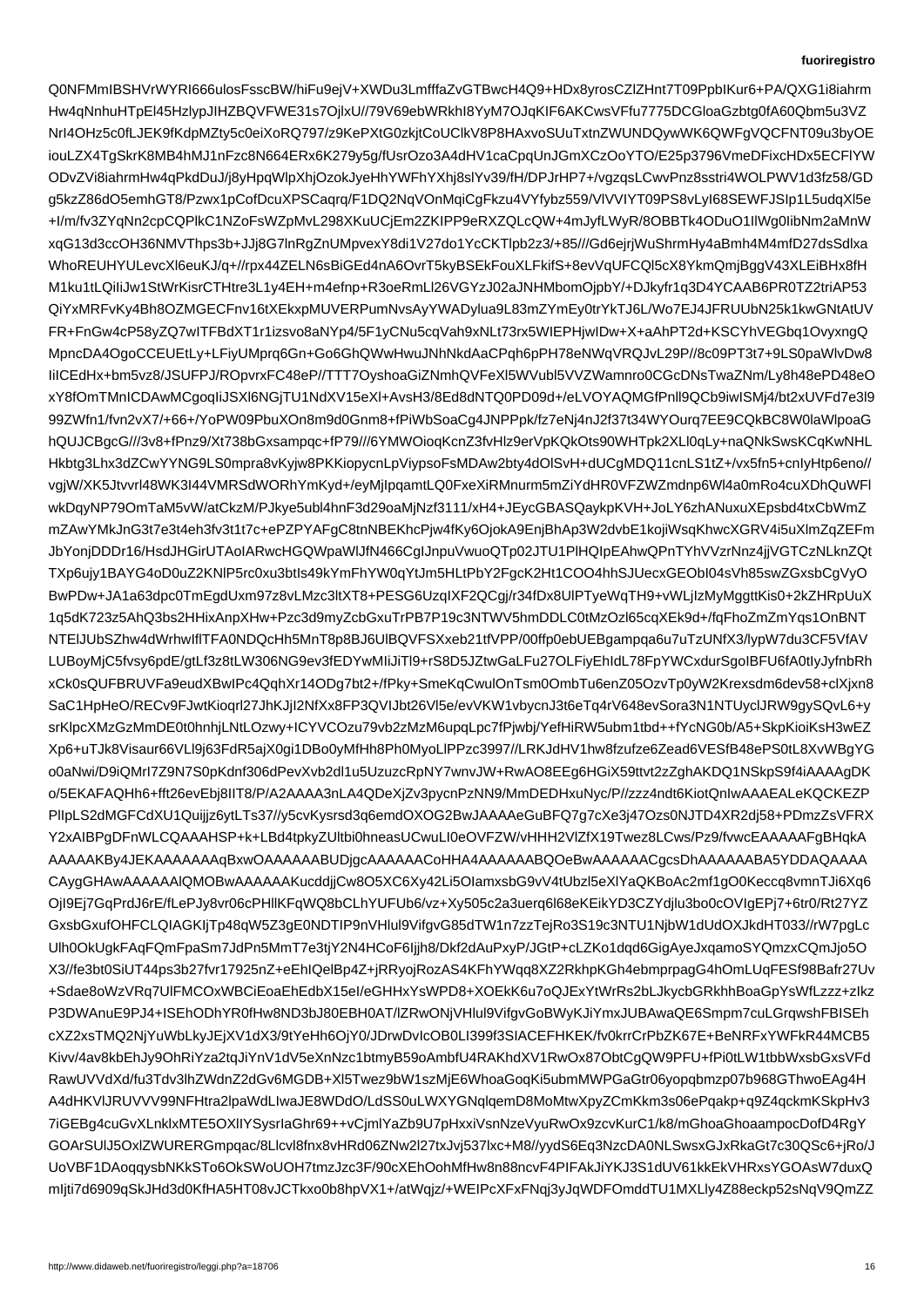YWHR1tSAPyOKLuU5ogojMhSFf066+/4ivh4eHSVYvF4nPnzuEEvr6+zASjA8XIwlOfi4uLzIz07VAh42G3jYGBqQEBATi8ZMkSd3f3srly ljYkJASXPH/+fOpyzM3Nccq0tDRmctK/a4gVn7XUPqV/sPSEw0EYnzQHDhwg8iYmJurp6clLOWPGDIm6uh2WP/74o0QWRauws7PD 5vvzzz9raWIJZ9HU1JRp1opWREFiYqK+vr5CReXm5hobG8tM/9Inn+GAtMMhEommTJkir6KFCxdK1GJra4ujliliyCkJh4Nifly2bBm2E2I 0dXWIJxSxWFxeXu7s7CxPvIkTJzY3N0tk6bZFMI0ueb3ArnHKvGfQSYnVjm2yb9++0sJoamoePHiQTmkLFy6U1yly5HFEIT99FdGZEK Qrgqmp6d+/P4fDGTBggEgkktbYl19+ibPExsYyE6xbcnNzTUxMZJZDHlkSuRQdWQyMp9tZgr6pU2BpaYkLPHXqFHXKDRs2TJs2bdq 0aenp6RJysmgkYqazlqLDRyHJAQp64pHK+vXr8adT8fHxT548QQitWbNGT08PleTq6orTZGRkLFmypKWlRUNDw9fXNywszNLSsrq6 Oj09/dSpU52dncePHxclBMuXL2csBuMqOjs7o6OjEUIBAQGenp46Ojr3799PSkqqr6/v6Oj47rvvliMjJSpavHhxa2ur8m1hUFRtbe2sWb Pq6+sRQvr6+mFhYQ4ODs3NzTdu3Dh79mxmZqa8umbNmpWSkolQMjlymjNnjqura3Nz84ULF44dO9ba2pqQkGBtbb1ixQrpjH/88Qd CaPDgwYMHD+7Vqxf5AbBM9u/f/8svv4jF4j59+oSGhnp7e+vq6paVISUmJIZUVDQ1NS1evHj48OEjRowgsjQ1NYWEhODIXDMzs1mz Zjk5OXV1deXk5Pz+++8ikej8+fMLFixITExUqEWDBw9euXKlKnpB1VDb5Lfffitr1gxuCxkzZoy8gMLCwgKiloRQv3796Ly2gZCK6EwI0hg aGnp7e6enp79+/frEiROzZ8+WSJCVIYUQ6t27N7ntLE4seGTV1dWhnhpZNKGjfBcXF2WqQAg1NjY+ffoUlaShodGtSWzcuFGmnPT7g gaRMNOtosPnLZwB3IXY9V9krnAQEKte0svmvr6+OGrNmjUSUWvXrsVRTk5O5OuKrnDQrIIsNI7h4Mj62y0UColl1dTUVCXblq8GRS1 atAhft7Kyli+HisXi3NxcMzMzHCuxwnHqwAF83cbGpry8nJzr0KFDuE9NTU3J/yyJFQ5dXd3/+Z//kRZeXqe5urrKvC4SiTw8PHCUxJptTE wMIXZNTQ05KjMzE3cEj8e7cuWKMi2ShyqMU8kVDqz2l0eOkKMobJJ+vWKx+OrVq8SfuZ9++olOOX5+foSKJAa+vMElppwQZFZ06N AhfDEkJEQifU5ODo7y9vYmXyf3HYVg3epE3N3I+sc//kGYKDmKgR0qajwsTjgUFBUV4aL09PSYlcCsLyiMRMIZi/7wIZu3hAwU5g1I87 Zsbd7R0WFnZ2dvb//1119LRK1bt47D4SCE7t27p8xWx8pUER0dPX36dPIVPp/v5+eHw7du3ZJZ0dq1a5Vsi6lyt7S0nDp1Cod/+OEHidf ZPvnkkw0bNsisaM+ePQghDQ2NuLg4iTenZs6c6ePjgxB6/vx5UlKSdN7o6Ogvvvii27YQVFVV4bqioqLl17W0tBYtWoTDd+/eJUcdO3Y MIdS7d++ff/6ZvEkAQsjHx2fevHkIoc7OTvIr8bt372bcIgIY7FAWiY6ODg8PJ1+hsEn6vHjxYt68efjP5dSpU4keoYZsqBJ7rqxbt47L5SI2V DRt2jTc+3l5eU1NTeSo5ORkHAgKCqIvGP2+63Zk/X/snXlAjdn/+M/FcyutN+2TlqWk2y4aUoQURpRUkmWMbTCDzDCjsc0ww5AYYzB imshWYaQs0yprlhYqaqRm+iAKV5dui+7vj/P9nN/zee69z33u2uK8/jo9Z3uf7X3fnXX9+vViL5tBl2vHjh0K9kNJqEF5AqBQhcNrwRSUU5 G2QKAxLkfdyjR8OqcG6Ip0FoMjNze3pKSkqKhl9ICDtrY23Cnd1tYG59bUn0VISIjox379+kEH5R0BIJGenp6sGSkoc3Z2NpzyHTBgwN SpU0UTHDhwoOjHW7duwZthHR0dJ0yYIBpq3LhxUEFcv35d1Fds5dAAz38KhcLMzEyK15QpU+7fv3///n1oYUBOnTpVV1cHAPD09B Q75T5p0iRDQ0MOh/P06VPmJYIOsSWioMQGVSIy9UnmfPrppxUVFQCAQYMG/fTTTwxi5eTkqHr8AqAIqhq7diwA4NWrV8jCqMAVD R0dnaioKPJ3ZSkW1Y0s6GDSDyWhBuUJAHj37h109Ogh56+GcuVUsG5lGj6oe3cqDdAV6YzHYltbW2/fvl1XV8fn8+ENM8hyRJ2+M2 SBbmpqaWlRaUbMk0KGuYuLC/OUc3JyhElhAEDSLT1ubm7QUVVVJZPMYvH394ebLRYuXHjjxo2oqCi0XUNTU9PGxoYSvqioClpH3 tVBxtfXF5kaENWVSA2dUxGY9Eka4uPj4Q+5rq7ur7/+KulAlz0qraLlyEq4E37mzJmZM2dCO7igoKCyshIA4Ovra2RkpArBusTIAqqsfOV eFqy4nKqoWzWr9PeQzmVwHDlyJCEhoaCq4O3bt103C6VnxDwp+E8YAECm0+FPnz6FQzcpKYI+arexsZF5spLYvHlzeXn5jRs3eDze zp074+PjraysPD09/fz8liMjRf/7efbsGXSYm5sz1HpwRqQotURq6zkdxZUrV+BePxaL9d133w0ZMkTWFNRQRWPHjrW1ta2srMzPzxcl BHB6Hz3wJmmyTXHBOv/IUnXIGxgYQEdzc7Mi6ShLTvQ/hnq0FngPNIAa6CwGh0AgmDVr1qlTp+CfPXr0MDY21tbW7tmzJwCgpqZG vv/Y1JwFyig6Ovr06dOKZyRrUmgkiF5bSQNSpkzkYZ6sJlyMjLKzs7///vtDhw5VV1cLhcKampqamprU1NRvvvkmliJi06ZNZLPj9evX0EG 5/JsG5ZZliQ3aaXnx4sWCBQvqOn1ERMTChQtliq7OKpowYcLOnTtfvnyZkpICH0+H6ynGxsbTp08XFUwpo74zjyz1VP4HH3wAHW/ev BEIBGIfdZMqpxI1sDq11vuqAdRDZzE4Vq5cCTuipaXlsmXLpk+fTr7P387OrqampvNnqTKCXVPxjGRNCu3nkmkAwD19AIAJEvZ4eHj QhKQ8rCA3BEHExsbGxsZeuHAhOzu7oKCquLiYz+e/fPny559/vnLlytmzZ9EVh8jOYK44IFsiJTZop2XhwoVw68bqwYPhPkeZilmJoami gQMHwp3CSmHmzJm7du1qb29PS0ubOXPm3bt3S0tLAQBjx44lRG6qVdao78wjSz3909DQ0MTE5NmzZ62trTdu3PD19aUJnJeXB19 343K59vb2SE4lamB1ai367t09NIB66BQGx7Nnzw4fPgwA0NPTy8jlkOmq4M6ThWhG6enpgwYNUkpSDGVGC9iUPQ30wNPtAAArK6 u1a9fKLqn8BAQEBAQEAAB4PN6+ffu2bdvG4/GKi4vXr1+/d+9eGAa9V1lfXy8UCpmsqiixREps0E7Ljh07oD7V09P77bffmN9MD1Hb4IJ wuVwPD4+bN2/m5eUJBILk5GS4lB4eHq46wRQfWV9//bUq3kxWZ+UPHjwYrm9mZWXRGxyLFy+Gu2r++OMPaHAoXU411C3kfdAAa qNTnFLJz89vamoCAAwZMkRFA0YNWSg9IzmSgo96AwBKSkqYZ+Ti4gKHqxoegC4sLDx9+vTp06fhLV4IfX39L7744scff4R/5uTkIC9X V1coHuWsLOLFixdxcXFxcXHo4CLaXqp4idTWczqK/Pz8jRs3AqBYLNb333+PupBMKai5ij766CMAwMuXL0+ePHnx4kUAqI2Nzfjx41U nWKcdWeqsfHRq9M8//6QJVIZWBvdpEgTh4+OjIjnR7I1Va61urwHUSacwOHg8HnTA0/8UysrK4L2ZnTwLpWckR1J+fn5w/rCkpARevE hB7lbtwMBAeNzr1q1b58+fFytMUVERkkcRUINTw8LCwsLCvv32W7GSQAWN9m0AAMaOHQvFu3bt2oMHD0Rjpaenr169+ssvv8zlvE DpKKtEaus5HUJ9ff38+fPhBoWZM2fOmzdPjkTUX0XR0dFwjePw4cPQAggKClKpYJ12ZKmz8ufPnw/nFcrLy7dv3y4p2O7du+F5DW9v b/SImtLIVJvW6t4aQM2o1eBAc+O1tbXk7+jOluLiYspgLisri4qKQi0ttsmZolYsIJ6RHElpa2tPmjQJACAUCpcvX44Oa0AKCws3bNqqmpG hoeG0adNgrKVLI8IVcTJXr14NDg729fWF110rgo+PDzQpLly4cPPmTYpvamoq3NUP36uEGBkZwducBAIBvBqZHKW2tvb777+HSy3o ggQmJZo8eTKTEqmt53QICxcufPjwIQDA2dmZ5v1PeqRWETomQKkiSQpBKubm5vBf58zMzLa2NhaLRbl+g6FgzNtO6shav3497Lpky P1w2bJlivRDSaizf+rr68MbwQEAGzduPHLkiGiYhISEQ4cOAQB69OhBvupbbjkldRI11K2CkmNEUeseDnSibMuWLa2trb169bK2tnZ3d/ fx8XF0dCwrKxMIBOHh4VFRUa6urk1NTdevX09LSyP/s0sZ58xRQxaiGUVERCiSkXwyr1+/PiMj49mzZ+Xl5cOHD587d66bm9vbt2+vXr 2alJQk6T6ojRs35uXIVVZW1tTUjB07ds6cOUFBQUZGRIVVVWIpaUePHn3z5s3z588rKirQ6Xb5CAgIGDVqFHy3evLkyXPnzvX19bWy sqqurj579mxiYiIMFhoaShEvMzPz8ePHeXl5Pj4+CxYs8Pb25vF4eXl5v/zyC3ziYdKkSeR/czdt2nTp0iX6EtXX10stkRlbtLOxffv2M2fOAA BYLJaPj4+kvaJ9+vSZP38+TTqwikpLS2UdXJIUAhPhQ0JC/vrrL/gb7+LiIjaWcke96kYWk34oCbVpNsiqVauuXr2anp7e1NQ0Z86c48eP BwUF9evX7927dxUVFRcvXszKyoKN8vHHH0+cOFFxOWk6ibLGOD3k7t3NNEAHoNyb0unfUsnJydHU1CRIbN26FXplZWWh980pOD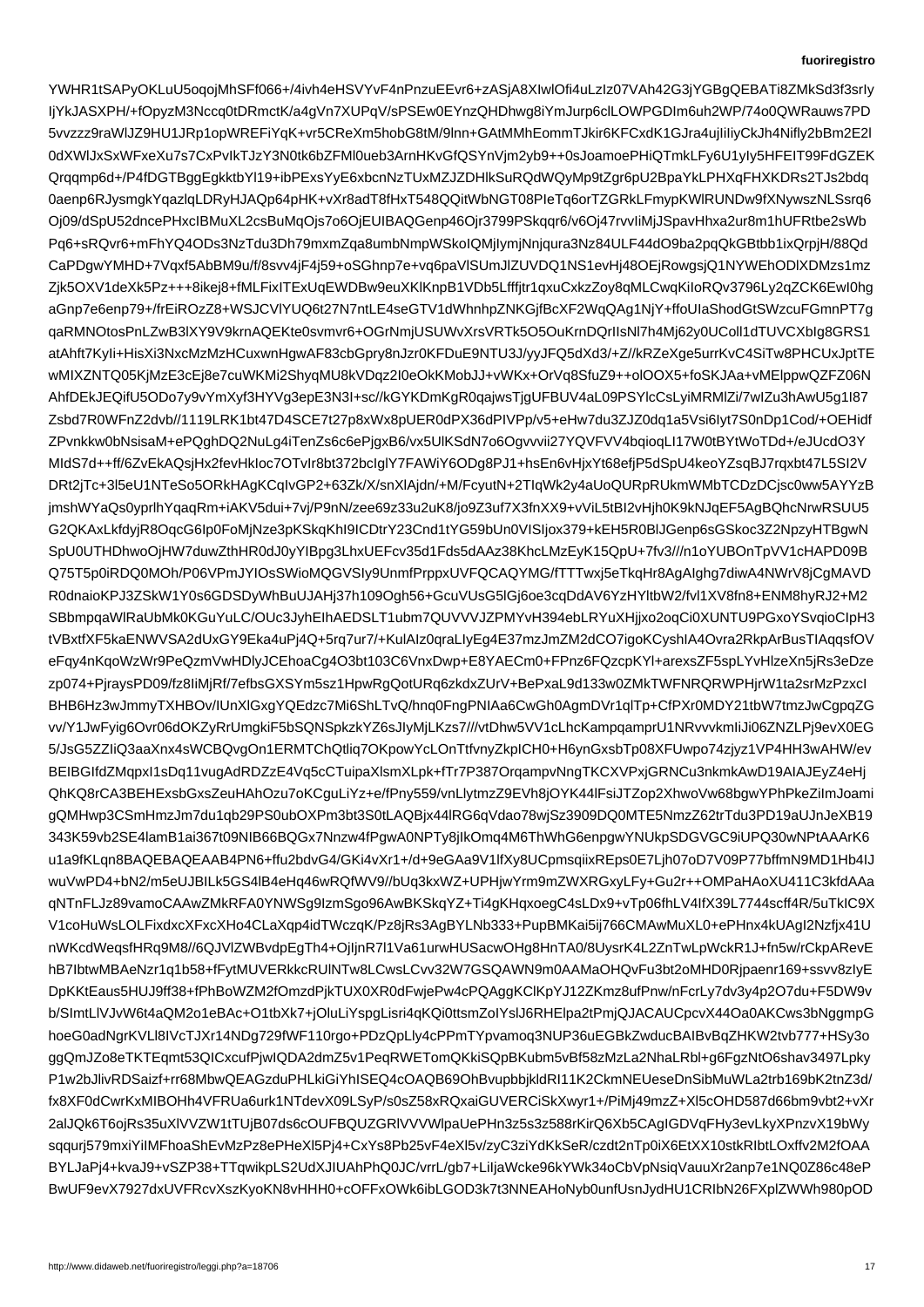o6Ojo6QveuXbtQarK+pclwC/Jbw+gtFcrTCZC1a9dCX8qbhFlZWX369JGpLJKQL6mMjAxJDxtOmDABOkRfiy0pKXFychlbiyAlPT09yiv w6FUCsZUjlNxAT58+HTp0qKSMCIIIDQ0V7TyXLl2ieUAyICDg9evXlChSS8TkYRH5WkENb6nl1CfFpjZx4kSaViCXUapUDKuI8pA3jU KQWIFNTU3oofCNGzdKqkY5FAsNDt4WoqAAIABJREFUGRkZkh5IJY8sSixZR5asnUeJCocJLS0t4eHhkl57JqhCQ0ND9JlWobxtQdN JhMrWWqqqdPxOvVTUuqTi5+e3atUqDQ0NUa/Ro0enp6ej+Xaljo7OrFmzMjMz0YXW+fn5cufOMIvLly/LnQXKKCMjQyllkS+pwMDA9P T0Dz/8kHwJsZGR0apVq06ePCnpKQQul5uXl/fZZ5+ZmZmRv2tqavr7+6elpSnrLURTU9P8/Pw1a9b079+f4jVw4MCtW7cmJyeL7jn38f HJzc2Nilvk3C5sZ2e3efPm8+fPi56toC/R2bNnGb6fqcQG7a7QV9HQoUPhF8rgolEIUtHU1ITXnLPZbHgbhyTBGCoWociCiCiBgYFnz54 VO7JOnTol6Z4Yqf1QwZGl5v5JEMTRo0cTExO9vLx69fqfOXItLa3Ro0enpKTs2bNHrJxyKHn6TqLqukWSM6lhxX87uj0sJsNMuTx69Oj SpUvNzc1WVIY+Pj7a2tpk36qqqmvXrvH5fDMzs9GjR8t6Qo8JashC6RnJl1RpaWlhYaFAIOjbt+/o0aMJkVsKJHHlypWHDx+2tLRYWFi4 ubmRD50rlzt37lRUVLx69UpXV9fNzc3R0VFqFIFAkJOT8+TJk169ejk4ONA8aE5GKSVSW8/pushRRfQKoQMFo6Fzjiz1989///33zp07d XV1bDbbzMyMYfOpqJOoQWthDaAgHWBwYDAYDAaDed/oFMdiMRgMBoPBdG+wwYHBYDAYDEbIYIMDg8FgMBiMysEGBwaDwW AwGJWDDQ4MBoPBYDAqBxscGAwGg8FgVA42ODAYDAaDwagcbHBgMBgMBoNROdjgwGAwGAwGo3KwwYHBYDAYDEbIYIMD g8FgMBiMysEGBwaDwWAwGJWDDQ4MBoPBYDAgBxscGAwGg8FgVA42ODAYDAaDwagcbHD8D42Nja2trR2SdUREBJvNZrPZcX FxHSJAN6ADmw9lbkGalhUrsLW1NQocGBjlZrNnzpypUskxmK6L2EEUGRnZzdSp2GJ2uV8NbHD8f7Zs2WJmZmZmZpaSktLRsrynH Dx40FMCw4cPDwoK+uyzz86cOSM2bpdrPiRwcnJyR8uCwagc8uheuHAh84gREREo4smTJ8leXW7Uy0e3KWavjhagE5GSktLa2tra2n rixInQ0NCOFud9pK6urgSkhCZAZmbm3r17nZvcfvzxx9GiR5O9vM0XEhLCYrFULKvillGTk5OnTZuGvguFQgCAlpYWcmtganaUkBiMs qirq7t79y7s0hUVFWvWrLG2tpYaq6Cg4OTJkzAWAKChoYHs+54o7W5TTDzD8f9xd3cHALBYrGHDhnW0LO87hoaGlBkOFxcXY2Nj6 Hvv3r3q4GCKsU9uvs5vbQCSwEOHDhX1NTExQW5DQ0P1iYXpljg7O8Pp9Fu3bnW0LDljEAj279/PJOSBAweQtSHKe6K0u00x8QzH/ +fAgQNTp07V09MbPnx4R8vyvuPu7p6RkSH6/dSpU7GxsRUVFQKBYPHixe7u7jY2NtCryzWfJIGhejU3N0dfjlyM1C0cBqNiUIJSvvvuO/ owjY2NZ8+epQnQ5Ua9fHSbYmKD438IDAzsaBEwdEyZMmXo0KF+fn7V1dWvXr3avn37nj17kG+Xaz4agcmzzWhqB4PpBvTq1autre3 Ro0epgakhISE0IRMSEuAaCpvNbmlpERumy416+egexVS5wVFVVVVZWdmjRw8HB4e+fftSfOvr68vLy3k8noWFBZw1UgVw7fDt27fG xsaenp4EQSiSWmlpaXV1dc+ePe3t7fv3788kSkIJSW1tLUEQYitBJiorKysqKjQ1Ne3t7S0tLRVJCgDw4MGDqqoqDQ2NwYMHm5qaqk gAHo9XWFjY1NQ0YsQIXV1dxUQGFhYWS5YsiYmJAQDk5ubKkcKTJ0/Kysqam5vt7Ozs7OyYRFFutUtFQ0PDwsIC/He2q2HTUJCjca W2VE1NTVIZGQCqf//+Dq4OTNKsr68vLS198+aNjY0NwyhMhJFvTKICHSk9TSWqC6UnqJSkPvzww0uXLqEAEhMTp06dSrMAevz4c egYMWJEdna2fNnRIF9x5FAgcgyc7olQqXh6epqYmNjY2LS3t+/fv9/V1ZXNZhMEQRAEm8329vY+f/48DJmbmxsQEKCtrU38F0tLyzVr 1oim6ejoaGJiYmJiwufzRX2//vpr6PvNN9+I+iYIJXl7e2tpaaFcOBxOSEjIzZs3RQPPmzcPJvXzzz+L+jY0NKxcubJfv34oKTabzeVy4+LiJ NVGeXI5VFSUhYUFJUp8fLxo4PDwcBhmx44dYIOLj4/ncrkoKU1NTU9Pz4SEBEm5i+LI5WViYsLlcoVCYVxc3KBBg1Bq2traAQEBBQ UFNNGZCwAzgk0WExNjZGQEo2zevJlews2bN8OQgYGBNMEqKipQa6KPkpoPCmNtbS0UCjMzM/38/FB/gM1x9OhRpZRaUgtK+o4 E3rNnD/n7hAkTgoKCoHvp0qXe3t7379+nkZBcTFkbl3lLbdu2jcvlouFMEMSAAQNWrFjR0NAgSaR79+5NnjxZT08PRXFwcNi5c6dQKL S3tzcxMRk+fDq5/NChQ6EwjY2NkoSRaUx5eHhAdSQUCpWljhRXce3t7WKri2HRuFwurCXUjY2MjOCXpKQkORJkqlKS2rx5M6yrr7/+ Gialo6Pz8OFDSeGvXbumoaFBEASXy12wYAHMd//+/eQwkkZ9RESE2EEnR3EUVCByDBxRJBVT6q9GZ0PJBoednR1UcB9//DEhDj0 9vfT09L179+rq6ooNMG3aNEqalpaW0Ov169eiOS5fvhz6xsTEULw+++wzcjOTMTAwoAxOIW3jVVRUeHh4iE2KIIhJkyY1NTVRoiQkJB gaGkgKMmPGDOa58/n8adOmSUpg8eLFEIgDir29PUEQHA5nxowZYpPicDhpaWmiEfl8flhYGHMBYEYEQURFRZFDKsvgaGhogMF6 9+6NPkgqQCiMpqbmnj17yNofoaWIJdaAkLXUshoc6Pv27dvpq4UJ8jUuk5ZqaGiYNGmSpHqws7O7c+eOqDyZmZmmpqZio8yePRs2B DSPEA4ODvTCJCQkcDgcSZKIjilbW1tC2epIFSpOpgJZWVIJCnbw4EHmCUqyexSRjR5kcHzxxRcLFy6E0cVadRBUw5s2bZozZw50U wwOSYOLxuCQVTMzUSB//PGHqPxSB87t27cZVp2suqXTopIllZaWIsTERFNT06lTpw4ePFgqENy9e/fEiRNNTU1NTU2ffvppfX19c3Oz p6dnYGCqlZVVXV1dRkbG1atXAQCnT5+WurDHhP379+/du1coFGpoalSGhvr5+RkYGJSXlyckJFRVVb1582bJkiVcLpfL5UpN6s2bNy Ehlffv3wcAWFpaRkdHu7m5tbe35+bmHjp0iM/nnz9/fuHChQkJCShKZmbmkiVLmpubWSyWv79/WFhY//79a2trMzlyTp48+e7duxMnTn h6en7++edMyjJr1ix4+YSpqemcOXO8vLyampouXrx47Nix5ubmAwcO2NraLl++nGHN8Pn8EydOGBgYBAcHu7m59ezZ89atWykpKXw +n8/nz58//8aNG5TZxejo6LS0NDkEgDOiAwYMGDBgQI8ePZicgmNCYWEhdBgYGDCM8u7dO7gKExQU5OPjo6en9+DBg6SkplaGhr a2to0bN86aNYsSRe5SdyByNC6EpqVmzJiRlZUFANDV1Z0xY8blkSMJgrhz586hQ4dqa2urq6unTJmSn59PTvbJkydz58598elFAMDA wCAsLMzV1VUqEBQUFKSlpSUIJdGXQqwwco8pVaqj5aYpU9HWrl3L5/MBAPHx8Y8fPwYArF69msPhAAC8vLyYJ+jh4cGk9ypXlUGa m5vnz5+fkJDw7t271NTUzZs3i4ZpbGxMT08HAOjo6HzyyScrV65knr4qikOvQDZs2BAdHU2JEhkZCZeBJA2cqVOnXr58WQ1LtJ0l5do v0PwnCMLJyYkyV3bu3Dny0saCBQsoccePHw+9wsLCyN/lm+Hw8vKC3yn/PvL5/A8//FCsDJKsxZiYGPjdw8Ojrq6O7JWVlaWvrw/t3yt XrgDv/v7+MMrq1aspAq9ZswZ6ubm5Mcn94MGD8N8COzu7iooKsldiYiL0srCwELveRAH9O2tra1tcXEz2unbtmrm5OfSdN28eRQBkko sKAOc8KQKgjAwMDH799VepgiEYznCgf3fGjRuHPtLPcBDiprVKSkrQhP/Zs2eZl1pstXeGGQ5ZG5dcOfD8lYW4uDhYWEtLS8qizNOn T4cMGQKjh4SEkL3QBLi1tXVJSQnZKzc3FwkjaYZDbLcZM2aMpDH11VdfiR1TclaDIAgnJ6eqqiqyl6q6ovzHHxAQAL0o6ois4qSmSZF TUppkdUERQ5K6EAqFaKVPdIGYRv9lqitJ0FQ7WTYm8yVohmPhwoXt7e2jRo2C0ZOTk0UDx8fHQ9/w8HChUIimeBWc4ZBDM8unQ OLi4uB3sQMHbiUUHTiS6DYzHKoyOMTOzl8bNw76DhgwoKWlheJ78uRJ6Ovs7Ez+Lp/BYWJiQhAEm81++flIJcqRl0dgFMoSsqTGgw JoaWnduHFDVABkjnz++edo1Pn6+nK5XBcXF1GZ+Xw+nJfT0tliV4Kk3F1dXWFBKB0agqy0ffv2ifpSQCNHbOvs27cP+pqbm5MFoxcg MDBQVACU0bfffitVKjJMDI4ffvhBU1MTBiP/Rko1OMQKM3XqVOi7ceNG8nc5qr2TGBwyNa7UlkIBxE4al5SUGBqYwM6MrJympiZkUh w+fFq01oEDB6CvJINj06ZNorH8/PzqmOLxeBQvPp/fu3dv0TGFDA6xjShVHcFfR4o6UoWKk0NdCGkNDvoExdaVJOirHcnW3NwsNSlk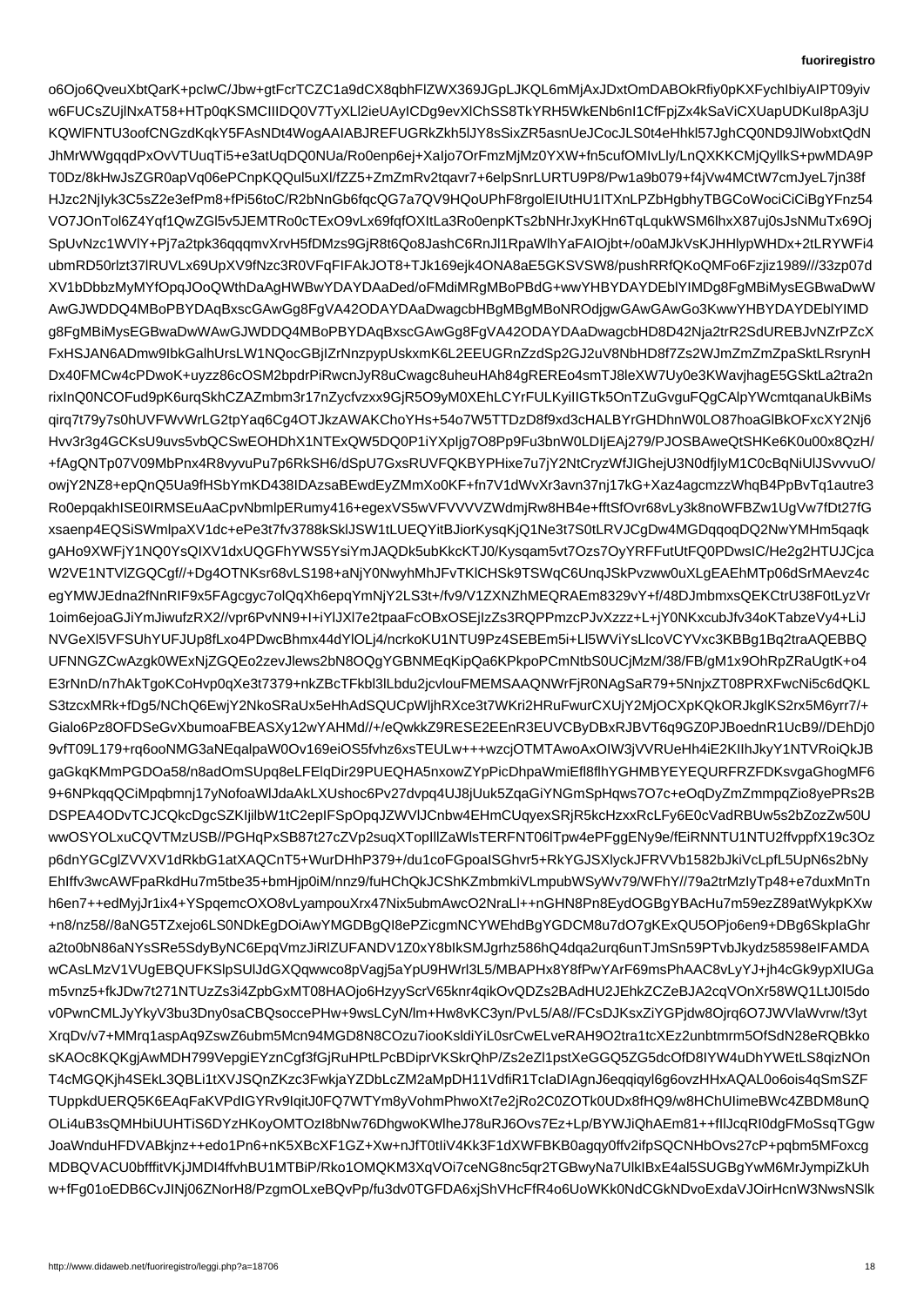cMyZM6e9vf3XX3+F8k+aNEk0sLe3N/T966+/hEJhcHAw/FNBg0OOmpFPgcgxcGjoNgaHqi7+GjRokOhHdKZj2LBhhMhRERcXF+h49 egV4gLo6OgAAIRCYWZmJsVrypQp9+/fv3///rFjx6Smc+rUgbq6OgCAp6cnmrEkM3HiRA6Hw+Fwnj59ij7m5uaWIJQUFRWJ7g7X1taG Rwba2trqjCqNt27dqnubHR0dJ0yYIBpq3Lhx0HH9+nWpZUHY2tqKfpw/fz48GVFfX5+fn89QqLFjx9IIIPfS2OPHj7f8Lxs2bFiwYIGzs/Pat WvfvXsHAPD39//444+ZpylWmH79+kEHnP+HqKia1QPzxiUjtnKys7OrggoAADY2NqIzxgAALpcLT+u1tbWhe9hycnLq6+sBAJaWljNmz BCNNXjwYPoiiBUmJycHjik9PT2Kl9QxpQp1pMQ0laUuVJGgltUuiebmZgBAdHQ0vGwmJyfn0aNH5ADXrl27ffs2AIDL5Y4ZMwYAIOlMr KwoUjNSFYjwvxeUyTpwhJJvNutmqPUeDtTGYm9ORJcNtLe3K56Xv78/3FSxaNGigoKCqKgoZ2dn6KWpqYlui5JKUVERdKDoFHx9fa FFlonW1tbbt2/X1dXx+XxYNPQGD/zhpCEnJwf2RVdXV7EB3NzcoAP2bwVxc3ODI62oqAheHK5mARBlZWXr1q2jCTBp0qQDBw4ofq No7969oYOs0Tqq1CpFtHGlcvnyZeqYMmSIpDCjRo2CpsadO3fgF7TDRILtKY4iYwqhCnWkeJpKKZqKElRWUtDqIAgiODh47969zc3N +/fv37JICwoAF9QAAGFhYfCLsgwOMkopjlgFcuXKFeigHzipqalCoRANnPeBbnvx1+bNm8vLy2/cuMHj8Xbu3BkfH29lZeXp6enn5xcZG cn8Nohnz55Bh5mZmawyHDlyJCEhoaCq4O3bt7LGhaBZk6SkJPqtdo2NjfJlQQZtX3r58iV0lFtKPQLQw2KxPvjqA3d395kzZ06ePFI1GX WqUisL0caVCup+NPfNoEsFnj9/TklfFbvhFB9TnRalF02JCSpXNvS7vmDBgl9//bW1tTU1NRUZHGi7qJ6e3rx58+BH5Rocqu5F8g2c94F ua3AYGRIIZ2d///33hw4dqq6uFqqFNTU1NTU1qamp33zzTURExKZNm5iYHa9fv4YOZMkyQSAQREdHnz59Gv7Zo0cPY2NjbW3tnj17 AgBqamoYjh84Nc0wR+biSQI+GAYAgNvg1S8AYuTlkTt27CB/0dHRsbCwUM8zZh1VapUi2rhSQaYDzUiR19enJNvU1AQdcFlTWShrT HVCIF40JSaoimpva2uDDkdHx5EjR2ZIZVVXV6MnDA8ePAjXNydMmlAmiuSb3VFPcUSRb+C8D3RbgwMAQBBEbGxsbGzshQsXsrO zCwoKiouL+Xz+v5cvf/755vtXraSnp5OfvBILsiNk+mlZuXII7NOWIpbLli2bPn06+WmMaQMHVldXM0mHzWZDx4QJEzw8PGhC9unTh7I 4kkD2PvpxUrMACDabLWkNSw10VKIVimjjSkVbWxs6aLQw2o6AzAuxk8yKExMTQzOm7OzsampqIJidOlGWumCYoEx1RV/tcsgG/nt/ LgQduj506BA0OOChaBaLNW/ePLRmqqxdDkqsGRrkGzjvA93Z4EAEBAQEBAQAAHg83r59+7Zt28bj8YqLi9etW7d37176uMjEpjyLT MOzZ88OHz4MANDT08vIyFDkIlt4vB4AYGVItXbtWrnTYciTJ08o+apZqE5Ctyy1aONKBZnjtbW1ksI8ePAAOtAGBfTUHHkbtYKQx1R6 errYDZtdFCWqC6UnqlZqj4qKWrdu3b///gs3Wj59+hRuF3Vzc/Px8VFuXkqvaknIN3DeB7qAwdGr1/8J+fTpU4Z7LwoLC6Gh6uDgQO5V +vr6X3zxhamp6SeffAIAyMnJkZoU2vh27949sQFevHjxxx9/AACsra2nTp0KAMjPz4ezykOGDFGwT6Nt7ep5qfru3bvQqWYXkKMrPoEt N92y1KKNK5WhQ4dCB009wMusAABOTk7QgV4MKSkpkUNOsShxTHU2lF40JSaonmqfOnVqfHx8S0vL/v37nz17BiczlililJ6R2noROs 9IP3BqSdHAeR9Q1bFYJYJukywtLRX1FXt+6eTJk2FhYWFhYfDkNMU3MDAQztSh/Rk0jB07Fp4Hu3btGrJJyaSnp3/55ZdffvllRkYGzlv H40EvsYtzZWVlzCdLAgMDYe63bt06f/682DBFRUUoR4alPen3559/wtlRDofj6+urUqE6OV261MwbVypjxoyBBwVLSkrOnTsnGqC2thZ +Z7FY4eHh8KOvry/8p+3Bgwdia6+yspKhAAgljqnOhtKLpsQE1VPtCxYsgluYqampcLuooaHh3LlzFU+Zgtp6kawDR/HTdl2FLmBw2Nvb QwecSCCTkJAA7/ymMGLECNiEFy5cuHnzJsUXHkYCAMCbCegxMjKCByIEAsGSJUsoOzIqa2t/+OEHAACLxULPHqL3A4uLiykvHJa VIUVFRaGiDVK3CxkaGsJ1TaFQuHTpUIGT6+rVq5MnT/b19UVnEZkQExNDvnYCAPD48eOvvvoKuoOCqtDeTBUJ0Mnp0qVm3rhS0 dbWjoqKAgAlhcLly5dTLktobW1dvHgxzGvMmDFoLpAgilkTJ8JYq1atQks5kMLCwm+++UbWQtGPqZkzZ6Kh1OW24MmtLtBqL2XeXo I1pURVRoOtre2oUaMAADU1NXC75aRJkxR/VloUqcVRVi+SOnAWLVokOnDeB7rAkkpoaOjJkycBAOnp6aGhoZMnTzYyMvrnn3/Onz9 //vx5sbuXAwICRo0alZ2dzePxgoOD586d6+vra2VIVV1dffbs2cTERBgM/ghIZdOmTVIZWY8fP87Ly/Px8VmwYIG3tzePx8vLy/vll1+gPp0 0aVJQUBAM7+Pj4+joWFZWJhAlwsPDo6KiXF1dm5qarl+/npaWRp5Wob/AA+Wen59fUVFRU1MzduzYOXPmBAUFGRkZVVVVpaWl HT169M2bN/X19RUVFehyCKkUFBSMHDlywYlFw4cPJwgiNzd3165dcBHKwMAgNjaWIsClS5cgKyuVKEDnp+uWWqbGlcq6deuysrK Kioqqqqr8/PwWLVo0ZsyY3r1737hx45dffoH2FofD2b59OzIWbGzs2bNnnz9//uDBgxEjRsydO9fd3f3t27dXr15NSkqi2ENMgGOqtLRUIB BEREQoOKY6FXKrC/R4zZYtW1pbW3v16mVtbe3u7q5E/aO2ap81a9aFCxeqm8ViwSVvpaNczUzPunXrMjMzi4uL6QcO5Sxe90e5F5e ie3///vtvUV90C/iSpUtFfV+/fq19LS0tKV6TJ08mxMFms9EirpSrzZ8+fTp06FCxsSChoaGUXGiuib106ZK1tbWkpAICAiqX5WZIZfXp00ds YEdHR0dHR+jetWsXk9xLSkqcnJwk5a6npxcXFyemMURAt+26uLiITUpbW1vsU8sIJSXkJ9qlCoAyKi8vZylYguFbKmKRerW5WGHWrl 0LfUVff5W11J3kanOZGpdJS1VVVbm7u0uqBysrq6ysLNFYZ8+elfQmJ3plQtLV5mVlZalJyjGm0NXmYt9Al6qO0CMy5O+qUHFyFE0o FObk5KA7/iFbt25VJEGxMEyKyTv16GrzwMBA0bdXUFf08fERjYsewFLwanM5aoa5AqEUSurAyczMlFpp9MXEV5urhKSkpLlz51JuwrC 1tf3pp58ilyPFRjE1Nc3Pz1+zZo3o1SsDBw7cunVrcnlycwF8fHxycnlilyMp9/va2dlt3rz5/PnzlAnA0aNHZ2Rk+Pj4kBfndHR0Zs2alZmZifbi 5efnCxkc9+JyuXl5eZ999hnl8jFNTU1/f/+zZ8/K9FQjACAxMXHx4sXk0wosFsvFxSUIJQWtxFMEyM3NVaIAXYIuWmpZG1cq/fv3z83NX bFiBfkAIQBAR0cnNDQ0KytL7L2IEyZMSEtLGzZsGHkIGBoarlixYufOnUgw5mLQjKm//voLbdMTe3F7J4e5uiDH8vPzW7VqlYaGhkwJyl pXDGVDI9LKDZpvlqTSIQJ9cZTbi6QOHH9/f8Vz6VqwmPzqdRJevHiRl5f37Nmz3r17Dx48GG2Gl8qdO3cqKipevXqlq6vr5ubm6Oqotw wCqSAnJ+fJkye9evVycHAQ+7oKmaqqqmvXrvH5fDMzs9GjRyu+MHnlypWHDx+2tLRYWFi4ublRujl9Dq4O8CrukpISBweH1tbWrKys2 tpaNpvt5OTEsD4VEaDr0vlLrZTGlcqlS5cePXokEAqsLS1HjBiBLi+iobS0tLCwEEaBb3VmZGQEBwcDALy8vOT4oVL6mOo8yFG0R48 eXbp0qbm52crKysfHB90AIXeCSpStM6Pm4sgxcLoIXcngwCgI5Tepo8XBKJMu1LgbNmz47rvvAAChoaFHjhzpaHEwGIya6BpLKhgMp msREREBD3BRQJcvAQDgQ6AYDOY9ARscGAxGyXz77bepqanr1q2LiooqKytD369fvz558mR0KZ8q7lrAYDCdli5wLBaDwXQtpk6dev Dgwdra2hMnTqSmpvbv319fX//ly5ePHj2Ca7gcDmffvn0dLSYGg1ErelYDg8EoGUdHx5ycnGnTphEE8e7du7///vv27dtVVVXQ2vD09Ex PT/f29u5oMTEYjFrBMxzvEdOmTXv27BkgvYyM6TZ0tsa1trZOSkp69OjR8ePHy8vLGxoaNDU1ra2tx4wZExgY2NHSYTCYDgCfUsFg MBgMBgNy8JIKBoPBYDAYIYMNDgwGg8FgMCoHGxwYDAaDwWBUDjY4MBgMBoPBqBxscGAwGAwGg1E52ODAYDAYDAajcrDB gcFgMBgMRuVggwODwWAwGlzKwQYHBoPBYDAYIfPeGRyXLI1is9lsNtvT05Pi1djY2Nra2iFSqQlHBwdY0vLy8o6WhSnPnj3j8Xiyxnr x4oUcseQDXh8uN92sj3UbOrZdyEqJcvWzUqRrbGysr69nHhh3UYyKULnBwePxdu3aNWrUqB07dsqa98KFC15eXkOGDBkyZEhlZaU gxENs2bLF3Nzc3Nw8JSVFpRlhKDx79iw2NtbLy8vAwKBv374mJibGxsajRo3au3cvfcT9+/f7+/sbGRmZm5ubmpoaGxuPGzcuISGBYb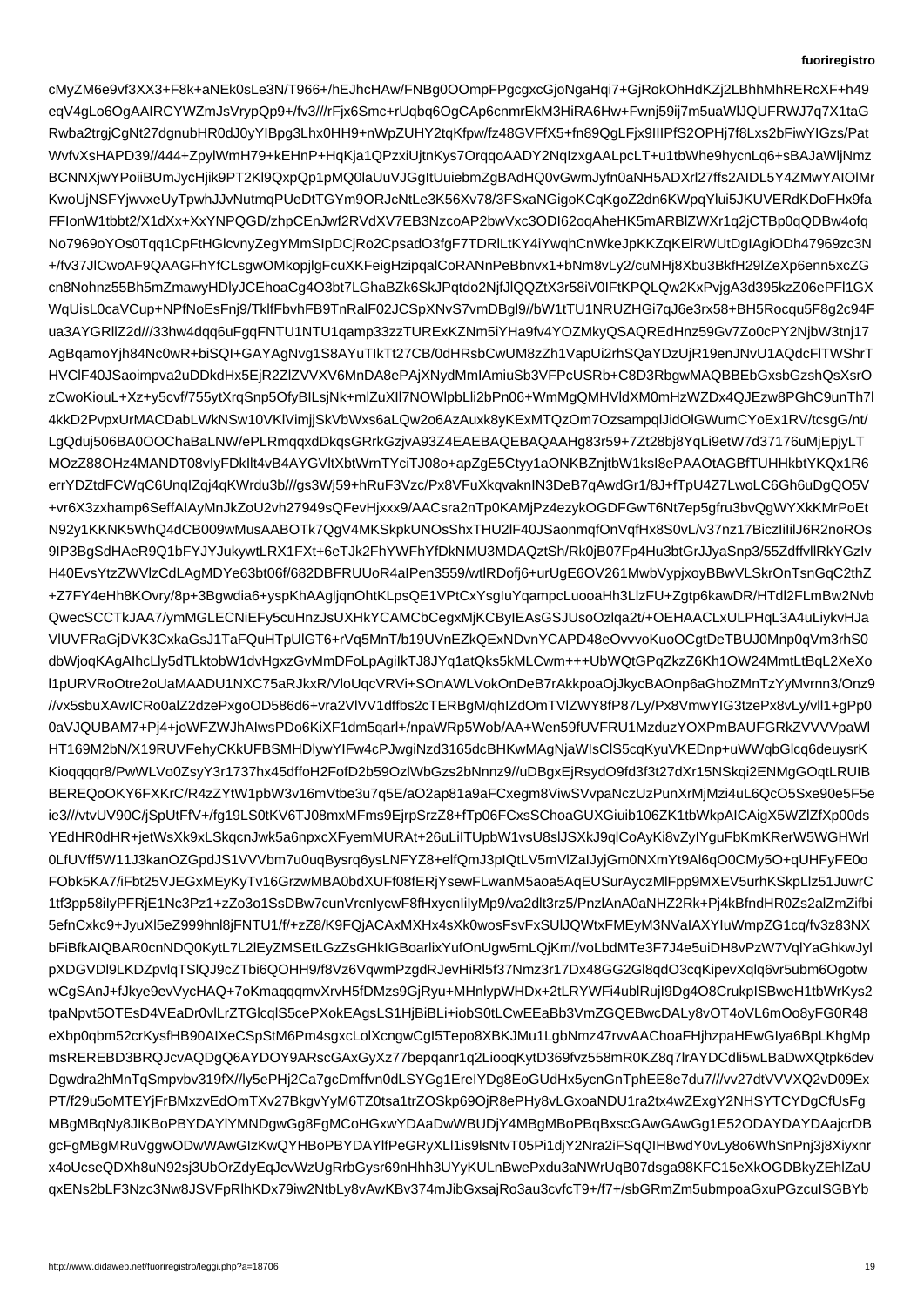48Hm/37t1MemZjY+PWrVu9vLyMjIz69u2ro6Pj5OS0atUq5kocgvtY56TTtosigv37779ffPHFsGHDjIyMjI2NP/jgA319fVdX10WLFpWUIK giRwxGOkKVkZaWFh4e3qdPH4IgClJYt26dTNGbmpq4XC7xX4qLi5UiVV5eHkzQw8OD/N3d3R1+nzZtmlly6nDs7e1hicrKyjpaFolkZG RYWVkREhg1atTTp09FYzU1NU2ePFISrNDQ0ObmZppMRXtme3u7pMAVFRWenp5iM7KxsSkoKGBe2O7Xx7oHHd4uZKVE7opyC7 Z9+3ZjY2NJA0RHR+err74S2+c7vCow3RvlvxZbWlr6+++/p6WIPXr0SJF0YmNj79+/ryyppOLu7n737l0WizV06FC1Zfqec+XKlejoaLqaY mlpOX78+P79+7e0tFy/fj0zM/Pdu3eXL1+eOXPmxYsXKRGXLI2akZEBAGCz2RMnTnRxcWlvby8sLMzIyGhra/vzzz9Xrly5e/duSiw5eq ZAIAgJCYH9kMPhTJw40cbG5vHjx2fOnKmrq/v333+nTZt2+fJlS0tLJqnhPtY5Qe0ybNiwjpblf5BPsLVr127btk0oFAIAOBzOiBEj+vbtSxB EbW3ttWvXHj9+3NzcvG3btpcvX/7888+ScsRdFKMSlGu/HDhwQEtLC5nSbDbbyMgl/R/JPJ0rV67o6uqSrXJVz3AlhcKMjIzLly8rJZfOQ Oef4fD29oYSfvTRR69fvyZ7/f7776iOA9pYAAAgAEIEQVQjHTIyhOxVUFDQu3dvgiD09PTS0tLIXidOnNDW1iYIQldX9969e2SvAwcOa GpqSuqZkmY4vvzySxjG3t6+oqlCff/nn3/c3NygV2RkJM0ECYVu1se6DR3bLpJmOOQQLDU1VUNDA6YWHR39/Plzsm9LS0tMTAybz YZDICkpSTQF3EUxqkPJBsfWrVthb7a1tV22bNnt27c//vhjOQyOoUOHEgShr69vYWGhNoOjm9HJDY6cnBwonpWV1atXr0QDREREw AARERFkLbxs2TL4fdGiRaK/9LNmzYK+q1evJn/funUr/C62Z0qyGGxsbAiC0NDQyMnJoXgVFxfr6ekRBKGtrf3w4UM5agCDgdAYHLLi 4OAAk5oxY4akMPPmzYNh4B5VDEZtKHIJhcPhTJ06dfr06ZMnTwYAsFqsORLZtGnTnTt3AABLlixJSUl5/vy53PLU19ffu3fv7du3NjY2D q4OcqeDKC0tra6u7tmzp729ff/+/ZlEqaysrKio0NTUtLe3Zzj3DqCoqqqqrKzs0aOHq4ND3759Kb719fXl5eU8Hs/CwsLd3Z1hmn///XdlZS WbzXZycjI1NWUShcfjFRYWNjU1jRgxQldXVzSAfKUDAGRnZ0PHmDFj9PX1RQMEBgbCnWu1tbXk7/n5+dARFRUI2sHCw8OPHDkC ALh06RL5O4fDCQkJkalnZmZmwqw9PDz8/Pwovs7OzkFBQampqS0tLUeOHFm7dq3UBJnz5MmTsrKy5uZmOzs7Ozs7BVNTel/qJF2 6pqamrKwMANC/f3/mo1tql5ZESUIJbW0tQRBi5WeO0pUS4vjx4w8fPgQA9OnTZ+vWrZKCrV+/Pjk5+e3bt8XFxTdv3hwyZlgSZZBEXV 3d3bt33759a2xsDDdFMYklX0978OBBVVWVhobG4MGDGSo6+WLJrf3eX1Rt0cg6w1FSUsLhcAiCcHV1bWlpQf+myzrDUV5ePmXKF Pg/KGTQoEG7d++WNMMxb948ExMTExOTPXv2iKbW0NCwcuXKfv36kefkuVxuXFwcjQzx8fHkfa+ampqenp4JCQmiIT08PExMTGxsb IRC4f79+11dXeFEEczI29v7/PnzMGRubm5AQABcOIBYWIquWbNGNE3yDMeBAwe4XC5KU1tb29/fX+zEqZeXF6wHPp8fExOD1h2+ ++47uUsnlk8//VRXV1dXV3fLli1iA5w9examPHz4cPK/fQYGBqRBmJiYSEoZNrqZmRm9AFJnOHbv3q1rbMGCBWJTOHjwlEwhJCSEP i+IpD42dOhQExMTa2vr9vb2zMxMPz8/tJwEu9nRo0eZpA9RRV9CdGyXRmzbto3cnwmCGDBgwloVKxoaGkQDw+o1MTFpbGwkd+n NmzfDAKhdfv75Z9Ho5eXIUVFRaKoVNUp8fDyNhGIpLy8PDq6mV0rkrkqvmCjh4eEwnVmzZtGHnDhxYp8+ffr06fPTTz+Rv0vqoo6Ojkq tiKb29ddfQ99vvvlGdCqlJSV5e3uTl9qh9X/z5k0aCZn3NKiyuFyuUCiMi4sbNGqQiqWtrR0QECB2Z7d8seQQD0Om0xkc/v7+BEFoaWn 99ddfQtKvpkwGR15enpmZGSGO8ePHo7FNjoLG6vbt2ympVVRUoM3bokyaNKmpqYkShc/nT5s2TVKUxYsXU8Lb2trCjo6qi4Kenl56e vrevXspW1sQorvKUdVFR0eLjaKvr3/y5EIJsaKiosiByQYHn88PCwtjXjr52LVrF5IfabHS0lL40dnZWVJEWJkEQYg94YKQanDExsbCAJ TVGURhYSEM4O7uzqREkvoYnAbX1NT86aef4PYUClpaWn/88QeTLISq6UtCVXZp8q8wRQzRdmloaPjoo48kiWFnZ3fnzh1KFLTKQ OnSyOBA7bJjxw5K3ISEBPj/j1holi1EYaiUyEWmEUws6CcwMTGRuWBkJHVRS0tL+J2y1wqyfPly6BsTE0NpsmXLlpHtQjIGBqZiN5HI2 tOgyuJwODNmzBAbhcPhUDZ7yR1LDvEwZJR/SkURdu/eDWfCZ82aNWbMGPkSefbs2axZsxoaGgAAhoaGYWFhLi4uTU1NN2/ePH PmTFZWlkypvXnzBp1TsLS0jl6OdnNza29vz83NPXToEJ/PP3/+/MKFCynXP0RHR6elpQEATE1N58yZ4+Xl1dTUdPHixWPHjjU3Nx84 cMDW1nb58uWUvFpaWhITE01NTadOnTp48GCBQHD37t0TJ040NTU1NTV9+umn9fX1zc3Nnp6egYGBVIZWdXV1GRkZV69eBQCc Pn06NTU1JCREtAhHix7V0tlKCqoaOnSonp5eWVnZ8ePH6+rq3r59u3DhQldXV7FrQ8ePHwcADBqwYMCAAT169OjXr5+CpZOV9PR 06Jq4cSJaAUHrazo6OpliamtrQ0ddXR3zCVVRNDQ0WCyWUCqUCARiA1hYWEBHY2Oj3Lkq3r17t2rVKqBAUFCQj4+Pnp7eqwcPkp KSGhoa2traNmzYEB0dzTw1pfeljurSoaGh5AQjlyPhYpyuru6MGTNGjhxJEMSdO3cOHTpUW1tbXV09ZcoUSeeGKF3a2tqavq4zMzO XLFnS3NzMYrH8/f3DwsL69+9fW1ubkZFx8uTJd+/enThxwtPT8/PPP5faHMpVSpKogamBDi8vL6UkgCD79++Ht+loaGiEhob6+fkZGBi UI5cnJCRUVVW9efNmyZIITk5Ozs7O5Fjy9TQ+n3/ixAkDA4Pg4GA3N7eePXveunUrJSWFz+fz+fz58+ffuHFDdCFMjljq0X7dFlVbNMxn OKgggkxNTQmCGDBgAJoalWOG49NPP4VRbGxsysvLyV55eXkffPAB9GU4wxETE4PC19XVkb2ysrLgP2eamppXrlxB39FMu52dHflo g1AoTExMhPa+hYUFeXIS/VPu5ORUVVVFjnLu3Dnyf72i0/sBAQHQKywsjPwdVZ2JiQmavob8888/jo6O0Hf27NliYxkYGPz6669CEeh LB3fIW1hYNDY2isZITkZGBjxUQpnJQOssvr6+kuJ6eXnBMLm5uTRZSJ3h+O2332BjTZw4UWwKr1+/hin07duXSaHoZzhgnVOO5JSUI KAJqLNnzzLJhb4vkWe2mfclBbs0ZVOtVDHQf/wUMeLi4uB3S0tLyoz306dP0XUplBUucvWK7dKSJhLGjBkDv4tOca1ZswZ6wX8/RNO kQFZKIE3cFKUk9wzHq1evYGBNTU2pgSWh3BkONBlp8vP5/OHDh4ttfTl6GlJZtra2RUVF5CjXrl0zNzeHvvPmzSN7kWNRflxoYqlH+3 VjOpHBERwcTBAEm80+fvw4+iirwdHU1IT6SkpKimiA/fv3o7FN/k4/0rS0tK5fvy6a2sqVK2Gszz//HH10dXWFBRE7I4eU6b59+9BHpJ3F Rhk3bhz0HTBqqOiVVidPnoS+IN9mVHVitVV6ejocHpR1WRRr06ZNorHkK52sPH78eODAqTCX5ORkstepU6dq+kwMjszMTJpcpBoc1 dXV0NQzNDQUuzqzadMmmlKVlRWTckk1OMTW+dSpU6Hvxo0bmeSiir7U2bq02MXy4uJiuL9HS0uLrC7oq1co+Xfdz8+Py+W6uLjwe DxKIMbGRrjpREtLi/6WOaGMSklug+P+/fswMIfDkRpYEso1OExMTGC3ET2GduTIERhI+PDh5O9y9DTUK86cOSMa5ZdffoG+5ubmLS 0tCsaCh+FVqv26N53ILZXExER4IVNwcHBYWJjc6WRnZ8MLpwcMGDB16ITRAPb29sxTO3XqVF1dHQDA09NT7CzIpEmTDA0NORz O06dP4Zdbt27BnfOOjo4TJkwQjTJu3Di4QHD9+nVRX0dHR9GPNjY20DFs2DA2m03xdXFxgY5Xr16JLcX48eNFPwYFBcGqePnyJeV AB4QylQ0hl27ixImiAcaNGwcdYkvHhNbW1tmzZ8O7ucLDw8WKoR6sra1hozc2Nq5YsYLie/z4cXQnOlrEURCxK2JoMevFixcypSa2L6 HIM+Z9iUmjy9qlyWIQIqcWxIqRnZ1dVVUFALCxsZk1a5Zoms7OzoGBgQCAtrY2+LtOCSC2emnlyckpKSkpKirS09OjeOno6MDVura2t sePH9OnQ1ZKYmWQSSIJorm5GTp69BCj1X///fc4cYgd+8oCrnsKhcLMzEyK15QpU+7fv3///v1jx46hjwqqF7HnuRYsWACXPuvr69EBN /ligUH7dXs6xR6Ourg62NhYoVBobGz8448/KpIUPE8LSDpLEYqLi6GDssql8PX1RaYGBF7YAABwdXUVG8XNzQ06oPZkAjq8Z2hoK OprbGwMHe3t7QwThHC5XPiuW1FREdTUUIFF6SjMnz8/JycHAODk5LRr1y75ElEWq1evnjJlSltbW3JyskAg+PTTT52dnYuLiw8fPpycn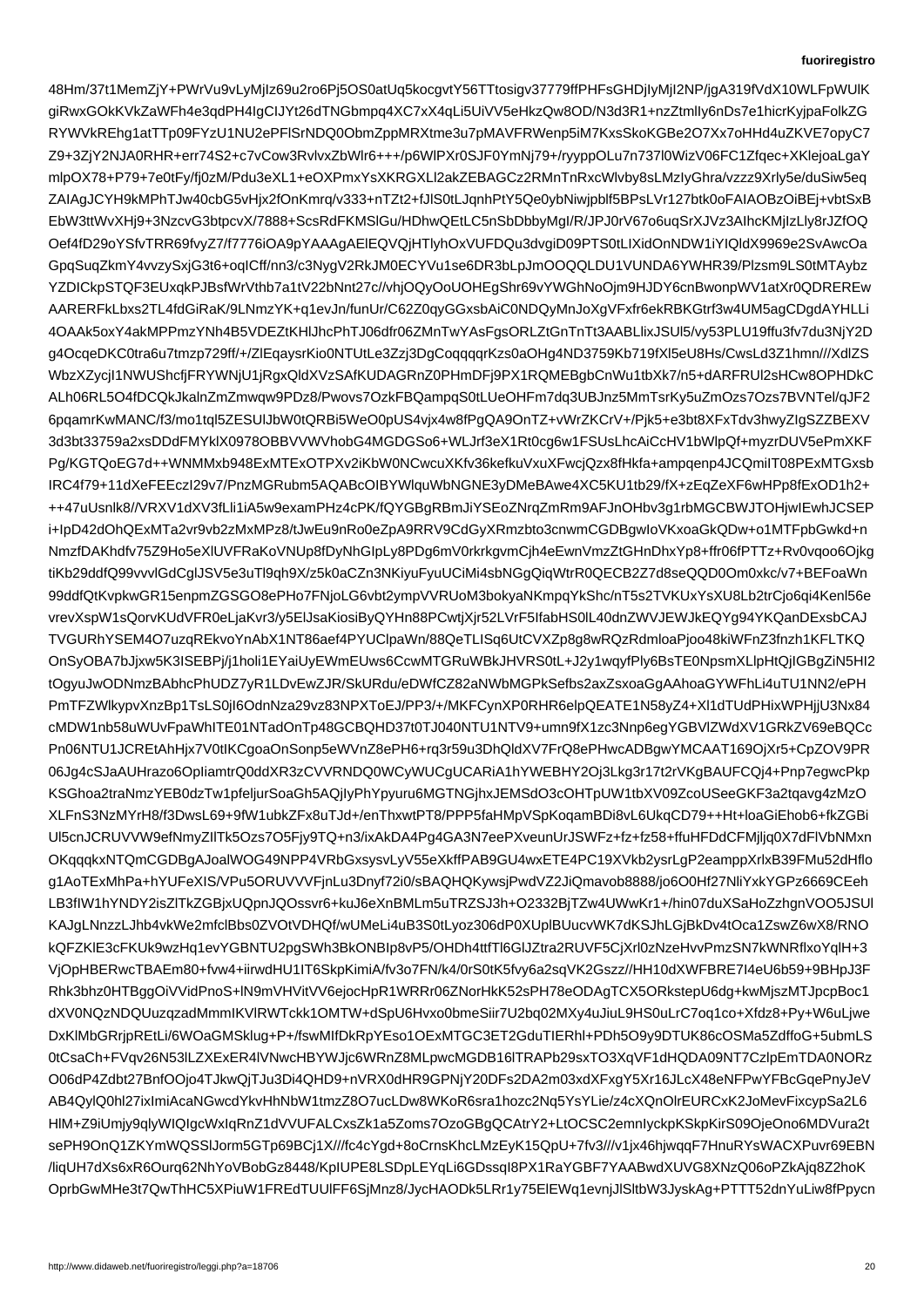NzS0gKD9e7dW3UyoMRRdoogR1/qJF36ypUr0EFzjHPUqFHwKDXSA8qitbX19u3bdXV1fD4fSoVeOHv37h19XOUqJUmgfU6ilhYAY OvWrfDELIXPPvts5MiRKhLJ398fbm5buHDhjRs3oqKikCLV1NRE/0chVKRe3NzcoFFYVFQ0evRouWOpQft1ezqFwRETE/PkyRMAwN g1axU54A4AqNuyAAAKpqNBT4Oam5szvFME2R9JSUIJSUk0IZWy01AR0J7HFy9eCIVCJqVUdelWr14NkzU3Nz9y5ljo/Rwy3ewi+q+z rAQEBMTExPzwww9CoTAtLQ1uFkOEh4fD/8/E/mp2G+AkH+joLo36Hs39N+haC0Uu76Fw5MiRhISEqoKCt2/fypcCeuRPKUpJEqYGB tDR1NSkulxkYvPmzWVIZQUFBTweb+fOnfHx8VZWVp6enn5+fpGRkaKXoKhlvaAdxC9fvpQvFISPcF1V6eK9V3T8ksrp06eTk5MBAK NGjVq0aJGCqSGloKOjI9+1Y2Rev34NHcz/hWX+gqiksw9qQ0tLCzrevHnDMlpKS7d9+/adO3cCADgcTlJSktg7kdDhFJoXtNva2qBDdC ZcDjZu3Lhz507KiYa+ffvu2bMHrf0NHDhQ8Yw6LZ2kS6NfC5oDSshC5fP5iucoEAjCwsJmz56dm5v79u3bHj16mJqa2tjYwNvYRBekJE FWSopLJQkzMzMoUltbm+jb2ikpKVdJfPTRR6qTBGFkZJSTkxMbGwuXBYVCYU1NTWpq6tKlS21tbT///HPKD7OKehpSdDL1CtFYnW QgdGk6elaDx+OtXr0aTlE2NjaKbnpAcwwrV66Ew2n58uU0J2ZRL4E7fRS0OZCdwbwDITU0YclE+gsTjYyMFJFNcZAeRJUmFVS6oKA gDw8PmpB9+vSRSZjExER4a5COjs7vv/8+fPhwscFMTEygg+bfTWQ/KauGFy1atHDhwnPnzlVWVra0tDg4OMCTurGxsTCA2G0K3YZ O0qXRRhmapSW050MpP+0xMTGnT58GAFhaWi5dunT69Onm5ubl197evrq6mkk6ZKWkuFSSgJuX//77bwDA5cuXKVsTBg8eLFYkV UMQRGxs7Nq1ay9cuJCTk1NQUFBcXMzn8+HTcVevXk1LS0Nn11XU0+RQdGJjMRdPVu33/tDBBsf169fRctetW7doQubl5UFHeHq4T TDU0pStFfKBpsrr6+sZmi8cDqc6rKys1q5dq/qsi+r4z3/+Ax0cDoehnKh01tbW6OdWcTlyMpYtW9ba2spms3/++eeqoCBJle3s7DQ0NJq bm9E8vyjQSNXX11fiZcMsFktUKrjXRENDY9KkScrKqBNC7tJKbHRZQbYm6reiPHjwADrQLhC5efbs2eHDhwEAenp6GRkZitxBjn4dla KUaHB1dYUGx8WLF+fMmaPSvGSCxWKNHz8e7l7n8Xi79u3btm0bi8crKipav349vKsDqKvnwfV6cvqvxoLqsZMMhC5NBxsc+vr6np6e NAFKS0vhkqSLiwtckqe3bZHhWVJSorh4aJPXvXv3xAZ48eLFH3/8AQCwtraGh2JQFHr7qTMAd4wCALhcLsMoqijdtWvX5s6d+/bt2549 e/7444/0BqWmpma/fv0ePHhQX19fVFQkunvr6tWrcApU6rVOCnL69OmCgglAgK+vb/d+RgFt9OvYLo2OidGlAW8MAwA4OTkpmF1+fj 7UPEOGDFHwxRPlKiUapk6dCvfMXrx48e+//7a1tVVWyr16/d8vxdOnTxk+QFNYWAgvInNwcCBXoL6+/hdffGFqavrJJ5+A/1rtEBUpz7t 370KHpL3/DGO5uLjAmwA7v27vtHTwHo5hw4ZdpQXNYf7222/wC/15Cj8/PzjJUVJSgp4HlyPT/uGxY8fCfQDXrl1D/zyRSU9PX7169Zdf fgnP9AIAAgMDYZRbt26dP39ebLJFRUU8Ho+5GAoi9jBYbm4uNDj09PREXyaThNJLd//+/cjIyBcvXrBYrPXr1y9cuFBqlKFDh0LHsWPH RDfkp6amQsewYcMYyiAHRUVFy5YtAwD06tXr008/7czzWIrTSbr0mDFj4Nx7SUnJuXPnRAPU1tbC7ywWKzw8XMFGQcURu/BfVlaG 9qdLRblKiYbQ0FC4dNLY2Kjcyy7RjtTS0lJRX7EHq1NTU8PCwsLCwr799ltR38DAQNhAaJ8cULinib0X4M8//4QrXxwOx9fXV5FYnWQ gdGk6ftOoctHW1obz20KhcMWKFZSJ98LCwvXr1zNPzcjICD4uKhAlli5dStnJUVtb+/3338OlFnTnh6Gh4bRp06AAy5YtEx2fV69eDQ4O 9vX1LSwsILI4crFx40Z0pBBSX1+/cuVKuHUmICBA7GOtYiGXbunSpWJLN3nyZF9fXybnEh8/fhwWFgZnyJcvX/7ll18ykQH9liQkJKD/Qi AIJSVwGrxHjx6K3OZCQ2Nj4w8//BAQEACnx2fOnMnwRHHXhUmjq6FLa2trR0VFQTGWL18Ob2pBtLa2Llq0CF5VMmbMGEkHF5mD 9kAUFxdTrlSysrKoqCi04VHqVkSyUlq+fDllYUVWpUTPpk2b4GzEhQsXliMjxf74FRYWwsk55qCbQuCELpmEhlQzZ86lRvHx8YHj9MK FCzdv3qT4pqamwv8W0Fk5IIt6EdvTYmJiKFbg48ePv/rqK+gOCgrS1NQUG4tyw42kWMrVfu8nneJYrHJZt27duXPn6urqysvLR4wYMW fOHDc3t7dv3167dg2+TCFTahs3bszKynr8+HFeXt7lkSPnz5/v7e3N4/Hy8vL27dsHTftJkyaRF/g3btx46dKlysrKmpgacePGzZkzJzAw0Mj lgKgg6uzZs0ePHuXz+c+fP6+ogEDntlXKs2fPgoODw8PDR4wYoa+vX1JS8vvvv8ND+bg6urK+g04p3ezZs4OCgiilg6+vhy/e0aTz5s2b6 dOnw0dq7O3t9fX1t2zZlilwnz595s+fD91jxowZP378uXPnXrx48dFHHy1dutTf379Hjx6ZmZm7du2CZxkCAwOVeLtAUVHR0aNHX758W V1dXVxcDK9NBACEhlTs3r1bWbl0ZjpJl/7mm28yMzOLi4urqqpGjRq1cOHCMWPG9O7du6Cq4JdffoFansPhbN++XfG8fHx8HB0dS0tL BQJBREREVFQUfP3kxo0baWlp5B9ymu1ECLJS8vHxUVAp0TBx4sSvvvoK3qmakpJSUFAwZcoUT09PlyOjxsbGhw8fXr9+/a+//ol7ls3 NzSMilpgkGxoaeurUKaFQmJ6ePm3atl8++silyOiff/65cOHC+fPn0bkwMgEBAaNGjcrOzubxeMHBwXPnzh05cgSVIVV1dXV6enpiYiJK mRvLuXoR7WkFBQV+fn7z58+H96bn5ubu3r0bTlQYGBhl2nVRUFDq6+vLMNaGDRvv8vLoBwlT7ff+otgLTGV/LZaCfK/FZmRkSHricc KECegWYXIUmtdiL126ZGVIJTY1giACAgJEr/stKSIxcnKSFEVPT4/yrj26B5ry6gRk1apV0Hfp0qWivuhFD0tLS9Gq09PTk/Syq7a2tuirkqj CKc/QUEpHfppZaunEcvPmTUkpiOLo6EiO+++//9II4Ozs/J///EeqAFKvNkega5gRlpaW5OdzGSL1anPKKxuQtWvXQI+GD1HS9yX0Np BMfUmo7C5NFkO08mnEqKqq8vDwkCSGIZVVVIYWJQp99Qol3yCeIZXVp08fsRk5Ojqi14qYvlPPUCkp8losli4ujuaRW4iLi8vVq1clVY WoGoRPT4jCZrNRi1CuNn/69Cl6Z0AsoaGhoq0va09DKgvu8xNFW1v76NGjlFzkiyWHeBgy3W1JBRIYGJienj58+HDyLb9GRkarVq06d eqUrEfCfHx8cnNzIyMjKfc62NnZbd68+fz586K7qLhcbl5e3meffWZmZkb+rqmp6e/vn5aWxuSFSaWqq6t77Nix2NhY8rupLBbL2dn5xIkT M2fOICNNLpebm5srqXRnz55VdeksLS0zMzNnz56NlpYhHA5nzpw5WVIZ5HlapcBisQwMDPr37z9x4sRt27YVFhaiSdf3hE7Spfv375+T k7NixQryCVUAqI6OTmhoaFZWFvOrJKUyevTojlwMtDSAMpo1a1ZmZibaS3T58mUmqUGl9OGHHypFKdHz+eefX758OSIiQnSLvZa Wlre39w8//FBUVOTt7c08zcOHD8+dO5dyI5Gtre1PP/0UGRkpdseMganp5cuX16xZI3pX28CBA7du3ZqcnCwakb6n0aiXxMTExYsXk4+ isFgsFxeXIJQUmq3ossaSWzwMAIAIFHcPbrehtLS0sLBQIBD07dt39OjRhGJXTwoEqpycnCdPnvTq1cvBwYHhG9BXrlx5+PBhS0uLhY WFm5sbRVGqk6ysrJqamp49e3K5XGXN+HVs6QQCQW5uLlzYsrCw8PPzE7tMqzitra0Kdp7uRCfp0pcuXXr06JFAILC0tlTLhSrKqKqq 6tq1a3w+38zMbPTo0QyPaUhCuUpJKleuXKmsrBQIBBwOx8zMzN3dXRH5X7x4kZeX9+zZs969ew8ePJi5Grlz505FRcWrV690dXXd3 NwYXl3DpKc5ODjAXbclJSUODg6tra1ZWVm1tbVsNtvJyUmShPLFkkM8DJlubnBgMBgMphtDMR1UGgujIN1zSQWDwWAwGEynAhs cGAwGg8FgVA42ODAYDAaDwagcbHBgMBgMBoNROd3w4i8MBoPBvCdMmzYNvdeo6lgYBcGnVDAYDAbTVUE/YTK9niNfLlyCYIM Dg8FgMBiMysF7ODAYDAaDwagcbHBgMBgMBoNROdjgwGAwGAwGo3KwwYHBYDAYDEblYIMDg8FgMBiMysEGBwaDwWAwGJ WDDQ4MBoPBYDAqB980+l5z7dq1srKy5uZmKyurUaNGaWtryxoAg+lU4B6LwXRehJ2J169ft7S0dFTuERERbDabzWbv2LGDyXdhR wusCMnJyYMHD2aTKCgokCkARqUot2t13Y7KnPezx74PLYvpNih5SeXgwYOeEhg+fHhQUNBnn3125swZsXG3bNliZmZmZmaWkpKi XKkYgigF4fcOF1hukpOTo6OjKyogyF3B3NyceQCMSIFu1+g6HZU572ePfR9aFtOdUPKSSI1d3d27d0V/mxGZmZl79+51cnL68ccfR48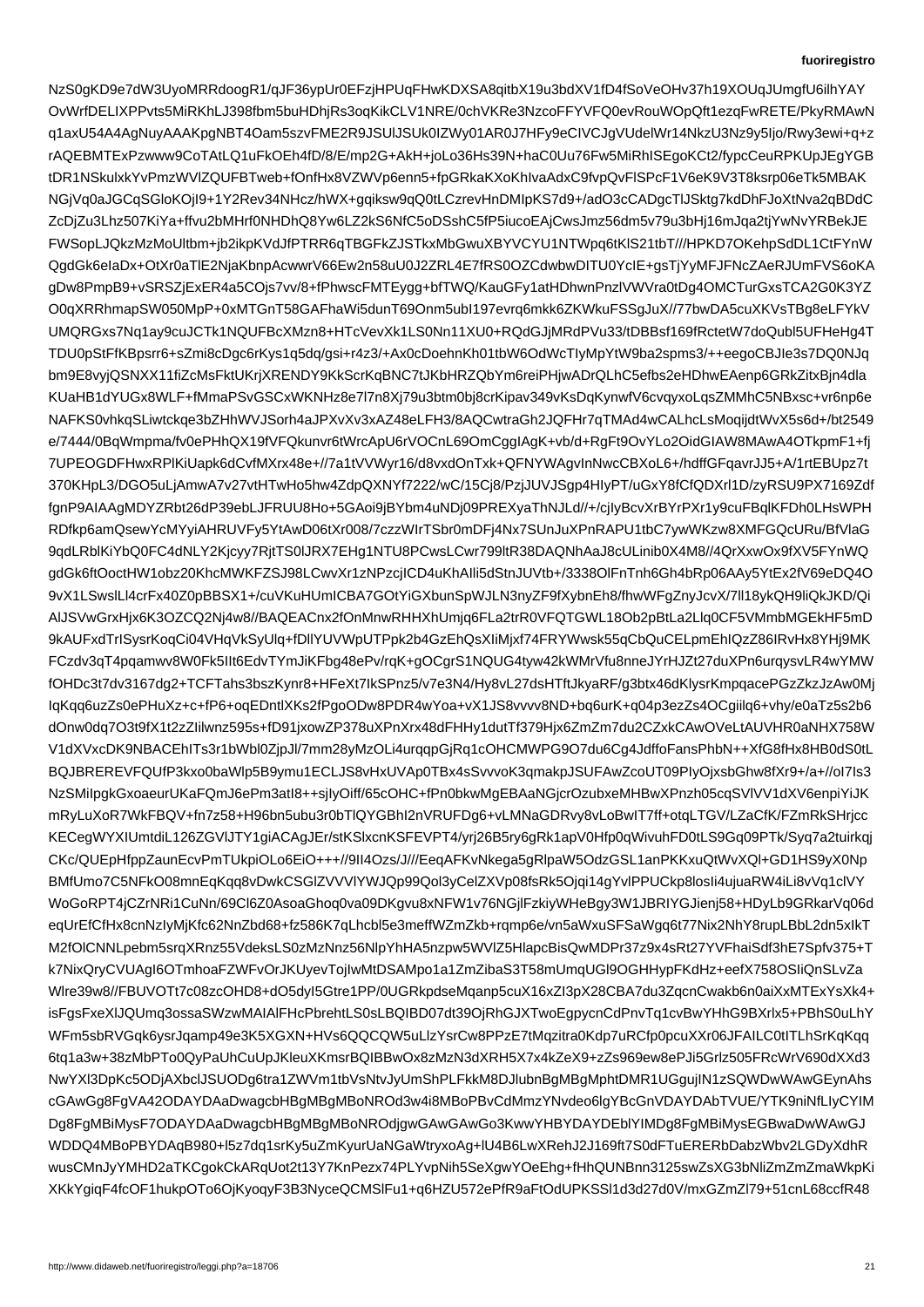eTfZKTU1tbW1tbW09ceJEaGiocgVTBSkpKV1LYERsbGxbWxsAwM7ObvHixba2tg0NDZaWlswDYFSKcrtWlxtZcvB+9lhyPwkJCcHPg mA6Oaraw2FoaGhjY0P+0tra+vjx4+fPnwMA7t27FxwcfPDgQbL6c3d3LykpYbFYw4YNU5FUysXd3f3u3buqFtjZ2fn+/fsAgKtXr3p6eiqe4 F9//VVVVQUA4HA458+f79u3L02Ac+fOWVIZKZ6pi4tLeXk5kFAKVMYrV64MGTJE8ey6BDSIVm7X6nljS1akdunuCrmfYGsD0/IRIcHh7 u6enp4uOqZOnToVGxtbUVEhEAqWL17s4eHRv39/6LV///4pU6bo6ekNHz5cRVIpIwMHDkydOrULCQv5d+8edHh7e4tVzVIDYFSNcrt WlxtZsvLe9tquqolw7y3qPqUyZcoULy+vUaNGVVdXv3r16scff9yzZw/yDQwMVLM8CtLIBAYANDY2QoexsTF9ABMTEzXJhBFBuV2rK 3ZU5vD5fOh4D3ts925ZTDejA47FfvDBB0uWLImJiQEA5ObmypHCkydP4Mk3Ozs7Ozs7JlEqKysrKio0NTXt7e07w8ou3Ozy9u1bY2Nj T09PgiAUT7OkpKS2tpYgCAcHB5r/89rb26GjRw/xW4ZRACaTtGquWIZIZMiDBw+qqqo0NDQGDx5samqqIqF4PF5hYWFTU9OIESN0 dXUVE/n/U19fX1pa+ubNGxsbGwcHB8UTIK9u5RiMym1EoPoeK7UFpQaoqakpKysDAPTv318pjSUTqihyZ9OomK6Bcg+9bN68mc1m EwQRGBjY3t4uKVhFRQVBEARBcDgc9PGTTz4xMTExMTH5+eefyYG9vLxMTEysra2FQmFmZqafn5+WlhaMzmazuVzu0aNHaUSKj 4/ncrnEf9HU1PT09ExISBANGR4eDsNQjr9K+j5v3jyxAtOTIJTk7e2NigArISQk5ObNm+Rgzs7OMHEU0sjICH5JSkoihywvL4+KirKwsEA JwmqJj48nB6uurobR9fX1YTBdXV2T/3Lnzh2pAeSoWC6XS1MKGt/Dhw/LUUZ6YEficrlCoTAuLm7QoEEoNW1t7YCAAJpTlDIJADMy MTFpbGyMiYkxMjKCUTZv3kxfJ6jU9F3r3r17kydP1tPTQ8I4ODjs3LlTKBTa29ubmJqMHz6cHF7SyJK7aPINRqU0IhlV9FhyMU1MTPh8 vmgLMgmA2LZtG5fLhVoRMmDAgBUrVjQ0NJCD/fLLLzDBilgIsYU9d00JxegAACAASURBVO4cDODv748+SIVBihf5u+++kztNDIZCxx gcDQ0NsLP27t0bfYyliIAfKb/r9vb2sFvv2bOnd+/ehAhaWlp//PGHaC58Pn/atGmi4SGLFy+mhJfV4JD0nYZly5aRVQ8ZAwMD8q+stbW1 JMkPHivlaiUkJHA4HEkhZ8vYaUI+fPhQUiCCIAoKCaQGIFdsWFiYpJDkirWvsaIpBY3vb7/9Ri6ioaGhpJDkMtIDOxKHw5kxY4bYpDacT lpammhEqZVM6eowl4lgoqKiyCHhrxGTUtN0rczMTFNTU7HRZ8+era2tTRAENKoQkkYWk6KJrUP6wSj2t0fWjJgqU4+VSRXQtyCTAE KhsKGhYdKkSZlytbOzI5tEdXV10Gzq06cPn88XLez8+fNhxNjYWPSRpp9ILTLDTks2OGStRgyGQsfcNFpYWAgdBgYGDKO8e/cOrsIE BQX5+Pjo6ek9ePAgKSmpoaGhra1tw4YN0dHRICizZs2Cd36YmprOmTPHy8urganp4sWLx44da25uPnDggK2t7fLly5VXLCns379/796 9AAANDY3Q0FA/Pz8DA4Py8vKEhISqqqo3b94sXbrU2dmZy+UCAL7++mu4Mh0fH//48WMAwOrVqzkcDgDAy8sLJpiZmblkyZLm5mY Wi+Xv7x8WFta/f//a2tqMjlyTJ0++e/fuxlkTnp6en3/+OQCqT58+P/zwAwDqypUrsFp8fX2DqoJqUlZWVpqamvQBUEGio6PT0tlAq4pdu3 YtTSlofIcOHSpHGZnA5/NPnDhhYGAQHBzs5ubWs2fPW7dupaSk8PI8Pp8/f/78GzdukOf5mQjg4eEhtiMdP34cADBgwIABAwb06NHD 2tgavk5QgSXx5MmTuXPnvnjxAgBgYGAQFhbm6uogEAgKCgrS0tKSkplYVgLzoomtW/rBuHHjxlmzZikll3gkdmkUknmPpSC2BRkGily MzM7OBqDo6urOmDFj5MiRBEHcuXPn0KFDtbW11dXVU6ZMuXz5MlyPMDEx8fPzy8jleP36dXJy8uzZsykZwaR69eolqujElrXlcKJFap H79euneDViMP+Hcu0XhjMcc+bMgUbxuHHj0Ef6GQ6CIAwMDJKSklCy7e3txcXFaGL57Nmz5FgHDx6EktjZ2T148IAc648//oBeFhYW5 H8mVD3D4eXIBcNv376dXDmNjY0ffvgh9FqwYAEIFpq9pKy5CIVCf39/6LV69Wpyqu3t7WvWrIFebm5uIIZYt24d9Prkk0/EyokCzJ8/X7Q RDx48CH3FVqyGhgas2MbGRnIsZ2dnSaUgI1F0UUO+MooFdSRbW9uioiKy5FevXjU3N4e+8+bNl6fGUACxGRkYGBw4cKD9vzAvtaS utWDBAvid2ta6uLiYXIScnBv0WsFwhkOOupVvMI4ZMwZ+//LLLxVsRLGQe6vo7++//07TY5EaIPdYaS0oNUBcXBwMYGlpeePGDXKm T548gdu2CIIIDQ1FURITE+HHkJAQShFyc3Ohl5+fH/m7pH5CM0gTExPFaj+pJaKvRkkDH4Mh0wGPt23duvXo0aPQHRYWxjxiTExMZ GQk2hfGYrGcnZ3HiBkD/7xz5w458K5du4RCIYvF2rFix8CBA8mxoqOj4Z1jz58/l/WfQkWorq6GAsydO5e8u01HR2fJkiXQjQ74MaGtrc3 BwcHR0fGrr74iJ8hisb7++muClAAA9+/fb21tFRtdvoP7u3btgnHj4uLUULH0ZWSz2YC2jGKJi4tzcXEhS+7t7b1+/Xr4Z3p6Ojk1RSp55cq V8+bNY/0X5hKKRSAQoFt6v/vuO2dnZ3lR/Pz8NmzYIFOCihRNpsGoikYkQ1+3qMfKoQpiYmLoW1BSqF9++QU6vv32Wy8vL3KmZmZ mBw8ehl+8pKenl5SUQK/w8HB4yubSpUtv3rwh55KamgodkydPllYZ/1Nk0UE6c+ZM+Ygs5oGP6ZaoyuB4/Pjx999/v4XEhq0bFixY4Ozs vHbt2nfv3gEA/P39P/74Y+ZphoSEiH5EM35wnhly69YtuCfc0dFxwoQJorHGjRsHHdevX2cugILo6OgAAIRCYWZmJsVrypQp9+/fv3///rFi x5gnmJubW1JSUIRUJLgNXFtbGx67aGtrg/P2SkFgxY4dOxY6btv4oZQcVVFGW1tb0Y/z58+3sLAAANTX1+fn5vtFALE9Vm5vcnLg6+s BAJaWljNmzBANMHjwYJkSVHrRxA5GKDnMSE9PT9aMFIS5KhDbY6W2oNgA2dnZ8ClyGxsbsSsgXC4XHmdta2tDt5ITBAGHz6tXr5 CFAcnKygIA6OjoREVF0csDFNZ+Ykuk/oGP6Zaoag9HWVnZunXraAJMmjTpwlEDimfUu3dv6GhpaUEfc3JyhEIhAMDV1VVsLDc3N+i AekE9+Pv7JyQkAAAWLVpUUFAQFRXI7OwMvTQ1NSkXs8pKa2vr7du36+rq+Hw+PCWI/I+E5p1S6NiKVXUZ3dzc4G9eUVGRv7+/+g WgB+18klT5iqCUookdjKrliDkd0mMvX74MHTTX5o4aNQqaGuTZoMjlyCNHjgiFwjNnzsycORPOIhQUFFRWVgIAfH19jYyMpOauiiJ3To 2K6XKoddMoi8X64IMP3N3dZ86cyXBuUD7q6uqqlykpiX6KD11ypQY2b95cVlZWUFDA4/F27twZHx9vZWXI6enp5+cXGRkp9w0NR44 cSUhlKCgoePv2rXIFFuXp06fQoeaKVU8Z0XUCr1696hAB6EHTBsq99kBtReuQOnz69Cn8pVRnj0XDBF2jLAq6jQO+9gAZO3asra1tZ WVIfn6+QCDQ0tICAKApEIYTZqoYpB1SiZjuh6oMDh8fnx07dpC/6OjoWFhYaGpqAnI3DzAHzjwzQSAQqFQSMkZGRtnZ2T/88MOhQ4 eqq6uFQmFNTU1NTc3JkyfXrVsXERGxYcMG0TlnGgQCwaxZs06fPg11QY8ePYyNjbW1tXv27AkAqKmpoflHUz7UX7HqLCPU74B0c 6WaBaCngakJOuDyv+KorWgdWlcdogpevnwJHbq6upJ0nb6+PnSQOxsAlCgoKD4+/uXLl6mpgXABBa6nGBsbT58+nUnugihy59Som C6HqqwODQ0N8qY2NQO3oQEAJkyY4OHhQROyT58+apHo/2Cz2bGxsbGxsRcuXMjOzi4oKCquLubz+S9evNizZ8/ly5fT09OZX8+8c uXKU6dOAQAsLS2XLVs2ffp08nvcdnZ2NTU1SpcfOtRWsfRlHDhwlNyKqxTQf97l8pAqqCoqWRJowULuzZUU1Fa0mJqYtTUihQ5RBc gipDGk0Cwa3NqFil6O3r17d3t7+5kzZ6Kiou7evVtaWgoAGDt2LMHsPmJVFLnTalRM16Jj7uFQNfBWAwCAlZXV119/3QnfUQwlCAglC AAA8Hi8ffv2bdu2jcfjFRcXr1u3Dt7VIZVnz54dPnwYAKCnp5eRkaGe+5LJFbt27VpVZ6fmMj558gQ60PUwHVLJkkBv36A5c0VQW9HIG aWnpw8aNEhFGYmlQ1QB+p+htrYWnpUTDfPgwQPooDxpxOVyPTw8bt68mZeXJxAlkpOT4U6X8PBwhrmrYpCqeeBjuivd0+BAmzFv 3brVsZIgCgsL4f+LDg4OZOWur6//xRdfmJqafvLJJwCAnJwchgnm5+fDOfYhQ4ao7YfQxcUFOtRTsWou4927d6ED9Z8OqWRJuLu7Qw c6SKklaitax9YhPP8sFArVqQrQBW40mV69ehU6nJycKF4fffTRzZs3X758efLkyYsXLwlAbGxsxo8fzzB3VQzSDqlGTPejA+7hUAOBqY FwM8StW7fOnz8vNkxRURGPx1ObSCdPnqwLCwsLC/v222/hSjaZwMBA+G/Q69evGSalhKesAUPKysoaGhoUkFc8aq5YFZVRdE8o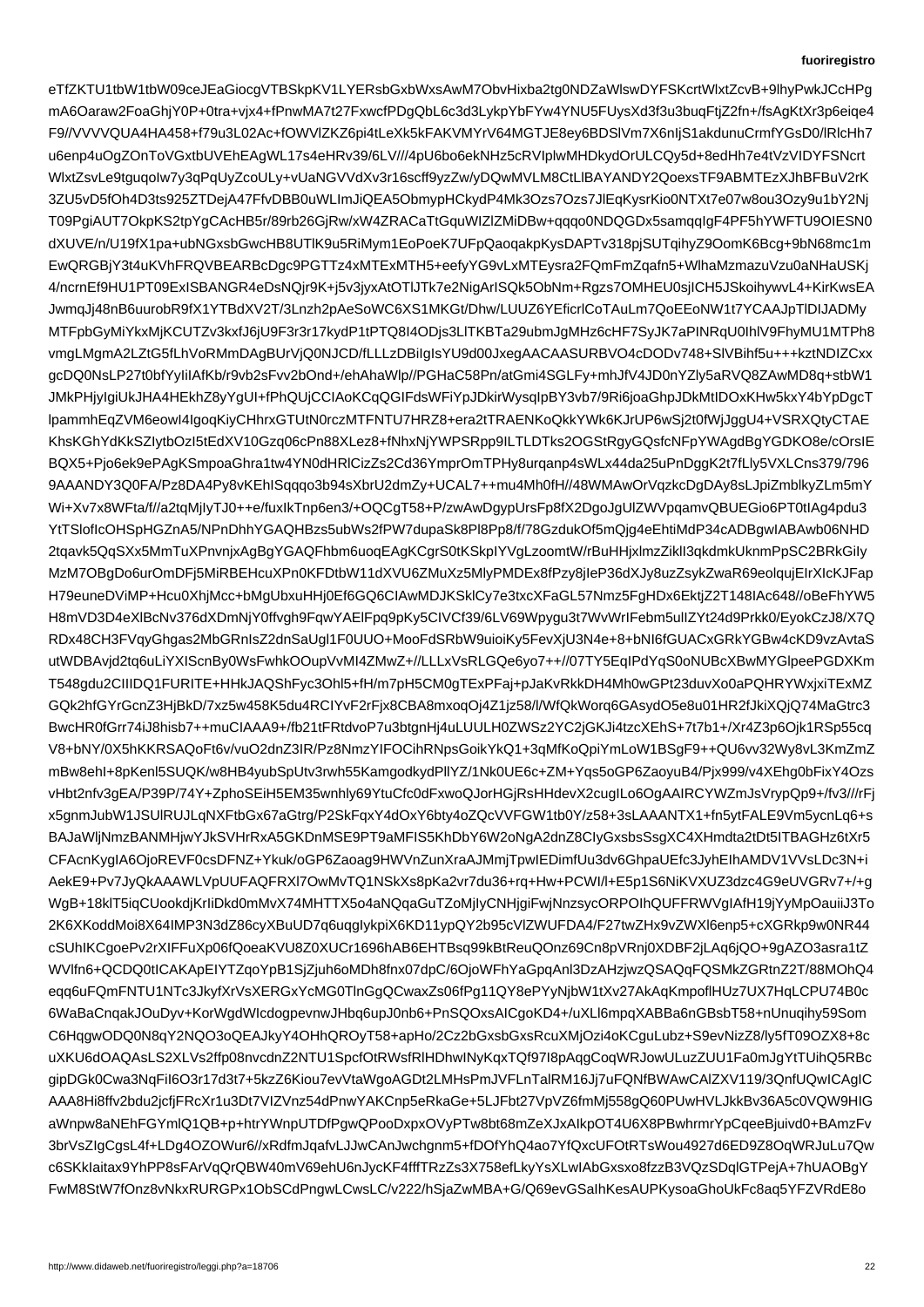AODPP//8f+ydeUAUR9rwa9QeQAQBEZAgBBBF5BQ8EUFAEYwRAYkI4up6R40HbDTxippoTCLRJMYja/BAo4K6ckjicHqjEUEBxXW A/YgHgoqOMBw63x/1br39dvc0PT09w2H9/urpup566nmqa6qrq+DEvrGxsa+vr0YF4levry/8N3zv3j1G5cNvGTiitaq1rw7bpSsIDAyE3/o WFxefO3eOHqG6uhreF4IE9KmL2NhY+FLvyJEjcHCJtk/lqiaq3AF7VExnpGsOOExMTKZNmwYAUCqUy5Ytqy9ByVy+fDk0NNTPzw99 aghpxowZA4cUv//++/Xr1ymhKSkpcBQCt4lgY2JiAi+gq6vJ99HJnEVFRXDbY0RpaenMmTNR/87Y0fODt2KV1Yl9tM06oiXxKtUxPj6esl HEw4cPP//8c3gdEhIClzZzEUAdJbPrhA5BEB988AEAQKFQ/OMf/0AvgCCFhYXsH6JT0Jr9kAuiTOApa8SWlpbPPvvss88++/bbb9UpG gBgYmISEREBtNsV6Ovrw/WeCoVi5cqVFRUV5NCWIpbFixdDCwwMDKR/aNqvXz8fHx8AgEQiaW1tFYIEXLbfQGii92sXNWK6Hl3zIQ oAYPPmzRcuXCgvL6+qqho/fvzs2bNDQkJMTU2lUmlqauqxY8dev3799OnT8vJy9AW5RgkKCho3blx2dnZ9fX1oaOicOXN8fX2tra0rKy vT0tlOHToEo8Geggw612Pr1q0tLS09evSwsbEZOnSoj4+Pk5NTaWmpXC6fPn16TEyMu7t7Y2Pj1atXU1NTyTMl6CNhQdi8eXN+fv79+ /crKytZFHvv3j2yYpXVghK6bdu21tZWTdfx2rVrY8eOXbBggbe3N0EQubm5u3btgi+8jlyM1q1bh166a1TJymrNkmTdunVpaWlPnz69e/fu mDFj5syZM3To0laGhsuXLyclJVFGUexozX5gQSUIJdwLksvlcKhhZ2cHD21RB2Sx7F0BxWLVZMOGDRKJpKioSCqV+vn5LVq0KDAw sGfPnteuXduzZw98KhsbG1M+5UOEh4efP38e/glxc3Njtwo6HJ1Upd6Pn+NjMP8HYXdK53iWCiNtnqVSVIZGT7V27VoYSj+rsLi42NnZ mVCCoaFhQkICOb6mz1J5/PqxOk6FEfLBCoicnBzyWfYEQWzfvh0GZWVI9enThzErJycnJycneE05/pv94AIFW2epKBSK4uJi8vnUbSo W1kJXV5exFoyhX3/9tTp1ZAQZkpubG2OG+vr69NPVOQoAt9KnFFRaWsoiD0utWUwrLS1N2dm56IQOjmep8NAtP2dUtaCXL1/CO4 MGDWJRIGLjxo0wvjKTVrUrYK8mlwgKhUIqIQ4dOIRZodbW1llZWcrSNjY2opNxNm3apCwai520WWWVulmOedIdH4Mh0zVfqUBcXFz y8vl++eQTCwsL8n1dXd2AgIC0tDRVT6dUE3Nz84sXL65Zs4a+HdDAgQO3b99+8uRJeio/P7/4+HgdHR16kL+/f0ZGho+PD+VkllmzZkk kEnSoLNr3UChcXFxyc3NVUixLLdhD2euIVuepVMdDhw4tXrwYLbwHAIhEljc3t+TkZPoLdY5KJu+GzhF2nShj0qRJqampI0eOJMtjYmK ycuXK77//HIWHS1Zasx9VGxEtsuF+mjQ77dIV2Nra5ubmrly5kvwNMACgV69eERERWVIZ8PwRRnR1deFm4WKxeObMmTxKb7PKPI 517Wg9KgbTIVLQFjB2SS5duvTgwYPm5mZLS0sPDw9KF6B9bt68WV5e/uLFCwMDAw8PDycnJ/b4FRUV+fn5TU1N1tbWPj4+lK2fpF LpIStXZDKZhYWFv78/701LeaCSYtIroek6Ojo6wn2Xi4uLHR0dW1pasrKyqqurxWKxs7Nzm7PWGIIye61ZKCkpKSwsIMvIVIZW8NzXjIy M0NBQAMDw4cNVGiVozX44FnT69Gm4yVV4eDq66FEo2qUryM/Pr6ioql01ZswYtOuXdtBEITtaj4rpFLwrAw4MhjLqaG9xhGfTpk1btm wBAERERBw9erS9xeHPvHnzDh48CAA4evQoXKulwWC6AF35IQoG0/Wlior6+uuv6ffR/loAAHRMfGfk3//+95kzZwAAnp6ewh63i8Fg2 hc84MBqOq1btmxJSUIZv359dHQ0PC4ccvXq1Q8//BDuI+Lo6Dhnzpx2E1Ft4A6bhoaG27dv74B7BGMwGN7qVyqYd4Uu8EqltLT0qw8 +qPt2dO/e3dbWtnfv3s+fP6+oqICObGxsfObMmVGjRrW3pGohkUhaWlqCq4PbWxAMBiMkeMCBeVfoAqMOAEBVVdVnn3125swZ+h FuXl5eu3bt8vLyahfBMBgMhp0uu/EXBkNh2rRpNTU1gHQyeGfExsbmyJEjFRUVx48fv3v3bl1dna6uro2NTUBAANogH4PBYDogelYDg 8FgMBiMxsGLRjEYDAaDwWgcPODAYDAYDAajcfCAA4PBYDAYjMbBAw4MBoPBYDAaBw84MBgMBoPBaBw84MBgMBgMBgNx8I ADg8FgMBiMxsEDDgwGg8FgMBoHDzgwGAwGg8FoHDzg6DS8evWKfnyGJsjPzxeLxWKx2MvLS82NaKOiomBWO3bsoARprTqYdm fw4MHQDMrKylRK+E4ZCWNlkQclJCRwiY9pk/z8fB0dHcb+DatU0+ABR+dg69atFhYWFhYWycnJ7S2LAKDqnDx5sr1lwXRQupjNs6O qR2APEpx3yt7aCzzq6BwkJye3tLS8evXqxIkT7S2LAKSkpMDq4O4So4wuZvPsoMpy9AjsQYLzTtlbe4EHHJ2DoUOHAgBEItHIkSPbW xYBQNUZMWKE+rm5urrCaecbN26onxumg9DFbJ4dVT2CJX4HcYcOlgZ33il7ay/w8fSdg3379k2dOtXQ0HDMmDHtLYsA7N27NzQ01 NDQ0Nvbu71lwXRQ9u3bFxYWZmBg0DVsnh3k4Bw9AnuQ4HSxPrZjggccnQORSBQSEtLeUghGF6sORhOIRKLg4OD2lkJLqOoR2I MEB6tUC2h2wFFcXFxdXU0QhKOjY//+/TmmevToUWlpaVNTk4ODq4ODq4YKqq+vLywsbGxsHDNmjIGBAT1CSUIJZWVI9+7dBw0a ZGtryyXPqqqq0tJSAlCtra2joyOXJE+ePLl9+3ZDQ0Pfvn29vLwIquCSiqVVtVdbW3vnzp2GhqY7OzuOMkP4NS53BNcMEFTm+/fvl5eX 6+rgDho0yMrKSvtSdV434Se8MrTjp+xIpdL79+9369aNUbG1tbVlZWX19fWWlpZw3r6DoDXDY4eLK50/f761tZXHAJR3/4bRCAoNUFZ WFhMTY2lpSfwXsVjs4uKyc+dOeuThw4ebmZnZ2Ni8fftWlpH4+fnp6emRUx07dkzAgszMzGQyWVxcnKmpKUzy1VdfkaPV1dWtWrXq/ fffp+SZkJDAUuVvvvnGxcVFLBajVPb29itXrqyrq1OWJCkpadSoUaiyBEEYGxuHh4dfv36dHnnu3LlQ+N27dzNqT6FQ8NAenJVFAqweP PiHH37Iy8uDPz09Pd++fUtPxV3n06dPh3G+++478v158+bB6vz000+8NePi4gIzQTFNTU3hnSNHjvCWuU127tzp4uKCstLV1fXy8kpMT FQ1H35uouDV0O3rJo6OjjBOaWkpd+GV2TwPARA8/JSOp6enmZmZnZ2dQqHYt2+fu7s7ylAsFo8aNSozMxPGzM3NDQoK0tfXR8VZ WVmtWbOGpbIUj0AetGPHDvJ9uge5uroqc4ekpCRyWpXsYcSIESr1z9zFUHB2pfj4eBhh3rx5StqEAZb+DbYXpX9jtzeMIAg/4EhMTDQ xMSGUEB0dTYk/aNAqaGo//vhjz5496Un09PQOHjzIWJCxsTFLQZSHJSyIIIiYmBhyTHJPWI5e7unpqSzPyZMnNzY2UsSoq6ubPHmys iQODg43b96kC79s2TJyr0fGyMil7pnK+h2kvZ9++kmZ9hifhXl5ef369WMUYOLEifCCPuBQVefKBhxRUVGM99vUDHkkYW1trUySf/7zn 9xlpitHGTKZbNq0acqyWrx4MfesVJWK3NDkBxhCWUPz80eiLTcZOnSosjzpboIGHF988QV3H1dm8zwEUCqUdXV1H374oblkDq4Of/ 75Z1uN9j8MGDCAIAh9ff2///3vjLkZGhqmp6f//PPPBqYGjBGmTZumrLIUj1CmBLoH2djYKKvdqQMHUEJVDQ+2Hff+maMYKrmSt7c3v O/k5MSxifLy8iwsLBqzV9a/sdqbRiqEfqWSIZW1dOlSuVwuEon8/f0jlyNtbW2rq6vPnTt36tSpN2/enDhxwsvLa/ny5ZSEb968+cc//qFQKE JCQsaMGWNoaFheXp6UIFRXV9fa2vrFF1/ExsaS40skEIRQQEDAtGnTOBYEADh+/DgAwN7e3t7evlu3bjY2NvD+69evlyli4N5EVIZWs bGx7u7ub9++zcvLO3z4sEwmy8zMXLRo0a+//krOLTo6OisrCwBgYGAwY8aMsWPHEgRRWFh4+PDh6urqysrKsLCwCxcukKcK9+/f//P PPwMAdHR0wsPD/fz8jlyMysrKDh48KJVKX79+vXTpUmdnZ1dXV45qf/PmTXx8vDLtbdq0adasWeT4NTU1s2bNqq2tBQCYmJhERka 6uro2NjbeuHHj7NmzsDp0yDpXqXG5Q9ZMRESEr68vRTPLli1zdXV1cXEBAHz++ecymQwAsGvXrocPHwIAVq9ebWRkBAAYPnw4X WZV7YTOrFmzzp49CwAwNzefPXv2sGHDGhsbz58//9tvvzU1Ne3fv3/AgAErVqxoMx+ym6gklaoN3XHcBPLII192795dmY/PnDlTJBK1q T2OAhw4clCcW3R0dHZ2NlDup+Hh4RQ/Zae5ufnQoUPm5uZTp04dMmSIXC6/c+fOiRMnGhsbGxsblyxZUltbK5fLvby8goOD+/fv/+TJk 3Pnzl2+fBkAcObMmZSUIPDwcl5lceHzzz9/9eoV4OwOwvbPqO24iAFUdKUJEybA2c2JEydyUQXs3+rq6oAq/RtGGwg7fgkMDISDxNW rV1P+7K5ZswYGeXh4kO+jf1RGRkZHjx4lBxUXF6MJsbS0NHJQQEAAKoqiA5eCfvnlF7rwcXFxaOT75MkTclBWVlbv3r3hSP/SpUvofk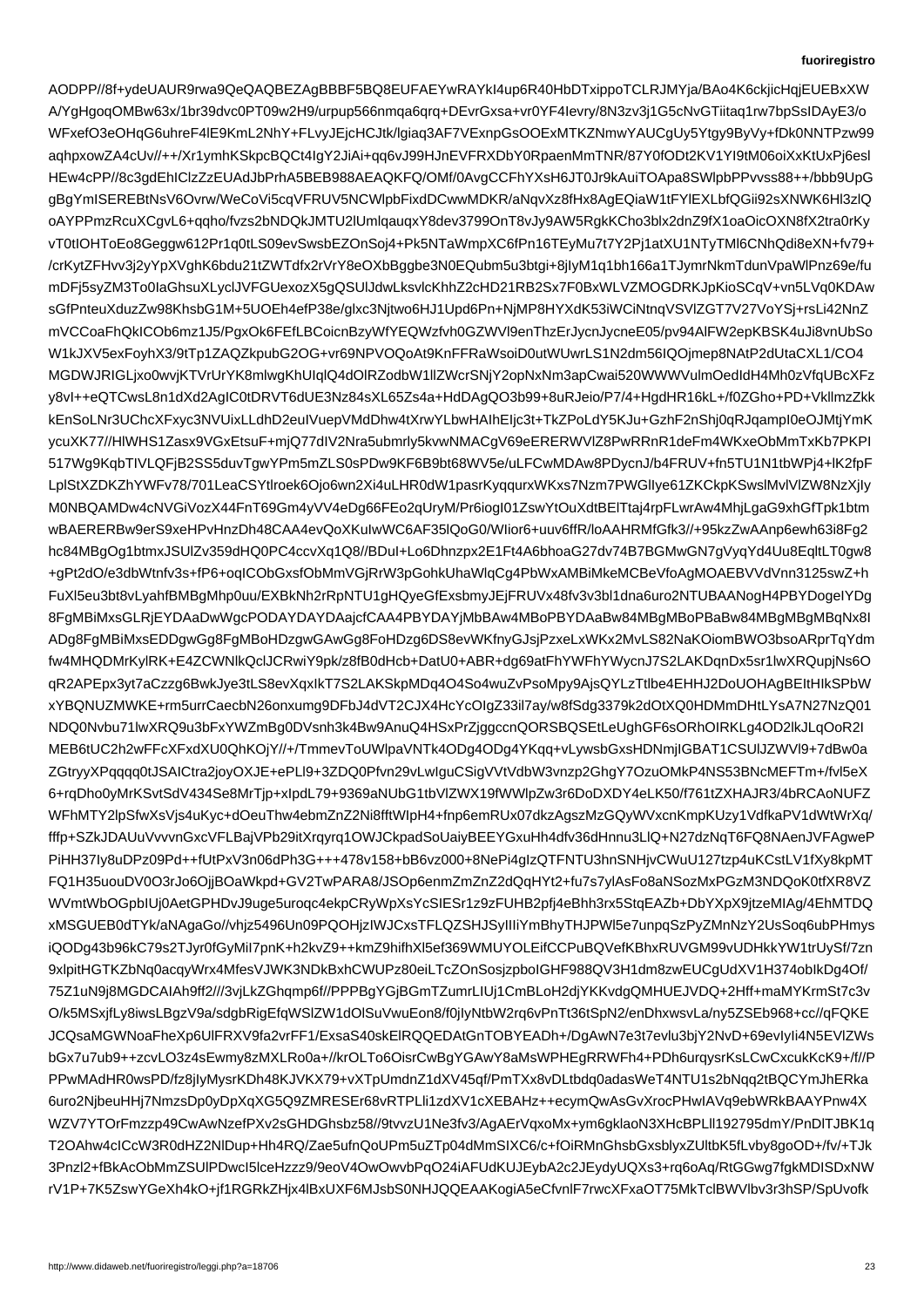JCAvw7bmVlVVBQQE7y+PHjYcOGwQzDw8PJ2hgxYgTjUFomk40ePRoGLViwgBzEPsOhqvY+/vhjeN/Ozq6srlwclJeX99577zH+AyDr nGPjqjrDqTRDuc+iGYVCqWZl6W+jONoJ/c0RnQMHDsC2dnBwKC8vJwcdOnQlBllaWspksjazIrsJR6nIDU2ZAGtHN3n8+DE5KCsrC0 pCcRM0w8FopdCzCIJITU0lBymzeTTBzuinSICLFy+i+wkJCTAJo5/CFULQT+n1pQNnOAiCcHZ2lkql5KBz586RXwUuWLCAYlpBQUE wKDIykrGyvGc4EBzdgaML82s7djHlrnTv3j1ykDJXKikpKSoqUnCDX/+GZzi0gMADDj8/PxcXFzc3t/r6ekqQTCaDM3J6enrNzc3oPurgN m/eTM8wLCwMhm7atll839fXFxb08uVLekFwzllZQVu2bGEU3srKCqa6du0aPRT1s8uXL0dmivJkfOlTXFxsZGQE87x16xa6b25uThCE WCx+8eIFJcnRo0dhht7e3uT7bQ44GCvFqL3Gxkb0MiUIJYWeav/+/YwOya5zxsZVdcCBNPP8+XOOmIGwdm0c7aSpqYmuBwru7u5Q NspDHYLmaffu3dtmVshN2DVJlopHQyt4NZmabrJq1Sq6m6CHFqOPh4eHMwqvzOb79+8PBbh69Sq7APRKtemnXJ5qaMDBaAkTJky Aofb29mTFQk6dOgUfqK6uroyV1eiAg4c98Gs7djEEdCU6XPo3xjUceMChBQTe+CsnJ6e4uPjWrVuGhoaUIH19fXNzcwBAa2srnGqjw DjB+P7778OLZ8+eke/n5ubCgugr5/kVdPr06SdPngAAvLy8yFN/iA8++MDY2NjY2Pjx48fwTnZ2tlQqBQDY2dlR3vhAXFxc4LLq1tbWlJQ UdL9Xr14AAIVCIZFIKEmmTp169+7du3fv/vbbb/QMWeCuvezsbPgyxd7ePiwsjJ5q4MCBjEWoo3OOCK4ZoWS+ceMG/K7Byclp0qRJ9 AgTJkyAF1evXm1TKuQmQllvx3GTyZMnm5iYkN2Et/CMcBFAHT9NTk5WcD4/aPDgwfSb6EuZkSNHErRPq9zc3ODFixcvOJYillLbg0p tB1HJlbi3BYJ3/4bRAhr8LLalpeXPP/988uSJTCZ7+/YtvAOD3rx5wzGTnj17wovm5maNFnTr1i14oWzlhK+vL+zpEBcvXoQXw4YNU5bt uHHj4M78N2/eRDcDAqLqG+6FCxdeu3YtJiYGFaqrq2tnZ8dR5jZh1B6SBPV9PBBE53SQZhYtWlRQUCCsZtSROScnB/Z97u7ujBE8P DzgBXy2aUcqRIdyE8ahBgtchCcLABuCu59eunQJXrD7Kfw3TPZTfqBnuYmJCT20b9++8Al2QTuiNcOjoDlXggjSv2E0hEYGHMeOHUt MTCwoKGhoaCDf5zFcZefo0aMHDx4UpKCamhp4YWFhwTEJ6lhZvv5HX34/ffoU3dvvZUtJSUIBQUF9ff3333+/a9cua2trLv8vX1/fGTN mMO52ICBw+A8A4Ld7hIA6p6MhzagvM2rrpKSko0ePssSEK+a0IxVHBPRH5Cb9+vUTRjg1BOCywhSQ2g79HafD6KddFa0ZHiOacC UyqH/TxOZAGDUReMAhl8tnzZp1+vRp+LNbt259+/bV19fv3r07AKCqqor7QLjNgmJjY8+cOSNUQS9fvoQXaMzeJs+fP4cXLA/C3r17w wv4PQWkb9++OTk527ZtO3z4cGVl5du3bysrKysrK5OTk9evXx8VFbV582bN7vv6wQAAIABJREFUDTtQL6NqEYLrnE6bmtm0aRP9b Z0WZEa9GGirX5bL5VqTSvsF8XATYdGmn3Y9tNY/syCsK9FB/Rt8P4vpUAg84liLi4PWbGVltWzZso8++oj8T8jBwaGqqkqQglatWgW7 UcaCBq4cWFIZqVKGqP/ibuX6+vrwqsVL0ZtaivUTBLFu3bp169b9/vvv2dnZBQUFRUVFMpns+fPnu3fvvnTpUlpaGnylKjh6enptis0lu86 Fatw2NZOenm5mZialzNztRCwWw4tJkyZ5enqyxOzTp0+bucXFxWlBk0ADTcbDTYRFy37axVi1apV2+mcWVHIIjpNYZHj3bxgtIOSAo6 am5siRIwAAuO8N44oqwQvKyMqQZMNa9MIVfr3NBfTYq66uVhbn3r178AK9u6UQFBQUFBQEAKivr9+7d+8333xTX19fVFS0ceNGuC OF4JiamsILId61a0Ln7CjTzIYNGzhqRkCZjY2N4YW1tfXatWt55yOsVNovCLkJ+X+qNiELoFAouDyQkJ/+9ddfyuK06addAO27MCMCuh lj/Po3jHYQcsBx4cKFxsZGAMCwYcM0as2aKAitYLpz5w5jhGfPnh08eBAAYGNjAxc/o4OhWc5fhvv8AACcnZ3hRWFhlfwb4ejoSBa+d+/ e//jHP8zNzefNmwcAyMnJUa9CSkGnORQXF3NPpYXGFVwzAsqMFqCpf9b2u+YmwuLu7i4SiRQKBXcB0Mcs7H4Kp/eRn3Y9tGZ47A joSozw698w2kHlz2Lr6+vhBeN70NLSUu6TB9ovaPz48XBxwJUrV9DfHTIZGRmrV69evXp1RkYG7JsCAwPhW4/i4uJz587Rk8At/AAAI pHoo48+gjdTUll++uijjz76aMuWLfQkwcHB8E8belctOH5+fnDav7i4GO69SIFxcbgWGpesGfrLXR6aEVDm4OBgaB43btzlzMxkjHPr1i1U onak0n5BbbpJeno6xU2ERSUB4B2V/HT69Ok8pvE7BVozPHYEdCVG+PVvGO0g5IADnRxYVFREaenS0tKYmBhk6GquzGqzILS8mX tBpgamU6ZMAQDI5fIIS5ZQ3hBXV1dv27YNdqBhYWGwS9LX14+JiQEAKBSKFStWVFRUkJO0tLQsXrwYfp4eGBil/hr6+PjAv2i///779e vXKWLAb/MAAJaWlhwlVxV9ff3JkycjsSnfEBYWFm7cuJGeSguNy1szaJqd8m5LQDsxMTGZNm0aAEChUCxdurSkplQS4fLly1OmTP H19S0sLGTPquO4CY+CKG4C/zEjGN1EWMqCwF26lQkwdepUeLNNP120aBHdTzsvvN1BKMNjF4PiSvSZKrortbS0rFmzZs2aNd9++ 22b5XLp37TzPQ6GjpCvVHx8fJycnEpKSuRyeVRUVExMjLu7e2Nj49WrV1NTU8l/TClGwK+q0tJSuVw+ffp0oQravHlzVlbWw4cP8/LyfH x8FixYMGrUqPr6+ry8vD179jx69AqAMHny5JCQEJRkw4YNWVIZt27dkkqlfn5+CxcuHD9+fM+ePa9du7Znzx7oMMbGxjt27ECdb1BQ0 Lhx47Kvsurr66dMmTJnzhxfX19ra+vKvsq0tLRDhw7BaBEREeqoiJ2NGzdmZGTU1NSUlZV5e3vPmTPHw8OioaHh8uXLSUlJiHv4aEin ZMiaCQ0NVaYZ2FuRQd+/bd26taWlpUePHjY2NkOHDhVW5s2bN1+4cKG8vLyqqmr8+PGzZ88OCQkxNTWVSqWpqanHjh17/fp1bW 1teXk52kiAEbKbaEiT5II06iZjx47l4ibCsmnTJolEoqqfSiSSoqKiNv1UQzJrE+24A28xwP91pQkTJrTpSnK5HO7+aWdnFxcX12bRGzduP Hfu3JMnT7j3bxgtlezGpVlZWeg8awpOTk5OTk7weteuXSgJ2nW4tLSUnuHatWthKOX8wKysrD59+vAriLK7Ppn8/HyW0w6DgoLoWwJ LpVKWgyutra2zsrloSR4/fjx8+HBISQiCiliIUHbsqrKtzRkrpUx7CoUilyND2SGikyZNgheUrX956FzVrc25aIZezZycHPIBFgRBfP311yrJzP Gc+uLiYmdnZ2WyGRoasp+NrgomyVLxa2jNuQnLUb10NyEfT0/Pbd26dYzCs2w1raoACoVCKpWyHARtbW0tkUiU1ZcC2tr8wYMH9F B0BsLSpUvpoS9fvkSnLzFWVv2tzXNycnR1dcm12759Owzi0T/zazt2MRQquhJS2qBBg+gyMJKRkaHsUFxl/Rve2lwLCLy1ub+/f3p6Op wbRzd79eo1a9YsiUSCVm9duHBB/YlyMjKUFYSWc164cEGhyuyZj49PTk7OjBkzKJs9ODq4fPXVV5mZmfRP+W1tbXNzc1euXEnZCql Xr14RERFZWVn+/v6UJObm5hcvXlyzZq19x7CBAwdu37795MmTmn6RHBwcnJaWNnr06G7d/tcGTE1N4+PjT58+jT4tl8Ouc0Eal4tm6 Kn8/Pzi4+N1dHRUIRnZCdo0lh0XF5e8vLxPPvmEsjucrq5uQEBAWloax1NnOWqSo1TqF6Rqk/n4+OTm5qrkJsLCQwBbW9ucnBwWP w0ICNCozFqD3R049s8qdZuqigFUdCX00TI8dZYLwcHB6enpyvq39tpFBiNS37DoKBQKqVR65coVmUxmYWHh7+9vYGAAX8//b8H/t Xh0k/ERy5hEEwVRspXL5Tk5OY8ePerRo4ejo+Pw4cPZU8HML1y4IJVK5XK5IZXVmDFjevfuzZIKJrl582Z5efmLFy8MDAw8PDycnJzY 9UAJVUd7MEJJSUlhYaFcLu/fv7+/vz9BEGQFakjnXMTmqBmUpKKilj8/v6mpydra2sfHh7yhgkoytwlMdenSpQcPHjQ3N1taWnp4eHDf+ JKfVJ3aTfgJ36Yk2vFToarDnlxVT2lTBrl7jB07Fm1GArRreCxiAM6udPr06enTpysUivDw8GPHjtHFUIZK/Rt3y8fwRiMDDgwGg8FgBGH u3LlwCdexY8cYz5DDdBbwgAODwWAwHZR///vfl0eOfPnypaen55UrV9pbHIxaCLyGA4PBYDAYocjLy5PL5YaGhtu3b29vWTDqgmc4 MBgMBtNxkUgkLS0twcHB7S0IRl3wgAODwWAwGlzGwa9UMBgMBoPBaBw84MBgMBgMBqNx8IADg8FgMBiMxsEDDgwGg8FgMB oHDzgwGAwGg8FoHDzgwGAwGAwGo3HwgAODwWAwGIzGwQMODAaDwWAwGgcPODAYDAaDwWgcPODAYDAYDAajcfCAA4 PBYDAYjMbpWAOOV69etbS0tLcUnZioqCixWCwWixMSEtpbFj7k5+dD+b28vNpbFkxXoCN0KR1BBqymlyDwqOPAqQNeSvD29q4JC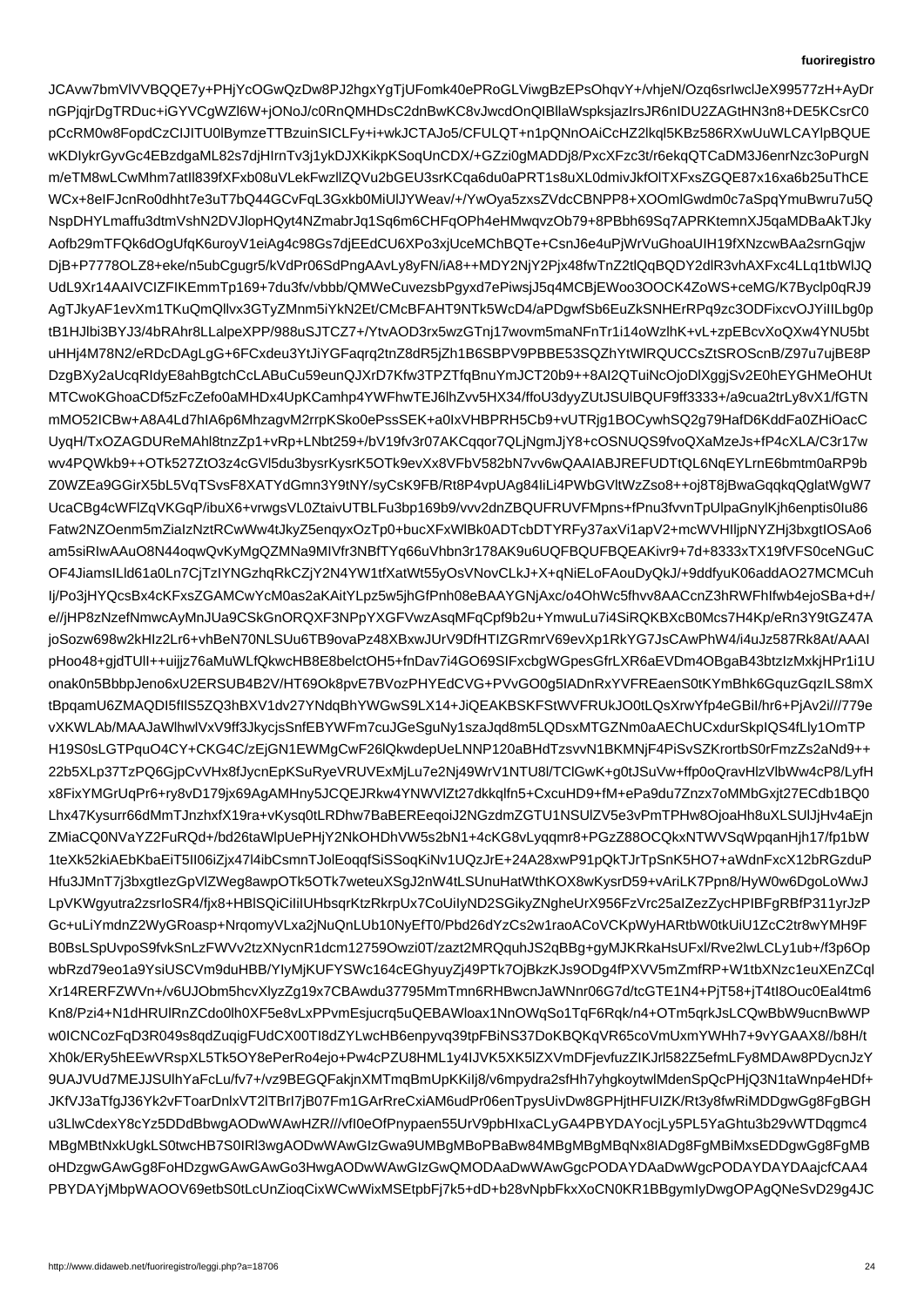fnkk0/Onj3LmHbr1q0WFhYWFhbJycnCStVe7Nq1C9b9ww8/5HJI3jfffAPjh4aG4kP1MBg16QhdCpLh5MmT7SUDBtNB6CFsdk+ePLI9 +zbLw1likfz888/Ozs7ffvutv78/OSglJaWlpaWlpeXEiRMRERHCCtYujB49Oj4+XqFQFBcXX7p0acyYMezxjx07dufOHQDAiBEjtClgBtOV SU5ObvcuBXVrJ0+enDZtWrvIqMF0EDT1SsXExIQvw+Hm5ta3b18YeufOnalTp1L+dnh4eAAARCLRyJEj1RfAzc1NR0dHR0fn+vXr6uf GDy8vL1qpAMBvv/3GHvn69eulpaUAAJFINHPmTJFIpHH5MBjOIIe6ceNGe8vClaFDhwLhuhR+oG6tHf9FdMa20xxYG+2IwDMciKFDh 6anp9OfmqdPn163bl15eXljY+PixYs9PT1tbW1h0P79+8PCwgwNDb29vdUXQKFQdIS3EIOmTLI58yYA4I8//mCPeezYsbdv3wIAXF1d2 7F/xGAY6SAOpRLCdimdV4bO2HaaA2ujHdH2otGpU6f+8ccf77//PgDgxYsX3377LTk0ODi4Hd1SE/ztb3/T09MDAFRWVp4/f54lZmZm JrwIDQ3VhmQYzDtAR+hSOoIMGExHQFMzHCxYWlouWblkLi4OAJCbm6tq8vv375eXl+vq6q4aNMjKykp9eerr6wsLCxsbG8eMGWNg YECPUFVVBV922NraOjo6qpR5v379fH194WDixIkT48ePZ4yWl5f373//GwCgq6s7a9YsxjjFxcXV1dUEQTq6Ovbv318lMejcu3dPKpXq6 OgMGTLE3NycS5I2FaVq09TW1t65c6ehocHOzk4lxQqoCh5ZIZSUVFZWdu/efdCgQWh+TvAkPIArqBoaGvr27evl5UUQBJdUwtoVUM 9f6Aju74w8evSotLS0qanJwcHBwcGhzfi1tbUIJSWvX79W1XQFhF9zs8PPGKRS6f3797t168aYqra2tqysrL6+3tLSEr7kahN+ja5ql2pIDA wbCkH56quvxGlxQRDBwcFv375VFq28vJwgClIgjI2N0c158+aZmZmZmZnt3r2bMdXOnTtdXFyl/6Krq+vl5ZWYmEiO4+rqCjPR09OD0 UxNTeGdpKQkGGf48OHwikwmi4uLMzU1hTG/+uorSonffPONi4sLrBHE3t5+5cqVtbW13HVy6NAhmNbGxkZZnIULF8I4kyZNogSVIZX FxMRYWloiGcRisYuLy86dO+n5TJ8+HcbZsWMH+T6ssouLy9u3bxMSEqYPHoxy09fXDwoKunbtGj037ori0jSUSoWGhhoaGqlkqwcP/ uGHH/Ly8uBPT09PxlTcVcEOj6zq6upWrVr1/vvvU5lkJCQlksTJyQlpmx76+eefw9D169fTPSspKWnUqFHI5qFnhYeHX79+XU0NuLi4tO IQCEH8BaGqUdGZO3cuY5cyYsQIMzMz6I8SicTPzw/VDirh2LFjyvK8c+fOlClTyKbr6Oj4/fffKxQKR0dHMzMzb29vcnzUrf3000/k+1pobu 5tp5I7eHp6mpmZ2dnZKRSKffv2ubu7oxYXi8WjRo3KzMyEMXNzc4OCgvT19VG2VIZWa9asUaZbhSqNDnsn7o2okiWrb3sYRtpnwFF XVwcbsmfPnuhmVFQUvEl5WCoUCplMFhkZSe7lyl7x8ccfo5g2Njb0OJADBw7AOIMGDYJ3Zs6cSY5Afo7W1dV9+OGHjCUSBDFw4 MCbN29y1Elzc7OVIRVMeObMGcY4dnZ2MMKvv/5Kvp+YmGhiYslog1gsjomJoeSjbMABq2xsbBwdHc1YKRMTk9TUVEpuZEWRU5E Vxb1pEHI5ef369WOMP3HiRHhNH3CwqyI6OpqtDVTJKiYmhm665eXInp6eyqo5efLkxsZGxiTKSvnwww8pSZCRvHz5ki7zihUrYGhcX BxFvE8++URHR4exIGNjY3pnykUDKKa1tTVjNILkUApB/UXRIIEtXryYYz7K3MHR0ZEqCF1d3Z9++on8OET07Nnz4MGD9AwIEom5uT mjVLNnz4ZZubi4kJOgbu27774j39dCc3NsO1U9a8CAAQRB6Ovrz507l7GNevfunZ6e/vPPP5OHZWQilyPpLqZqo8PeiXsjctSGULaHYa QdXqkAAAoLC+GFkZERl/ixsbGpqakAAHNz89mzZw8fPryxsfGPP/747bffmpqa9u3bZ29vv2LFCqDA559/LpPJAAA7d+58+PAhAGD16 tXGxsYAqOHDh1OyhV+O2Nvb29vbd+vWzcbGBqXNmDEjOzsbAGBqYBAdHT127FiCIG7evHn48OHq6uqKioqpU6devHiRyzwbQRA TJ048ePAgACAIJWXKICmUCOnp6f/v//0/AEDfvn2nT5+O7kskkiVLIjQ1NYIEooCAgMjISFtb2+rq6oyMjFOnTr158+b48eOenp7Lly/nokM AgEwmO3HihJGRUWhoqleHR/fu3W/cuJGcnCyTyV69ejV//vxr164xzqOyKGrWrFlwY5U2mwZSU1MTGxtbW1sLADAxMYmMjHRzc2ts bLx+/frZs2ezsrlYJW9TFSdOnPDy8uKiCi5aHTp0KFnm169fh4eH3717FwBgZWUVGxvr4eHx9u3b3Nzcw4cPy2SyzMzMhQsXJiYmck9 y7tw5ShJ+7Nu3b/fu3QAAHR2diIgIPz8/IyOjsrKyxMREqVQqk8mWLFni7Ozs6uqqkgaQXa1du5aLQ0VHR8O2U99fQFtGtX///gEDBpAbi B9v3ryBL3ZDQkJ8fHwMDQ3v3buXIJRUV1fX0tLyxRdfUD4We/To0Zw5c549ewYAMDIyioyMdHd3l8vIBQUFqampR44cUVMeLnBpbhc XFxcXF8Ct7Xh7VnNz88GDB83NzcPCwoYMGSKXy2/fvn3ixInGxsaGhoaPP/64tra2qanJy8srODjY2tr6yZMnGRkZly9fBqCcPn06JSW F8qEyeyevrNHbbMTY2FgYk6Ml8xMDwxVhxy8cZzhmz54Nx4wTJkxAN5XNcBw4cADed3BwKC8vJwcdOnQlFmdpaUmZmUQTYgUF BZTS0R93IvOjX375hS5eQkICjGBIZUVJ/vjxY/i6lCCl8PDwtvTxP+Tl5SE5m5ubKaGzZs2CGc6ZM4d8PyAqAN5fvXo1JcmaNWtqkIeHB /k++wwHQRADBqwoKioiB125cqXNN8ydO5cxlZGR0f79++n1OnDqAKwX96b5+OOPYZ52dnZlZWUULaG/fZQZjsDAQFVVoQyyVikm giyruLq4JNWTJ0/IQVIZWfBvnK6u7qVLIzgm6d27Nz0Jv7+8w4cPZ2xxmUw2evRoGLRgwQJIGqCUwqJM5FD01zQJCQmwrdv0F5Y+ AUE2qnv37pGDWPydEfYZDmjYR48eJQcVFxfD1iElgjLnt2DBAnjfxsamuLiYHJSbm4ucSKMzHKi5KbnJZDJvb2/G5lawth0PY4AzHAR BODs7P3jwgBx07ty5nj17Ev+FLgmawoyMjCTf59HJk3snyjQeuRHT0tK4a4PfswbDnXYYcHz99de6urqwXcnPe2UDDnd3d4lgxGlx3XQ UJAveu3cv+T6XAceWLVsYJUQRGF/aFRcXGxsbEwShp6dHeXizAGtBEASIgyO/cJFIJOQgX19fFxcXNze3+vp6Sm4ymQw6tp6eHnkE 0+aA4+zZs3TZ9u7dC1utX79+5NzaVJSqTdPY2Ij65ZSUFHqS/fv3w1DKgMPPz09VVSgDaZXe0SvLCjaQnp7e1atX6RmuWrUKyrx8+X J6EsbFMWg4Qk9CqPgEMjMzq03w4sULSpKjR4/CJJRVBTw0oGDtppGdML6GIPvLrVu36BEo8PN3RtoccDAadnh4OAzdtGkTukk23S NHjtBT7d+/HzqRRgccqLmfP39OSaKsuRWsbcfDGNCAg7GBgoKCYKi9vT3dH0+dOgVDXV1dyfd5NDp778TYiG1qQ0DbwzCiqc9iHz5 8uG3btq0kvvjiiwULFri6uq5du/bNmzcAgICAgL///e/s+dy4cQOueHdycpo0aRI9woQJE+DF1atXVRUyPDycfjM7O1sqlQIA7Ozs0HQcGR cXI+DqYABAa2trcnKyqtsn3R9++CG8OH36NDnJqVOnnjx5AqBwdHSkbL2am5tbXFx869YtQ0NDSm76+vrw05LW1lY4PciRAQMG0G/ Onz/f0tISAFBbW3vhwqV6BEZFqdQ0sMrZ2dnwZYq9vX1YWBq9vcCBAxnFzsnJEUoVSKv0D20Yszp9+jRsIC8vL/pbOQDA5MmTTUx Mil2NHz9+zDHJBx98YGxsTE7Cm169eqEAFAqFRCKhBE2dOvXu3bt3796lbDqnqqbYUclfUIJS2HPjYlTwNQcyKnVqNGz40T4AAL49 geTk5EDTtbKyio6OpgcaMmSImsJwgUdzs6OOMQwePJh+E32ENXLkSIL24Yybmxu8ePHiBbqpUqPTQ7k3IjtqioHhgqbWcJSWIm7cu JF8h9I7TJ48ed++fW3mk5OTAxO6u7szRkBbecJeT30uXboEL4YNG6Ysjp+fHzwZAW7qxYW//e1v3333XXNzc25u7uvXr2HHAQA4c+ YMvKCv7SDT0tLy559/PnnyRCaTwf3B0HFQcPSmJu7u7n/99RcA4NatW5RxjzJ4NA1SF3lJgaolgAouWd26dYtdZl9f30ePHpHvoCTwV TpjEvWHGpCAgAC4EGTRokXXrl2LiYlBcurq6trZ2bEnV1+ZFy9ehBeC+Iv2/Z0O3DgHANDc3IxuomVnygTTDqi5Fy9efP369ejoaJWam x1BPAv1bCYmJvRQtNk0zB+iiUZnbER2OoLtdXk0uGiU/v9DJBK99957Q4cOnTlzJvvzFYH65aSkpKSkJJaYr1694ienshJZ9ktAX94/ffq UY7a2trbe3t45OTkvXrw4fvw4nNp5/fp1Tk4OAIAgiFmzZjFuZ3706NHExMSCgoKGhgaVKqISaK3o8+fPOSbh0TTwPyIAwNramoeQAq qCe1Y1NTXwol+/fsr2m6fcJydRlq1QW9d/9dVXpaWIBQUFL168+P7773fu3Gltbe3l5eXn5zdjxgzG7VIgQilTWH/Rvr/TYWwa9Ee5ffdjIDd 3QkLC999/z7G52RHQs3gYtiYavYOIgaGgqQHH2LFjv/vuO3Kr9+rVy9LSUldXV6V80COqTeRyuUo5KwM9cQ0MDJRZbe/eveEFXPb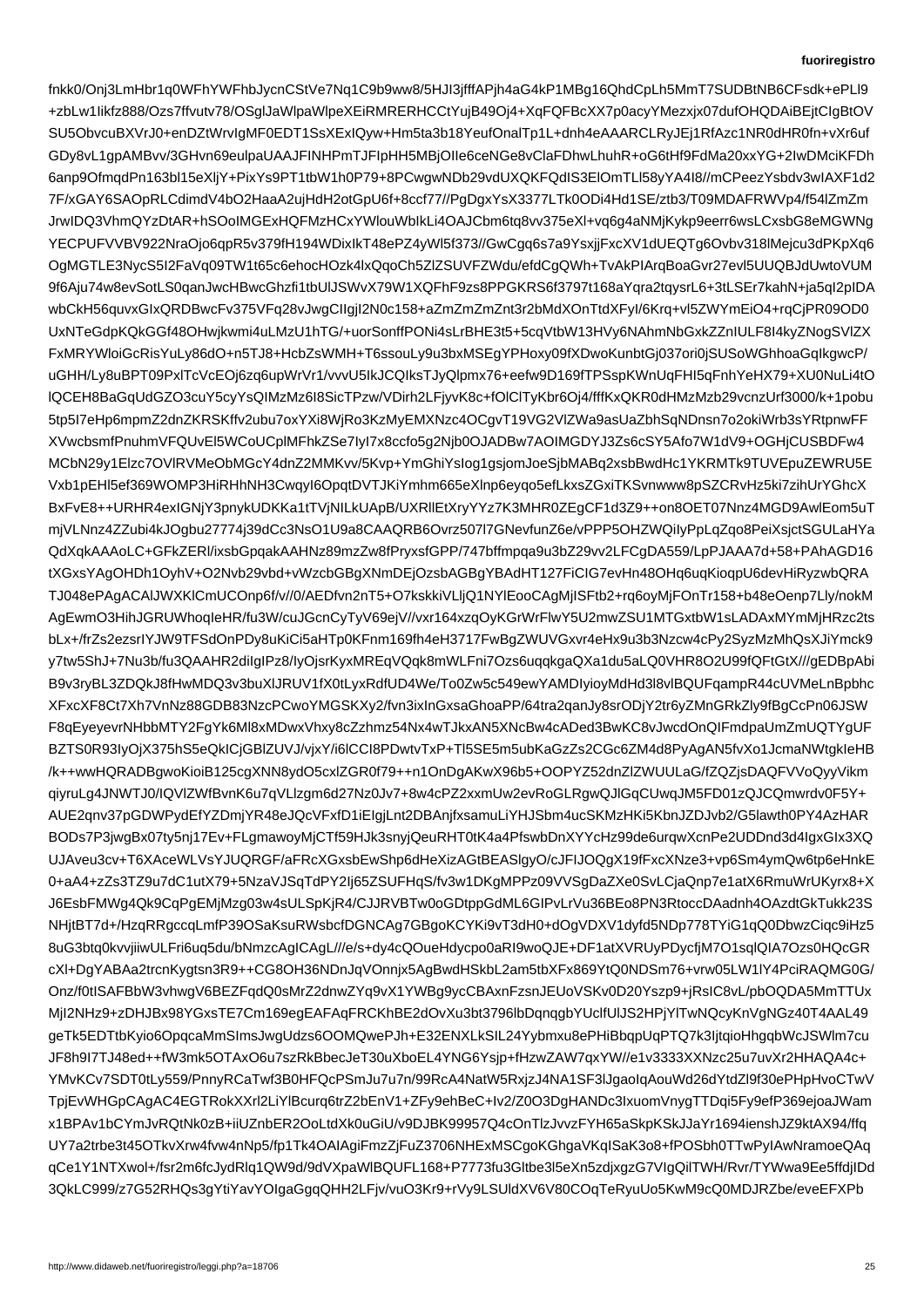MkbCwMDi8SE1NhQOOEydOwOJGix5Nf9khl8tjY2PRFEi3bt369u2rr6/fvXt3AEBVVRX3wXuboD8E3GvEo2lQd4b+BnHPQShVqJrVy 5cv4UXPnj05FsEjCW9MTU1zcnK2bdt2+PDhyspKhUJRVVVVVVVVkpKyfv36qKiozZs3U55DwtoV2V+UxeHuL9r3d440NjbCC1VNV1 h4NDc72uxklNFBGr2DiNG10dSAQywWu7q6qv83TiwWw4tJkyZ5enqyxOzTp4+aZUH09fXhBYunoReQKvU+MTEx69evf/78eX5+/rNn z0xMTP71r3/BeSDG15CrVq2CHYGVldWyZcs++uqj8j9mBweHqqoq7qWzq4YCaOTRJio1DbQEHvOckLi4OKFUoapW0aCBey/DI4k6 EASxbt26devW/f7779nZ2QUFBUVFRTKZ7Pnz57t377506VJaWhp5M1lh7UpYf+FhVNoBtakWHsDstNnc6enpZmZmHHPTZiejDO138 h1ZjK5N++zDwR34nTQAwNraeu3atVooEflqdXW1QqFg7NTu3bsHL9ArSS7o6+tPmDDh+PHjMpnst99+mz59en5+PgAA7sdFiVxTUw O/7Dc0NExPT2dcnyUgaBUCUnib8GgaU1NTeKHSCgYBVUHOKiMjg8um1OhVNNwuk8tDDiWpq6vjLSoPgoKCgoKCAAD19fV79+79 5ptv6uvri4qKNm7c+PPPP8M4PDTADtlflMXh7i/a93eOIMmFWnyjPsqae8OGDai52RHcGPjRQRq9q4jRtenoAw60qllrRwmjzwpYSrxy5 Qq8cHZ2VinzGTNmHD9+HAAAP0+FM8zjx4+nz4JeuHABzulOGzZMCx3B7du34QX35Zw8mgadpFBcXMxdNgFVwSMrtlLszp07jBGe PXt26NAhhUJhY2MDP73hkgRuBleSAAB69PgfZ3z8+DHHWfHCwkL4B9TR0ZFcnd69e//jH/8wMzObP38+AAC+ylMlblfo1HUu/tLmpxz a93eO8DNdFgRvbnNz83nz5oH/29zsaLmTUUYHafQOlkbXRtunxapKcHAw/BLyxo0b6DxVCrdu3aqvrxeqxMDAQDj/XFxcfO7cOXqE6 upgeF8kEk2fPl2led3g4GC4kvzy5ctw3T4AYMaMGfSYgEaMr71LS0v5/Xsmf42G+Ne//IVZWQkAMDY29vX15ZqVj6bx8/ODs5HFxcVwl 1cKiMu/BVQFj6zGix8Pq3nlyhX0T51Menr6p59++umnn2ZkZPBOAki77paUINCTMH6XmJKSEhkZGRkZuWXLFnpoSEqINE60pqRow K5U9Rf23LTv7xzx9fWFkxz37t1jFOz+/fsqZahmc9OX5AcHB9Obmx0NdTKq0kEavYOl0bXp6AMOExOTadOmAQAUCsXSpUvpznn58 uUpU6b4+vai79ZQQniBMtPLiL6+fkxMDCxx5caVFRUV5NCWIpZFixZBPwwMDOTxidzkvZMBAHK5HO7va2dnFxISQo+GTissKiqiPJtL S0tjYmJQH6HSwtX4+HjKh+kPHz787LPPYP8VEhLCfVUvj6bR19eH1VcoFCtWrICbVSAKCwu/+OILekECqoJHVqampvCLKrlcvnTpUs qyjOrq6m3btsFXLWiugpxkyZll9CRff/01AICcBAAwaNAgeAEnP8gkJibCrb4p+Pj4wGfM77//fv36dUoo3FoNAAA3WeGtAYgyhyL7y4oV K9T0F4pR0aeILI++HBoaSvd3TUMQxAcffAAFi4+Pp3wIXVhYuH79epX2BdFOc0OUtZ2GOhIV4dKTCNjoyrShZTHeTTr6KxUAwObNm /Pz8+/fv19VVTV+/PjZs2eHhISYmppKpdLU1NRjx469fv26tra2vLwcfScNSN95btu2rbW1tUePHjY2NhwPR96wYYNEIikqKpJKpX5+fos WLQoMDOzZs+e1a9f27NkDrc3Y2HiHih08qvO3v/3tp59+am1thT/hA5iOj4+Pk5NTaWmpXC6PioqKiYlxd3dvbGy8evVqamoq+U8M5bH NTkFBwdixYxcsWAA3Qs7Nzd21axecpzUyMlq3bp1Kddm8efOFCxfKy8u5N83GjRszMjJqamrKysq8vb3nzJnj4eHR0NBw+fLlpKQkxl16 oCpKSkrUVwVZq9OnT+eY1ebNm7Oysh4+fJiXl+fj47NqwYJRo0bV19fn5eXt2bMHPnsmT55MHjjySBIREQE3hUtPT4+liJqyZYqpqel//v OfzMzMzMxMxo0QqoKCxo0bl52dXV9fP2XKIDlz5vj6+lpbW1e9SoHIAAAqAEIEQVRWVqalpR06dAilrKYGAMmhtm7d2tLSQnaoDRs2 ZGVl3bp1C/rLwoULx48fz+gvXKYDyUY1YcIERqN6+vQpxd+1wLp169LS0p4+fXrv3r0xY8bMmTNn6NCh7KbLQkRExKITpwAA/Jo7ND RUWXPDpyYZcts1NzcTBAHbjrcxCA6XTl6oRlemDS2L8Y4i7MalHM9SYYTltNji4mJnZ2dCCYaGhvTzvnNycsjHNxMEsX37dhiE9sSln OVBRigVDh06VFmJ1tbWWVIZKtWOjK+vL8xHV1f39u3bygJIZWX16dOHUQAnJycnJyd4vWvXLpSkza3N3dzcGDPU19enH8nNRVE8 miYjI0PZ6ZSTJk2CF5StzXmoQkCtKhSK/Px8ltMmg4KC6DtD5+fns5xdzJgkNDSUMbJYLEYHz1L2un78+DE6X4ORiIgliify00BOTg46k QCCHEohtL/wMCpG2tzanNGw161bB0PpR4OmpaUpM110ZAzHrc0VCsWUKVMYs1Kzuek1YukMeRgD2tqccpAKJD4+HoYuXbqUHv ry5UsYamVIRQIStdHZeyeWRmTRBq8xMCrR0V+pQFxcXHJzcz/55BMLCwvyfV1d3YCAqNTUVPphhn5+fnFxcTo6OvxKtLW1zcnJWbl yJWXvpl69ekVEREgkEo7bcTISGhoKL4YNG8ayjM7f3z89PR3NoyIBZs2adf78ebS4IXEzcmUcPHhw8eLF5E9RRCKRm5vbyZMn23y/z giPpgkODk5NTR09enS3bv9rfgampvHx8adOnWL8LleZKmJjY1VVBT+t+vj45OTkzJgxg7K3uoODw5dffnnu3Dn6uj8fH5/s7GyVkhw+fHj OnDmU3TsGDBjwww8/MC70AQCYm5tfuHBhzZo19H23Bg4c+PXXX584cYlyr8BPmX5+fvHx8cocSlh/4WFU2mHSpElnz54dOXlkWX UmJiYrV65MSEiAN7kv6jpv5AhLczPmw6W56alYOkPuxqBQevN5drTW6OyPhq5re10DkabNSHAuXbr04MGD5uZmS0tLDw8Pls0cAQ AVFRX5+flNTU3W1tY+Pi5ozwCVvM/Pr6iokMvlVlZWY8aMQbsYaQ2pVHrlvhWZTGZhYeHv789iP0FHR0e4HrOogGiw4MEtLS1ZWVn V1dVisdjZ2Znjm6Y2UalpAAAIJSWFhYVyubx///7+/v4E7eQFOugrQs2s5HJ5Tk7Oo0ePevTo4ejoyHhUippJnj17lpeXV1NT07NnzyFDhn BvnZs3b5aXl7948cLAwMDDw8PJyYk9Pq8NcHEoYf1FVaPSDsh0rays4lGrGRkZU6dOVSgUw4cPR9u9c0Frzc3edgJ6lvpoodG5WHL HtL1OTecbcGB4QBlwtLc4GExX44svvvjyyy8BABEREUePHm1vcTCYjkjneKWCwWAw7U5UVBT8wogC2kELABAYGKhdoTCYTqMec GAwGEzbbNmyBR5ZEh0dDc8xh1y9evXDDz9EW3LNmTOn/WTEYDo0+JXKOwF+pYLBqElpaekHH3wAN2/o0aOHra1t7969nz9/XIF RAQ9bNzY2Pn369OjRo9tbUqymq4JnODAYDKZtnJyccnJypk2bRhBEa2vr/fv3b9y48eDBAzja8PLySktLw6MNDIaFTrDxF0Z9pk2bVlN TA0gHhWMwGFWxsbFJSkqqqKg4fvx4WVIZXV2drq6ujY1NYGBgcHBwe0uHwXR08CsVDAaDwWAwGge/UsFgMBgMBqNx8IADg8F gMBiMxsEDDgwGq8FgMBoHDzgwGAwGq8FoHDzgwGAwGAwGo3HwqAODwWAwGIzGwQMODAaDwWAwGqcPODAYDAaDwWg cvNMoBoPBdH2uXLISWIra1NRkbW09btw4fX399pYI886BZzgwGJ68evWqpaVFkKzy8/PFYrFYLPby8lKzFAGlwpDpCIrlJ0NycvKQIU N8fX0XLVq0fPnysLAw8mm3KhEVFQUNNSEhqV8OmHcZPODAYPiwdetWCwsLCwuL5OTkjlOKdqR6B0GKPXnyZLvLoFLjnjx5MjY2 9v79++Sb/fr1E1o6DKZt8IADg+FDcnJyS0vLq1evTpw4obkDicilaCI+hiNIse044OBncuvXr29tbQUAODg47Nix4+zZs7/++quVlZUmJcVg mMEDjo6Fq6srnLG8fv16e8uCYWPo0KEAAJFINHLkSJFIpIVSNBG/E+Hm5taOroEUO2LECO2XTpGBu8mdP3/+wYMHAABjY+PMz MwlS5ZMnDgxOjpas4JiMErAi0YxGD7s378/LCzM0NDQ29u745SiHaneQTqCYnnlcOfOHXgxatSo/v37a0w0DIYTeMCBwfAkODi4A5ai HaneQTqCYIWV4dWrV/DCzMxMA+JqMKqh2QFHSUIJZWVI9+7dBw0aZGtryyVJcXFxdXU1QRCOjo4ch+T19fWFhYWNjY1jxowxMD AQRIz79++Xl5fr6uoOGjSI4/tOdjF41IudqqoquNTc1tbW0dFR/Qzv3bsnlUp1dHSGDBlibm7OJYngWmKBnwlfPXoEPwV0cHBwcHDQa Cru1NbW3rlzp6Ghwc7OTpC244FUKr1//363bt0Y9VlbW1tWVlZfX29paQln8rnAw4Q0geC+xh3eXqkhk3v79i284PIKRii9PXny5Pbt2w0N DX379vXy8iIIqksqHp2JFrLCClxCA9TV1cXFxdna2or/i46Ojqura0JCqrlkZWVlM2fOfO+99yhJdu7cSY88YsQlc3Nzc3NzmUwWHx/ft29f mOSrr75SUwyFQrFr1y60kEIsFuvp6Q0bNiwxMZGfGBzr5erqCrPS09MjClIgiL59+8I7SUIJIHK/+eYbV1dXHR0dlOeAAQNWrVpVV1fHU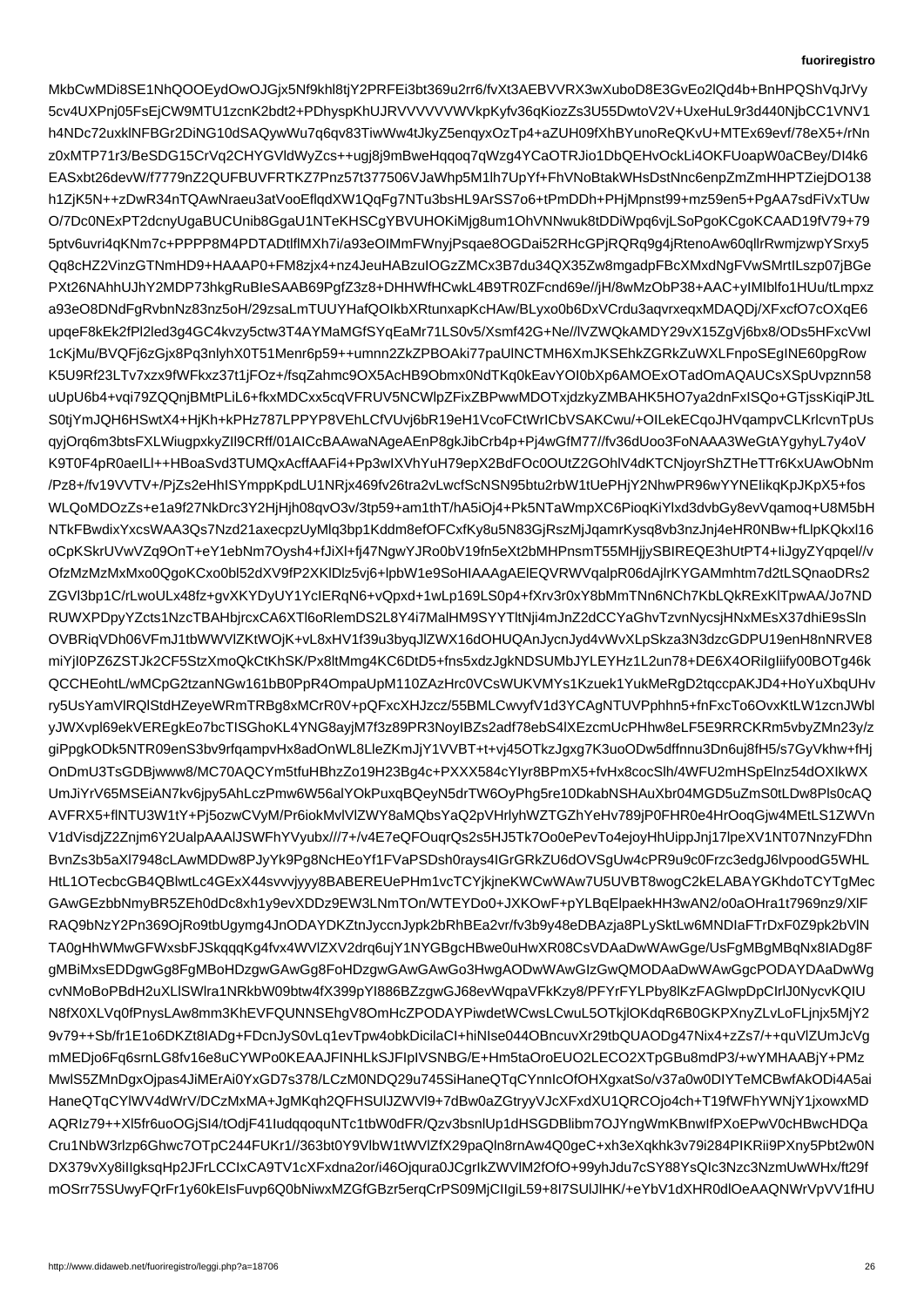i9G4V1dXRUKRUJCgpOTE8qtV69eEydOLCgo0JqWWOBhGO+///7bt28lEsm4ceN69uxJTnXs2DGWVAqFgnuqefPmwXrt3r2bS0VQd aZOndq7d29UHScnpx9++CEvLw+2u6enpzqlKIvv5eVlbm5ub2+vUCj27dvn4eGB7EdHR2f06NGZmZkwZm5u7sSJE3v16oUk7N+//2eff UYvi2xC33//PUcTqmMRaA/00LVr18LQDRs2wDvcXYO7qcTHx5tzqKzDNhtCJa/UtMIVVlbCmL1794ZKMzAwQPUqLCzkpzeFQiF9+nS Y4Y4dO+ihSUIJo0ePRnURi8UmJiYRERHXr19nkXbnzp0cO5M24d4vYdoF4Qcc5eXInp6ehBImT57c2NhISZKYmGhsbKwsSXR0NCX +oEGDYFBMTAw5JvkZxkMMmUw2bdo0ZUkWL16sqhjc62Vtba0s2oEDB1C0urq6yZMnK4vp4OBw8+ZNjs0EhTc2No6OjmbMzdjYOD U1IZ5QcC2x0KYC3759Sy9LV1f3xx9/7NmzJz2Jnp7ewYMHGSXU1dX96aefuKdi73kZycvLs7CwYKzLxlkT4QVlwKFqKcriDxgwgCAlfX 39v//974wCGBoapqWl/fzzzwYGBowRpk2bxqq3VU3lysoKhr58+Zlu/4oVK2BoXFwcvMPiGv/85z9RQpX6kl8//lhZTDLfffcdXbHkmxAeX snF5OiPSe7G8ODBA5Z6kR//qroYiwzLli0Ti8WM+RqZGdH/OCkUCplMFhkZqaz0xYsXU0pnQdV+CdMuCPxK5fXr1xEREWVIZQAAKy ur2NhYDw+Pt2/f5ubmHj58WCaTZWZmLly4MDExESWRSCRLlixpamoSiUQBAQGRkZG2trbV1dUZGRmnTp168+bNiRMnvLy8li9fTi/ u+PHjAAB7e3t7e/tu3brZ2NqqMcLDw+/evctdDABAbGxsamoqAMDc3Hz27NnDhw9vbGz8448/fvvtt6ampv379w8YMGDFihUcxZBIJEu XLpXL5VzqtXbtWplMBgDYuXPnw4cPAQCrV682NjYGAAwfPhwVNGPGjOzsbACAgYFBdHT02LFjCYK4efPm4cOHq6urKysrp06dev HiRe6ziDKZ7MSJE0ZGRqGhoR4eHt27d79x40ZycrJMJpPJZPPnz7969aq1tbXmtMQCF8Pw9PSkl/XmzZv4+HqAQEhlil+Pj6Gh4b179 5KSkurg6lpbW7/44ovY2Fh6cW/evImLi1M1FXdqampiY2Pr6uoAACYmJpGRkW5ubo2NjdevXz979mxWVpY6mXOkubn50KFD5ubmY WFhQ4YMkcvlt2/fPnHiRGNjY2Nj45llS2pra5uamry8vlKDg62trZ88eZKRkXH58mUAwJkzZ1JSUsLDwyl5tmlC165dU2d+nsU10AcjqvY h3t7eCiWfld64caOwsBAA0KtXL45rM6Oio2HzqeqV7Ca3adOmWbNmqa4wAADo06fP119/DQC4dOnS2bNnAQC+vr4hISEwFDUHbxe js2/fvp9//hkAoKOjExER4efnZ2RkVFZWlpiYKJVKX79+vWTJEhcXFxcXF3KqNjsTe3v7lStXcqky734Jo1WEHb/Ex8fDEaWnp+fjx4/JQVI ZWYaGhgRB6OrgXrp0Cd0PCAiASVavXk3Jbc2aNTDIw8ODfB/9aTYyMvrll18EEePAgQMwiYODQ3I5OTnJoUOH4Mjd0tKSPA/MLgZ LvT777DNUL8oQ3sXFBQbRp6MTEhJgkJWVFSX08ePH8F0pQRDh4eF0hdBBwg8YMKCoqIgcdOXKIX79+sHQuXPnkoME1xILZAVS tMTFMI4ePUoOKi4uhu1OEERaWpr6qVSde0D/qu3s7EpLS8lBeXl57733HrJYdUphn+EgCMLZ2VkqlZKDzp07h95WEASxYMECSp5o 9iUyMpJ8n2xCt27dlqdRTljcfKrOcCBcXV2VuUZqYKAyXyObSpt/ly9fvoz+7v/444/kIGUzHAkJCdDsraysrl27Rq6ieCW5dO2YnEKh2LBh A0wyf/58eijHPoqLDCNGjGDUj0wmGz16NDItshJ4dCbKEDArjEYReMDRv39/giD09PSuXr1KD121ahU0i+XLl6Obvr6+Li4ubm5u9fX1I PqymQzON+rp6TU3N6P7yF23bNnCLqalC2ARw93dnSAIsVjM+B4B9bl79+7lKAaqF71jJderqamJHMQy4EDF0af3FQpFcXGxkZERzJ MygGAE5cZY371798LQfv36kTUvuJZY4KhARsPYvHkzPcOwsDAYumnTJvJ9dgmVpVKp929sbEQP4JSUFHqE/fv3w1BNDzqozzDlh AkTYKi9vT1Zn5BTp07BULhcA9GmCcGOvl+/fmQj18SAw8/Pj8VU9PX1GX2NQl1d3ZAhQ2ARMTExIFBIA442vRKOYPT09MhjMi2YHI R9wMHDxZTJYG5uDnuG58+fU7l6evQoTOLt7U0ecKDOhNEmGTsTZXh4eKjaL2HaBSE3/jpz5syTJ08AAF5eXuQXAYjJkycbGxsbGx s/fvwY3czJySkqKiosLDQ0NKTE19fXh2vdW1tb4WwqBfoELwDg9OnTqopx48YNuLbcyclp0qRJ9CQTJkyAy7yvXr3KUQxUL/q3GG3Wi 052drZUKgUA2NnZMc7tu7i4wE/mWltbVdr5eMCAAfSb8+fPt7S0BADU1tZeuHAB3lRJSwralDWjllhQR4GMZb3//vvw4tmzZ4wltpmKXi mOZGdn19bWAgDs7e3DwsLoEQYOHMgvZ1UZPHgw/Sb6dGvkyJEE7ZsCNzc3ePHixQvGPNs0oYsXL/IWmAvZ2dnq+9qSJUvKy8s BAIMHD/7hhx84ltumV06cOBGWnpKSQo/Az1CFQsA+qlevXqAAhUJBfzk4derUsrKysrKyY8eOoY9luHQm8lKxyyUjYFYYTSPkGq44h AcAuLq6Mkbw9fWFQwEy5O+1Wlpa/vzzzydPnshkMvhBFzqp6M2bN5oTIycnByZxd3dnTOLh4QEvYP/CBWHrhbrsYcOGKYszbtw4O NS4efMmRyFZ8PDwqB3NrVu3/P39qWa0xILqhtGzZ0940dzczF0MfqkooBZBD+8OBXremJiY0EP79u0LL9A3lhzx8PD466+/AACFhYX QhDSE+qayc+dOOCAwMDDYv3+/kZERI3I15JWCmBwXBHSxqICAX3/9FQCwcOHCa9euxcTEoO5XV1fX3t6eEl/AzkTL/RJGHYQccN TU1MALCwsLVTd7Pnr0aGJiYkFBQUNDq4BicEyCpiqSkpKSkpJYYqKNdDqiVL2QhCz7iKDv/p8+fapOWRC0xu358+cUGQTXEqsCG kY7Aqc3AGm93rsAMiFIUyPCwttULl26tHHjRoVCIRKJvvzyS8ZpUUa075WaQBAX+/LLL0tKSgoKCurr67///vudO3daW1t7eXn5+fnNmD GDPoOC/vKp35nAVXqCZIXRNEIOOF6+fAkv0AidC3K5PDY29syZM/Bnt27d+vbtq6+v3717dwBAVVWVqsN8HmKq5wEXabnHnDVr1 unTp+FPNeuFnvosm2X17t0bXsBV/Wqip6dHyU0TWmLPRFjDaEdQVw5nnt8R6CakIdQxIWfPns2fP//169cAgKioqIULF3IvV/teKSwCu pipqWIOTs62bdsOHz5cWVmpUCiqqqqqqqpSUILWr18fFRW1efNmspYE7Ey03C9h1EHIAQd6wKvUrqtWrYIWb2VItWzZso8++oh8dL KDg0NVVZWmxRCLxfBi0qRJnp6eLDH79OnDMc9Vq1bB0YYg9dLX14cXLF0A+h8pyFMNPSPRY0MlLal/npnghtGOIB12okGS+tBNS EPExcWxmMrAqQMrKyuVpV24cCE8un3lkCEcl24qtO+VwiKsixEEsW7dunXr1v3+++/Z2dkFBQVFRUUymez58+e7d+++dOlSeno62m FdwC5XE703RkMIOeCAH8cDAODmelweOTU1NUeOHAEAwH2HnJyc1BcDvYeGex5wAUlubW39+eefq/+wJNcrPT2dcaWeSiBHra6u Vhbn3r178AK9dFeHR48ewQukHMG1xAJFqY6OjhotTtOYmprCC/Jy6S4PMiGOSyL4oY6v7dixAz5xDQ0Nf/nlF5X22qfcvBluRAUCea WACN5HIYKCquA6zfr6+r1793777bf19fVFRUUbNmzYvXs3dGRkEv3791+7dq06xWmzX8KoiZADDnd3d5FlpFAo0BGFFJ49e3bw4E EAgl2NDVyrf+HChcbGRgDAsGHDhLJ4HmKgpXw3btwQRAbB64X2OGKREG7QBABwdnZWv8Tbt2/DC7T4S3AtsaAJw2hH0HEkxcX F7SuJNqGbEACqR4//6XMeP36s6gOeEd6mcuHChU2bNqEARCLRtm3b2P8cM6J9rxQQAV2ssLAQzoU4OjrCNStoVPHpp59aWFjM mzcPAJCTk4OSoM7kzz//VKdomBXs8LXQL2HURMjPYsePHw8/bb1y5Qr6t00mPT39008//fTTTzMyMuCd+vp6eMH4grO0tJT7LIU6Yg QHB8MkN27cyMzMZMz21q1bSNo2EbxegYGB8Cu14uLic+fO0SNUV1fD+yKRaPr06dxzZlzQ969//QvOQhsbG/v6+sKbgmuJBU0YRjvi 5+cHp3OLi4vhXrEUOvX6ee4mBEh/bUtKSuipOH4lToafqdTW1s6fPx++9Jk5c+bcuXNVLReo6JUfffQRjyI0h4AulpKSEhkZGRkZCbcVo YQGBwfD8QdaXQcE7Uy02S9h1ETIAYepqemUKVMAAHK5fOnSpXD4jKiurt62bRsAQCQSoa0l0LmIRUVFII64tLQ0JiYGOQP3JVdk MZYsWcJFDBMTk2nTpgEAFArFsmXL6F3h5cuXQ0NDfX194bbHbcJer5kzZyqrF3ofRJmk1dfXj4mJgRKuWLGioqKCHNrS0rJo0SL41 X5gYKCyz8MYiYuLo3zu//Dhw88++wxeh4SE6OrqltmE1RILmjCMdkRfX3/y5Mngv81HebFSWFi4cePG9pFMCOLi4igPJ2hC8NIDNiEA wKBBq+AFnGUkk5iYCPfhZkSZa7RpKujbBLKpLFy48MGDBwAAeEpZm3VkhOKVIFEj9EqoGVW9Uqvw7qPo+Pj4dOvWDQDw+++/X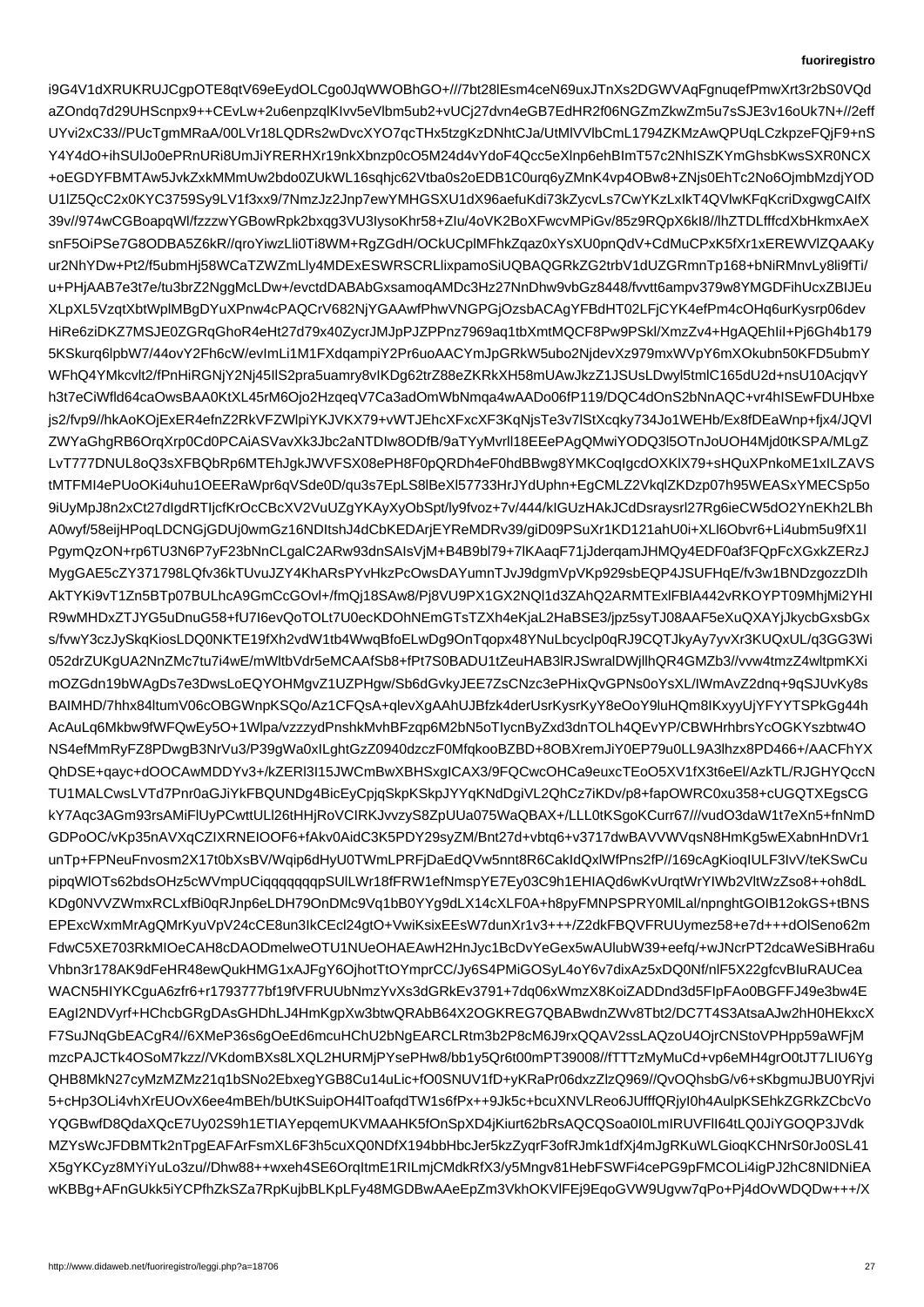79+nRIKd7oDAMB9WSDkzmTp0qWMncmUKVO4dCZc+iWOWWE0jcBnqWzatCkrK+uvv/7Ky8sbO3bsqqULRo0aVV9fn5eXt2fPHvh Od/LkyWhXfx8fHycnp9LSUrlcHhUVFRMT4+7u3tiYePXq1dTUVPKImL6BB7sYEonk4cOHHMUAAGzevDk/P//+/ftVVVXix4+fPXt2SEil gampVCpNTU09duzY69evnz59Wl5eir7qZoFcr+nTp3OvF/psctu2ba2trT169LCxsYET8hs2bJBIJEVFRVKp1M/Pb9GiRYGBqT179rx27 dgePXugLxkbG+/YsYO7ogAABQUFUEXe3t4EQeTm5u7atQtOkBoZGVFerwgrJRZ4K7DDsnHjxoyMjJgamrKysjFjxsyZM8fDw6OhoeH y5ctJSUma3uJJoxQUFPj6+iozoXXr1pFfq0dERJw6dQoAkJ6eHhERMWXKFFNT0//85z+ZmZmZmZksWz4ocw1oKiUIJdxN5bvvvoMjG 5FI5OPjs2vXLsYS+/TpM3/+fPa6b9iwISsr69atW1KpdNy4cSxe2dHWFgjoYkFBQePGjcvKyqqvrw8NDZ0zZ46vr6+1tXVIZWVaWtqhQ4 dgtGnTppGVwKUzqa2t5dKZbNq0KS8vT5CsMJpF8L1L8/LybGxs4FayYhLwTlBQEGULc4lE0qdPH+K/kCM7OTk5OTnB6127dqEkaG PgsrlyocRQKBRFRUXOzs4USVASQ0NDym6+7GJIJBJTU1OV6qVQKHJycnR1dclJtm/fjklfPHgwdOhQZZWytraWSCQcmuj/CO/m5sa Ym76+PuWUB01oiQV1DINyWAlk7dq1MJRydCS7hORU5I2ZeewznZ6ejo7qoOht0qRJ8ELTW5s/ePCAniouLg6GLI26lB768uVLGGplZ UW+z9uEpkyZwmg/YrEYnfBM39qcxTWysrJUMhXK4a5iJTg5OdEVSz8tlodXcjc58n3Btzbn4WLKZHj06NHw4cMZmxUSERFBF0DVzo QFAbPCaA4hX6lAxo4dm5OTM2PGDENDQ3JJDg4OX331VWZmJmUL84CAglyMDB8fHzj4hZF79eo1a9YsiUSCNuFBG2xrSAwAgK ura15e3ieffAJ3DENJdHV1AwICUINTVTpsMCAqID09nbFe58+fV1YvPz+/+Ph4HR0dlIQcamdnl5ubu3Llyn79+pEr1atXr4iliKysrlCAAJW 0BAA4dOjQ4sWLjYyMUG4ikcjNzS05OTkgKooeX1qtsaAhw2hHQkJC0tPTR48e3a1bN6Q3U1PT+Pj406dPa/rbUc2hzIROnjzJaEJJSUI z5syBn6+jJAMGDPjxxx9nzJihrBS6ayDv8Pf3ZzEVtLRTmako6xw5Vp/dKyUSCQ+v1A4sLsbSRzFiYWFx8eLFNWvWwD3QyDocOHDg 9u3bT548SU/F3pmkpaVx70wEzAqjOUTc/UpV5HJ5Tk7Oo0ePevTo4ejo2Ob+fVKp9MqVKzKZzMLCwt/fX5AV7DzEgFy6dOnBgwfNzc 2WlpYeHh7kz9NVhUe9Kioq8vPzm5qarK2tfXx80Of+ZPLz8ysqKuRyuZWV1ZgxY9D+QhxxdHSEr5yLi4sdHR1bWlqysrKqq6vFYrGzsz P6qoldAbXEgoYMox0pKSkpLCyUy+X9+/f39/cnaMeXdArUNKFnz57l5eXV1NT07NlzyJAhHE2O3TXa3VTU9Mr2Qli93bx5s7y8/MWLF wYGBh4eHhw3OxCwM9FOv4ThgQYHHJiODOVp0d7iYDof2lQwGlxKCP9KBYPBYDAYDIYCHnBgMBgMBoPROHjAgcFgMBgMRuP gAQcGg8FgMBiNI/DGX5jOwrRp02pqagDp+GwMRiWwCWEwGJXAX6lgMBgMBoPROPiVCgaDwWAwGI2DBxwYDAaDwWA0Dh5w YDAYDAaD0Th4wIHBYDAYDEbj4AEHBoPBYDAYjYMHHBqMBoPBYDQOHnBqMBqMBoPROHjAqcFqMBqMRuN0pp1Gr1y5Ulpa2t TUZG1tPW7cOH19/faWCIPBYDAYDCeEn+F49epVS0uLsHkmJycPGTLE19d30aJFy5cvDwsLKy0tFbaIroEmlK8++fn5Ojo6YrHYy8uL EtQxBdY+UVFRYrFYLBYnJCS0tyz/iyZap5O2eCcVu1MjoM7z8/Ohf9G7IFVR5qod04U7GqIPOLZt29avX79+/folJycLlefJkydnzZp1//59 8s1+/foJlX+XYevWrYIrX6N0OoHfKTTROproH7QANITtg3XeJRF4wJGcnNzc3Pzy5csTJ04IdUrLunXr4DjXwcEhISEhNTU1MTHRyspK kMy7EmTlt7csnOh0Ar9TaKJ1OmmLa6Jbw7DTSU0Fw47AA46hQ4cCAEQi0YgRl0QikfoZnj9/XiqVAgCMjY0zMzM//vjjoKCgGTNmqJ9 zJ8XV1RVO3N24cYMShJQ/cuTl9hBNZXgl7Obmpqz6vGFRaZuhXRiyL1OCkE6uX79OT4jaiB7a6UwUQhZbkG4NA+IKvRmGCwlvGt2 3b9/UqVMNDQ29vb0FyfDOnTvwYtSoUf379xckz67K/v37w8LCBFS+pul0Ar9TaKJ1BO8ftAM2VO2Ddd4lEf4rleDgYAFze/XqFbwwMz MTMNuuirDK1wKdTuB3Ck20Tidt8U4qdqcG67zr0W6fxT569Ah+4+rg4ODg4KAs2tu3b+EFl5nM4uLi6upqgiAcHR25T4dlpdL79+9369a NMVVtbW1ZWVl9fb2lpSWc5dOQGBwVojnu379fXl6uq6s7aNAgdZbl1NbW3rlzp6Ghwc7OztHRUUAJOzhCKbB9i+ggCO6V2lEdPy/mk aggggp+gWdra8vdy0pKSiorK7t37z5o0MzRQjoAACAASURBVCBbW1suSfjprX17M95dkBaMhN/ToeugEJR58+aZmZmZmZn99NNP5 PvDhw83MzOzsbFRKBQSicTPz09PT48gClIgxGKxi4vLsWPHyPErKythPr1794bRDAwMzP5LYWEhOXJZWVIMTlylpSXxX2CeO3fup Evo6elpZmZmZ2enUCj27dvn7u4uFotRqlGjRp07dw7GzM3NDQoK0tfXR9laWVmtWbNGWd1VEqMp5O3bt4wKOXr0KDm+i4sLrDuKZ mpgCu8kJSXBOHPnzoV3du/erbSFmNi5c6eLiwsSW1dX18vLKzExUaVMoAbghDnKavDgwT/88ENeXh5UsgenJzk+d4FdXV3brL6Tkx O8I5PJ6DI8/vnnMHT9+vXwDotKixw5wkXhAipw+vTpMO2OHTsYI6hTxJ49e6DkUVFRiBHOnTsHIwQEBKCbqHWQL/PW2JEjR2AOq H+gtHibXpmZmQljquqVaqqOogqK2Kp2a5ARI0bwSIX45ptvXFxckH4IgrC3t1+5cmVtba2yJHV1datWrXr//fcpXVNCwv9n787jqqj+/4Gfu 3JZFUUEQggERRQRBa0URRAVDDV3ETH7IJI+tDT9ZH30m0ul9ilNbdH85Mclqp9riaAfBVnc0USvAbmh9sEFBRdE7r3c7ffHwel2N+6 9zFwWX8+Hf4x3Zs6cOefMzJszM2dWm9mQ5eVmbTlwdzYrKSkZOXKk0VMQ/a/eKciGnTV1qJo/hK26OrRgLAccEydOpKX5+eef6/7e uXNnWotfffWVk5OTylCjo6Nu7V69etVwGcbp06eZJTdv3uzu7m5qyUmTJmk0Gt2cBAUFiUQiZ2fnv/3tb0ZXcXNzy8jl+Oabb1xdXY0uM HbsWL00bcgGUyBffvmlqQLZsmULs7yfn5+pxDdt2kSXqfeiZai6unrs2LGmUp4xY4bhnpqSl5fn5eVlNJ2hQ4fSCb2j3flM+/v717v7vr6+9J eggirDFObMmUPnzps3j/5ipki/++47SwrckgK0sPTMFEXDN1FeXk4D97Zt2xgNxgZNm0ZTW7RokWGWmGPZ5hL77rvvaArM+UFvNy 05Kvft22f+qDTcL65rx9rTGhUSEILvWrrHPqOysjIpKcnU7gQHB589e9ZwrUuXLvXs2dPUWkIJSTKZzLDcxo0bZ3m56ZaDbixoao84Opv I5eV5e3sbTdbUKUhrfSOxleCw9urQqtn1loparZ43bx4hJDExMTo62s3N7eLFi2lpaZWVISqVaunSpVOmTKFLtm3bduXKIYSQY8eO7d2 7lxAyYMCAxMREOpfpicrKyvr73/+uUCh4PF5cXNy4ceMCAqLKysoyMzN3796tVqu3b9/eq1evOXPm6OWktrZ269at7du3HzVqVNeuXe Vy+YULF7Zv3y6TyWQy2cyZMysqKhQKRWRkZEJCqp+fX3l5eWZm5vHjxwkhP//8865du8aMGcOkZnM21Gr1/PnzTRXIkiVLUINT6ZIL Fy6srq4mhKxZs+bWrVuEkAULFri7uxNCevfubXONpKampqenE0Lat28/derU3r17y2SygwcP/vTTTwqFYuPGjfSPp3rTuXv3bmpqamVIJ SGkTZs248aNCw8Pl8lkp0+f3rt3b3Z2ts05pP75z3+yvvtmirRPnz4WFni9BRgUFGRY71Zp+CY8PT1jYmlyMzOrgqp27Njx6quv6i1w+PB hQohQKGTam1E2l5jhey5GmT8q//73v9d7VI4ePZrdorOE5ac1y9dasmTJ5MmT9e4jJycn05pydXWdNGIS//79RSLR2bNnt23bVIZWdv3 69VdeeeXo0aO69wKePHkyevTo33//nRDi6+ubmpoaERGh0Whyc3O3bdtWXV194MCB6dOnb968ueHlVu8ecXo2o6egiooKYuUpiOtG YvPVoWViN34x38MhEolat26td7NAKpUyPWD79u3TS/DDDz+ks6ZNm2a4ubi4ODp3wYIFerPef/99OisilkL3d/q3lEgk6tatW2lpqe6s/fv3 M118lpHozTff1As8hwwZQmeNGzeugdmwuUCYfj/dbh7K2r8JNm3aRJcPDg6+ePGi7qytW7fSPlsfHx+jfxPrmTlzJk0qMDCwpKREd1Ze Xt5zzz1H59rcw8Ho3r27qd23toeDYaZlzc/VLcBLly7pzrK2AE0VBVub2Lp1K01n9OjRerNyc3PprJiYGKNZ0juWtTplUIBQYLqtpo4M55rv 4WD3qLRD7dh2FNMeDINrMTeR09PTdWetXr2a/u7r66tXsHfu3ImMjDRav/PmzWMOvfLyct1Z2dnZNIcSieTYsWMNKTfdctC74Wi3s5lt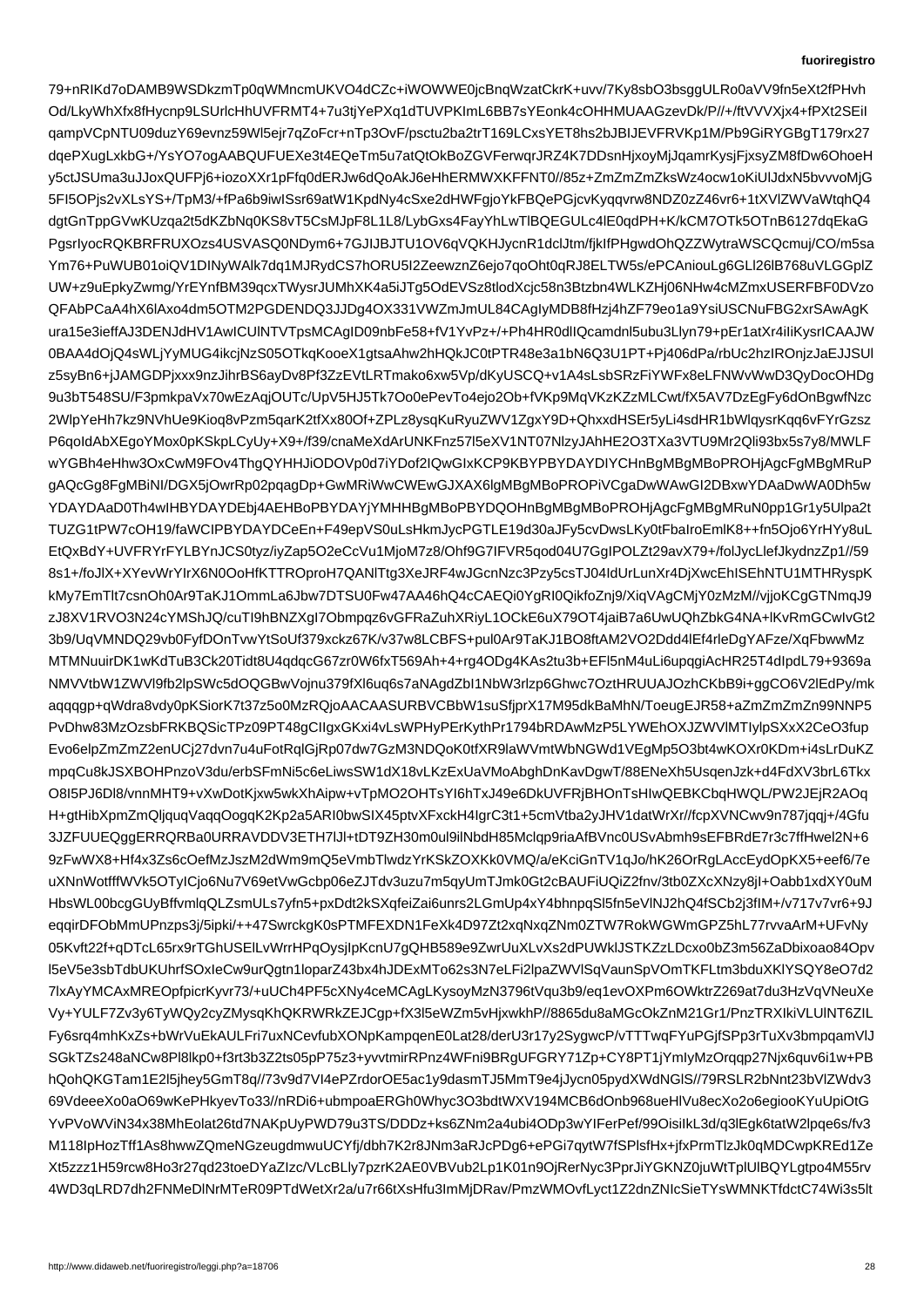pyALd/bx48f1ZszU72auDh988AGdpXd1aMHs/fG2d999d+LEibq/hIWFDRo0iE6fPXvWqtRUKIVISEhoaOj777+vN+uDDz4Qi8WEkN9// 93o+LjLly/Xe2xq6NCh0dHRdNrPz2/t2rV6f2G8+eabdlL+xWBhNkQikZlssFsgVlm3bh0hhMfjrVq1qlOnTrqzJk+eHBsbSwi5d+9eWlqa+X Tkcvnu3bvp9Keffqr3IFb//v0//PDDFjl6wdq1a8nTAtR7Ms6qArTDJiZMmEDf88rPz3/y5InurF27dtGJ4cOH25xPtth2VNJf9I5K3ebNUe0wb DuKja4VFxdHpwsLC3VnrV+/nk589NFHUVFRurPat2//3Xffubi4EEIyMzOlUikz66effiKECIXCr776Su9Fv9jY2DfeelMQolard+zYwfzekCb XWGczS05BRIe0sJH88MMPNuetIVeHlsfeAYfunQjG888/Tyfu379vVWq5ublSqfTcuXNubm56s1xcXNq3b08IUalUtNdOT2hoqOGPzMn uhRdeoPGKrvDwcDrx8OFDtrKh1wlM2Vwgljtz5qx9yj00NPTll182XGDw4MF04uTJk+aTOnz4MO3J7Nix46hRowwX6Ny5c0Oz2/ToFuC wYcMMFxg8eDC9ENZbgJZsooF1JBKJ4uPjCSEPHz5kIgyK9ja7uLikpKTYlk8WsXVUWII7dMLm2tFl22nN6FrMzuqudfjwYTr+YWBgoN EbNN27d6cvkapUKmYs8D179pSXlxNCliMjjd6qSEpKcnd3d3d3v3PnDv2lqU1uzJgxhn9a6JaDlptxWnVPQUbPqEZPQSweX2aYuTo4 Ozubvzq0PE3ia7FOTk50ora21uZElErlr7/+Wl5eXI1dTV+mZWJGtVptYSKurq50ok2bNoZz27VrRyeYl3U5ygYrBWJeTk4OPfh79Ohhdl GliAg6Qc90ZjB/uDCn/mcBiwVon00kJyfTv0r37t3L3E0vKCigXykaMGCAh4eHbfnkmg1HpR1qp162HcVG1zp69Cid0Ovb0BUTE0M7Kp jj8dy5c3Sie/fuRlcZMGAAjUgYXJSbHc5mtp2C7N9IWLk6NGtNIuBooB9++GHz5s0FBQU1NTXIhoXu3LIDD7a0tDTzvcrM2Gum0L8tiM 7DvM8C5o/ChheqKczFqJVNxMfHBwUFXbly5ciRl3K5XCKREEKYvvTRo0e3pNteLDbvpoBpbGYGz2Dul9v7d49O3L17l054e3tbWLl2a NVcol+rEytPQfZsJM3r6sCd5h1wyOXy1NTUn3/+mf6Xz+e3a9fO2dlZIBAQQm7cuMFdTN0Es2EVJkqol1wuN78Acwi5uLi0pluWeSwW oN02MWzYsDVr1jx48GDnzp30Bgq9n9KuXbvx48fblsmmyQ61Y08PHjygE0xnj6FWrVrRCfoCCCGkqqqKTjB9DPVqpuWmewqyfC377 GxzvDpwp3kHHPPmzaMV6evrO2vWrPHix+t+tr5z587Xr19v9Gx06tTpxo0bdsiGVZh74cOGDTM/VmO9Pe2Oio50ora2VgvVPiMxB4sF aLdNpKamrlu3TqPR7N27NyUI5cKFC0VFRYSQ+Ph4+vBai2GH2rEnZ2dnOmHm4sQ8wsJcdJk4w/LrJVNuiYmJvXr1MrNkkyo33VOQ5 WtZ3kjatm1rc96a49WBO8044Lh79+62bdsIIW5ubpmZmY01irZuNjlyMrp06dlo2bAWfeudEOLn57do0aKGJMWcepj+2GeBbgEuXLiQiz CLxTqiwsLCevXqdfr06by8PLlcvmPHDtqlPGHChlYn3qTYoXbsiXnBpKyszNQyFy9epBPMQy3MIy90EFJLCoEpN39/f1aanH0wAYFVp yDWjy9DTeQi1XQ044DjyJEjMpmMEBIVFdWIFdlEsmGt8PBwHo+n1Wob/tV15o8D3ffx7E8orGvMd+7cMdPzzBbm8TTuPlvPPOvH4ia GDx9++vTpBw8e7N69++DBq4SQwMDAoUOHspV+E8Fi824KmJHTzOzOiRMn6ES3bt3oBPMsJPPNbT3379/fsmULIcTf35++X2aHVs 0F205BdmgkzfTqwB17vxbLokePHtEJ5p6IruLiYuZJomchG9ZKSEigr2mdOXPmwIEDRpc5d+4cs3dmxMTE0L8wpFIpHQlRD3cvAuhq 3bo1naC3CfSw/tYZiwVoz02kpqbS/ufvv/+enp2ZAXxbEjvUjj0NGjSIvj8plUr3799vuEBZWRn9ncfjMf1V8fHxtBBOnDjB9H/oysjleO+9995 7773MzEz6SzMtN9tOQXbY2WZ6deBOMw44mHFazp8/r9fliouLU1JSmEeLjVa23bLBbJ2VbDDdpGY6Vy1MZ+zYsYQQrVY7a9Ysw7+ Bjh8/PmLEiAEDBugNQGTI2dk5KSmJJjV37Iy9F+0KCwsXL17M1vv3ZnafedWefrVBd9bmzZvpAPnWpmlmrm4Bzp492zDKOX78+MiRI y0pQDMZ060jo5uwsI4Y3t7edBytrKwsIUrF4/FsGH7DthKzJ0tqx9qia0TOzs60mrRa7Zw5c65du6Y7V6IUvvXWW/TSNWiQIKZiw8PDY8 SIEYQQuVw+a9YsvSc5ysrKVqxYQQjh8XjM8DlcNDkz2GoquqeqOXPmGD0FGd26hTtr85Bl5q8OkydPZvfq0PQ141sq0dHRoaGhxcX Fcrl84sSJKSkpdPD8U6dOpaen64aleu2Pu2wkJydznQ3mva/ly5crlUqhUOjv72/hF7r1LFmyJC8v7/Llyzdu3BgyZMjUqVMTEhI8PDxKS0 v37dv3448/VldXV1RUXLp0iXkf3ZQPP/wwMzPz7t27JSUl/fr1mzp1akRERE1NzYkTJ+jHFGzInlFmdn/MmDF0tMGMjIyxY8eOGDHCw8 Pijz/++O9//3vgwAGVSmVDmubnLl26ND8/nxbg4MGDjRbgvXv3LCIAUyzZhIV1xBg9ejS9mUIICQ8Pt6HxMGWyYsUKIUplqsSMzrUb3e bNVtE1ov/7v//Lyso6f/58aWnpwlEDp0+fPmjQlCcnp4KCgvXr19Mroru7++eff6671tKlS7Ozs2/dupWXl9e/f/9p06a9+OKLjx49ysvL27BhA +32S0pK0u3l0mtyr776amJilkflxuLZzLZTkOWNxLZcNZGLVBPC7kjp9X5LRW+Ue2rhwoV0ruGn+cx/SyU7O7tt27YiY0JDQ0NDQ+n02 rVrmVWYrzZcvXrVMEHm0wOzZs0ynFtVVcV8zqCB2WAKpLi42KoCycnJkUqkupv49NNP6SwbPk0ilUq7detmNOcikcjNzc3ypDlzM019 EXHYsGF0ouHfUjGz+1qtdsSIEUYzIBaLe/XqRacNv6WSk5Oj+7UOkUi0cuVKC7dYbwGa/wK4JUXB1iYYMpmM+ajm0qVL682S4bdU DMvEflkxc+v9loptRvX95oXeUanlvnZsO60x31lxutaiRYuMrqXVaktLS81899XPzv87O9swwfz8fDNfZx0vZliht4ekUqnut9rrLTfLv0HvOzi Gh15DzmaZmZlt2rQxmmdTpyCt9Y3E2m+p2HB1aMGa8S0VQkhsbGxmZmZ0dLTuA9guLi5TpkzJyspinrQ6cuSllpshdS3JBjOo8JEjRx q+rZiYmPnz5zs4ODQ8KUJIWFhYXI7e22+/7eXlpfu7RCKJi4vbt2+f5d8wTEhlyMjI6Nu3L5//Z6Py8PCYP3/+nj17LB8JwDzzu5+Wlvbaa6 /pbSsoKOjLL79MTk62LU3zc80XYHp6+jvvvFPPLtWn3jqydhMSiYQOcy4Wi81/HtaUhpSYPbFedl0rlCAgNzd37ty5uu9VEkJcXFzGjBm TIZVFv/2hJzo6Ojc3Nzk5WW9o7eDg4E8++eTAgQOGT1iHhYXl5ubaodzYbSoJCQn79u176aWXjJ6CmFdn9XDdSMxcHQ4dOsTu1aH p43F6Jbab0tLSEydOVFdXe3l5xcbG2uElhcbNxrVr1/Lz8xUKhZ+fX3R0NPOafkMcO3bs6tWrtbW1Pj4+EREReic1yxUVFRUWFsrl8q4d OsTGxoo4GODB/O7fv38/Ly/v7t27Tk5OXbt2tbAv1HyalhQ4WwVohh02YbmGl5g9Namia7j8/Pxr167J5XJfX99+/foxo36ZlZfLc3Jybt++L RQKQ0JCLPwQvB3KjfWmYvMpiNOdbSIXqcbVQqIOAAAAaMqa9y0VAAAAaBYQcAAAAADnEHAAAAAA5xBwAAAAAOcQcAAAAA DnEHAAAAAA5xBwAAAAAOcQcAAAAADnEHAAAAAA5xBwAAAAAOcQcAAAAADnEHAAAAAA5xBwAAAAAOcQcAAAAADnEHAA AAAA5xo/4Hj8+LFSqWQlqeTkZAcHBwcHh9WrV7OSYIuRn59PSyYqKqqBSZkq5EYs/Nu3b7PVhAAAqCONHHAsX77cy8vLy8tr586d DU9Nq6PhqbUwbJWMqXTsXPJZWVkTJ07s1KmTk5OTv79/q1atOnTo8PLLL2/cuNE+GQAAAKs0csCxc+dOpVL5+PHj7du3l0oASzx +/DglJWXYsGG7du26fv26SqUihKhUqvLy8oMHD86cObNPnz7Hjx9v7GwCAMBfNHLA0bNnT0IIj8d74YUXeDxe42YGmoVRo0Yx4Wll SMiYMWPefvvtGTNmDB482MnJiRBSWFg4ZsyYs2fP6q3YvXt3sVgsFovPnDnDSk6YBE+fPs1KggAALZiwcTe/cePGUaNGubm59e3b t3FzAs3CJ598kpeXRwhxdXX99NNP//a3v+nOvXLlytSpU0+dOlVRUfHqq6/++uuvlpGokXlKAAB/0fgPjSYkJCDaAAtt376dTsyZM0cv2iC EBAUF7d6929vbmxDy+++/b9682c7ZAwAAUxq5h8NCN27cKC4uJoQEBASEhIQ0MLXLIy9funRJIpF07tzZ19fXwrVu375dXFysUCiCq 4ODg4MbmAejpFJpWVmZSCQKCQnp0KGDzelUVFT89ttvNTU1gYGBVhWXbSVjlQZW5dWrV+nEpEmTjC7Qrl27kSNHfvPNN4SQg wcPvvHGGzZkkq2KYLDbgAEAmiUtS9avX9++fXtPT8+JEydqNBrDBfbv3+/p6enp6RkXF8f8+Prrr9Mfv/76a6PJ/utf/woLCxOLxaKnOnbs OHfu3MrKSsOFJ0yYQJf5/PPPjaa2Zs2asLAwJimJRBIZGbl582bDJXv37u3p6env76/VarOysmJiYhwdHelaYrE4LCzsxx9/1Ftl3rx5nhYw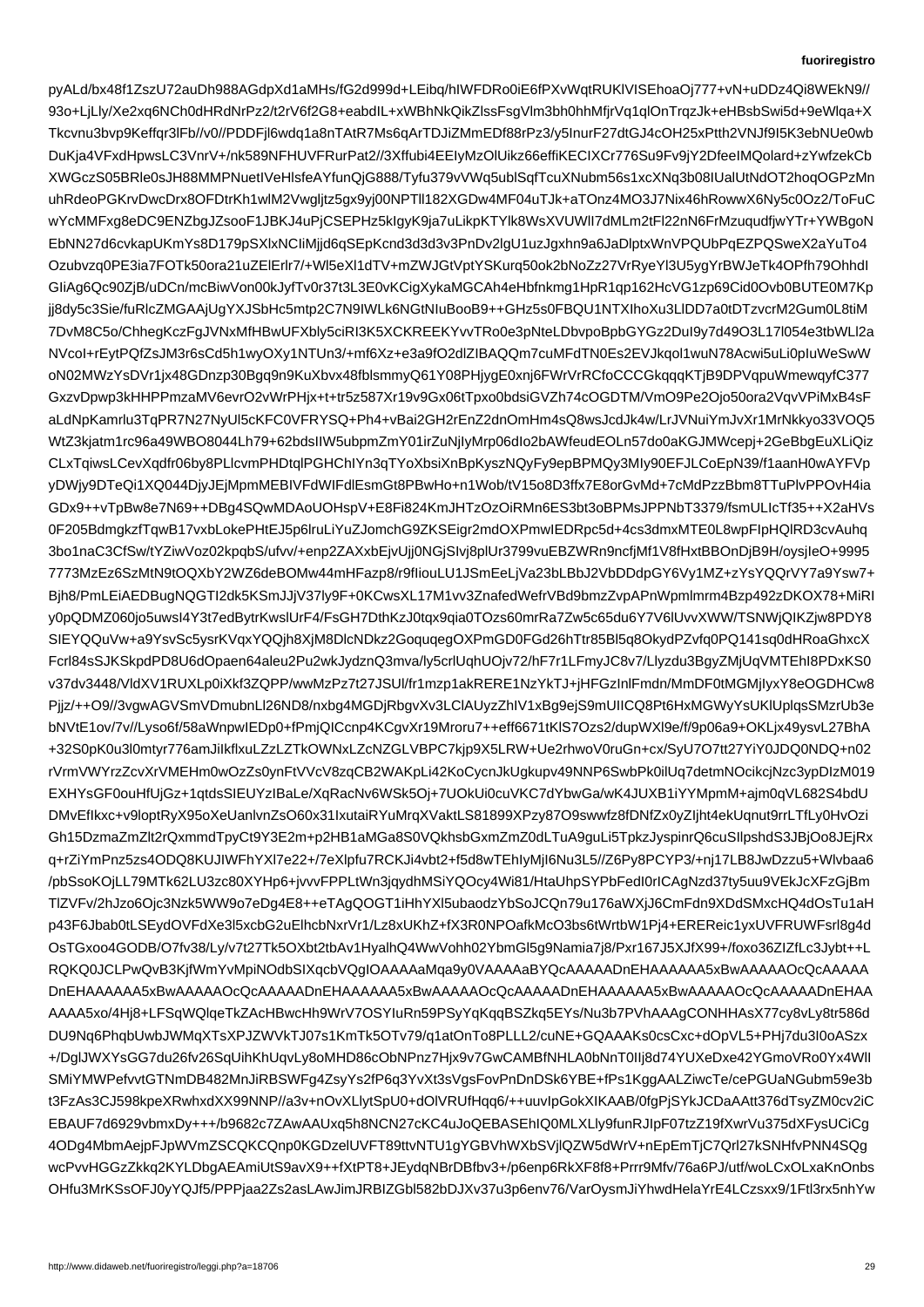3NOSkpKUIBQfHx8mY3QTa9asMboXZpSUIIwcOdLNzY1JqkuXLuvWrcvLy6P/7dWrVwNLhinkVatWWfI7w6qqNEomk0kkErru//73P1O L/ec//wkKCgoKChozZoxWqw0LC6Mlz9Sgh4cH/eX777/XXdHCijCTYFpaGut7DQDQMrAWcJSXl7du3VokErVt2/bx48eGC0ybNo2ecBc tWsT8aOYqVVIZmZSUJDIhODj47NmzequYCTiqq6vHjh1rKrUZM2boLd+5c2d63f3qq6+cnJwMV3F0dNyyZYvuKjNmzDCVvi69Pd28eb O7u7uphSdNmmRB2dfJy8vz8vIyms7QoUPphGHAYW3J2BBwVFZWDh8+3NQmjFalKYGBqXStxYsXW7iKn5+fqU1/9913zGKWV4SZ BDdt2sTFXgMAtACs3VLx9PSMiYnJyMiogqrasWPH1KIT9RY4fPgwIUQoFKamplqSYHJyMI3F1dV10qRJ/fv3F4IEZ8+e3bZtW1IZ2fXr1 1955ZWjR49a2PM/ZcqUvXv3EkLat28/derU3r17y2SygwcP/vTTTwqFYuPGjUFBQXPmzNFbS61Wz5s3jxCSmJgYHR3t5uZ28eLFtLS 0yspKlUq1ZMkS3X3p16+fqa2fOXOmsLCQEOLi4qL7wEpWVtasWbPkcjmPx4uLixs3blxAQEBZWVlmZubu3bvVavX27dsjlyPfeeedenf w7t27qamplZWVhJA2bdqMGzcuPDxcJpOdPn1679692dnZplZMTU1NT0+3tmSswmJVJiYmbtiwgRDy2Wefubm5WZKxhQsXVldXE0L WrFIz69YtQsiCBQvc3d0JIX369KHLZGVI/f3vf1coFJZUhJkEe/fuzcVeAwC0BCwGL1u3bqVdx6NHj9a7q5Kbm0v/sluJidH93dSfxatXr6a/ +/r6nip1iklNo9Hcvn07MiKSzqV95oap6fVwbNq0iWYsODj44sWLuqlt2bKFzvLx8amurmZWoT0clpGodevWaWlpuqucP3++VatWdO6+ff t0N6Qx5vjx48yfzuvWrdNdPi4ujv6+YMEC3RLTaDTvv/8+nRUREWH0FpWemTNn0uUDAwOLi4t1M5yXl/fcc8/RuXo9HJs2bWL+4Law ZKzt4TBflVFRUUar0pQ7d+506dKFrilWiyMillauXHnz5k1L1mXuGZ0+fVpv1qBBq2yoCCbBqolCvQTZ3WsAqBaAzYCjtrbW19dXJBK1 a9dO767KrFmz6Bl29erVur+bukox13u92xaUVCqlt28cHR3Pnz9vmJpewNGjRw96fUpPTzdMjbndsGHDBsMMfPTRR4arjB49ms5dunS puRLRaisrK7t27UoXTklJ0Zs7YMCAsLCw8PDwqqoqvVnV1dX0Vo6jo6NCoTC/FZlM5u3tTbeya9cuwwU2btxoNOCwoWSsDThsq0ozS kpK+vTpl9Lh7OwcHR29ePHiq1evmInRTMARExNjQ0WYCThY32sAgOaOzddiRSJRfHw8leThw4e7du3SnUW79F1cXFJSUupN5/Dh w6WlpYSQwMBAo/dfwsLCEhISCCEqlareMdHPnDIDXxAIDQ0dNmyY4QKDBw+mEydPnjScO3r0aMMfn3/+eTpx//59rdkBUmfOnHnp0 iVCSJcuXb788ku9ubm5uVKp9Ny5c66urnqznJ2d27dvTwhRqVS0396Mw4cPV1RUEEI6duw4atQowwU6depk+KMIJUNHYzt58qT53T STMauq0pKthISEnDx58uOPP/b396e/1NbW0l+6d+8+cuTIEydOWJvPnJwcViqC4mKvAQCaO5bH4Zq4cSK9RNG/mOmPBQUFly9fJo QMGDDAw8Oj3kSOHj1KJ8x8aWzgwlF0wnBAST05OTk0Jz169DC6QEREBJ2gFwlL0BEtCSG1tbVmFluzZg0NvFxdXTdu3NiqVSszC yuVypMnT/7yyy9paWnbtm3btm0b80EytVptPj9MIYSHh1u4C4SbktHDblXgmj9//uXLlzdt2jR8+PA2bdrQH2trazMzMwcPHrxs2TLbMkwa VhEUd3sNANB8sTwOR3x8fFBQ0OXLI48cOSKXyx0dHQkhO3bsoHON9hYYunPnDp0ICAgwtQwzmMG9e/fMp1ZeXk4n0tLS0tLSzCz 5+PFjS7JnoWPHji1ZsoQQwuPxPv74Y93HCfX88MMPmzdvLigoqKmpsW1btHuDEGLVoBF2KBl2q9JQSkpKSkqKUqncvXv3jh07Dh0 6JJPJFArFsmXLnjx5smLFCqtSa3hFUFzvNQBAc8T+SKOJiYmEkAcPHjB3Vej9lHbt2o0fP96SFB48eEAnDPu3GUxvAX1fwAzmYlwvu Vxu4ZL1un///ptvvknzNnHixOnTp5va4vjx46dOnZqbm1tTU8Pn89u3bx8YGEjHFhOLxRZujrlAuri4WJ5JO5QMU5VmMmZ5VZoiEonGjx +/Y8eOU6dO0Zt6hJA1a9ZY/gk3tiqCss9eAwA0L+yPNJqamvrll1+q1eq9e/dOmjTpt99+KyoqloTEx8eLLPuwhbOzM50wc8Pi4cOHdKLe SyxztRg2bFivXr3MLNm2bVtLsmeJ6dOn00c3unbtum7dOlOLvfvuu3v27CGE+Pr6zp49e/z48XRYbio4OPjGjRuWbl72JJH6bvHosapkb Pu0HrtVaR6PxwsJCcnlyliOji516pRard60adNLL71kybrz5s1jpSloe+41AEBzwX7AERYW1qtXr4KCgry8PLlcvmPHDvqgwlQJEyxMwdP Tk06UIZWZWubixYt0oI27duZTowMkEEL8/Pz++c9/2uGbtKtWrfr5558JIW5ubt99952pfpq7d+9+//33dLHMzMyGjHjNPBnDdOZbwg4lw1 TlzZs3TS1jeVX+4x//oE+TvP7660OHDjW12KhRo+hrl1euXLEkkyxWBMXuXqMAtAycfLwtKSmJx+M9ePBq9+7dBw8eJIQEBqaauULo YYZjMvMZcaa3vFu3buZT6969e72psejIkSNLly4lhPB4vOXLl/fs2dPMkjKZjBASFRXVwIscsxWpVGr5WnYoGXar8sKFC3v37t27dy/zVK ZRrVu3phNPnjyxJJMsVqTF7I4DALQMnAQcqamptJM/LS2NXqLpqx0WGjRoEH0RUSqV7t+/33CBsrly+juPx6u34yQhIcHNzY0QcubM mQMHDhhd5ty5c48ePbl8h6ZUVFRMmzaNPlExefLk119/3czCzBaN3sUvLi6mw4ZaliYmht4PkkgldHRLPUZfM7FDyVhbleZ7WV588U U6sWfPHjOPIfz666+0tjQ0xqAAIABJREFUU033toqZLFYExe5eAwC0DJwEHN7e3nSc76ysLJVKxePxLBI+q+Hs7EyX12q1c+fOvXbtm u5cpVI5Y8aM+/fvE0IGDRpk6pVORps2bcaOHUtTmz17Nn2gRNfx48dHjhwZExNDRx9viLfeeot+zrR79+5ffPGF+QsJ88nZ8+fP60UJxc XFkydPZq5/9T5X6OzsnJSURJ6WGPP6CVVYWLh48WLDtexQMuxW5RtvvEHvVly+fDk5OdnoQ6+ZmZnMGzd6nWrM27N6t+psrghT CTZkrw8dOmQ0RgEAaO64+jz96NGjDx06RP/QDA8PN3NnwagPP/wwKyvr/PnzV69ejYmJeeuttwYNGuTk5HTq1Kn169fT65+7u/uqVa ssSW3ZsmVHjhy5dOnSjRs34uPjp06dmpiY6OHhUVpamp6e/uOPPz558uTevXuXLl1iRp6wweeff04/18Lj8aKjo009K9q2bdtp06YRQqK jo0NDQ4uLi+Vy+YQJE1JSUnr06CGTyU6ePJmenl5VVcWsohdAGLV48eLMzMy7d+8WFxf37dv3tddei4ilqKmpOX78eFpaGr28GVq2b FI+fv7ly5e5KxkWq9Lb2/vrr7+eMmXKkydP9u3b16tXr6SkpD59+nh7e6tUqmvXruXk5GRkZNBhM6KiombMmKG7OvPO8PLly5VKpVAo 9Pf379mzJ62loqliayuCSXDFihUqlYpJ0Oa9fu+991avXk0lefXVV7/99luryxoAoCnjaARTmUzGfObbzPjfZj4xWlpa2rNnT5EJfn5+2dnZpll z/FqsVCrt1q2bqdTc3Nz0xlxnhqYuKSkxzPaiRYvo3BkzZjCfyXj55ZdNpa8rNDSUWSU7O9vDw8PUYqGhoXTawu/UZ2Zmmvre6bBhw+ iE4ddirS0ZG74WW1pa2qtXL1ObMFqVZvz888/BwcHmC7lv376GH1jJyclhPihPrVy5ks7Kzs5u27at0aTMVEROTo5EltFd+NNPP23IXvf r14/ZqOUFAqDQLHByS4UQIpFI6IqIYrHYws/D6qkICMjNzZ07d67enXqXF5cxY8ZkZ2fHxsZanIpYWFheXt7bb7/t5eWll8+4uLh9+/ZZ8k VW1sXGxtLXOHVvvri4uEyZMuXQoUPMWGHmn5FkJCQkZGRkvPTSS3z+n9Xq4eExf/78PXv2MK/O6jFfMunp6Q0vmYCAgJycHLaq csSIEYWFhe+//354eLjunhJC+Hx+eHj4ypUrjx496uPjo7diTEzM/PnzHRwcDNOMjY3NzMw0WhFZWVmmKsJMgsSmvWbGkrf8CWsA gOaCp20O33Hlz8+/du2aXC739fXt16+f+THC63Xs2LGrV6/W1tb6+PhERERY+Gghp0pLS0+cOFFdXe3l5RUbG2tmxDNLFBUVFRYW yuXyDh06xMbGiiwb/oTYpWTYrcobN24UFxfTT5x4eHi88MIL9GINM65du5afn69QKPz8/KKjo5kxMygbKsJ8gpTle11cXKxSqZqXiAAA WozmEXAAAABAs8bVLRUAAAAABgIOAAAA4BwCDgAAAOAcAg4AAADgHAIOAAAA4BwCDgAAAOAcAg4AAADgHAIOAAAA4Bw CDgAAAOAcAg4AAADgHAIOAAAA4BwCDgAAAOAcAg4AAADgHAIOAAAA4BwCDgAAAOAcAg4AAADgHAIOAAAA4BwCDgAAAO AcAg4AAADgHAIOAAAA4BwCDgAAAOAcAg4AAADgHAIOAAAA4BwCDgAAAOAcAg4AAADgHAIOAAAA4BwCDgAAAOAcAg4AAA DgHAIOAAAA4BwCDgAAAOAcAg4AAADgHAIOAAAA4BwCDgAAAOAcAg4AAADgHAIOAAAA4BwCDgAAAOAcAg4AAADgHAIOA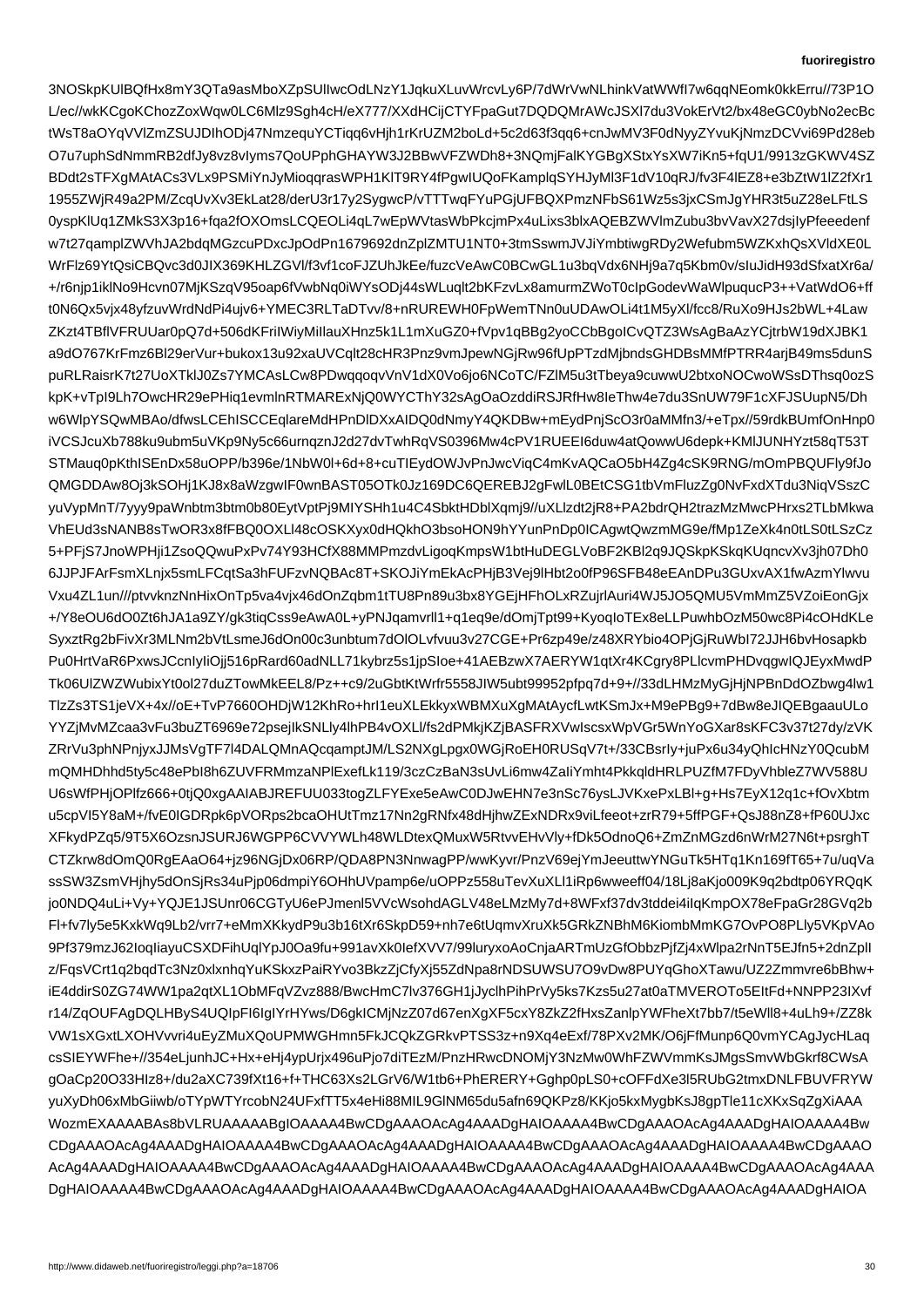AAA4BwCDgAAAOAcAg4AAADgHAIOAAAA4BwCDgAAAOAcAg4AAADgHAIOAAAA4BwCDgAAAOAcAg4AAADgHAIOAAAA4BwC DgAAAOAcAg4AAADgHAIOAAAA4BwCDgAAAOAcAg4AAADgHAIOAAAA4BwCDgAAAOAcAg4AAADgHAIOAAAA4FyLCjgeP36sV CobOxeNLD8/XywWi8XiyMhlvVnPYPmwtcshISG0VH///fdGycAz5eOPP3Z2dnZ2dvb39y8sLGzs7LDMzBFqT2iZYH8sBxybNm2KjlyMil wcMmRIVVWV+YUTEhLowlKptOGbXr58uZeXl5eX186dOxueWsvzDJZPo+9vo2eqOZJKpatWrVIqlQ4ODhs3boyIiGisHLVAaJnQKFq OOMrLyy9cuCCVSnNychYuXKjVas0sXFxcLJVKpVLpkydPGr7pnTt3KpXKx48fb9++3fx2n0265dPYebGTRt/lXbt2PWtl3nDvvPPO48e PHRwcNmzYMHjw4MbOTsvU6lcGPJs4vKWyadOmw4cPc5e+np49exJCeDzeCy+8wOPx7Lbd5kK3fBo7L2zq3r077aA+c+aM3qxG3+ VGz0Cz89lnnx09elQgEPzrX/8aO3ZsY2enxULLhEYh5C7p2traefPmFRQUiEQi7rbC2Lhx46hRo9zc3Pr27WuHzTU7z2D5NPouf/vtt6+8 8sozVeYNoVQqL1y4MGTIkIEDB06fPr2xs9OSNfqhAc8mDgMOQkhRUdGiRYtWrFjB6VYYCQkJ9tlQM/UMlk+j73KjZ6AZEYIEW7Zsae xcPCvQMsH+uAo43N3dHzx4QAj5+uuvR44c2ZCOuxs3bhQXFxNCAgICQkJCWMuigdu3bxcXFysUiuDg4ODgYE7zZsO2jKqoqPjtt99q amoCAwPZKpzS0tLLly/z+fyQkJAOHToYbrGkpOTRo0c+Pj60Y7Zely9fvnTpkkQi6dy5s6+vr4XZYKul6lVUVHT9+nWBQNC5c+eAgAD 7Z08qlZaVlYlElqMFbgrr1cT6gWZDEdnWVEy5ePFiaWmpg4ND165d27dvz1EGHj16VFhYKJPJ+vXr5+rqqjfX5iO00c8tpOW2TGg0WlZ 98sknYrFYJBINHjw4Li5OJBKJRKI+ffoYXdjPz48ucPz4caML/Otf/woLC6MJUh07dpw7d25lZaXhwq+//rqnp6enp+fXX39tSVZ79+7t6enp 7++v1WqzsrJiYmlcHR3pVsRicVhY2l8//mhmdavy1sBtGVVSUjJy5Eq3NzcmA126dFm3bl1eXh79b69evXSXN1U+vXr18vT0DAwM1Gq 13377bY8ePZidEovFL7744oEDB+iSubm5Q4YMcXZ2Zrbo6+v7/vvvm8nkmjVrwsLCmOUIEklkZOTmzZsbXkRhYWF0d5jFPDw86C9p aWnmd5mgrKx89913n3/+eSZ7dEOrV682XLhz5850mZKSEstr8l033iCTgZKSkpSUFB8fH70MrFmzxnBhTgyJgsZsClODGo3GhkZueV Mxn4GwsDCtVrt69eouXbowqTk7Ow8ZMuTUqVOsZIBuyNPTs7q6et68eR4eHnSVjz/+WHcxa49QhIXV0adPHxuK3fyh0cJaJjQdHAYc 58+fb9u2LW0IS5cuNVzYTMBRWVmZIJQkMiE4OPjs2bN6q0yYMIHOXbVqISVZpZcQiUTy1VdfOTk5GW7F0dHR6OmmsrJy+PDhVu XNkm1t2bLFkmxTeXl5Xl5eRjMwdOhQOqF3OjNVPkFBQSKRyNnZ+W9/+5vRBN3c3DlyMr755htXV1ejC4wdO9Ywh9XV1WPHjjVVSj NmzGhgETGNx9CmTZvM77JWq7106VLPnj1NpZCUICSTyQyzJxKJlixZYnkNTpw40VQGNm/e7O7ubioDkyZN0lvekmrat2+ftdVkw4F mCIODX375pVUHILVNxXwG3N3dJ02aZDQpd3f39PT0hmeAaQwpKSm6S+oGHDYcoVqbzi0hISGi+ordsGWaOTS4aJk2nEBYbJnQd PC0rL5Bunz58sWLF2u12oEDBx44cID+IxDi4uJy+PDhHj166C7s7+9/+/ZtQkheXt6LL76oO2vo0KH0DRdXV9dJkyb1799fJBKdPXt227Z tZWVlhBAfH5+jR4/q9nlOnDhx165dhJCVK1fOmTOn3qyGhISUlpYSQoRCISFk8ODB0dHRbm5uFy9eTEtLq6ysJlR06NDh6tWreivakD cLt3XlyhVL3q+5e/du7969b926RQhp06bNuHHjwsPDZTLZ6dOn9+7dy7xj3L17d90XN0yVT3Bw8l0bN+h0+/btR40a1bVrV7lcfuHChe3b t8tkMkLlc889V1FRoVAoliMjExIS/Pz8ysvLMzMzjx8/Tlf88ccfR48erZvJMWPG7N27l6Y5derU3r17y2SygwcP/vTTTwqFwjAb1hbRxo0bq 6urCSFr1qyhRbFqwQJ3d3e6bteuXc3s8pMnT1588UU6hJevr29qampERIRGo8nNzd22bRtNNjk5efPmzYbZ4/F4AoHAwtaSnJxMxznQ y0BWVtYrr7yiUCh4PF5cXNy4ceMCAgLKysoyMzN3796tVqsJIZ9++uk777zDdTVZ0piPHDliSXe6zQeUtU2l3qwQQlq3bj1y5MiliAiBQH DmzJmdO3fSavXw8Dh16pTe7owePTo9Pd3yDOhuiBDSsWPHjh078vn8CRMmJCcnE1uPUGLTuaVLly60SK06t5g6NJpXy9QrCmgG 2l1fdHs4NBqNVqvt27cvjUljYmL0FjbVw7F69Wr6u6+vb0FBqe6sO3fuREZG0rmjR4/WnWVbD4dlJGrduvUPP/yqO0sqlTldofv27bM8b1 FRUUbzZuG2jP75ZWjmzJl0+cDAwJKSEt1ZeXl5zz33HJ1rVQ+HSCTq1q1baWmp7qz9+/fr/s305ptv6uVkyJAhdNa4ceN0f9+0aRNtBs HBwZcuXdKdtXXrVjrLx8enurrawiJq1aqVqSJiusFPnz6tN8vULs+bN48povLyct1Z2dnZtDokEsmxY8eszZ5eazHVwzFo0CD6+4IFC/Ty/ P7779NZNAZiftetpqtXr+qusn//fqYX3Wq1MX9S61WTbQeaKbYdULpN5eLFi7qztm7d6uDqYNhU6s1AUFDQ+fPndWedOHHC29ubzn3 99dd1C3bTpk30d9va6r///W/DnOqeocXFxbqz8vLyfH19jR6htlUH7eGot9j1DhxThwZzH9ywZX7wwQdMy9T93fwJRK9l6pa81vQJhN2W CU0H5wFHQUEBczr+7LPPdBc2FXAwx7PRuwxSqbR169YikcjR0VH3tGJzwPHRRx8Zzh01ahSdq3czyLa82bYto2QyGXPq3LVrl+EC GzduNHo6qzfg0LsSUMwZoWPHjrW1tXpzd+/eTau7e/fuur/36NFDJBKJxWKjaTLXvw0bNjA/mi+i0aNHmyoiGwIOesZ3dHQ8efKk4bbeff ddutY777zDnB9ty56pgCMmJiYsLCw8PLyqqkovqerqahrkOTo6KhQK5nfz1TR48GDz1UTn6lWTbY3ZFCa1ZcuWGc411cjNN5WEhAT DplJvBowG7hs2bKBt1dvbW7dgmQwYXcuGtmrzEWpbdTABh1XFburQGDBgAG2Zjx490ktKt2XqtrEGtkyjJxCmKlzeg7O2ZULTwfm3V KKiombPnk2nV65cefHiRfPLHz58mHZXBgYGpqamGi4QFhZGX+hSqVSsjMur15VHPf/883Ti/v37NudNa3C7yvJtmXL48OGKigpCSMe OHUeNGmW4QKdOnepNxKguXboY/si8tfHCCy+IDMZTCQ8PpxMPHz5kfjxz5gx9pDw0NHTYsGGGaQ4ePJj27tLrvd7chheReXv27Ck vLyeEREZG9u7d23CBpKSkNm3auLu737lzx3AuK9nLycmRSqXnzp0zfKnB2dmZvk+hUqlon7wetqqJuwPN8iKqt6nEx8fTCaNNxZSqo CDDH6dNm+bj40MlqaioOHLkiIUZYIY6PXnypOFco3tq2xHaFM4thJDc3FzaMt3c3PRmtYCWCY2O23E4qEWLFu3fv//8+fMPHz6cM2d OZmammYWPHj1KJ6KiokwtM3DqQNrOzp49y25WGU5OTnSitraW67wZ3ZYpTLLMscop5orYpk0bw7nt2rWjExqNhvkxJyeHnq31Htlh MF/H0L0Rbp5VRWTeuXPn6ET37t2NLjBgwACjoYYZDcmeUqn89ddfy8vLq6uraTEyn9Sit8wtYUM12flAM1pEXDQVMyliIm7evEkIOXf uXFxcHEcZsO0lbQrnFj3PSMsEe7JHwEE77hITExUKRVZW1vr1680Ml8ic682MiMC8in3v3j12s2peU8qb/eOJEGL5a/F2xpRSWlpaWlq amSUfP35slxz9xd27d+mEt7d34w6B/8MPP2zevLmgoKCmpsb+W28KjdnOTYV5wJD5e5qLDNh2hDaF6mCgZQJH7BFwEEKio6PffPP NtWvXEkKWLI2akJDg7+9vdEk6XBjRCY0NtWrVik7QJ8/thsmbi4uLqWW4zhtzCjCTh8bFnHDrJZfLOc2JUcxHjJk//uxPLpenpqb+/PPP9 L98Pr9du3bOzs4CgYAQcuPGjYZ35NSrKRxodm4qjo6OdILZHS4yYNsR2hTOLaTptUxTfxI01iUAGshOAQch5KOPPjp48ODvv/9eUVE xd+5c+lKWlWdnZzphpmUzf6DY+aLbFPLGnDTtcOTbRiwW04lhw4b16tXLzJJt27a1fx8DE2c0SrhDzZs3j57TfX19Z8+ePX78eG9vb2au 7nuG3GkKjdnOTYUJBZiDyKoMWLgV247QplAdhJB3330XLRO4Y7+AQyKRfP755yNGjFCpVPv27du6davRxTw9PekEfdnaKObJU+Y WoH0weaN3go3iOm8eHh50wtrnDOyGDoZBCPHz81u4cGHjZsYQcy+5oqJCq9XaP+K5e/fu999/Twhxc3PLzMxsrKGam8KBZuemQkf 9IYS0bt3aMAP//Oc/WWkMth2hTeHcotsyMzIyjD4Eage6LdPUEdpYlwBoIM7fUtEVHx8/depUQohWq120aBHzCJKuPn360AnDr40zmO FiunXrxkE2TWoKeWO+PiCVSrllv+GYZ+XMIFIjYh4P/O2334wucP/+/dWrV69evXr37t1cZODIkSN0NKSoqKhG/DBEU2jMdm4qFy5coB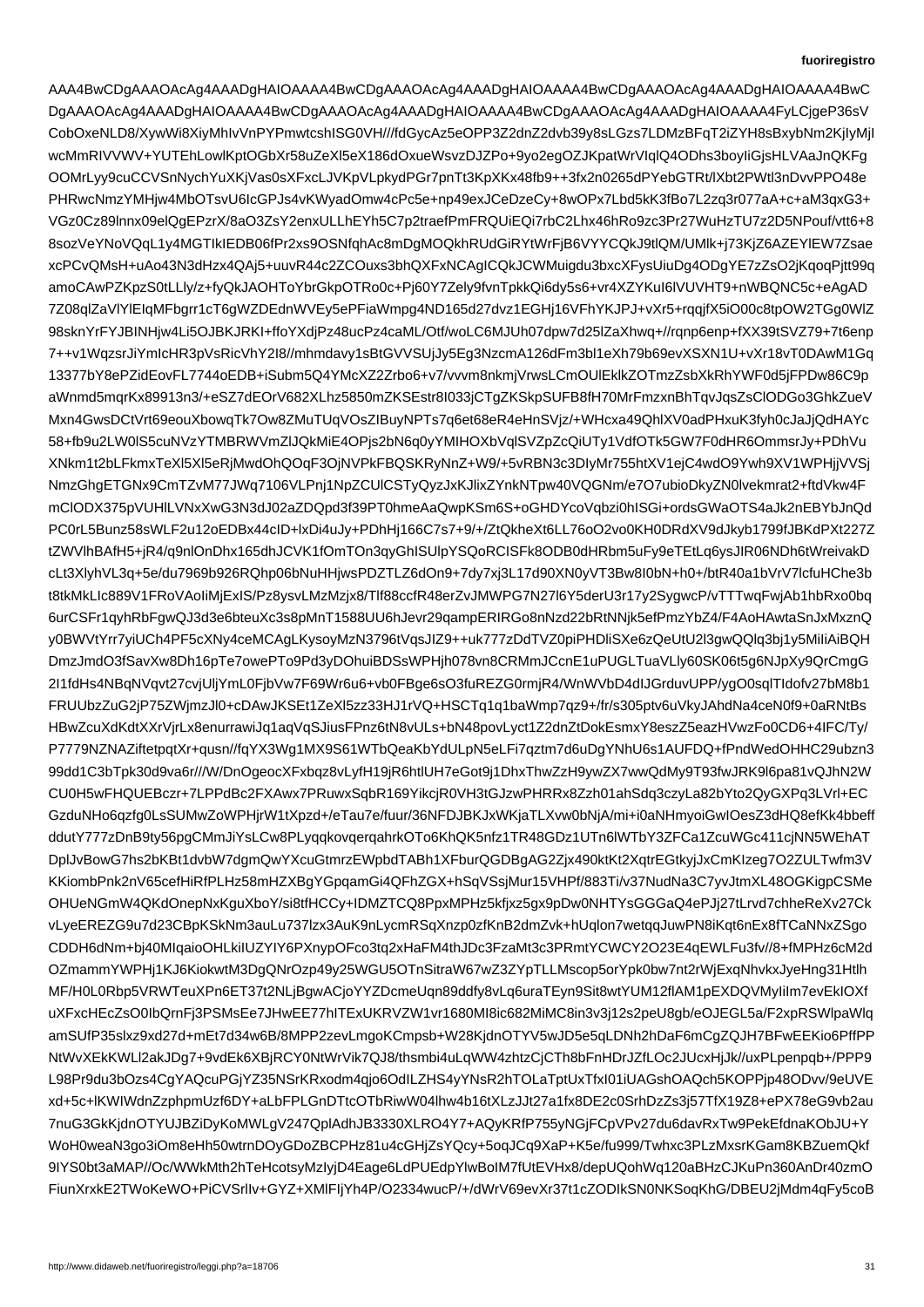PM88JcZMC2I7QpVAdaJnDNrgEHIWTFihWBgYGEkNu3bxu9gTpo0CD68pVUKt2/f7/hAmVlZfR3Ho83YcIEjvPboLxx8ddzTEwM7d2V SqV0JD49rDzP3xAJCQn0nbozZ84cOHDA6DLnzp179OiRffNVJz4+nmbvxlkTRl/SzsjlWLBgwXvvvZeZmWn5q5iWY3bc6O3n4uJiOjok 15rCqcZRU9F9x5Lxyy+/XL9+nRDi7u4+YMAA7jJq2xHaFM4taJnANXsHHK6urp999hl9BMkoZ2fnlJQUQohWq50zZ861a9d05yqVyrfee ou+Uz5o0CBTL7NxpN68zZgxg+u8OTs7JyUlMXmgQ0owCgsL6VjyjahNmzZjx44lhGi12lmzZhUVFektcPz48ZEjRw4YMKCwsJCVzdEJ M7cGdHI4eIwYMYIQIpfLZ82apfckR1IZ2YoVK2hH7qhRo7g4rTMf8Dx//rzeBam4uDgIJYU53XP6QFxTOND0mophn9Px48dHjBhhbVO ZN2+e3rATt27d+uCDD2j4mJiYKJFIDDMwe/Zso23V2gzoHaF6N1YKCwuXLFlidK1Grw7zLXPy5Mn2b5lz5861qigOHTpkNEaBJsJ+z3 AwXn755YkTJ9KbhUZ9+OGHWVIZ58+fLy0tjYmJeeuttwYNGuTk5HTq1Kn169fTI9/d3X3VqIV2zHUTytvixYszMzPv3r1bUILSt2/f1157L Sliogam5vjx42lpaQ0fGqvhli1bduTlkUuXLt24cYPeR0tMTPTw8CqtLU1PT//xxx+fPHly7969S5cuMeMc2lx5+XD58uVKpVloFPr7+5v/7P WyZcuys7Nv3bqVl5dH35968cUXHz16lJeXt379enqnPykpKTExsYF5Myo6Ojo0NLSoqEgul0+YMCEIJaVHjx4ymezkyZPp6enMSzSEE L1oknV6jXn69Onx8fGGjfnzzz/nLg+6TWXw4MFGm0pFRYVVTaWgoKB///5vvvkm/a5Cbm7u2rVr6dOOrVu3XrRokW4cuWzZsvz8/MuX L5tpq9ZmQPcl7devn4VHqIXVwd25hbbM4uJiuVw+ceLEptMyLTzN/uMf//jiiy8lla+++uqGDRsa96V3Ml7dgUsNhzY36t69ewEBAaKnDL 8WW1paauZinn5+ftnZ2Xqr2Dy0ud7nSKiFCxfSuYbfiiwtLe3Vq5dVebN5W6ZkZmaa+qLjsGHD6IS1Q5vrfaGDmj9/Pp07a9Ysw7lVVVW 0un19ffVmSaXSbt26mSolNzc3va/Amy+iRYsWmSqinJwciUSim/inn35qfpe1Wm1+fr6Z780OGTJEb9Bx27Jnamiz7Oxs5kPKekJDQ0N DQ+m07tfAzVcT83UYU9VE5xpWkw0HmilMEel9PYQy08itbSr1ZiA8PNxoUs7Ozka/1c5uW6VsOEK1Np1bmKHNrSp2U4eGhS1z7dq1 zCoNbJmmTiA2tEzmu12hoaFmrj7QiOx9S4Xy8PBYvny5mQq0ICAgNzd37ty5ui9IEUJcXFzGjBmTnZ0dGxvLfTZN5i0nJ6dx85aQkJCR kfHSSy/x+X/WoleHx/z58/fs2cO8mNelwsLC8vLy3n77bS8vL93fJRJJXFxcenq67gcnGylmJmb+/PkODg5WrRUdHZ2bm5ucnKw3hHNw cPAnn3xy4MABM6NTNFxsbGxmZmZ0dLTuleDi4jJlypSsrCxmwHVmyEXuNIUDzXxT2bdvn7VNZevWrTNmzGDeQCGE8Hi88PDwHT t2GL3lz3oGiNkjdPfu3aaO0EY/t5hpmYcOHWJaJjM2PHdsaJnMNxOGDh3KdfbANix/np4L+fn5165dk8vlvr6+/fr1Y4Z8aQoaPW9FRUW FhYVyubxDhw6xsbEig68VNAXHjh27evVqbW2tj49PRESE3hmEFdeuXcvPz1coFH5+ftHR0cyr/PWSy+U5OTm3b98WCoUhISFGv67C ndLS0hMnTlRXV3t5ecXGxnla5dSr0RszaVhTYb4aL5VKQ0JClEpIdnZ2WVmZWCzu1q2b+btsrGTAKJuP0MatjmbaMouLi1UqlamvFkC jawYBBwBAvfQCjsbODgDoa5xbKgAAAPBMQcABAAAAnEPAAQAAAJxDwAEAAACca4SBvwAAWDd27Ni7d+8SnW+XA0CTgrdUA AAAgHO4pQIAAACcQ8ABAAAAnEPAAQAAAJxDwAEAAACcQ8ABAAAAnEPAAQAAAJxDwAEAAACcQ8ABAAAAnEPAAQAAAJxD wAEAAACcQ8ABAAAAnEPAAQAAAJxDwAEAAACcQ8ABAAAAnEPAAQAAAJxDwAEAAACcQ8ABAAAAnEPAAQAAAJxDwAEAAA CcQ8ABAAAAnEPAAQAAAJxDwAEAAACcQ8ABAAAAnEPAAQAAAJxDwAEAAACcQ8ABAAAAnEPAAQAAAJxDwAEAAACcQ8AB /AAAAnBNeKf1fY+cBAAAAWjihVqtt7DwAAABAC4dbKgAAAMA59HAAAAAA59DDAQAAAJwTEoleDgAAAOCWEHdUAAAAgGtCE7 bFIYYrIRgBgAAoLngWfGr1Ymx+9BoA5IyvSqiFgAAgHqZCwwsCxqMX3C1tkUc+okJNRqNTQkBAABAE2Lu7/MG/e3Ozh/+eC0WAAA AOIeAAwAAADgn1GjUjZ0HAAAAaOGEajWe4QAAAABuCTVq9HAAAAAAt4QqBBwAAADAMfRwtExN7EngJpYd+3gmd7qFsHGYox agCe15E8oKsESo0eIZDgAAHc9usNiE9rwJZQVYwsNrsQAAAMA1fJ4eAAAAOIeAAwAAADiHgAMAAAA4h4ADAAAAOIeAAwAAADi HgAMAAAA4h4ADAAAAOleAAwAAADiHgAMAAAA4h4ADAAAAOleAAwAAADiHgAMAAAA4h4ADAAAAOleAAwAAADiHgAMAAAA 4h4ADAAAAOleAAwAAADiHgAMAAAA4h4ADAAAAOleAAwAAADiHgAMAAAA4h4ADAAAAOleAAwAAADgn5CLRoluavReURbc1R bfUd6q0XGwCAAAAWOTIxuvqLejqwx8eJurqw35/BE+rZTkq+Ca/dmmmqt00AQAAwG4+HOYwPVrMbposBxyTNskOX1KxmCAAAAD Y38BOwh9ec2QxQTb7TNYfqUW0AQAA0ALkXFJ9k1/LYoKs9XAU3dLEr32C5zUAAABajKzZzmw9z8FaD8feC0pEGwAAAC3J3qtKtp JiLeAovqVhKykAAABoCopus3ZxZy3qKLqtZispAAAAaAqKbrF2cWct4LjzGHdUAAAAWhQWB9PCSKMAAADAOQQcAAAAwDkEHAA AAMA5BBwAAADAOQQcAAAAwDkEHAAAAMA5BBwAAADAOQQcAAAAwDkEHAAAAMA5BBwAAADAOQQcAAAAwDkEHADGCfi kb0fBodnOFxa6LBji4CrhNXaOAACaMWFjZwCAKzweSewqHNpV6O3G59UXLdyp0izNUJTrfINwYCfhF+MkbZ14hJCZA8TPt+HP3i6rx UeRAQBsgoADWiYvN97qMZKYTpa28Jpa/r+PKcsfqwkhAj6J7SzckCwRC3jbTimzL6pWjpSMCBcS4jh/j/yxHB9GBqCwGqIOalF4PLJ6j GRAsPDuY+23R2ulN9VqTT2ryJWk5HZd90VsZ+HasRKJkPdlXu2qblVcSR7WyDYkOw4LE16/L17xXwXnOwAA0Olg4IAWKLGrMKaT 8O5j7cj1Ndcq64s1dAj4ZGAn4fpkiaOQx+ORvh0FW07ybz7UnLqufu9n+X9SHSdFiRoScHR/TtDWmfdlpr1yT1OFnplmqZsPv50Lv1qhL bmjqVZYVEciAeniJXB34j0IWLcxAAAgAEIEQVSo0ZZWWLoWwLMGAQe0QEO6Cgkh3x6ttSraIIQM7CRcM07iIOB9mVfbt6OgZwfBv1 Mkr38vr3yiiess5BFyp8qWa0n/IMG0fuIXAgXO4rpnSWrVpOS2+v/9qvzPCaXewtKFLmKBfgq1alKt0N6o1Jy4pv6+QHn/ibbeVfTU1JKey 6uNzpoTJ36zn5qQotKQYV/V3LhvRaElR4n+L9GBTk/dJjtRauQhl7w5zu3deISQqvWq2dvlenm+dFcz/Jsao4l/PdExtpOAEPLHfc2QdTX mi95olWi1pEZJKqo158s03xcopTdNPoPTs4Nq5qBx346CVo5/1pH0pjqtQPnTGf06YrwcJpzyqjiiA5+pWZWGXLip/kWq2nCkllls9kDxjP5 is9n/iw1Ha1dn19a/HECzqoADWiBvNz4hxMzVxRDt2/h2kkQs4KWdVq7KVmw5yd+YlonwFXw7SXLsqjo5SnS/Rrs4Q25tZt4dJH4n1kH 41xfCxAIS7isI9xUkdhNN/0FWqRNAtHbkiYxFD+1ceAFt+TGdhK+9JP4wXf6LVFXvKrpEApPX6+FhluYqO9HKLhwHIWHWFZI46c1Vw qPLMFdl3TxH+QveiRV/cdjI9dXFoS5xS14RMIUIrQnxaSXo/pxgYpTohwLlwnS50qBdvB0rnhvrIP7r6VAsIJF+gkg/wcvdhDN+khv2SH0x VjKup0jveWQhn0R0EER0ELwcJnx9m4w+huwo4jGlZAmJEK9EQQuE12KhBaLXgHqf29BF+zbEAt6XebUf7pPLleTmQ80b38vP/k/ds4 Pg7wPEtWrtO9vlJ69Z95rKokSHeYPqog21hpTc0Ry5oi6+ramprbt69esoWJ/saHTdJ7Xae9V1/57U/nm1a+/K+2Ks44Bgl38t6K6i96+i2nj A8VKgIMTrz/NAYtdG+CNkRn9xUDvWzkW6hVBRrWWagZBPUI8QfTFWP3iZPVD8Xvyf0cadKm3h/9RX7mmYFeNChP9J1a+jZcMdx veqizaUanK+TJ31u+r0DfUjWV05R/oJNqbURRnVCv3qYBYjhDys0Z+rW90ALQZ6OOBZp9e38cVhhfxpD3rlE82xq+oIX8EjmXb2Dvmh 31VmU9L3QoDg9b51HelX7mnm7pSfvlEXrwR68D8e7kBfounXUfDaS6JNx/X77XcXqv6x588OlbDnBHNixQldhYQQiYjMixfnXdbPj94ql hjfS6T732BPfv9gYb5BypxylfCWvOyQ8h8ZK5dZvUJo7cQb1UM4J9bBw4VHCHklXPTfltXeC3U7GNFBMDfOgcYN959ol2Qqtv9aVxFd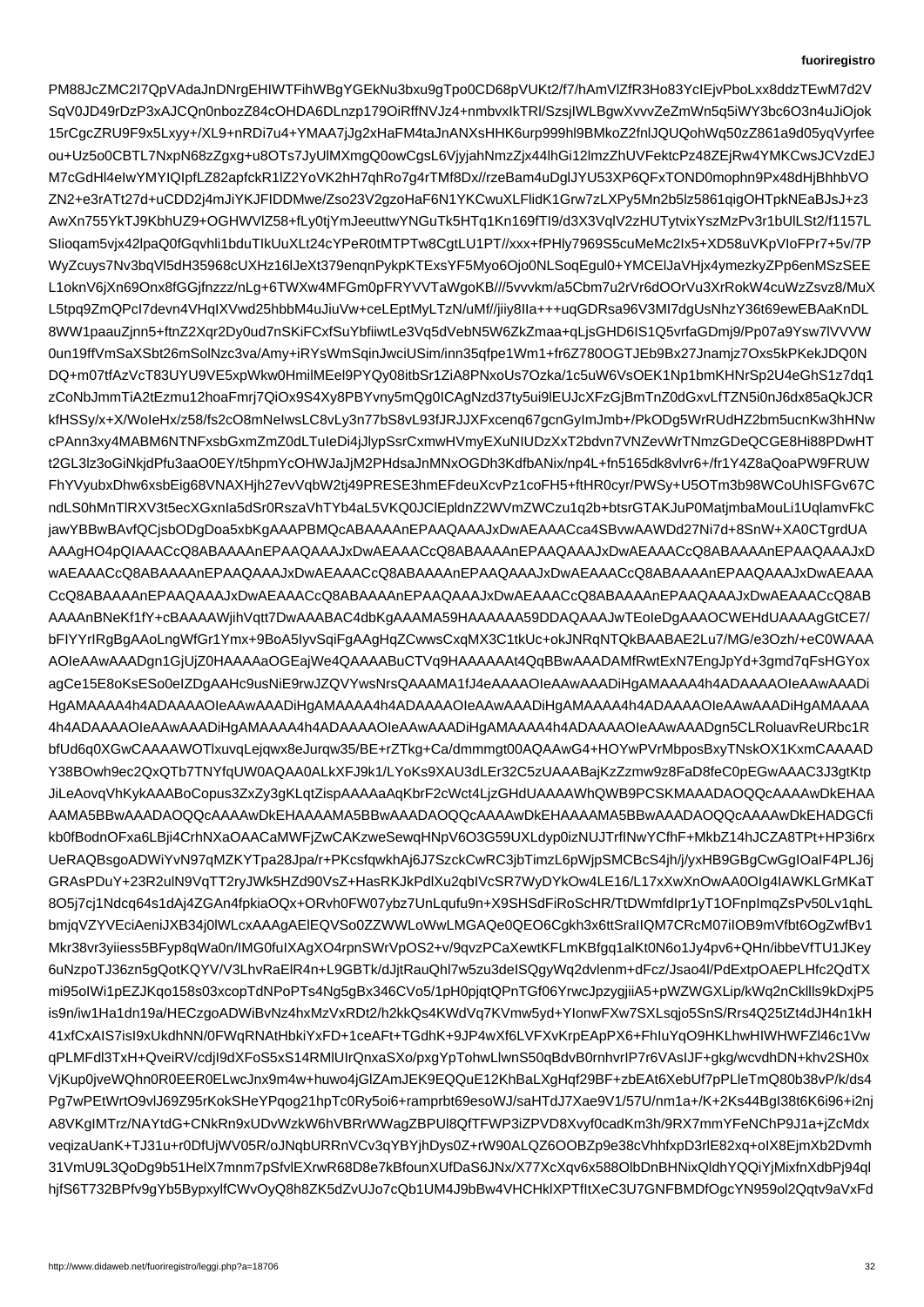vfkrX5H08hMQQl4KFMwb5PBZVl3fi08r3uTedTX7x33N62nyC0+707zceP8aJRkUIiSERPkLJvcRbT2l/Cqv9qu8v3ThiloQfTVeQqff3S3 P/M2uBQ7QKNDDAc86Ot6Gbt8GJRGRJS9LZvQXy1Xa2Tvkhy9afUl4d5ADfargkUw7ZYuMiTYllaUVmle3ysoe1P0RPa6nyGgKui7cV L+2TXbmj7pEevqKfFo1tOPdQUjopZEQwmRmfM9G+DsktrNQL/Rhy8Ma7abjynd2yJUaQqih8chYnQ3NHih2EBJCiEpDZm2XM9EGIa TotiZls+zy3bpimfqiyOnpLaG4ECHTI7I2p/aCzs27O1XaWdvl9572Jw3vzsIOATRHCDjq2SXqk0Ehwm8nSVpL9Ps2JCLyTqzDpCjRI7I2 Wpr8UInKqhs0hJD2rrwo/7pnCnafU5VW6K+vUJFDv9ddqLr5CNo4WxQ95DyNe4R8EuxZ34Mb9RnbU0S3e/+Jdk1O3Z/gcSFCFwf7P UOgfdqt8Y/BDhYWgg2yL6p+f/racyfPuvNeOxdezNM7U/8tVhnGIA9rtOty64qljTNv7NNQzE3y55MbTKCmu9bZP9SPZNpHMq2rhN39A GjGEHDAs8vwuQ2K9m3Q5zbe3i7PuWRLd/fLYSLmj+ADRcZfc8i/ojpRqj5Rqi64rvZtbdHB+FCmZfH2PvP3d+5l1Z5zKvpgQSvHP6+sd pB/RUWf4vRuxVuU4MDdhu4+7XVwfhpODe4ilDztgNgnNV5HP59XPqxhHripe5jzeqWGqYWxxjpmXt0qC1lSHbKkesg64y/gADyDEHD As4j2bWyYJGkl4aWdVq4x0bfxZpo863eVWkMkQhLRQdDe1Yq/v/3a1P0RrNKQU9eNP2p6oEg16tsa+s/Cd2rCfAQ0Wa2WFN9u0EDr z7fl9wmo6yNJv6B6Uqs9erUuwaQw+90I+OO+dvvZutlf01PU39jDsKzwcq073THvmzBPy2q05JixF3oJIUo1ufq0dyrAo275jN9U/3v68vD oCNHmVMeIDg3tbQJo8fDQKDyLdMfb0LuTsuRlyaQokV7fRqi3YMcbjgeKVTN/svSRTI+ndweeKLQKlp4IfDlMOKpHXShQWKa+Z/DiS b8qwQ+vGXnn5bdbmk8O6L/smhwloo+Y3HqkPVCkloSkS5XDuqkJIVHPC4La8a/cs/l2kq0+2q8Y2Eno04on5JPFwxyGrlOx/s2aURGiLt 514ULJ7br98nwaqiyWm3yLhxDCzGqrc8fnwwzFhomOtBNrSKqwvovwwk117iX19rNKw9tnAEAQcMCzxsw7Kbp9G29vl2fpvJMiEREn Mc/LzYoeQWboCJuvnd18+MuSHJjUAj34kX4C2m1SqyJrc4wMXBHQlh/Q1kgmRQljmUh4+qYsE1f9llUtTdJ6uvKEfDKpt2hJhp0GcX9 Yo13+X8WasRI+j3Tx4s+Jc1h50PZNuzvxYjvX7RqfR3xa8aL8BcO7i/q8QqjRaElaQV2VM/dT5GYjQhnTQnTOlweKVK+nyVaMlNBHd/ m8uoFVZsalz9xQf5Nfe7AEL54A/AUCDni26D63Yapv4x1bn9vQVe/3aetFx48y/L1Krv1wn+K/xQ3K4YBglTP0xe7CPx9fyLusGttTRAgZ Gig0W8BBCNI5Vjm8uzA+REgleaOfKP2Csvi2jf0EL4cJXw4zeWbbeLSWqdwGVtGhEtWJ0icz+otHRwj92tQVppBPXggQ9Hne8UCxau 4u+cN6xkcFelYg4lBnBZ9nS9+GzZg/i+sddNwqVys0KZtk102MPr67ULnxmJGHHw1HyRzXS8gkeFzn8YVfztcFHM+35Q/ulrTnn+mL9y I6+wtaOfKcxbzFwyTj/s3y45Z3qrRf5dX++9ifPUNMx4bE7InQTEdItUL76SHFp4cU8V2Ew8OE0cFC+qAPj0cSugo9XBzHfFvD+u0hgGY KAQc8Kzq48z8e6WC+b8Pmd1IM3XtcFxM4inkiATEcTrteR66omRc1YzsLo4MEhBA/d35bZ971+8ZXeVJLzpXVvyUnMS/u6U2Harl2Ue Jf3g2pqdXSASfG9BTZM+AordB8nV/7/hAHQkh0kCClt8i2HoirFZprT5+i0GiJTEnKqzTnyjT7Lij1aoH5JI2LA6+1E++Bid6lNk51GTHTXX GoRHWoRCUSkImRordjHeh9lih/wfT+YqM3vwCeQQq44Fnh5cZ7rhVfelNt6p0Utvo2qJsP6y5OYqHp4SvQHfWL0ft5wZiluj+fvztee7H8L /0W1ys1659+ACz/imr/TGexkIqE5N14cfImWUPyNr6XkPm0B33ywOhiMcGC1k488zcFVDpZFpv4AoiAb2Rho9bm1CZ2FdL8zI930CsQ Cx2/qrZwuNWL5WpCRDSHLwYIMouM1/7zTx+LYTqWnMQ8+kSIQqXVDWKUarL1IPLMH+o9bzq5SXiEkCGhQgQcABRei4VnhYBPB HwiU+o8A8jGeBumHCxRMddXZjRPPQldhZP7iCb3EaX0Fj02+7X64tuavU8HiogJFjIPRdrGwuEvXSW8eodA1f3s3PPGnld1Ev/53TJL Hmj4v30KhZoQQjxdeS8GcvuuadbvaiZcSOxmvEgHdxF6Pn0d+tQ1Nd2Bwg+cLy9xubzE5V+jjHxWrvi2Rnqzru69rXnQGKBlw8EAzyhH Y+NtsOjKPc1vT4fWGNNT5Gbse6fMfY0r9zS3HtVzMV59uJZ+8o3Hl3PjrPjWuZ6gdvzIp0OgZv6mWnFQYfiP+UJ9Uvd6vlv6640/r9n9O hqJD0aG/zkK+IVb9d/uKbiu/uHpWyRCjs9P/3ugOV5aF2UO6yYy+ojurlF1RV2t0O58+nQt031Fv7RiyOlp/SjVeGgUoA4CDnhWaLVEqy XdvPm7pjnRf0zfxmFW+zYY64/U0mFBfVrx/p3iqDtuWBtn3tpxkuCnY2zvOW98mEtdpRWa3efq8tnLTzA6wsaxuSb1FjFfr13+X8Waw7 WG//Y/vbnQs4Ogq7e5s0T5Y23B02HNBncRpvT+S656+ArmDaob1/P+E+1+E/cs9HxyQPGHiadiWbfyYC29vyYRkY2TJP2D/gwg2jjzN k12jHwaUvx0RskMyMH0NgW1468bL6GfhWNM6i0Kf65uLdvuCqG0SHiGA54Vdx5rr1Zoqjz4LwUKCCFqDbn5UPPBL4ps67/KZqFfpK qEbqoR3YWEkOggQd5c51//UD+Uadu58EO9+cwoUhduqr/Mteg2/xeHa0d0F9IRPmYPFO8q1A9TEroKo/ydTa0+7t8196q1Q0PrjvrzN9 WmhvbacVY5rZ+YzyN8HpkQJVq419z7sauyFRF+ik4iHo9HPn1FMuUF0e93NCoNea41v8/zAtq9odWSdbm1uvdfzKhWaD8+oFq/0bH hrxbXq/B/6m/va+fEiQkhz7Xm//q3p+LbmtuPNM4OvDAfPiOYvm+3NMv/+2cdfXtUOTS07ImT0RGi2M7C82XqO1VasZAEteN3fxptqDT E8CPAAM8sBBzwrLhRqZmyReblyqOXMbWG3KnS/s/gy1vsmvX/ZGqNhA4P2sqRZ/jsxW+31K9/L7fwHZabDzU//ap8o6+YENLJk/9GP /HGo3+JVDxceHp/besSCUh8FyHzpIWZN1CKb2t+u6WmF86hoULzAcfxUvWCPYqPhzu4Sng8Hunml+jm85cbDWoNWX+klnkA1hJ7p aqR4SpmaDJOfXploVBr5w1yEPIJn0e6+fC7+fylU6fwf+o30uT0fhZVU6udskW2IdmRjg3v7sSL6aSf1Vo1WX5AkXsZw38B1EHAAc8Kj ZZcq9Bcq7DrRpVqMvMn+ekb6il9xJ3b85k/2bVacq1Ss+ecal2uwqqBz9fl1l6OENEXNadHizefqLXqhduxTx8CrVWTnWfNbfhQSV3A8V xrflKYMP2CuYV3nFWW3FHPHuqQEyxw1XlapVZNfr2h3nC01oZhyj7cp+qTlGBeSeXUmsO1F25q3uov7v28QHfclNlKzfazyq/zjBRy+W PtyA01k/ulxvYUhfv+ZS25kpy4pvoyt/a4ie+zADybeFqWvj3p8/5jNr9iCdAAO95w6tdRMO7fNUeusHPGjw4SbH/d6dhV9ZiNto9GFejB7+ bDdxbzquTakjuaFvnFDZGARPkLvFvxhXxS+UR75q918xpqs40zL9JP0NaZJ1eS4jtqC5/AaOfC6+LF92rF12hJeZWm4Lqara/nADQFt1 e4splOejiqBbpdpSFE0P05AVsBB/1b/3ZVq0KE0oqWGWToUqrJ8Vl1lc31L/v7T7Q2jHV2r1p770oz3msA+8BbKtAC/bdlRQiZ1k9s9Etm 1qpoy5/WT8wkCwAANkAPB7RAmUWq3EuqAcHCn6c7fXu0VnpTbdsYGwl+6f6cYFo/cTsXXu4llamRKAEAoF54hqNaJi833uoxEsN3B 2yTe0k1Z6f8ThWaOAA8c/AMB4A5d6q0yf+RJXYVDu0q9Hbj2zaig1ZLbldpDhSpMotUiKcBABoCAQe0WFotyfhNlfEb7oMAADQ+PDQ KAAAAnEPAAQAAAJxDwAEAAACcQ8ABAAAAnEPAAQAAAJxDwAEAAACcQ8ABAAAAnEPAAQAAAJxDwAEAAACcQ8ABAAAAn EPAAQAAAJxDwAEAAACcYv3a8HK16XOcAAAA0FR5ubF2cWct4Oial2ArKQAAAGaKunazdnFnLeAl9cbdGQAAaBalaw9rF3fWEhoe JsI9FQAAgJZkeJiIraRYvKXCX5TowFZqAAAA0Lg+HObQFHs4CCFv9RfHdhKymCAAAAA0ioGdhNOjxSwmyNNqtSwmRwhZf6R2SY aC3TQBAADAbv4v0eGt/mxGG4SLqIMQUnRLs/eCsuiWpui2+k4V++kDAAAAu7zceF19BF29+cPDRCzeSWFwEnAAAAAA6MK7rAA AAMA5BBwAAADAOQQcAAAAwDkEHAAAAMA5BBwAAADAOQQcAAAAwDkEHAAAAMA5BBwAAADAOQQcAAAAwDkEHAAAAM A5BBwAAADAOQQcAAAAwDkEHAAAAMA5BBwAAADAOQQcAAAAwDkEHAAAAMA5BBwAAADAOQQcAAAAwDkEHAAAAMA5B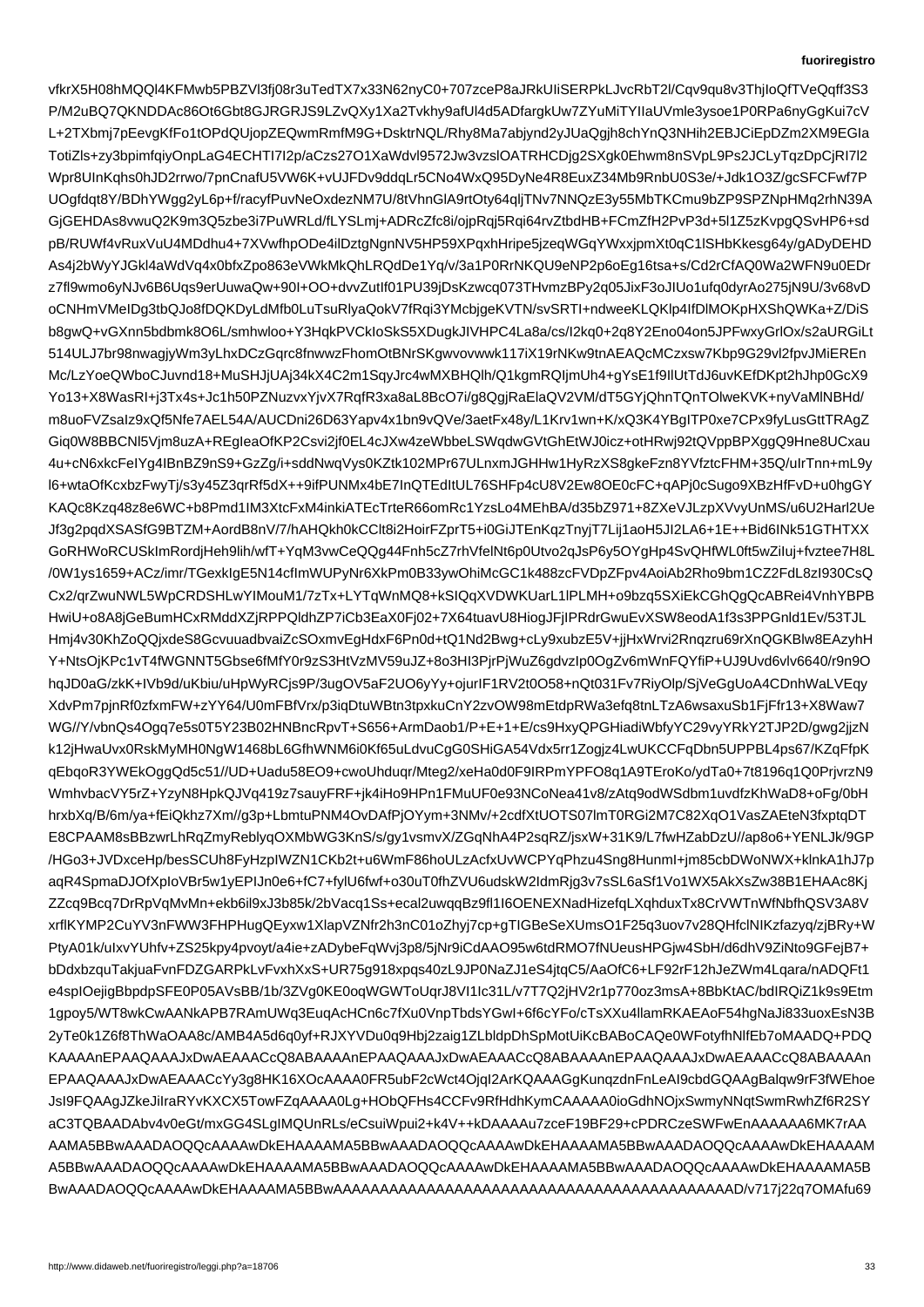rN26bmMdY8pwNyFyFWQrQTKcgpuwiRpINDEmgpKIgWgg0YkJMVEgivoHwaGJ8Q8SuSgLCKGRyS0VcAIELm6EAbIVttJtWXtOe07 GIZB/knTtPkzpC2apmmaJj+QV8xGRPMBwJ2hwgEPGum0DMNgWXbatGmzZs2SZbm/v9/swyDdmIUo4++QX2BZXExGBjMyJolKyJ0 Ag4E/F3hwyOWJdFGTJk1qaGgoLy9nGEZV1e3btx87dgx1jnST2GQURbndbpfL5XQ6eZ6nKErTtHA4HA6Hg8GgruvUf7ox8jOklduack QcGf5huFSfAlwW5lUpLy+vvr5+7ty5LMvKsmwYhsViqa2t9fv9qqqm+jTh3xJ7EbfbPWvWrEmTJhUUFGRIZTmdTkEQDMPQNG1gYEA UxUAq0NbWdvr06a6uLsMw0AOIJ1JW5DhuuJqGpmlVVTVNQ6kDBqN/JXDfmd2P3W6fP39+bW2ty+WKxWKqqpJrH8MwsiyvWrUqF oul+mSBohKazOPxzJ8/3+v1ulwulmXj8biqqqqqmvUMjuM4jhMEQdd1URRbW1t/+umna9euIXOkD1I45Dhu7ty5zzzzTHZ2tq7ryUcE8s3 t6+s7dOjQkSNHVFVFhRLuDIED7iOzwE7T9MyZMxsaGoqLi2VZJtcmi8VCui6WZaPR6KpVq2RZTvUpw7/7J5qm6+rqamtrs7OzY7GY pmmaprEsy/M8x3HmIA5VVUkKYVmWZVmr1SqK4uHDh3ft2hWLxdADpQPSCgsXLnzttddisdjwDngxDGO1Wr/55psDBw6gueHOMKQ C94V5g2sYRkIJSUNDw5QpU2iaFkWRpmnSaV25ciU/P5/nebMIDynHMIyu606n84033pgxY4aiKOFwmGEYnuczMjlkSers7Ozv749Elh RF2Wy2rKwsj8eTlZVFcmQ4HOZ5ftGiReXl5Vu3bq0EAuSAqf5Yoxopb9TU1MRisXq8zjDMcH3dDMOlx+MURdXU1Ph8PqyJwp0hcM DwM9NGdnZ2XV3dvHnzSF9FLnyCIPT29jY3N/v9/k8++YRMP4R0QMpRLpdr9erVjz76aCQSITNsGIYJBAJHix5ta2u7efOmKlaappG3 2O12j8dTWlpaVVX1yCOPcBwXj8fD4XBpaenatWs//fRTMryCG9/UYlnW4XDouk5KU2TuVDKxg7xdEAQSKB0OB8uyCBxwZwgcMJz MqGGz2aqqqhYvXuzxeKLRaCQSYRjGZrNJknTkyJH9+/d3d3dbLBYUNtIHiQVZWVlr1qwpKysLh8M0TVut1oGBqb1797a0tMiybI62kE Wwuq5LktTR0dHR0eHz+SorK5csWeLxeGKxmCiKeXl5q1ev3rx5c2dnJzJHaiUuYJZI+Z133onFYmQvnCEcjQRTq9W6adMmq9WaeH yAO0DggOFh7q5hGMaUKVOWLFISXI4uy3IkEiHXJpqmf//99927d7e3t2MRfxoiHcby5csrKirMtHHp0qWvvvqqq6srcfcFiqLMCkdiu584c eLChQuvvPJKVVWVJEnRaNTj8axcufKjjz4iQ2nok1KITtirTZZlRVGSP2bixn3JHw3+8RA4IFnmtUbX9aKioueee66yspJlWTLMz3Gc3W 6/fv363r17jx8/ftvv4zqVJkhhfMGCBdOnT49EliRt/Prrr9u2bZNl2dwW9q+JlfFFhmH6+/u/+OKLYDBYV1cny7loiiUIJS+88MK33377wD8T/ F/JJ37Mu4IhQOCApCQueV28ePG8efNcLpcoioqi0DRts9nC4XBzc7PP5xsYGMBSyfREKuQej2fRokWqqhqGYbVa29vbm5qaSNoY5K xPkiBpmt6xY4fb7fZ6vWRspbq6+tSpUxcvXkSRI00My270aEq4VwgcMERmeuB53uv11tbWPvTQQ7Isk0UNVqtV07Tjx4/v3Lmzp6fHLL zfdhBcs9JHdXV1bm7uwMCAIAihcHi79u3RaPRe15iYN77ffffduHHiiogKZFm2Wq11dXUXL15Ec6eVlec/BEcYGqQOuGeJw/YVFRUN DQ2PPfaYrutkDMVisbAs297evnv37gsXLpi7ECZeocwLFggyKUfawul0zp49myQMnud9Pl9nZyfLsuZcjcEj+0ENDAzs27dv5cgVZFe3iR Mnjh8//urVq+irUi5xMsfQjoCpGzA0CBxwDxKnX4wZM2bx4sVer9disUSjUV3XeZ4XBKG7u7u5ufno0aOqqpIV/yhspDPSQFOnTnW73Y gicBwXDAZ9Ph9FUUPeP4O80e/319TUIJSUyLJst9tnz56NwAEwmiFwwGCZhQqLxVJTU7Nw4cLc3NxoNCpJEsMwdrtdFMWDBw8e OnQoFArRNH3bA+ghPZFmnTx5Ms/z0WjUbrcfP36cTLhJpu3IWMzPP/9cXl5OxInKysrli8gcAKMTAgcMirkBw+OPP75kyZLx48eTbSUZ hrFYLBRFtba27t69m9zCkn4FnUr6o2la0zSyeRepSGmadvHiRSrpcXry3itXrvT29jocDlmW8/LyCgoKurq6hu3sAWBEQeCAuyN9T2Fh4 dKIS6dNm0ZRVDQaJaUOskP5rl27zpw5Yy5zxVbWl0tOTk52draqqjzP9/T09PT0UMM07NXT09Pd3Z2dnR2NRnNyctxuN9nSA2EUYB RC4IC7IN2D2+1es2ZNUVERmRIK07Tdbu/r69u/f7/P5yN7UKIjGXFIkwmCQFYVWa3WUCh069at5I9MnoSuKEpvby/HcZqmCYJAimG YaQgwOiFwwF2QPqmqqmrs2LEDAwMsy5JscejQoR9++KGvrw/TNUY6i8UiCAJ5ChcAwH3CpPoEYGT4610pebJ8Sk4GhhdWOQLA A4DAAXdBegMTJ04EAgGn00kgGbguP/vssx9//PGCBQt4nifJA93VCKUoCtkZFvtVA8D9q8ABd0E6od7e3i1btrS2tpKJooZhRCIRh8Px 6quvrl+/fvr06eZvoscacRRFkWWZbPPldrtzcnKSPyZZ/yllgtvtJutfyP9CYRcWgNEKgQPujiSJ69evb9q06fPPPw8EAjabTRAEWZYlSRo/f vyaNWvefvvtoqli0pcwDP6uRqbSXqFQKBQKcRynKMqYMWPGjBlDDVO9ihwtHo/zPB8Khfr6+iqEDoDRCh0DDlpZbD916tT69et37twZ iUQvMilYholGo/F4fPbs2R988MGvZctcLhdZH4vYkf7INuSSJPX09LAsS7aLnThxIpV0LCB/LcXFxbm5ufF4XBCEYDAYCASG57wBYA RCIwCDZVYvZFnes2fPhx9+ePjwYfJIWMMwRFEUBKG+vv7999+vrq4me3+Rrc1TfeJwd2fPno3H4yzLxmlxr9ebmZmZ5HwO0vrV1dX mw3Ta29vJi6hwAIxOCBxwD8h0UYqiaJru6elpamrauHHjuXPnyLpKVVUjkUh+fv7y5csbGxsnTZpEYWJH2iPd/5kzZ/r7+1mWVVU1Pz// qaeeoplYGiNvrKysLCsrUxSF5JiTJ09SGE8BGMUQOOCekYUqJEacP39+8+bNTU1NwWDQbrdzHBeLxSRJKisrW7t27YoVK/Lz8/Fq2 HRGmjlcDvv9fovFouu6oihPP/30uHHjNE0bQuagaVrX9czMzLq6OoqidF0XBOH8+fNXrlyhEDgARjEEDhgiM3aoqvrLL780NjY2NzfHYr GMiAvapiVJ0jRt3rx5GzZseP755+12O0odaa6lpaWvr4/sAOZ0Ol9//XWr1UoGQQZ/ELN9X3755eLiYlmWGYZRVfXAqQMUZhMDjG74/ kNSzOqFJEk7duzYsGHDyZMnOY6z2Wy6rkciEYvFsnTp0sbGxjlz5iSWRIJ94vBfZOrojRs3mpubeZ6naVqW5fLy8uXLlwuCMPi5OCRP GlaxbNmyOXPmSJKk67rNZmtpaTl//jypfNz/TwN3R1qTTqKFmiXcOwQOSJa5qTnDMF1dXVu2bNm8efPly5fJClumaeFwuKio6M0331y 3bl1FRYVZVMf9bvoqUeDAqQOtra12u13XdUmSqqqq3nvvvcLCQnPiDkkeiT1N4ou6rrtcrlWrVtXX18uyrOu63W7v6Oj4/vvvU/bB4O+Q7 6CRBAqjY3Dv8CwVGB6J1YuzZ8+2tbU9+eSTixYtcrvdigJEo1GGYaZMmVJRUXHkyJF9+/YFq8FUnzL8D7LTaFNTU2ZmZmlpqSiKki SVIpY2NpiaaosAAAQKSURBVDb++OOPLS0t5rZdNE2zLEtRIK7rZvdD07TX621oaBg3bpwoiqS2EQwGt27dKooijQf7pVpieclisWiaxrLs 0BqF7OpGHsX314MD/D+oicHwl3fAhmG43e66urq5c+fa7XZZIjVN4ziOPJJ0//79x44d27hxY0ZGhmEYsiy/9dZbpEuDVCGxwOVyrV69 ury8XBRFiqIEQeA47s8//zx27Ngff/zR09MTiUTMDsZut3s8ntLS0srKypKSEpqmY7EYeb27u/uzzz67du0a0kbKWSyWL7/80mKxkIYYri+ a+fhffH9hMBA44L4wMwdFUQ8//PBLL700efJksocHRVE8z/M8f/ny5fz8fJ7nKYrCBStNkA1UnE7nihUrZsyYEY/HFUVhGlbneavVKorijR s3+vv7l5EIRVE2my0rK6ugoMDlcsVisXg8Tu6bbTbbpUuXtm7dGggEyAFT/bFGO47jNm3alJOTQ7aZH67pF2SdPMdxoVDo3XffVVV1 WA4L/1Rsqk8A/snIAH9/f7/f7+/s7Bw7dmxubq5hGPF4XFXV3NxcMvBPHrRx8OBBTdNSfcqjHRkxkWXZ7/crilJcXJyZmanruqqq0WiUpu mcnJzCwsIJEyYUFxePHTs2KyuLoihRFMnMU5vNpiiKz+fbtm1bX18fahvpwPyWzZw5c3ibg6ZpUrPcs2dPW1sbppHCnSFwwP1F+iGK org6uk6cOCFJ0oQJExwOB9nvwbzZ0nX94MGDuENKE6RR2trafvvtt3q8XIBQkJGRYbFYaJqOx+Nkq5VoNEpmhpKSBsuy8Xjc7/d//fX